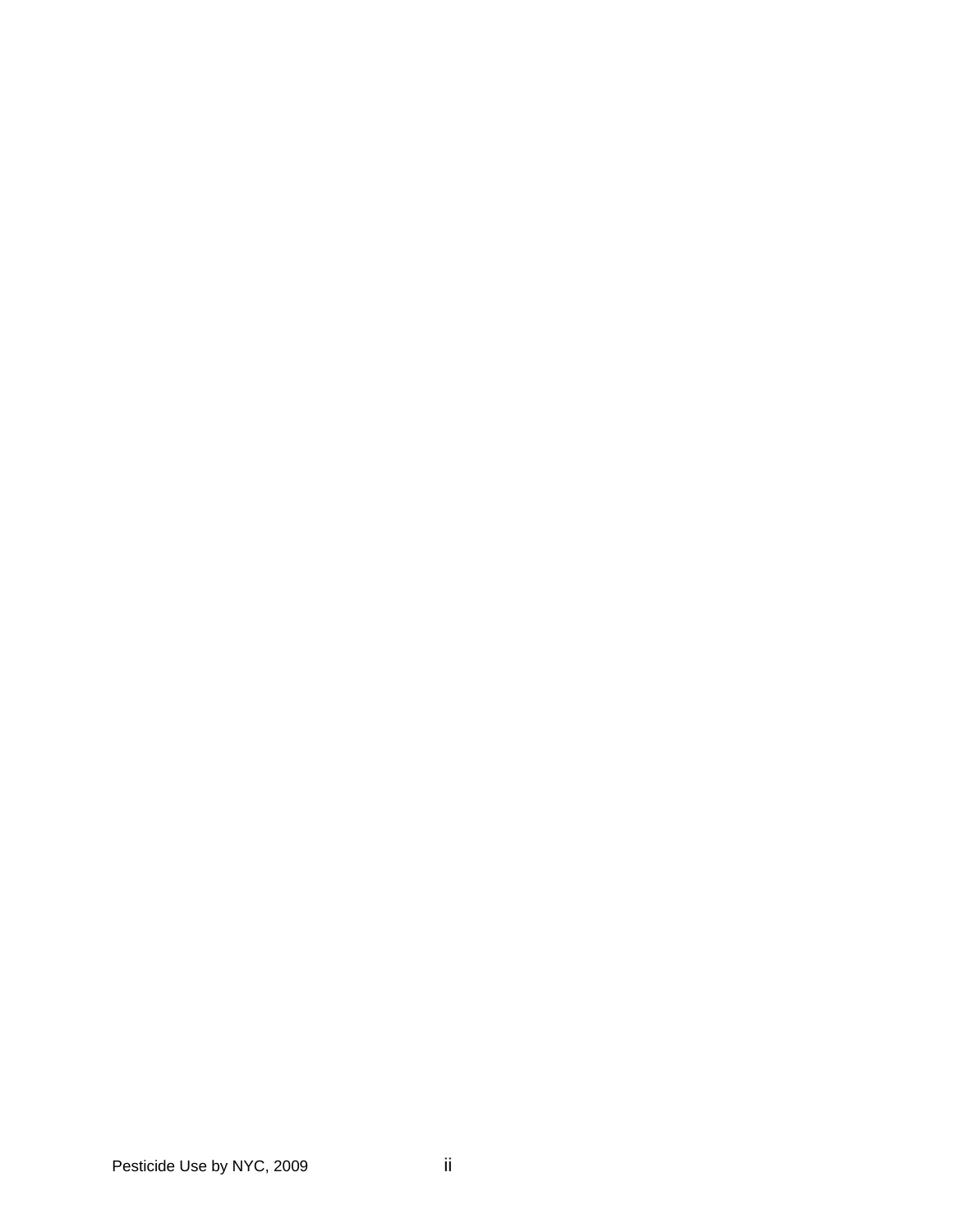## **Contents**

| L.   |    |  |
|------|----|--|
| II.  |    |  |
| III. |    |  |
| IV.  |    |  |
|      | Α. |  |
|      | B. |  |
|      | C. |  |
|      | D. |  |
|      |    |  |
|      |    |  |
|      |    |  |
|      |    |  |
|      |    |  |
|      |    |  |
|      |    |  |
|      |    |  |
|      |    |  |
|      |    |  |
|      |    |  |
|      |    |  |
|      |    |  |
|      |    |  |
|      |    |  |
|      |    |  |
|      |    |  |
|      |    |  |
|      |    |  |
|      |    |  |
|      |    |  |
|      |    |  |
|      |    |  |
|      |    |  |
|      |    |  |
|      |    |  |
|      |    |  |
|      |    |  |

| Appendix 1: Complete listing of pesticide products used by |  |
|------------------------------------------------------------|--|
|                                                            |  |
| Appendix 2: Complete listing of pesticide products used by |  |
|                                                            |  |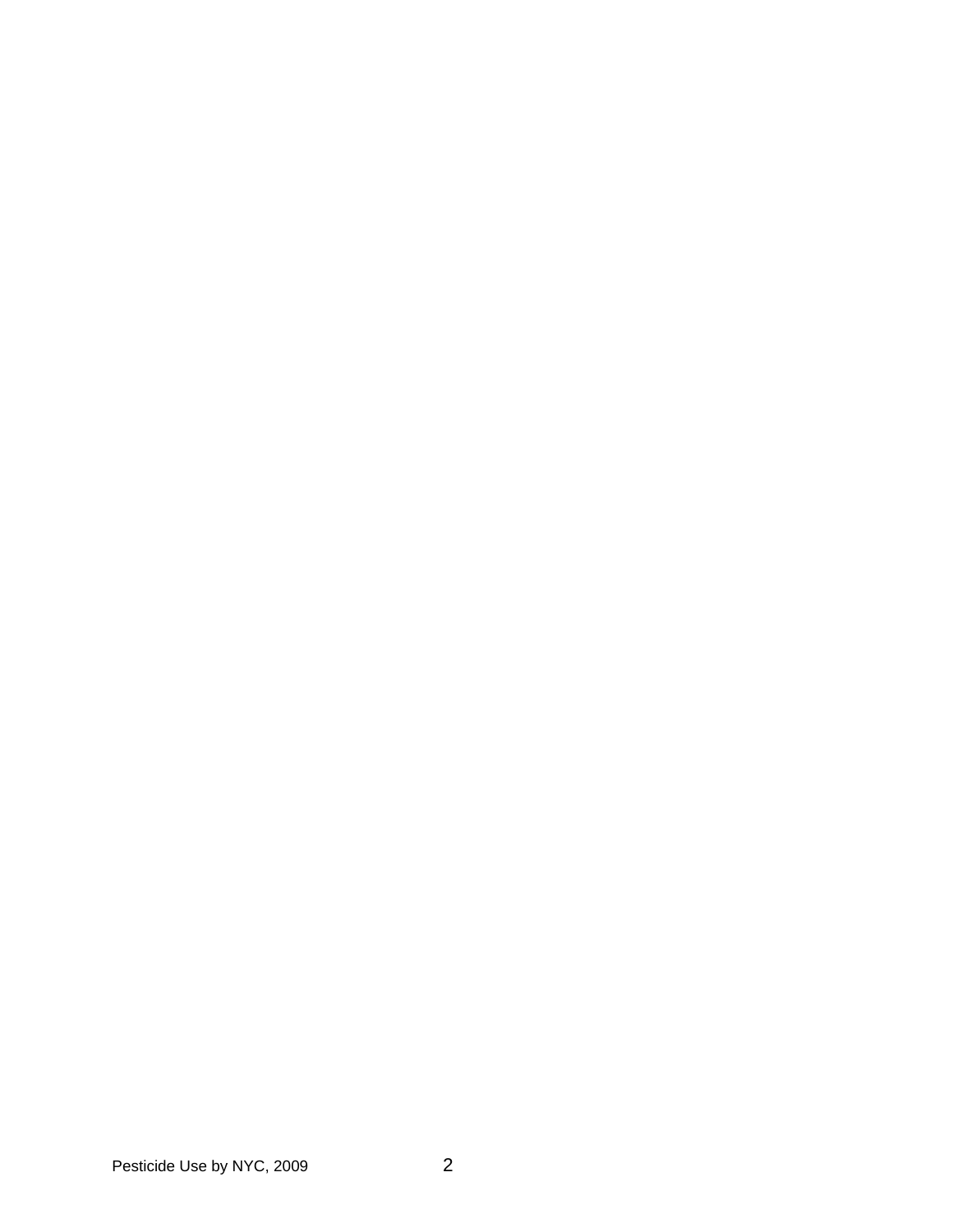## **EXECUTIVE SUMMARY**

Local Law 54 of 2007 requires the New York City Department of Health and Mental Hygiene (DOHMH) to summarize annual City agencies' pesticide use. In 2009, 26 municipal agencies reported to DOHMH their pesticide use in a format that enabled summarization within, and across agencies. This report summarizes pesticides applied on or behalf of agencies on city owned or leased property. Key findings include:

- Pesticides were applied a total of 130,091 times by New York City in 2009. Agencies used a total of 11,257 gallons and 146,601 pounds of pesticides.
- Insecticides were the most frequently applied type of pesticide, accounting for nearly 59% of all applications.
- Herbicides were the most heavily used liquid type of pesticide, accounting for 67% by volume and insecticides made up 60% by weight of all pesticides used by City agencies.
- New York City agencies are not the only users of pesticides in New York City. New York State summarizes pesticide use by all applicators – public and private. Comparing New York City agencies' use in 2005 (the last year New York State released its data), local government use accounts for just 3% of the total volume of liquid pesticides, and 15% of the total pounds of solid pesticides applied within the five boroughs of New York City.
- In comparison to reporting amounts in 2008, there was a three fold increase in herbicide use by volume primarily due to the control of invasive species in remote wooded parkland
- There was a 39% reduction in insecticides by volume as a result of heavier reliance on more effective and precisely targeted "best practice" insecticide products.
- There was 32% reduction in rodenticide amounts used by agencies.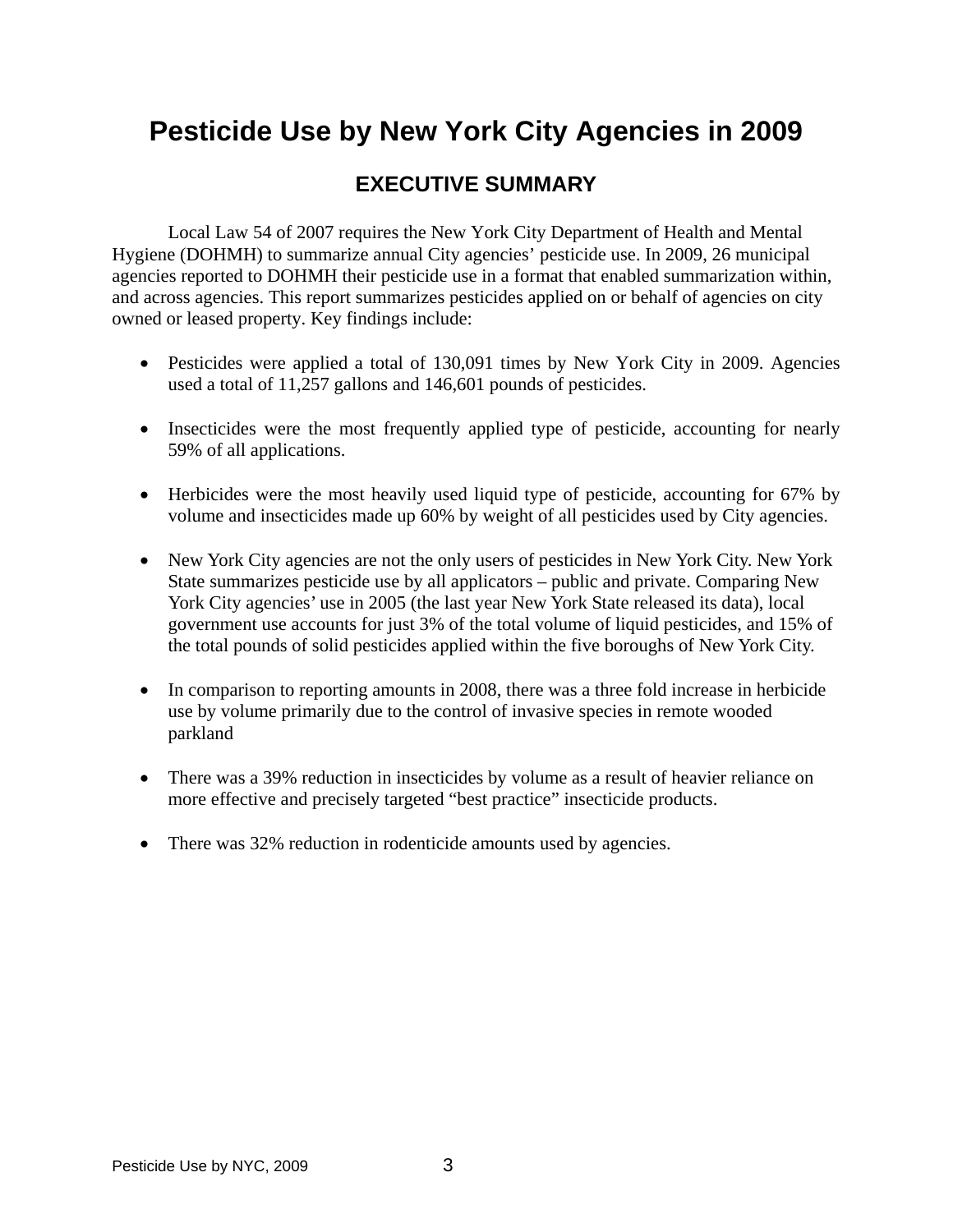## **I. BACKGROUND**

 When Local Law 37 was enacted on May 9, 2005, New York City became the largest municipality in the nation to regulate the use of pesticides on city-owned and leased property. Local Law 37 established new requirements regarding pesticide use on property owned or leased by the City, including the prohibition of certain pesticide products, posting of warning notices prior to pesticide use, and the requirement that agencies report their pesticide use on annual basis. With the enactment of Local Law 37 in May 2005, prohibitions from use were phased in for certain pesticides used by agencies or their contractors on City owned and leased properties. By November, 2005, EPA Toxicity Category 1 (signal word "danger") was prohibited. In May 2006, use of all pesticides classified by the EPA as possible, probable or known human carcinogens ended. And in November 2006, use of all pesticides classified by the State of California's Office of Environmental Health Hazard Assessment as developmental toxins ceased.

 Local Law 37 exempted from prohibition several uses and products that posed little or no risk of human exposure, including rodenticides placed in tamper-proof containers or applied directly into rat burrows or inaccessible areas, containerized insect baits, and certain other types of insecticides such as boric acid, silica, and diatomaceous earth. The New York City Department of Health and Mental Hygiene (DOHMH), under Local Law 37 authorization, further waived from prohibition the use of all insecticide gels containing the ingredients fipronil and hydramethylnon due to their effectiveness and low potential for human exposure. In addition, Local Law 37 empowered DOHMH to consider and grant requests for waivers from prohibition on a case-by-case basis. DOHMH maintains a webpage on Local Law 37 at http://nyc.gov/health/ll37 that includes a list of all waivers granted to agencies.

 In October, 2007 New York City enacted Local Law 54 which requires City agencies to report their pesticide use to DOHMH, and for DOHMH to issue a summary report to the City Council and the Mayor. This is the third annual report and fulfills these requirements. City agencies have made significant improvements since the enactment of Local Law 37 to the quality and delivery of pesticide use data. In 2006, just three agencies provided data in an electronic format that enabled data to be summarized. In 2009, twenty-seven agencies reported electronic data.

## **II. SOURCES OF PESTICIDE USE DATA**

 New York City agencies are required to report to DOHMH their pesticide use by February 1 for the preceding calendar year. This report summarizes data received by the Department for pesticides applied during calendar year 2009. All reporting New York City agencies and their contractors provided data to DOHMH in electronic format.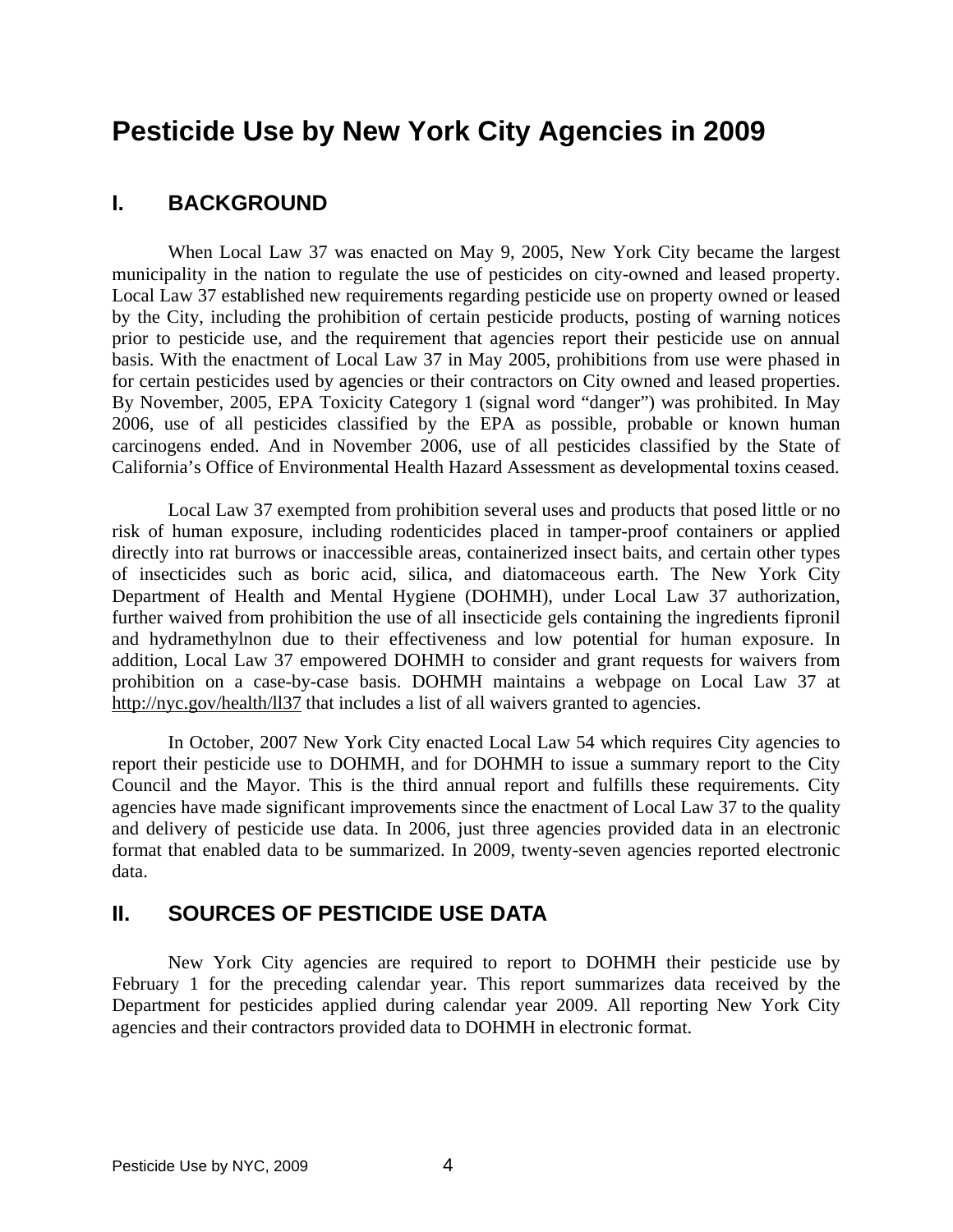DOHMH launched and hosts an electronic reporting tool, the New York Pesticide Use Reporting System (NYCPURS) that all agencies, contractors and licensed pest control applicators can register to use. In August 2008, DOHMH launched the import function of NYCPURS permitting importation of data maintained by other electronic systems and since then more agencies and their contractors have used this system.

 Source data for each pesticide application includes the product name, Environmental Protection Agency (EPA) registration number, the quantity used (expressed as either weight or volume), method of application, and the date and location the product was applied. DOHMH utilizes the EPA's pesticide information system to link these data - by registration number - to determine a product's pesticide type and class, toxicity score, and its class and active ingredients. In addition, we linked these data to the EPA Office of Pesticide Programs' List of Chemicals Evaluated for Carcinogenic Potential and the State of California's List of Chemicals Known to the State to Cause Cancer or Reproductive Toxicity, both downloadable at http://nyc.gov/health/ll37.

## **III. METHODS AND LIMITATIONS**

 Data in a variety of electronic formats were imported into a single database, where it was checked for quality, accuracy and validity. Weight and volumetric units were standardized to pounds and gallons, respectively. Each record of data was assigned an agency identifier corresponding to the source agency. Data were analyzed using SQL, Excel and Access. We analyzed data by pesticide type and class, and report total numbers, pounds and gallons of applications for New York City, and by agency on whose behalf the pesticides were applied.

 Where DOHMH was able to evaluate the completeness of these records, it is reported by agency, below. It is still not possible to fully determine whether each agency was able to report each pesticide application. Many agencies depend upon contractors to maintain records of pesticides applied, and may not be certain that the contractors have fully complied with Local Law 37 reporting requirements. There are some obvious gaps in the data:

- A review of the 2009 data demonstrates that there is incomplete reporting of pesticides used for disinfection and biocidal purposes, as was the case in 2008. While these pesticides are exempt from Local Law 37's prohibitions and prior notification requirements, they are not exempt from reporting mandates.
- The formats used were more streamlined for 2009 and we were able to capture more information pertaining to the target organisms of the pesticides applied by agencies.
- Staff and contractor turnover has led to difficulty maintaining dependable and timely reporting from some agencies.
- Reporting errors, especially in reporting the incorrect units, can greatly skew the data. This has been seen most frequently in confusion of gallons and grams. Many reporting errors for 2009 were caught and corrected.

 Despite the above mentioned limitations, the data captured this year is more complete and more agencies used NYCPURS. We expect to see further improvements in the data over the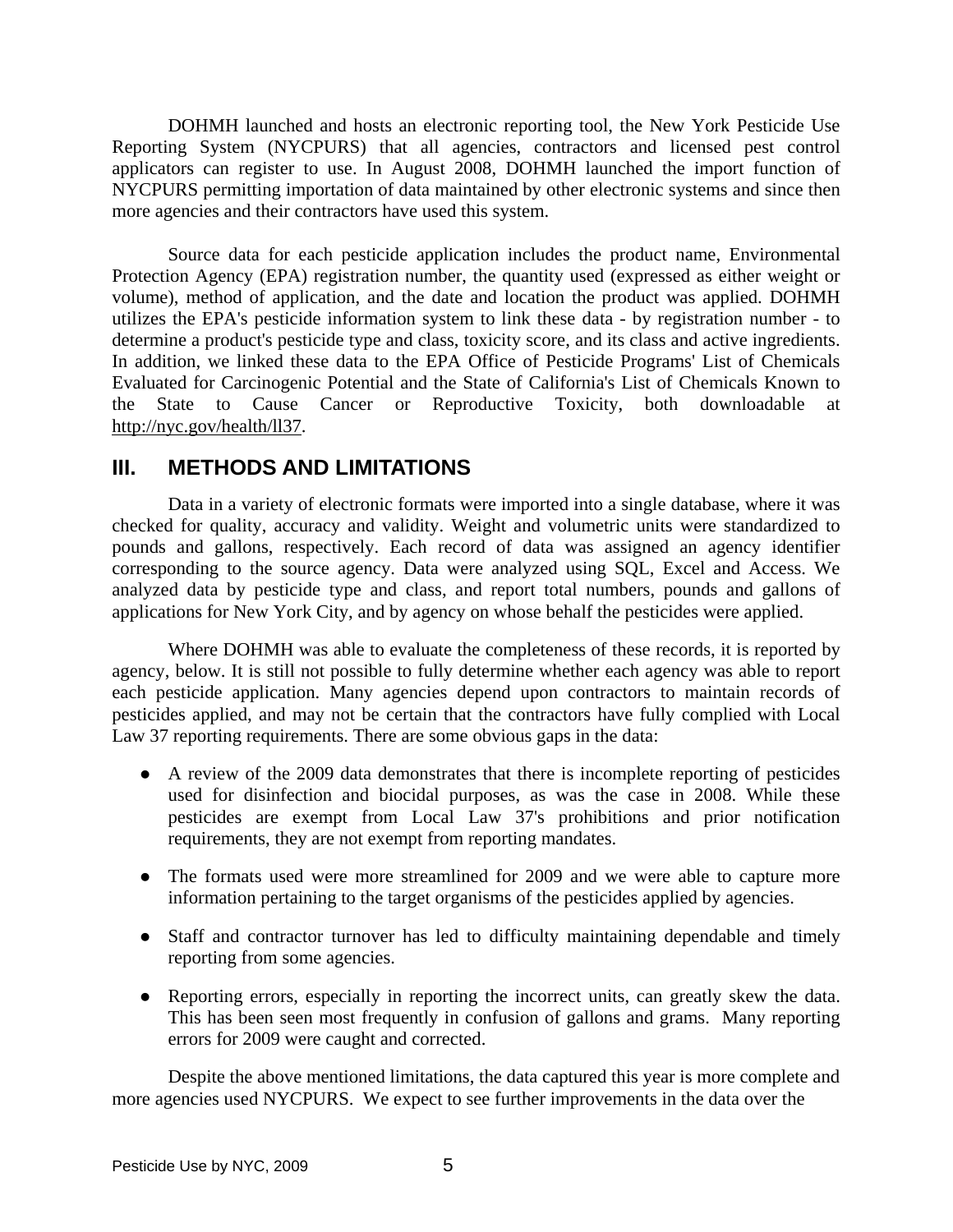next year as more agencies fully adopt electronic recordkeeping, migrating existing electronic or paper systems to the NYCPURS system developed by DOHMH for electronic recordkeeping. Additional information about NYCPURS is available at http://nyc.gov/health/ll37.

## **IV. PESTICIDE USE FINDINGS**

## **A. TYPES OF PESTICIDES USED BY AGENCIES**

 Four main types of pesticides were applied by agencies: rodenticides (products used to kill rodents); insecticides (to kill insects); herbicides (to kill plants) and fungicides (to kill molds and other fungi).

## **Insecticides**

 A total of 2,735 gallons and 87,801 pounds of insecticides were applied by New York City in 2009, accounting for 24.3% by volume, and 59.9% by weight of the total applications. Biological insecticides applied to target mosquito larvae account for 81.7% of insecticides by weight. When those products are excluded insecticides by weight make up 21.4% of solid pesticides applied. Insecticides used by NYC agencies in 2009 were largely comprised of three classes of products; pyrethrins and pyrethroids, organophosphates and carbamates.

## *Pyrethrins, Pyrethroids, and Synergists*

 Pyrethrins and pyrethroids are less acutely toxic than the organophosphate and carbamate pesticides they have largely replaced. Accidental poisonings from professional applications are very rare, though personal use of aerosol and fogging product formulations have been associated with acute exposures, poisonings and fires. Some pyrethroids may be respiratory allergens for sensitized people, including asthmatics. Recently, EPA removed pyrethrins from its list of suspect carcinogens, but the synergists with which they are often formulated remain on the list and therefore prohibited from use by Local Law 37. Pyrethrins and pyrethroids break down relatively quickly when used outdoors, but persist longer when applied indoors.

 Common pyrethroid active ingredients are cypermethrin, cyfluthrin, esfenvalerate, and deltamethrin. Pyrethrin and pyrethroid products used by agencies in 2009 include Whitmere Optem ME PT 600®, Steri-Fab®, Demand CS Insecticide®, Tempo SC Insecticide®, Suspend SC Insecticide® and Speckoz Evercide Esfenvalerate EC®.

 Together, pyrethrins and pyrethroids accounted in 2009 for 86.0% of the total insecticides applied by volume and 0.5% by weight, 2.8% by weight when excluding WNV larvicides.

## *Organophosphates and Carbamates*

 Organophosphate and carbamate insecticides both function by inhibiting the neurotransmitter cholinesterase. Until EPA banned their use for most indoor applications in 1999 and 2000, organophosphates were the most heavily used class of insecticides. EPA also allowed the registrations for several carbamates to lapse.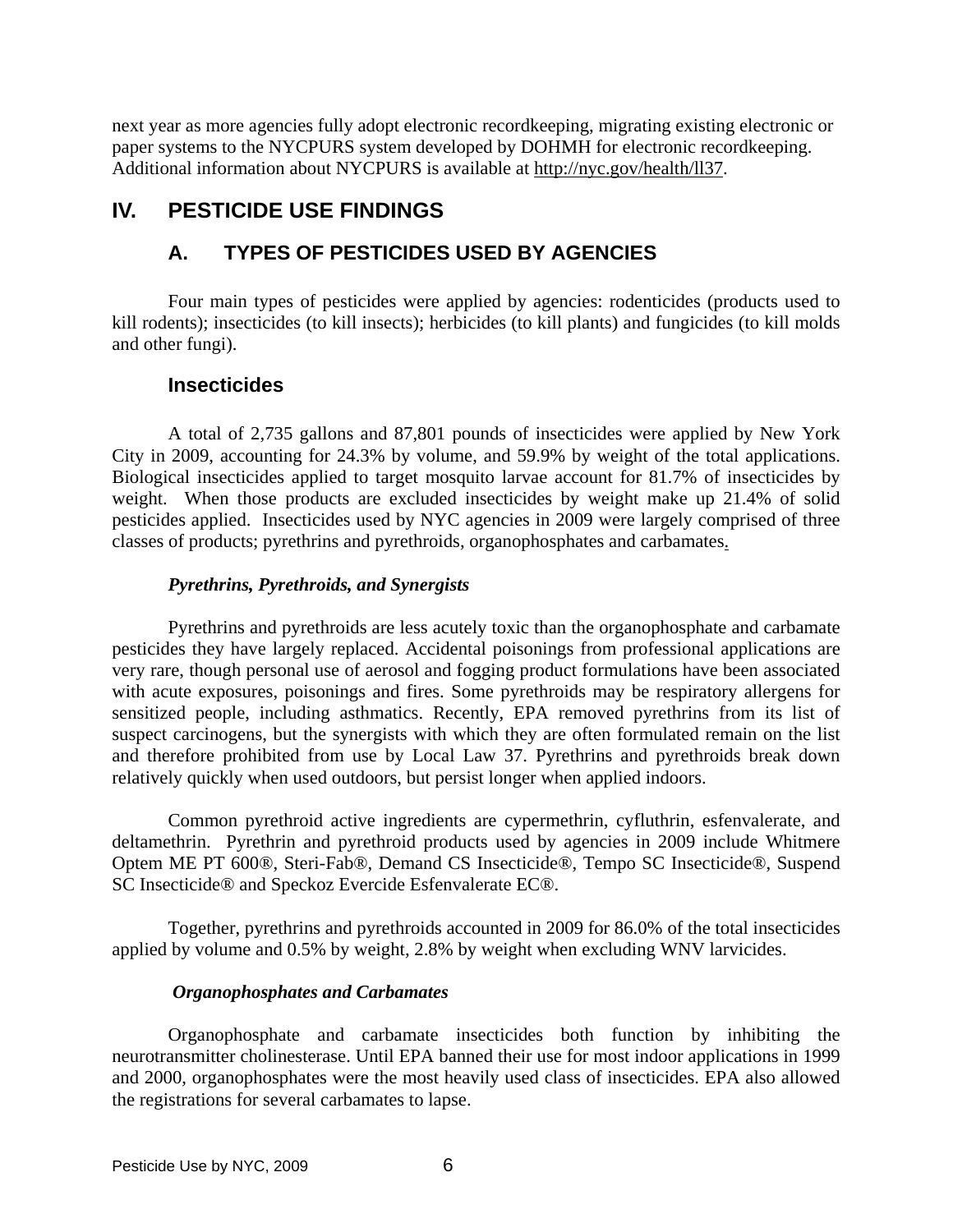The only organophosphate active ingredient used in 2009 was outdoor applications of chlorpyrifos on certain golf courses. The few carbamate active ingredients used in 2009 include propoxur and methomyl used in containerized baits. Organophosphate and carbamate products applied by agencies in 2009 include Anderson Golf Products Insecticide III® and Golden MalrinRF-128 Fly Killer®.

 Reports submitted by agencies showed that, in 2009, the use of organophosphates and carbamates accounted for just 1.0% of the total insecticides applied by agencies by volume, and 1.2% by weight, 6.8% by weight excluding WNV larvicides, remaining a very small percentage of the insecticides used by city agencies.

#### *"Best Management Practices" Insecticides*

 In recent years, several insecticide products have been introduced to the market whose proper use involves little or no potential risks for human exposure but that have been demonstrated to be highly effective at controlling pests. These products include biological pesticides for mosquito control and gels and baits for cockroach and other insect control.

 Common active ingredients for these products include boric acid, silica gel, diatomaceous earth, the bacteria *Bacillus sphaericus* and *Bacillus thuringiensis*, hydramethylnon, fipronil, avermectin, and indoxacarb. Some of the products used by agencies for this reporting year were Maxforce Professional Insect Control Roach Killer Bait Gel®, Redzone Bait®, Vectobac CG Biological Larvicide Granules®, Vectolex CG Biological Larvicide®, Avert Prescription Treatment TC 93B Bait®, and DuPont Advion Cockroach Gel Bait®.

 In 2009 7.7% of the total insecticides applied by volume, and 92.1% by weight, were insecticidal dusts, gels and baits, or biological larvicides. Excluding WNV larvicides, the totals equal 57.0% of insecticide products by weight.

#### **Herbicides**

 The herbicides used by New York City agencies in 2009 were used primarily for vegetation control in parks and for the maintenance of highways and street medians. The active ingredients most commonly used in 2009 were glyphosate, dinitroanilines, chlorophenoxyacetic acids and ureas. Herbicides were a major contributor of pesticide use by agencies.

 A total of 7,561 gallons and 19,359 pounds were applied, accounting for 67.2% of total volume and 13.2% of total weight of all pesticides used by agencies in 2009.

#### *Glyphosate*

 The most heavily used herbicides applied as a liquid by agencies were glyphosates in Roundup® products. Glyphosate is a broad-spectrum, non-selective systemic herbicide that can be used throughout the growing season. The active ingredient glyphosate poses little risk of acute poisonings or chronic health effects and has not been shown to be carcinogenic.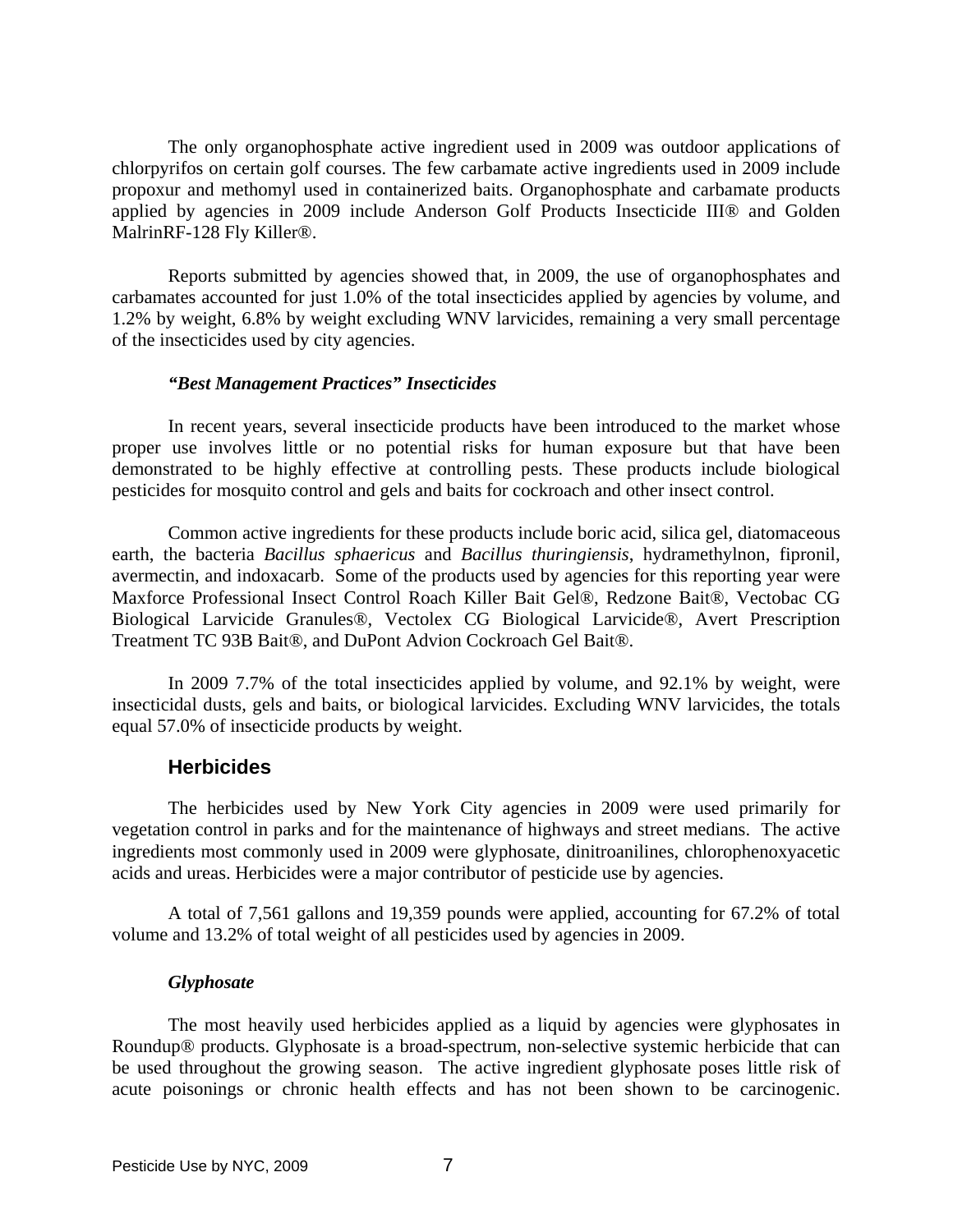Glyphosate use has increased as agencies have phased out the use of herbicides prohibited under Local Law 37. In 2009 66.4% of applications of herbicide by volume contained glyphosate.

#### *Dinitroaniline*

 Dinitroaniline-based herbicides, which are often combined with fertilizers, are used early in the growing season as pre-emergents. They are of low acute toxicity to people, but several dinitroanilines are classified by EPA as suspected human carcinogens. Dinitroaniline herbicides break down slowly. Common dinitroaniline active ingredients are pendimethalin, trifluralin, benefin and benfluralin. Common dinitroaniline products used by agencies in 2009 were Pre-M 3.3 EC Turf Herbicide® and Lebanon Team<sup>TM</sup> 2G Herbicide®.

#### *Chlorophenoxyacetic/Benzoic Acids*

 The chlorophenoxyacetic acid herbicides are a family of related chemicals that are often combined in products. EPA classifies one member of this class of pesticides - mecroprop- $p - as$ a suspected carcinogen. Common chlorophenoxyacetic acid active ingredients are 2,4-D, MCPP, mecoprop-p, dicamba and MCPA. Common chlorophenoxyacetic acid products used by agencies in 2009 were Trimec Herbicide® and Lesco Three-Way Selective Herbicide®

#### *Ureas*

 Like dinitroaniline herbicides, urea herbicides are of low acute toxicity, but some may pose certain chronic risks. Classification as a possible human carcinogen varies within the group. Diuron, a urea herbicide among the ten most heavily used herbicides reported by commercial applicators in the private market in the City in 2005, is classified by the EPA as a likely human carcinogen. Sulfonylureas are of low acute toxicity and have been so classified. All urea herbicides are highly persistent. Common Urea active ingredients are Diuron and Siduron. A common urea products used by NYC agencies in 2009 were Dupont Oust Extra Herbicide®.

#### **Rodenticides**

 Most rodenticides act as anticoagulants and all are acutely toxic if ingested in sufficient dosages. Common rodenticide active ingredients are bromodiolone, diphacinone, brodifacuom, zinc phospide and warfarin. Some common rodenticide products used by agencies in 2009 were: Contrac All-Weather Blox®, Generation Mini Blocks®, Weatherblok Bait with Bitrex® and Ditrac All-Weather Blox®.

 In 2009, a total of 25,856 pounds of rodenticides were applied by City agencies, accounting for 17.6% by weight of all pesticides applied on NYC owned or leased property.

#### **Fungicides**

 Many of the commonly applied fungicides are classified by EPA as suspected carcinogens. The potential for exposure can exist throughout the growing season because many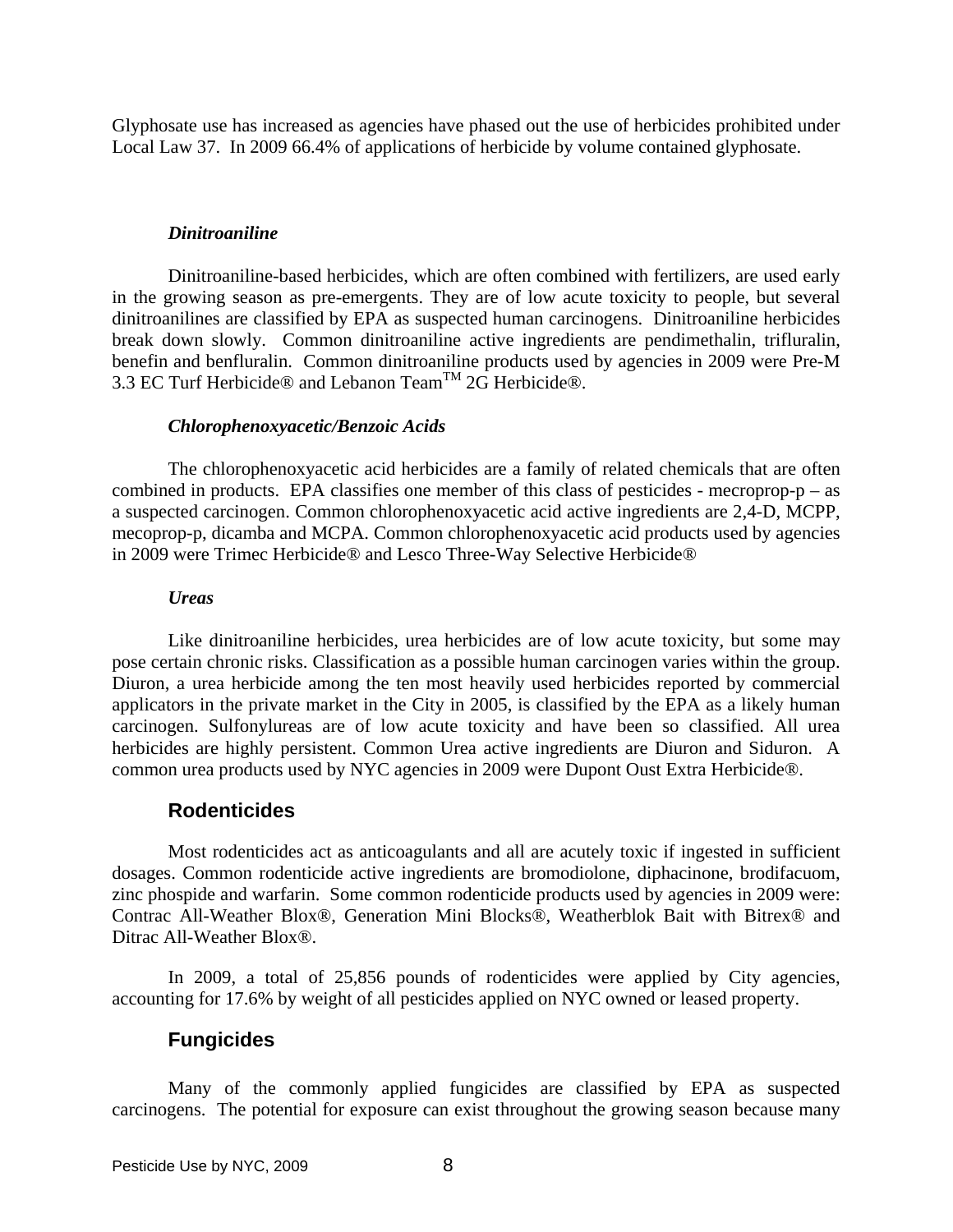of these fungicides are also persistent, with half-lives measured in months and years. Degradation does not necessarily reduce the hazard, because some fungicides also have highly toxic breakdown products. Fungicides were most commonly applied by NYC on golf courses, and these applications are exempt from Local Law 37 prohibitions.

 The active ingredients of fungicides commonly used in NYC in 2009 were chlorothalonil, thiophanate-methyl, PCNB, iprodione and mancozeb. Common fungicide products applied in 2009 include Heritage Fungicide®, Aliette WDG Brand Fungicide®, Lesco Manicure Ultra® and Bayleton 50 Turf and Ornamental Fungicide in Water Soluble Packets®.

 Fungicides are a relatively minor contributor to overall pesticide use by agencies, accounting for 8.2% of the total pesticide applied by volume and 9.0% by weight.

#### **B. SUMMARY OF CITYWIDE PESTICIDE USE**

 Pesticide use can be measured and compared in a number of ways. Throughout the remainder of this report, we describe the frequency with which pesticides are applied, as well as the quantity of pesticides applied. Quantities for liquid applications are measured as volume in gallons. Quantities for solid applications are measured as weight in pounds. Pesticides were applied a total of 132,959 times by New York City in 2009. The pesticide applied most frequently by New York City was rodenticide. The majority of rodenticides applied by the City of New York is placed directly into rat burrows and poses little risk of exposure to the public. Insecticides were the most heavily used in terms of weight and volume. In 2009, 89% of the insecticides reported by weight were bacterial products designed to kill mosquito larvae in stagnant waters, away from human contact. If we exclude these products, which were used as part of the West Nile Virus control program then 17% of the total pesticide by weight would be due to insecticides. Table 1, below, summarizes these findings. This table, as all others that follow, is sorted in order of descending number of applications.

|                       |                | Volume     |               | Weight     | <b>Times Applied</b> |            |  |
|-----------------------|----------------|------------|---------------|------------|----------------------|------------|--|
| <b>Pesticide Type</b> | <b>Gallons</b> | % of Total | <b>Pounds</b> | % of Total | <b>Number</b>        | % of Total |  |
| 2009                  |                |            |               |            |                      |            |  |
| Rodenticide           |                | 0.1%       | 25.856        | 17.6%      | 44.269               | 34.0%      |  |
| Insecticide           | 2.735          | 24.3%      | 87.801        | 59.9%      | 76.854               | 59.1%      |  |
| Herbicide             | 7,561          | 67.2%      | 19.359        | 13.2%      | 4.924                | 3.8%       |  |
| Fungicide             | 920            | 8.2%       | 13.126        | $9.0\%$    | 745                  | 0.6%       |  |
| Other                 | 36             | 0.3%       | 460           | 0.3%       | 3.299                | 2.5%       |  |
| Totals:               | 11.257         |            | 146.601       |            | 130,091              |            |  |

**Table 1. Total Applications Reported Applied by NYC Agencies in 2009, by Pesticide Type** 

 Table 2, below lists the ten most frequently used products used for each pesticide type on New York City owned or leased property in 2009. For each, we list the total volume, weight and number of applications, as well as the active ingredient(s), the EPA toxicity category, whether the product is considered by EPA a known, possible or suspect carcinogen, and whether the product is listed by the State of California as a reproductive hazard. For this and subsequent product tables, the toxicity category refers to the EPA's assigned label warning to indicate the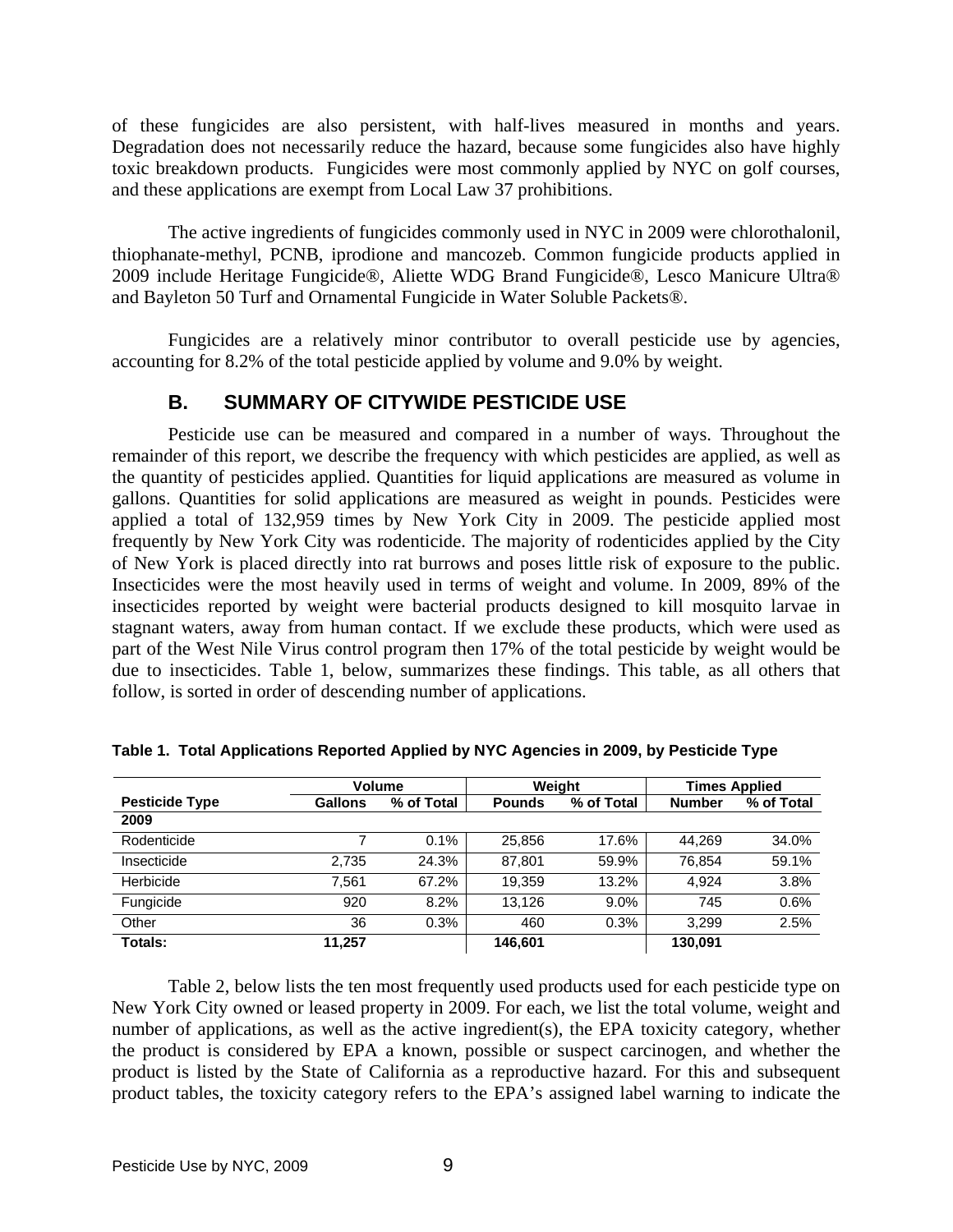degree of acute toxicity from oral, dermal and inhalation exposures on a scale from 1 to 4. Toxicity Category 1 indicates pesticides considered highly toxic and whose label requires the signal word, "Danger". Toxicity Category 2 products are considered moderately toxic and product labels carry the word "Warning" Toxicity Category 3 products are considered to be slightly toxic while Toxicity 4 products are considered relatively non-toxic. Both toxicity categories 3 and 4 carry the signal word "Caution" A complete list of products used by New York City by pesticide class is included in Appendix 1 to this report.

| EPA Reg.#           | <b>EPA Product Name</b>                                                | Volume<br>(Gals) | Weight<br>(Lbs) | No.<br>Appl's. | <b>Active</b><br>Ingredient(s) | <b>EPA</b><br><b>Tox Cat Carcin</b> | <b>EPA</b> | CA<br>Dev.<br>Toxin |
|---------------------|------------------------------------------------------------------------|------------------|-----------------|----------------|--------------------------------|-------------------------------------|------------|---------------------|
| <b>Rodenticides</b> |                                                                        |                  |                 |                |                                |                                     |            |                     |
| 100-1050            | TALON-G RODENTICIDE 87.00<br><b>BAIT PACK MINI-</b><br>PELLETS WITH BI |                  | 3.463.67        | 15,004         | <b>Brodifacoum</b>             | 3                                   | <b>NO</b>  | <b>NO</b>           |
| 12455-86            | <b>CONTRAC</b><br>RODENTICIDE PLACE<br><b>PAC</b>                      | 0.50             | 6,285.23        | 7.404          | <b>Bromadiolone</b>            | 3                                   | NO.        | <b>NO</b>           |
| 12455-79            | <b>CONTRAC ALL-</b><br><b>WEATHER BLOX</b>                             | 0.17             | 6,300.05        | 6,545          | <b>Bromadiolone</b>            | 3                                   | NO.        | NO                  |
| 7173-218            | <b>GENERATION MINI</b><br><b>BLOCKS</b>                                | 0.23             | 1,055.19        | 2,824          | Difethialone                   | 3                                   | NO         | NO                  |
| 100-1055            | <b>WEATHERBLOK BAIT</b><br><b>WITH BITREX</b>                          | 0.00             | 609.64          | 2,047          | <b>Brodifacoum</b>             | 3                                   | NO.        | <b>NO</b>           |
| 7173-258            | DIFETHIALONE PASTE<br><b>PLACE PACKS</b>                               | 0.00             | 730.47          | 1,987          | Difethialone                   | 3                                   | NO         | NO                  |
| 12455-75            | <b>CONTRAC RAT AND</b><br><b>MOUSE BAIT READY TO</b><br>USE PLACE PAC  | 0.00             | 764.18          | 1,842          | <b>Bromadiolone</b>            | 3                                   | NO         | <b>NO</b>           |
| 12455-80            | DITRAC ALL-WEATHER<br><b>BLOX</b>                                      | 0.00             | 1,579.19        | 1,446          | Diphacinone                    | 3                                   | NO         | <b>NO</b>           |
| 12455-76            | <b>CONTRAC</b><br>RODENTICIDE READY<br>TO USE PLACE PAC                | 1.90             | 1,588.08        | 1,166          | <b>Bromadiolone</b>            | 3                                   | NO         | NO                  |
| 7173-202            | <b>MAKI MINI BLOCKS</b>                                                | 0.02             | 536.58          | 954            | <b>Bromadiolone</b>            | 3                                   | NO.        | NO.                 |
| <b>Insecticides</b> |                                                                        |                  |                 |                |                                |                                     |            |                     |
| 432-763             | SUSPEND SC<br><b>INSECTICIDE</b>                                       | 299.92           | 0.22            | 18,438         | Deltamethrin                   | 3                                   | <b>NO</b>  | <b>NO</b>           |
| 432-1318            | <b>MERIT 75 WSP</b>                                                    | 0.43             | 1,370.39        | 10,182         | Imidacloprid                   | 3                                   | <b>NO</b>  | <b>NO</b>           |
| 352-652             | <b>DUPONT ADVION</b><br><b>COCKROACH GEL BAIT</b>                      | 2.29             | 242.12          | 6.613          | Indoxacarb                     | 3                                   | NO         | <b>NO</b>           |
| 64405-2             | <b>REDZONE BAIT</b>                                                    | 4.02             | 1,139.36        | 4,647          | Boric acid                     | 3                                   | <b>NO</b>  | <b>NO</b>           |
| 499-304             | <b>WHITMIRE OPTEM ME</b><br>PT 600                                     | 75.32            | 0.94            | 4,162          | Cyfluthrin                     | 3                                   | NO.        | <b>NO</b>           |
| 73049-20            | <b>VECTOLEX CG</b><br><b>BIOLOGICAL LARVICIDE</b>                      | 2.35             | 41,768.12       | 3,900          | <b>Bacillus</b><br>sphaericus  | 3                                   | <b>NO</b>  | <b>NO</b>           |

#### **Table 2. Ten Most Frequently Applied Pesticide Products by NYC Agencies in 2009 by Type**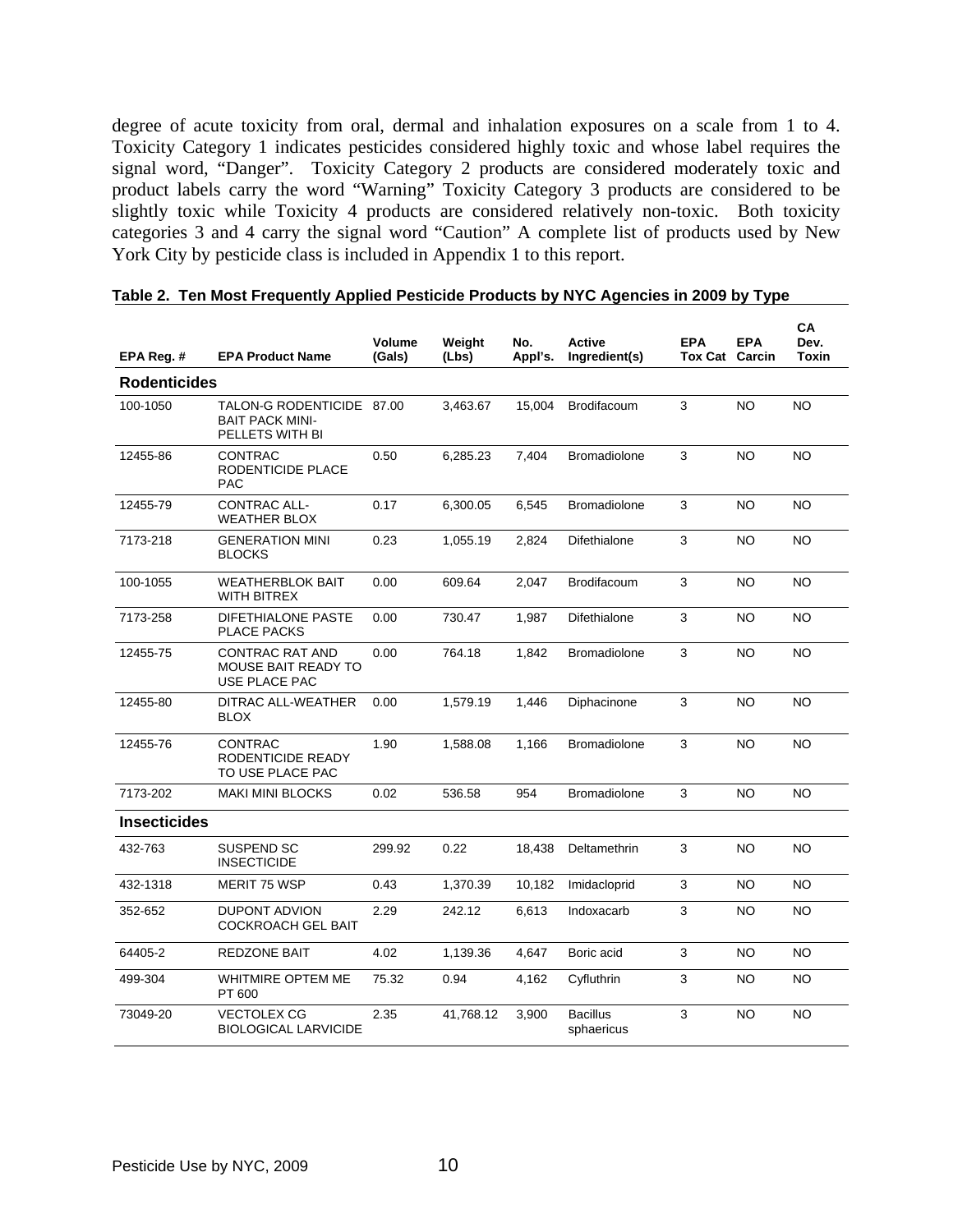| EPA Reg. #        | <b>EPA Product Name</b>                                                              | Volume<br>(Gals) | Weight<br>(Lbs) | No.<br>Appl's. | Active<br>Ingredient(s)                                                                                                                                          | <b>EPA</b><br>Tox Cat | <b>EPA</b><br>Carcin | CA<br>Dev.<br>Toxin |
|-------------------|--------------------------------------------------------------------------------------|------------------|-----------------|----------------|------------------------------------------------------------------------------------------------------------------------------------------------------------------|-----------------------|----------------------|---------------------|
| 397-13            | <b>STERI-FAB</b>                                                                     | 1,244.72         | 0.50            | 3,119          | Phenothrin;<br>Isopropyl alcohol;<br>Alkyl (60%C14,<br>25%C12,<br>15%C16)<br>dimethylbenzyl<br>ammonium<br>chloride; Didecyl<br>dimethyl<br>ammonium<br>chloride | 2                     | <b>NO</b>            | <b>NO</b>           |
| 1021-1641         | <b>SPECKOZ EVERCIDE</b><br>ESFENVALERATE EC                                          | 30.34            | 1.95            | 3,054          | Esfenvalerate                                                                                                                                                    | 3                     | <b>NO</b>            | <b>NO</b>           |
| 432-1259          | <b>MAXFORCE FC SELECT</b><br>PROF. INSECT<br><b>CONTROL ROACH</b><br>KILLER BAIT GEL | 0.08             | 169.21          | 2,346          | Fipronil                                                                                                                                                         | 3                     | <b>YES</b>           | <b>NO</b>           |
| 432-1460          | <b>MAXFORCE FC ROACH</b><br>KILLER BAIT GEL F.05                                     | 0.00             | 81.50           | 2,245          | Fipronil                                                                                                                                                         | 3                     | <b>YES</b>           | NO.                 |
| <b>Herbicides</b> |                                                                                      |                  |                 |                |                                                                                                                                                                  |                       |                      |                     |
| 524-475           | ROUNDUP ULTRA<br><b>HERBICIDE</b>                                                    | 548.92           | 189.06          | 1,282          | Glyphosate,<br>isopropylamine<br>salt                                                                                                                            | 3                     | NO                   | NO.                 |
| 62719-556         | <b>ACCORD XRT II</b>                                                                 | 220.32           | 0.00            | 486            | Glyphosate,<br>dimethylammoniu<br>m salt                                                                                                                         | 3                     | <b>NO</b>            | <b>NO</b>           |
| 228-397           | RIVERDALE VANQUISH<br><b>HERBICIDE</b>                                               | 74.81            | 0.00            | 402            | Dicamba,<br>diglycolamine salt                                                                                                                                   | 3                     | NO                   | NO.                 |
| 241-360           | LESCO PRE-M 3.3EC<br><b>TURF HERBICIDE</b>                                           | 5.19             | 1,726.25        | 365            | Pendimethalin                                                                                                                                                    | 3                     | <b>YES</b>           | <b>NO</b>           |
| 241-341           | PENDULUM 3.3 EC<br><b>HERBICIDE</b>                                                  | 44.10            | 182.38          | 317            | Pendimethalin                                                                                                                                                    | 3                     | <b>YES</b>           | NO.                 |
| 62719-542         | <b>DIMENSION 2EW</b>                                                                 | 387.78           | 0.00            | 290            | Dithiopyr                                                                                                                                                        | 2                     | NO                   | NO.                 |
| 352-622           | DUPONT OUST EXTRA<br><b>HERBICIDE</b>                                                | 6.83             | 0.00            | 253            | Sulfometuron<br>methyl;<br>Metsulfuron-<br>methyl                                                                                                                | 3                     | NO                   | NO.                 |
| 62719-176         | PATHFINDER II                                                                        | 1,147.56         | 0.00            | 246            | Triclopyr,<br>butoxyethyl ester                                                                                                                                  | 3                     | <b>NO</b>            | <b>NO</b>           |
| 62719-517         | <b>ACCORD XRT</b>                                                                    | 3,527.85         | 0.00            | 227            | Glyphosate,<br>isopropylamine<br>salt                                                                                                                            | $\mathbf{3}$          | <b>NO</b>            | <b>NO</b>           |
| 62719-527         | <b>GARLON 4 ULTRA</b>                                                                | 184.02           | 0.00            | 190            | Triclopyr                                                                                                                                                        | $\overline{2}$        | <b>NO</b>            | <b>NO</b>           |
| <b>Fungicides</b> |                                                                                      |                  |                 |                |                                                                                                                                                                  |                       |                      |                     |
| 100-1093          | <b>HERITAGE FUNGICIDE</b>                                                            | 0.00             | 88.47           | 57             | Azoxystrobin                                                                                                                                                     | 3                     | <b>NO</b>            | <b>NO</b>           |
| 100-892           | ARBOTECT 20-S<br><b>FUNGICIDE</b>                                                    | 2.06             | 219.50          | 46             | Thiabendazole                                                                                                                                                    | 3                     | <b>NO</b>            | NO.                 |
| 60063-3           | <b>LESCO MANICURE</b><br><b>ULTRA</b>                                                | 0.00             | 1,987.00        | 36             | Chlorothalonil                                                                                                                                                   | $\overline{c}$        | <b>YES</b>           | NO.                 |
| 432-890           | ALIETTE WDG BRAND<br><b>FUNGICIDE</b>                                                | 0.00             | 1,450.44        | 35             | Fosetyl-Al                                                                                                                                                       | $\mathbf{3}$          | <b>NO</b>            | <b>NO</b>           |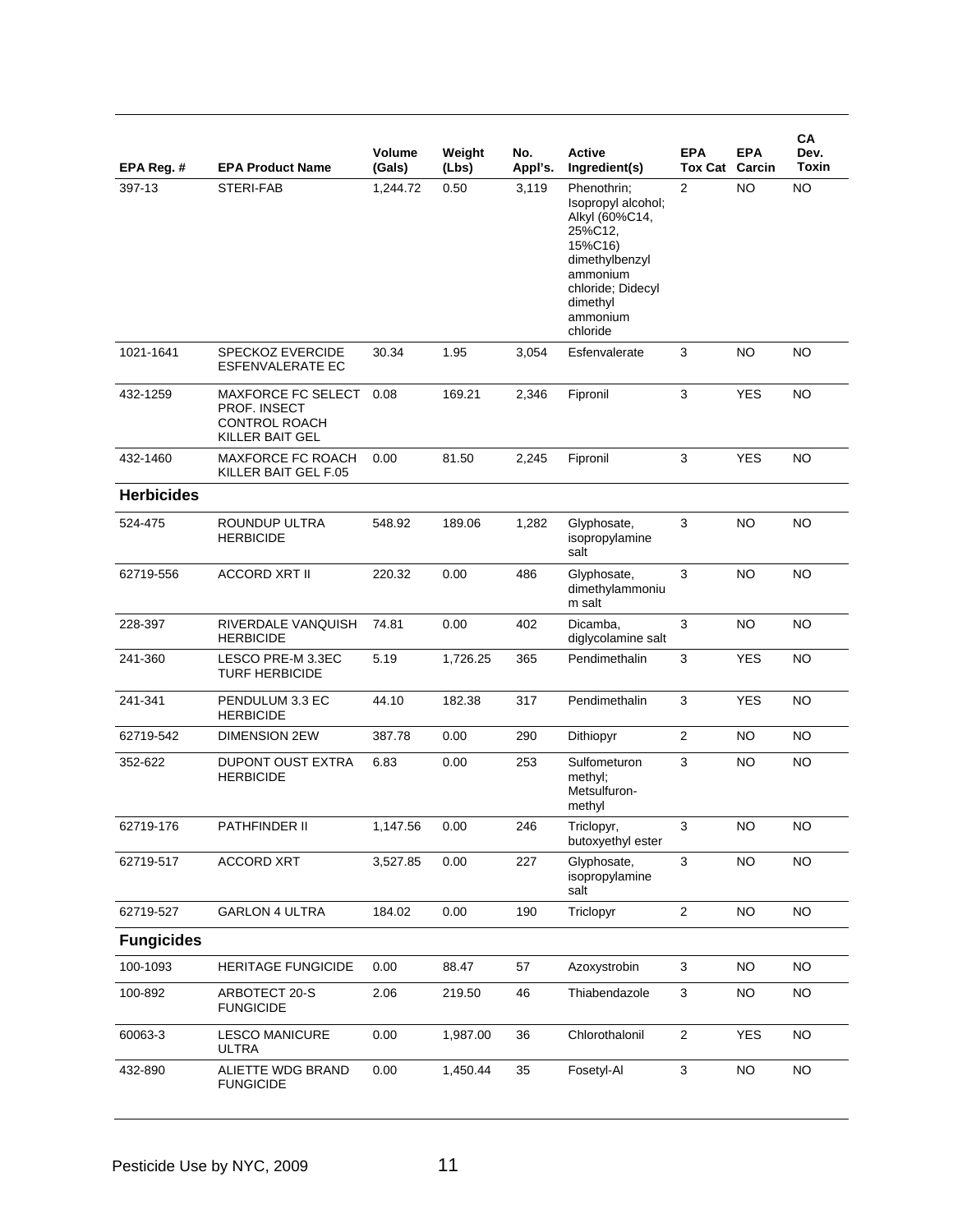| EPA Reg. # | <b>EPA Product Name</b>                                                       | Volume<br>(Gals) | Weiaht<br>(Lbs) | No.<br>Appl's. | <b>Active</b><br>Ingredient(s)            | <b>EPA</b><br><b>Tox Cat</b> | <b>EPA</b><br>Carcin | CA<br>Dev.<br>Toxin |
|------------|-------------------------------------------------------------------------------|------------------|-----------------|----------------|-------------------------------------------|------------------------------|----------------------|---------------------|
| 100-796    | <b>SUBDUE MAXX</b>                                                            | 59.07            | 30.38           | 33             | Mefenoxam                                 | 3                            | <b>NO</b>            | <b>NO</b>           |
| 8622-56    | <b>BIOBROM C-100G</b>                                                         | 0.00             | 16.88           | 30             | 2.2-dibromo-3-<br>nitrilopropionamid<br>e | $\mathbf{1}$                 | <b>NO</b>            | <b>NO</b>           |
| 50534-202  | <b>MANICURE ULTREX</b><br><b>TURF &amp; ORNAMENTAL</b>                        | 40.00            | 821.00          | 29             | Chlorothalonil                            | $\mathbf{1}$                 | <b>YES</b>           | <b>NO</b>           |
| 432-1360   | <b>BAYLETON 50 TURF</b><br><b>AND ORNAMENTAL</b><br><b>FUNGICIDE IN WATER</b> | 10.78            | 242.44          | 27             | Triadimefon                               | 3                            | <b>YES</b>           | <b>YES</b>          |
| 70299-1    | <b>ZEROTOL</b><br>ALGAECIDE/FUNGICIDE                                         | 31.45            | 0.00            | 23             | Hydrogen<br>peroxide                      | $\mathbf{1}$                 | <b>NO</b>            | <b>NO</b>           |
| 66222-149  | <b>ARMOR TECH CLT 825</b>                                                     | 0.00             | 660.50          | 20             | Chlorothalonil                            | $\overline{2}$               | <b>YES</b>           | <b>NO</b>           |
| Other      |                                                                               |                  |                 |                |                                           |                              |                      |                     |
| 2724-421   | ZOECON RF-292<br><b>BRIQUET</b>                                               | 0.00             | 368.31          | 1928           | S-Methoprene                              | 3                            | NO                   | NO                  |
| 2724-351   | ZOECON RF-259<br><b>EMULSIFIABLE</b><br><b>CONCENTRATE</b>                    | 10.87            | 16.11           | 1192           | (7S)-Hydroprene                           | 3                            | <b>NO</b>            | <b>NO</b>           |
| 69117-7    | PINSCHER PGR                                                                  | 0.15             | 0.00            | 76             | Dikegulac sodium                          | 3                            | <b>NO</b>            | <b>NO</b>           |
| 2724-351   | <b>ZOECON GENCOR 9%</b><br><b>EMULSIFIABLE</b><br><b>CONCENTRATE</b>          | 0.38             | 0.00            | 43             | (7S)-Hydroprene                           | 3                            | <b>NO</b>            | <b>NO</b>           |
| 71096-7    | <b>ORTHO BUG-GETA</b><br>SNAIL & SLUG KILLER 1                                | 0.00             | 7.25            | 11             | Metaldehyde                               | 3                            | <b>NO</b>            | <b>NO</b>           |
| 60061-71   | PETTIT MARINE PAINT<br><b>PREMIUM SINGLE</b><br><b>SEASON ABLATIVE</b>        | 0.00             | 13.00           | 10             | Copper oxide<br>(ous)                     | $\overline{2}$               | <b>NO</b>            | <b>NO</b>           |
| 100-1014   | PACLOBUTRAZOL 2SC                                                             | 0.00             | 8.75            | 10             | Paclobutrazol                             | 3                            | <b>NO</b>            | <b>NO</b>           |
| 10551-1    | THE GIANT<br><b>DESTROYER</b>                                                 | 0.00             | 34.00           | $\overline{7}$ | Carbon: Sodium<br>nitrate; Sulfur         | 3                            | <b>NO</b>            | <b>NO</b>           |
| 60061-14   | WOOLSEY/Z*SPAR<br>SUPER TOX ANTI-<br><b>FOULING FINISH B-74</b>               | 0.00             | 6.25            | 5              | Copper oxide<br>(ous)                     | 2                            | NO                   | NO                  |
| 100-1014   | <b>CAMBISTAT 2SC</b>                                                          | 0.38             | 0.00            | 4              | Paclobutrazol                             | 3                            | <b>NO</b>            | <b>NO</b>           |

## **C. CHANGES IN PESTICIDE USE**

 The level of completeness of agency pesticide reporting has improved dramatically over the past two years. Having a sufficiently complete record of pesticide applications by the City of New York and its contractors has now made it possible for a year to year comparison of trends in pesticide use by city agencies.

From 2008 to 2009 there was a 39% drop in use of insecticides reported by volume. There were significant reductions in the use of residual spray and aerosol products by many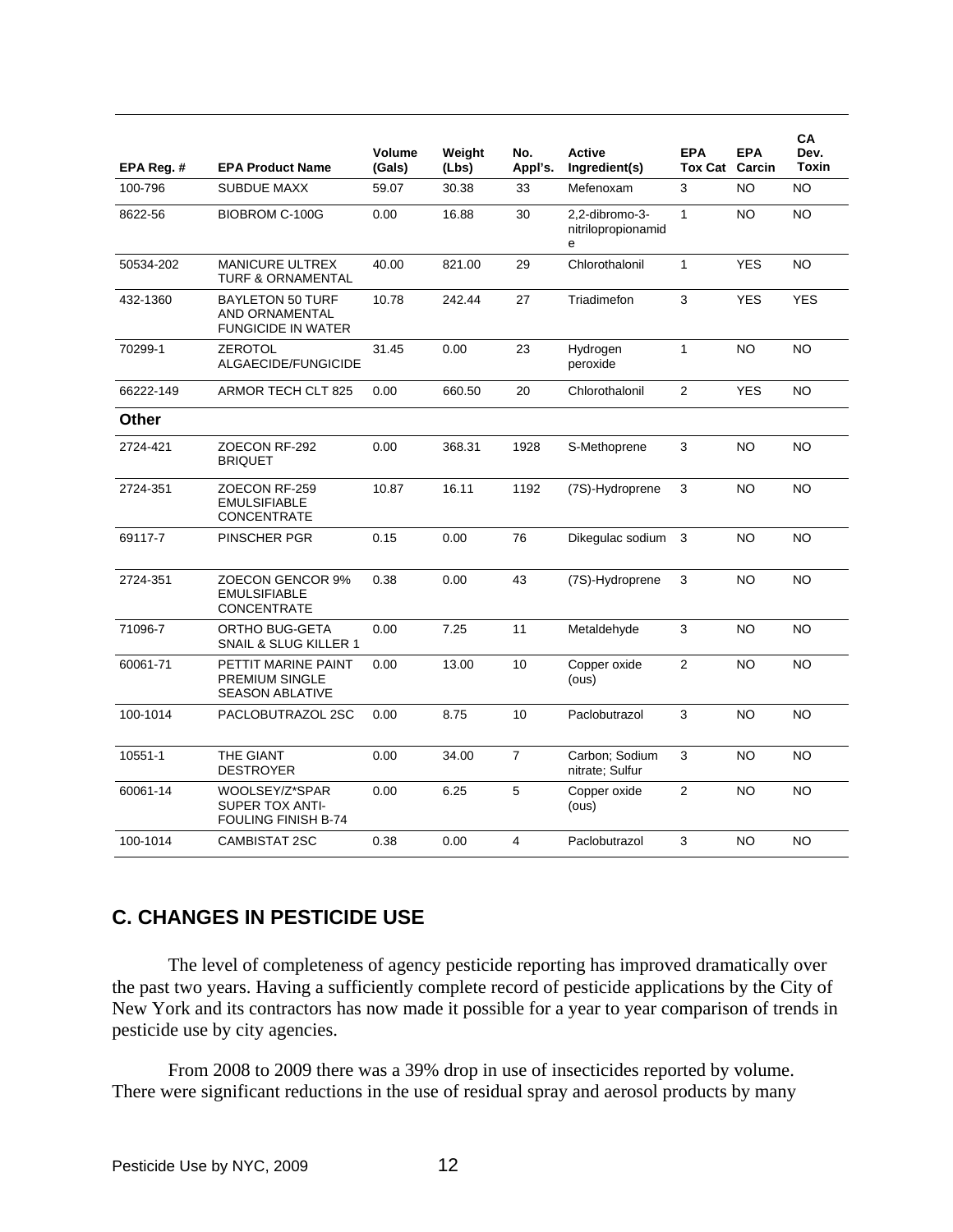agencies, due to long term reductions in perstient pest problems through more effective pest control methods. There was a drop of 19% in insecticides reported by weight. The increase was just 6% when larvicides used for the control of mosquitos that are vectors for West Nile Virus are excluded. As a part of that increase was a 7% rise in the use of "best practice" products by weight. Best practice insecticides include gel, solid and dust formulations of products that pose little risk of human exposure and are highly effective.

 The amount of herbicide reported by volume increased by over three times in 2009, mainly due to an increased reliance on post-emergent herbicides such as glyphosate products. Local Law 37's prohibition of active ingredients used in pre-emergent herbicides has contributed to the need for more frequent and voluminous use of post-emergent herbicides. The need for herbicide use by city agencies may also vary due to weather conditions more conducive to weed growth. Heavier amounts of herbicides are predominantly used in remote, often wooded, parkland to control invasive species.

 There was also a 32% reduction in rodenticide use mainly due to large reductions from DOHMH and NYCHA. DOHMH reported a 41% reduction in rodenticide use while NYCHA reported a 44% reduction from 2008 levels.

## **D. SUMMARY OF AGENCIES' PESTICIDE USE**

 For each reporting agency, we summarize below total pesticide use by pesticide type, followed by a listing of pesticide products used and their total use by reporting City agencies.

#### **Administration for Children's Services**

The New York City Administration for Children's Services provides for the protection of New York City's children from abuse and neglect. Along with their community partners, Children's Services provides neighborhood-based services to help ensure children grow up in safe, permanent homes with strong families. In 2009 the agency contracted for pest control through the city-wide contract administered by DCAS. Table 3 summarizes pesticide use by pesticide type. Table 4 lists all pesticide products used by ACS in 2009.

|                       | <b>Volume</b> |            | Weight        |            | <b>Times Applied</b> |            |  |  |  |  |  |  |  |
|-----------------------|---------------|------------|---------------|------------|----------------------|------------|--|--|--|--|--|--|--|
| <b>Pesticide Type</b> | Gallons       | % of Total | <b>Pounds</b> | % of Total | <b>Number</b>        | % of Total |  |  |  |  |  |  |  |
| Rodenticide           | 0.0           | $0.0\%$    | 77.9          | 96.4%      | 103                  | 25.9%      |  |  |  |  |  |  |  |
| Insecticide           | 1.5           | 97.5%      | 2.9           | 3.6%       | 289                  | 72.8%      |  |  |  |  |  |  |  |
| Other                 | 0.0           | 2.5%       | 0.0           | $0.0\%$    | G                    | 1.3%       |  |  |  |  |  |  |  |
| <b>Totals</b>         | 1.5           |            | 80.8          |            | 397                  |            |  |  |  |  |  |  |  |

#### **Table 3: Types of Pesticides Used by ACS in 2009**

#### **Table 4: Pesticide Products Used by ACS in 2009 by Pesticide Type**

|                     | EPA Reg. # EPA Product Name | Volume<br>(Gals) | Weiaht<br>(Lbs) | No.<br>Appl's. | Active<br>Ingredient(s) | <b>EPA</b><br>Tox<br>Cat | EPA<br>Carci<br>n | CA<br>Dev.<br>Toxin |
|---------------------|-----------------------------|------------------|-----------------|----------------|-------------------------|--------------------------|-------------------|---------------------|
| <b>Rodenticides</b> |                             |                  |                 |                |                         |                          |                   |                     |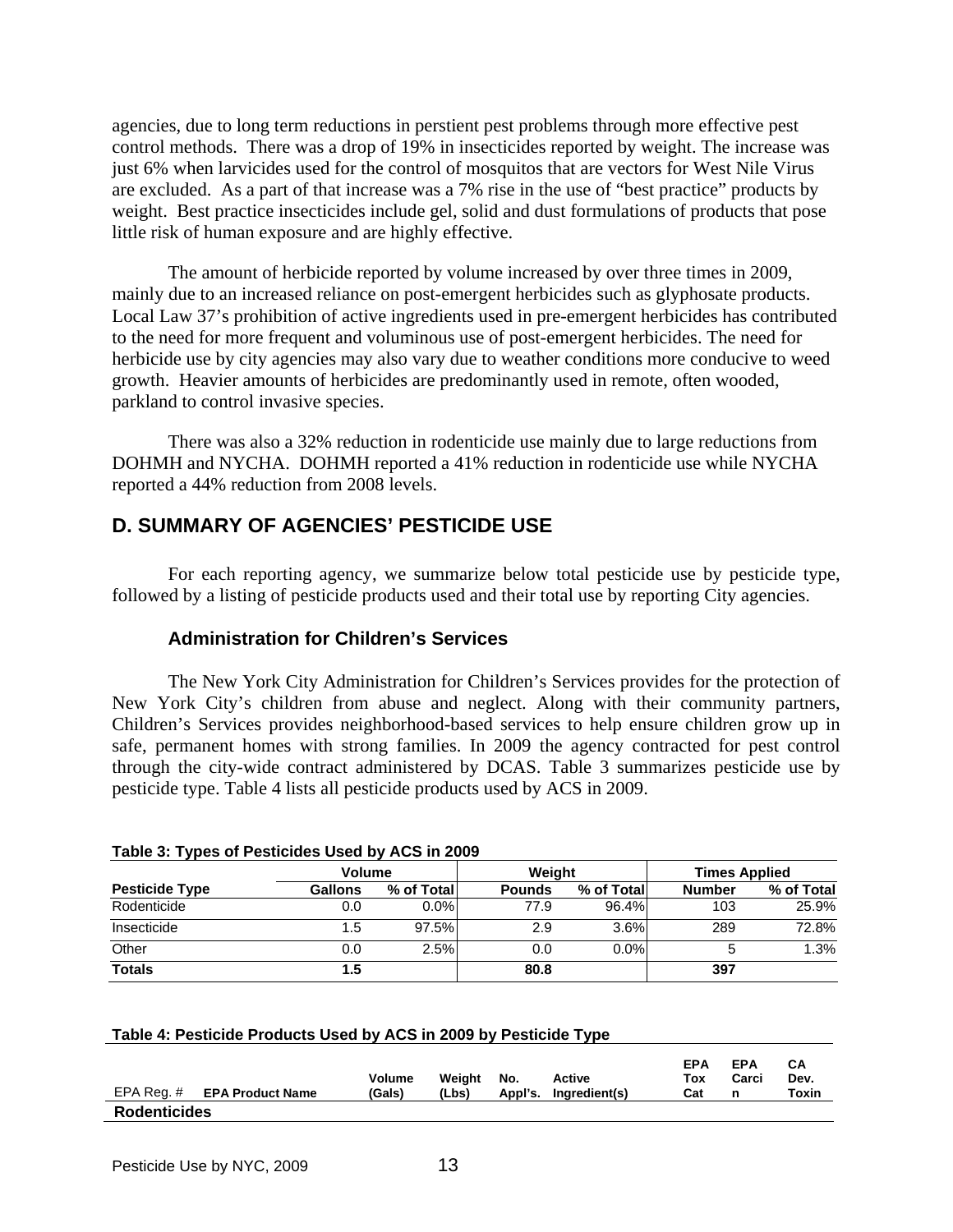| EPA Reg. $#$        | <b>EPA Product Name</b>                                               | <b>Volume</b><br>(Gals) | Weight<br>(Lbs) | No.<br>Appl's. | <b>Active</b><br>Ingredient(s) | <b>EPA</b><br>Tox<br>Cat | <b>EPA</b><br>Carci<br>n | CA<br>Dev.<br><b>Toxin</b> |
|---------------------|-----------------------------------------------------------------------|-------------------------|-----------------|----------------|--------------------------------|--------------------------|--------------------------|----------------------------|
| 12455-80            | <b>DITRAC ALL-WEATHER</b><br><b>BLOX</b>                              | 0.00                    | 28.81           | 34             | Diphacinone                    | 3                        | <b>NO</b>                | <b>NO</b>                  |
| 12455-76            | <b>CONTRAC</b><br>RODENTICIDE READY<br>TO USE PLACE PAC               | 0.00                    | 26.30           | 27             | <b>Bromadiolone</b>            | 3                        | <b>NO</b>                | <b>NO</b>                  |
| 12455-79            | <b>CONTRAC ALL-</b><br><b>WEATHER BLOX</b>                            | 0.00                    | 11.50           | 19             | <b>Bromadiolone</b>            | 3                        | <b>NO</b>                | <b>NO</b>                  |
| 12455-75            | <b>CONTRAC RAT AND</b><br><b>MOUSE BAIT READY</b><br>TO USE PLACE PAC | 0.00                    | 9.69            | 18             | <b>Bromadiolone</b>            | 3                        | NO.                      | <b>NO</b>                  |
| 12455-86            | <b>CONTRAC</b><br>RODENTICIDE PLACE<br><b>PAC</b>                     | 0.00                    | 1.61            | 5              | <b>Bromadiolone</b>            | 3                        | <b>NO</b>                | <b>NO</b>                  |
| <b>Other</b>        |                                                                       |                         |                 |                |                                |                          |                          |                            |
| 2724-351            | ZOECON RF-259<br><b>EMULSIFIABLE</b><br><b>CONCENTRATE</b>            | 0.04                    | 0.00            | 5              | (7S)-Hydroprene                | 3                        | <b>NO</b>                | <b>NO</b>                  |
| <b>Insecticides</b> |                                                                       |                         |                 |                |                                |                          |                          |                            |
| 1021-1641           | <b>SPECKOZ EVERCIDE</b><br><b>ESFENVALERATE EC</b>                    | 1.10                    | 0.00            | 158            | Esfenvalerate                  | 3                        | <b>NO</b>                | <b>NO</b>                  |
| 1021-1641           | <b>CONQUER RESIDUAL</b><br><b>INSECTICIDE</b><br><b>CONCENTRATE</b>   | 0.39                    | 0.00            | 99             | Esfenvalerate                  | 3                        | <b>NO</b>                | <b>NO</b>                  |
| 499-410             | <b>AVERT PRESCRIPTION</b><br>TREATMENT TC 93B<br><b>BAIT</b>          | 0.00                    | 1.10            | 25             | Avermectin                     | 3                        | <b>NO</b>                | <b>NO</b>                  |
| 64405-2             | <b>REDZONE BAIT</b>                                                   | 0.00                    | 1.75            | $\overline{5}$ | Boric acid                     | 3                        | <b>NO</b>                | <b>NO</b>                  |
| 67425-14            | ECOPCO ACU                                                            | 0.00                    | 0.06            | $\overline{2}$ | Phenylethyl<br>propionate      | 3                        | <b>NO</b>                | <b>NO</b>                  |

#### **Aging**

 The Department for the Aging (DFTA) contracts with non-profit senior service providers to administer 76 different city-owned and city-leased sites, 33 of which engage in food preparation or storage. These facilities are privately operated and contract individually with private vendors for pest control to address typical structural urban pest issues, such as roaches, rodents, and flies. DFTA has provided a list of these service locations and their pest control providers.

#### **Board of Elections**

The Board of Elections is the administrative body that oversees elections through its staff at its main and five borough offices. The agency contracts for pest control through the city-wide contract administered by DCAS. Table 5 summarizes pesticide use by pesticide type. Table 6 lists all pesticide products used by BOE in 2009.

#### **Table 5: Types of Pesticides Used by BOE in 2009**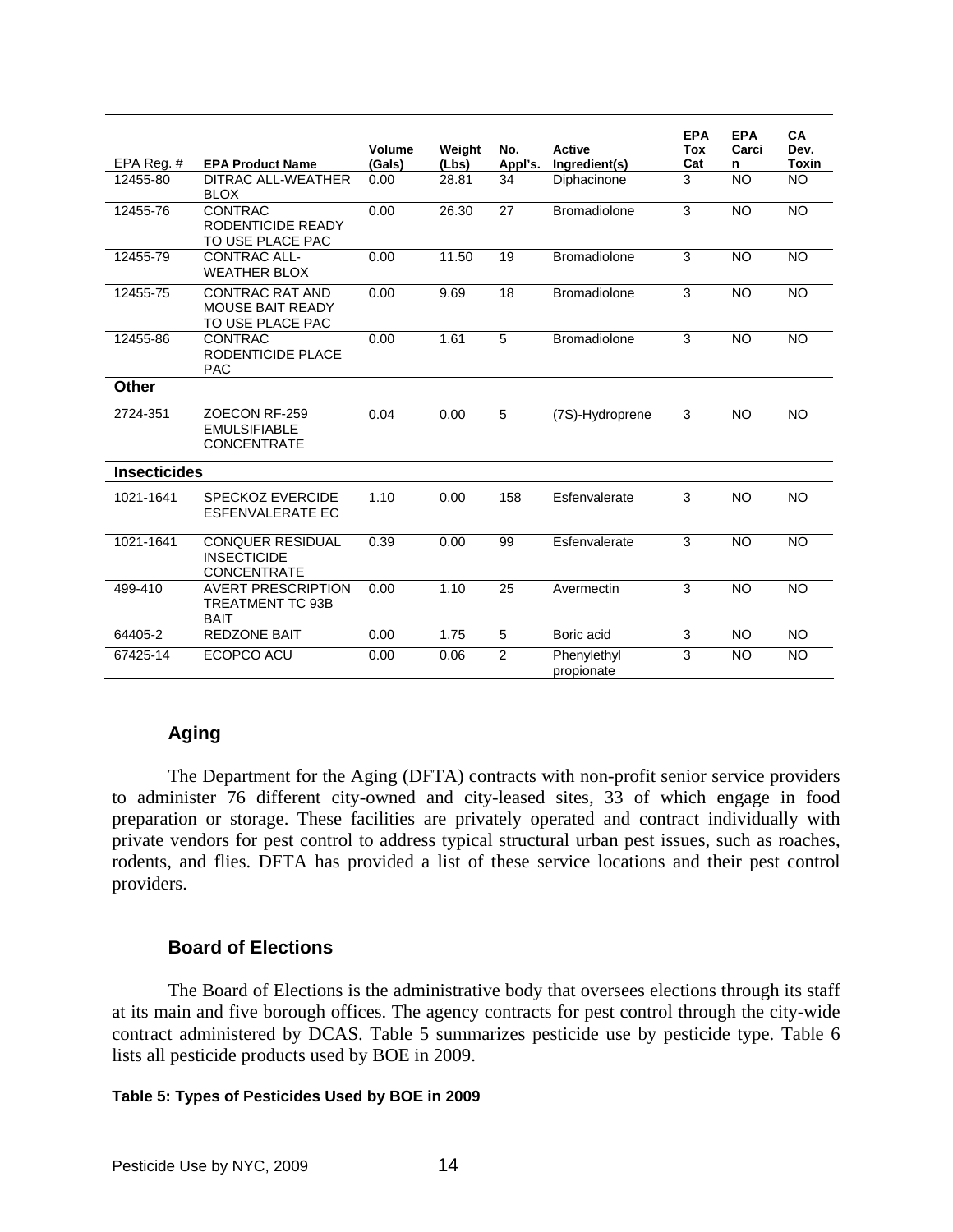|                       | Volume  |            | Weight        |            | <b>Times Applied</b> |            |
|-----------------------|---------|------------|---------------|------------|----------------------|------------|
| <b>Pesticide Type</b> | Gallons | % of Total | <b>Pounds</b> | % of Total | <b>Number</b>        | % of Total |
| Rodenticide           | 0.0     | $0.0\%$    | 94.9          | 98.8%      | 48                   | 38.7%      |
| Insecticide           | 0.6     | $100.0\%$  | 1.1           | 1.2%       | 76                   | 61.3%      |
| <b>Totals</b>         | 0.6     |            | 96.0          |            | 124                  |            |

#### **Table 6: Pesticide Products Used by BOE in 2009 by Pesticide Type**

| EPA Reg. #          | <b>EPA Product Name</b>                                               | Volume<br>(Gals) | Weight<br>(Lbs) | No.<br>Appl's. | <b>Active</b><br>Ingredient(s) | <b>EPA</b><br>Tox<br>Cat | <b>EPA</b><br>Carcin | <b>CA</b><br>Dev.<br>Toxin |
|---------------------|-----------------------------------------------------------------------|------------------|-----------------|----------------|--------------------------------|--------------------------|----------------------|----------------------------|
| <b>Rodenticides</b> |                                                                       |                  |                 |                |                                |                          |                      |                            |
| 12455-80            | DITRAC ALL-WEATHER<br><b>BLOX</b>                                     | 0.00             | 77.06           | 65             | Diphacinone                    | 3                        | NO                   | <b>NO</b>                  |
| 12455-79            | <b>CONTRAC ALL-</b><br><b>WEATHER BLOX</b>                            | 0.00             | 9.88            | 13             | <b>Bromadiolone</b>            | 3                        | <b>NO</b>            | <b>NO</b>                  |
| 12455-76            | <b>CONTRAC RODENTICIDE</b><br><b>READY TO USE PLACE</b><br><b>PAC</b> | 0.00             | 6.13            | 9              | <b>Bromadiolone</b>            | 3                        | <b>NO</b>            | <b>NO</b>                  |
| 12455-75            | <b>CONTRAC RAT AND</b><br>MOUSE BAIT READY TO<br>USE PLACE PAC        | 0.00             | 0.69            | 4              | <b>Bromadiolone</b>            | 3                        | <b>NO</b>            | <b>NO</b>                  |
| 12455-86            | CONTRAC RODENTICIDE<br>PLACE PAC                                      | 0.00             | 1.10            | 1              | <b>Bromadiolone</b>            | 3                        | NO                   | NO                         |
| <b>Insecticides</b> |                                                                       |                  |                 |                |                                |                          |                      |                            |
| 1021-1641           | <b>SPECKOZ EVERCIDE</b><br>ESFENVALERATE EC                           | 0.31             | 0.00            | 55             | Esfenvalerate                  | 3                        | <b>NO</b>            | <b>NO</b>                  |
| 1021-1641           | <b>CONQUER RESIDUAL</b><br><b>INSECTICIDE</b><br><b>CONCENTRATE</b>   | 0.32             | 0.00            | 27             | Esfenvalerate                  | 3                        | <b>NO</b>            | <b>NO</b>                  |
| 499-410             | <b>AVERT PRESCRIPTION</b><br><b>TREATMENT TC 93B BAIT</b>             | 0.00             | 0.49            | 10             | Avermectin                     | 3                        | NO.                  | NO                         |
| 67425-14            | ECOPCO ACU                                                            | 0.00             | 0.63            | 1              | Phenylethyl<br>propionate      | 3                        | NO.                  | NO                         |

## **Brooklyn Public Libraries**

The Brooklyn Public Library (BPL) serves Brooklyn's 2.5 million residents, offering thousands of public programs, millions of books and use of more than 850 free Internetaccessible computers at its 66 locations. Contractors are hired for pest management as needed and the major pest infestations are roaches and mice. Table 7 summarizes pesticide use by pesticide type. Table 8 lists all pesticide products used by BPL in 2009.

|                       | <b>Volume</b> |            | Weight        |            | <b>Times Applied</b> |            |  |
|-----------------------|---------------|------------|---------------|------------|----------------------|------------|--|
| <b>Pesticide Type</b> | Gallons       | % of Total | <b>Pounds</b> | % of Total | <b>Number</b>        | % of Total |  |
| Rodenticide           | 0.0           | 0.0%       | 13.8          | 27.1%      |                      | 7.3%       |  |
| Insecticide           | 0.0           | $0.0\%$    | 37.1          | 72.9%      | 595                  | 92.7%      |  |
| <b>Totals</b>         | 0.0           |            | 50.9          |            | 642                  |            |  |

**Table 7: Types of Pesticides Used by BPL in 2009**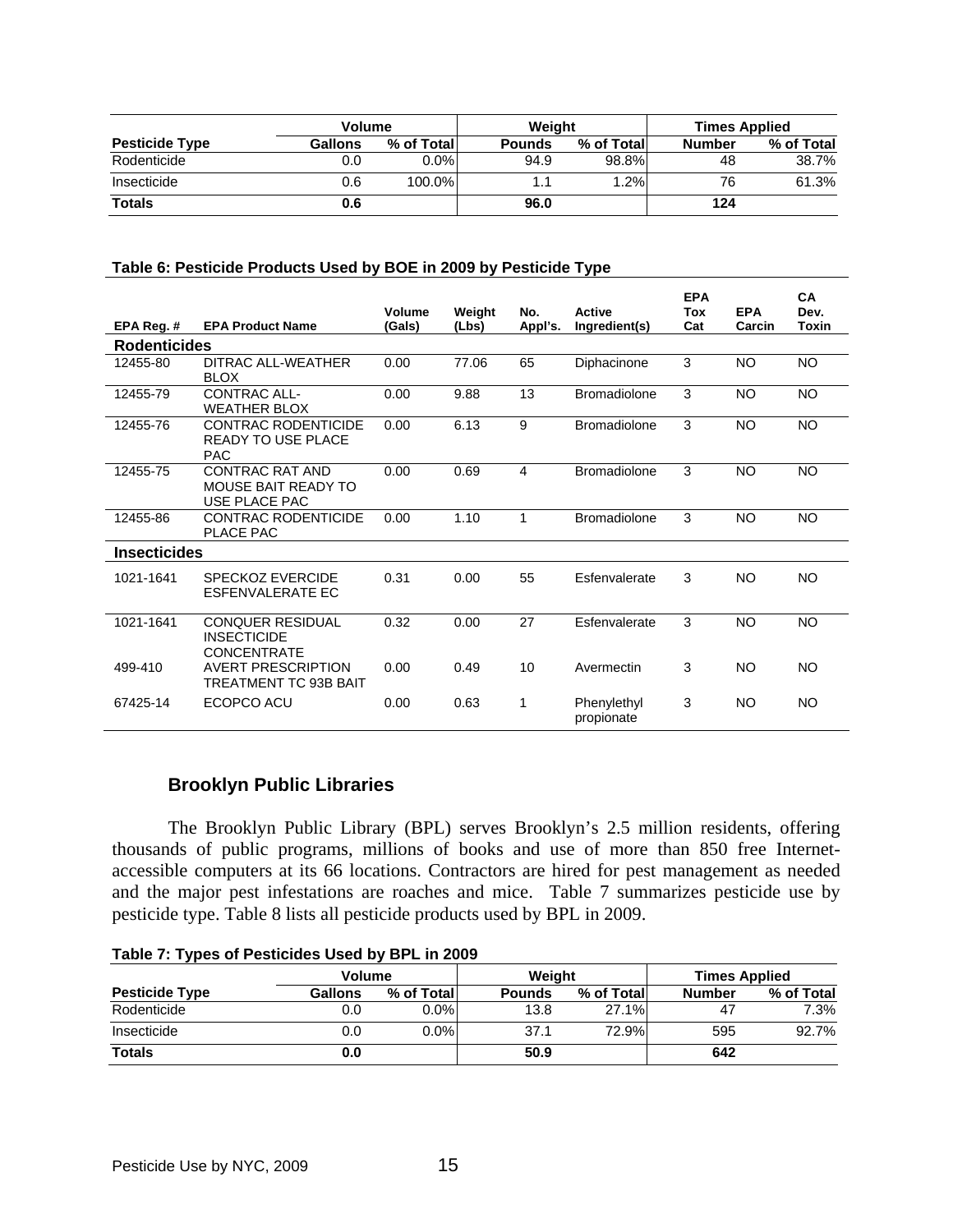| EPA Reg. #          | <b>EPA Product Name</b>                                                         | Volume<br>(Gals) | Weight<br>(Lbs) | No.            | Appl's. Active Ingredient(s)                                                  | <b>EPA</b><br>Tox<br>Cat | <b>EPA</b><br>Carcin | CA<br>Dev.<br><b>Toxin</b> |
|---------------------|---------------------------------------------------------------------------------|------------------|-----------------|----------------|-------------------------------------------------------------------------------|--------------------------|----------------------|----------------------------|
| <b>Rodenticides</b> |                                                                                 |                  |                 |                |                                                                               |                          |                      |                            |
| 7173-202            | <b>MAKI MINI BLOCKS</b>                                                         | 0.00             | 5.19            | 20             | <b>Bromadiolone</b>                                                           | 3                        | <b>NO</b>            | <b>NO</b>                  |
| 12455-79            | <b>CONTRAC ALL-</b><br><b>WEATHER BLOX</b>                                      | 0.00             | 7.81            | 17             | <b>Bromadiolone</b>                                                           | 3                        | <b>NO</b>            | <b>NO</b>                  |
| 100-1055            | <b>WEATHERBLOK BAIT</b><br>WITH BITREX                                          | 0.00             | 0.00            | 5              | Brodifacoum                                                                   | 3                        | <b>NO</b>            | <b>NO</b>                  |
| 12455-16            | <b>ZP TRACKING</b><br><b>POWDER</b>                                             | 0.00             | 0.63            | $\overline{3}$ | Zinc phosphide                                                                | $\overline{2}$           | <b>NO</b>            | <b>NO</b>                  |
| 7173-188            | <b>MAKI RAT AND</b><br><b>MOUSE BAIT PACKS</b><br>(PELLETS)                     | 0.00             | 0.19            | $\overline{2}$ | <b>Bromadiolone</b>                                                           | 3                        | <b>NO</b>            | <b>NO</b>                  |
| <b>Insecticides</b> |                                                                                 |                  |                 |                |                                                                               |                          |                      |                            |
| 352-652             | <b>DUPONT ADVION</b><br><b>COCKROACH GEL</b><br><b>BAIT</b>                     | 0.00             | 11.54           | 355            | Indoxacarb                                                                    | 3                        | <b>NO</b>            | <b>NO</b>                  |
| 279-3384            | <b>ROACH KIL</b><br><b>COMMERCIAL</b>                                           | 0.00             | 16.44           | 115            | Boric acid                                                                    | 3                        | <b>NO</b>            | <b>NO</b>                  |
| 432-763             | SUSPEND SC<br><b>INSECTICIDE</b>                                                | 0.00             | 0.00            | 27             | Deltamethrin                                                                  | 3                        | NO.                  | <b>NO</b>                  |
| 432-1254            | <b>MAXFORCE</b><br>PROFESSIONAL<br><b>INSECT CONTROL</b><br><b>ROACH KILLER</b> | 0.00             | 0.49            | 24             | Hydramethylnon                                                                | 3                        | <b>YES</b>           | <b>YES</b>                 |
| 432-1363            | <b>TEMPO SC</b><br><b>INSECTICIDE</b>                                           | 0.00             | 0.00            | 15             | Cyfluthrin, beta                                                              | 3                        | <b>NO</b>            | <b>NO</b>                  |
| 100-1066            | <b>DEMAND CS</b><br><b>INSECTICIDE</b>                                          | 0.00             | 0.00            | 14             | Cyhalothrin, lambda                                                           | 3                        | <b>NO</b>            | <b>NO</b>                  |
| 352-746             | <b>DUPONT ADVION</b><br><b>ANT GEL</b>                                          | 0.00             | 0.45            | 13             | Indoxacarb                                                                    | 3                        | <b>NO</b>            | NO.                        |
| 73079-1             | <b>INTICE SWEET ANT</b><br><b>GEL</b>                                           | 0.00             | 0.04            | 6              | Boric acid                                                                    | 3                        | <b>NO</b>            | <b>NO</b>                  |
| 655-802             | PRENTOX LARVA-<br><b>LUR CONTAINS</b><br><b>PROPOXUR</b>                        | 0.00             | 4.64            | 5              | Propoxur                                                                      | 3                        | <b>YES</b>           | <b>NO</b>                  |
| 9444-183            | <b>INTRUDER</b><br><b>RESIDUAL WITH</b><br><b>CYFLUTHRIN</b>                    | 0.00             | 1.75            | 5              | Cyfluthrin; Pyrethrins;<br>Piperonyl butoxide                                 | 3                        | <b>YES</b>           | <b>NO</b>                  |
| 432-1264            | <b>MAXFORCE FC ANT</b><br>KILLER BAIT GEL                                       | 0.00             | 0.05            | 5              | Fipronil                                                                      | 3                        | <b>YES</b>           | <b>NO</b>                  |
| 47000-73            | SSI-50 INSECTICIDE                                                              | 0.00             | 1.19            | 3              | Pyrethrins; Piperonyl<br>butoxide; N-octyl<br>bicycloheptene<br>dicarboximide | 3                        | <b>YES</b>           | <b>NO</b>                  |

## **Table 8: Pesticide Products Used by BPL in 2009 by Pesticide Type**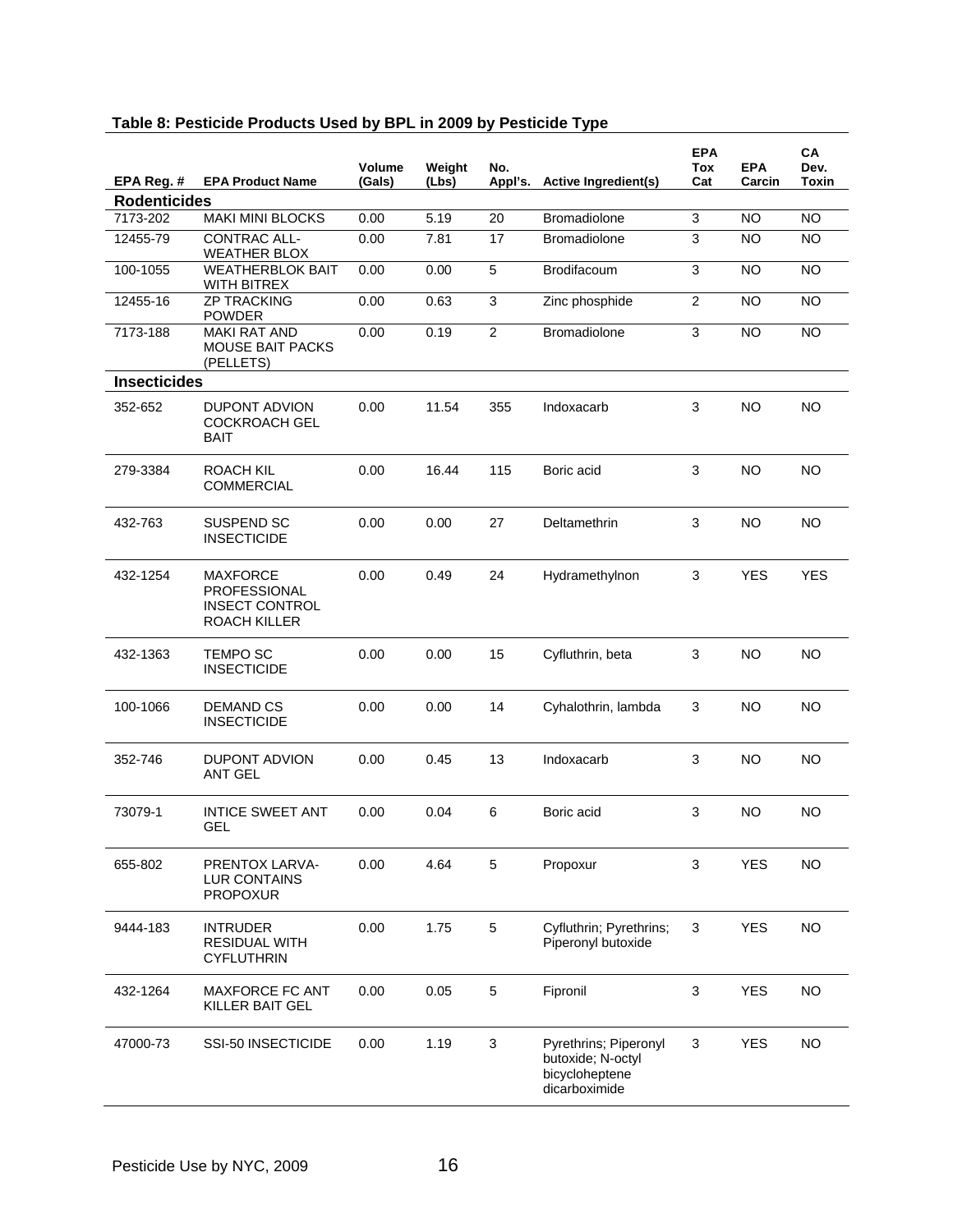| EPA Reg.# | <b>EPA Product Name</b>                     | Volume<br>(Gals) | Weight<br>(Lbs) | No.<br>Appl's. | Active Ingredient(s)                                                          | <b>EPA</b><br><b>Tox</b><br>Cat | <b>EPA</b><br>Carcin | CA<br>Dev.<br><b>Toxin</b> |
|-----------|---------------------------------------------|------------------|-----------------|----------------|-------------------------------------------------------------------------------|---------------------------------|----------------------|----------------------------|
| 432-1262  | <b>MAXFORCE IBH10</b>                       | 0.00             | 0.28            | 3              | Hydramethylnon                                                                | 3                               | <b>YES</b>           | <b>YES</b>                 |
| 1021-1424 | <b>PYROCIDE FOGGING</b><br>CONCENTRATE 7338 | 0.00             | 0.13            | 1              | Pyrethrins; Piperonyl<br>butoxide; N-octyl<br>bicycloheptene<br>dicarboximide | 3                               | <b>YES</b>           | NO.                        |
| 432-772   | <b>DELTA DUST</b>                           | 0.00             | 0.09            | 1              | Deltamethrin                                                                  | 3                               | <b>NO</b>            | <b>NO</b>                  |
| 1677-196  | ECO 2000-XP<br><b>FRESHBAIT</b>             | 0.00             | 0.04            | 1              | Boric acid                                                                    | 3                               | <b>NO</b>            | <b>NO</b>                  |
| 432-1257  | <b>MAXFORCE ROACH</b><br>BAIT F.05          | 0.00             | 0.00            | 1              | Fipronil                                                                      | 3                               | <b>YES</b>           | <b>NO</b>                  |
| 432-1304  | TEMPO 10 WP<br><b>INSECTICIDE</b>           | 0.25             | 0.00            | 1              | Cyfluthrin, beta                                                              | 3                               | <b>NO</b>            | <b>NO</b>                  |

## **Chief Medical Examiner**

The Office of Chief Medical Examiner (OCME) is responsible for investigating deaths in unusual circumstances, where an application for cremation is made, provides additional forensic services to support criminal investigations and manages all functions of the City mortuary. The agency contracts for pest control through the city-wide contract administered by DCAS. Table 9 summarizes pesticide use by pesticide type. Table 10 lists all pesticide products used by OCME in 2009.

|                       | <b>Volume</b> |            |               | Weight     | <b>Times Applied</b> |            |  |
|-----------------------|---------------|------------|---------------|------------|----------------------|------------|--|
| <b>Pesticide Type</b> | Gallons       | % of Total | <b>Pounds</b> | % of Total | <b>Number</b>        | % of Total |  |
| Rodenticide           | 0.0           | $0.0\%$    | 40.4          | 99.8%      | 23                   | 15.4%      |  |
| Insecticide           | 0.6           | 99.3%      | 0.1           | 0.2%       | 125                  | 83.9%      |  |
| Other                 | 0.0           | 0.7%       | 0.0           | $0.0\%$    |                      | 0.7%       |  |
| <b>Totals</b>         | 0.6           |            | 40.4          |            | 149.0                |            |  |

#### **Table 10: Pesticide Products Used by OCME in 2009**

| EPA Req.#           | <b>EPA Product Name</b>                           | <b>Volume</b><br>(Gals) | Weight<br>(Lbs) | No.<br>Appl's. | Active<br>Ingredient(s) | <b>EPA</b><br>Tox<br>Cat | <b>EPA</b><br>Carcin | CA<br>Dev.<br>Toxin |
|---------------------|---------------------------------------------------|-------------------------|-----------------|----------------|-------------------------|--------------------------|----------------------|---------------------|
| <b>Rodenticides</b> |                                                   |                         |                 |                |                         |                          |                      |                     |
| 12455-80            | DITRAC ALL-<br><b>WEATHER BLOX</b>                | 0.00                    | 33.06           | 10             | Diphacinone             | 3                        | NO                   | NO                  |
| 12455-79            | CONTRAC ALL-<br><b>WEATHER BLOX</b>               | 0.00                    | 3.75            | 4              | <b>Bromadiolone</b>     | 3                        | NO                   | NO                  |
| 12455-86            | <b>CONTRAC</b><br>RODENTICIDE PLACE<br><b>PAC</b> | 0.00                    | 1.23            | 4              | <b>Bromadiolone</b>     | 3                        | NO                   | NO                  |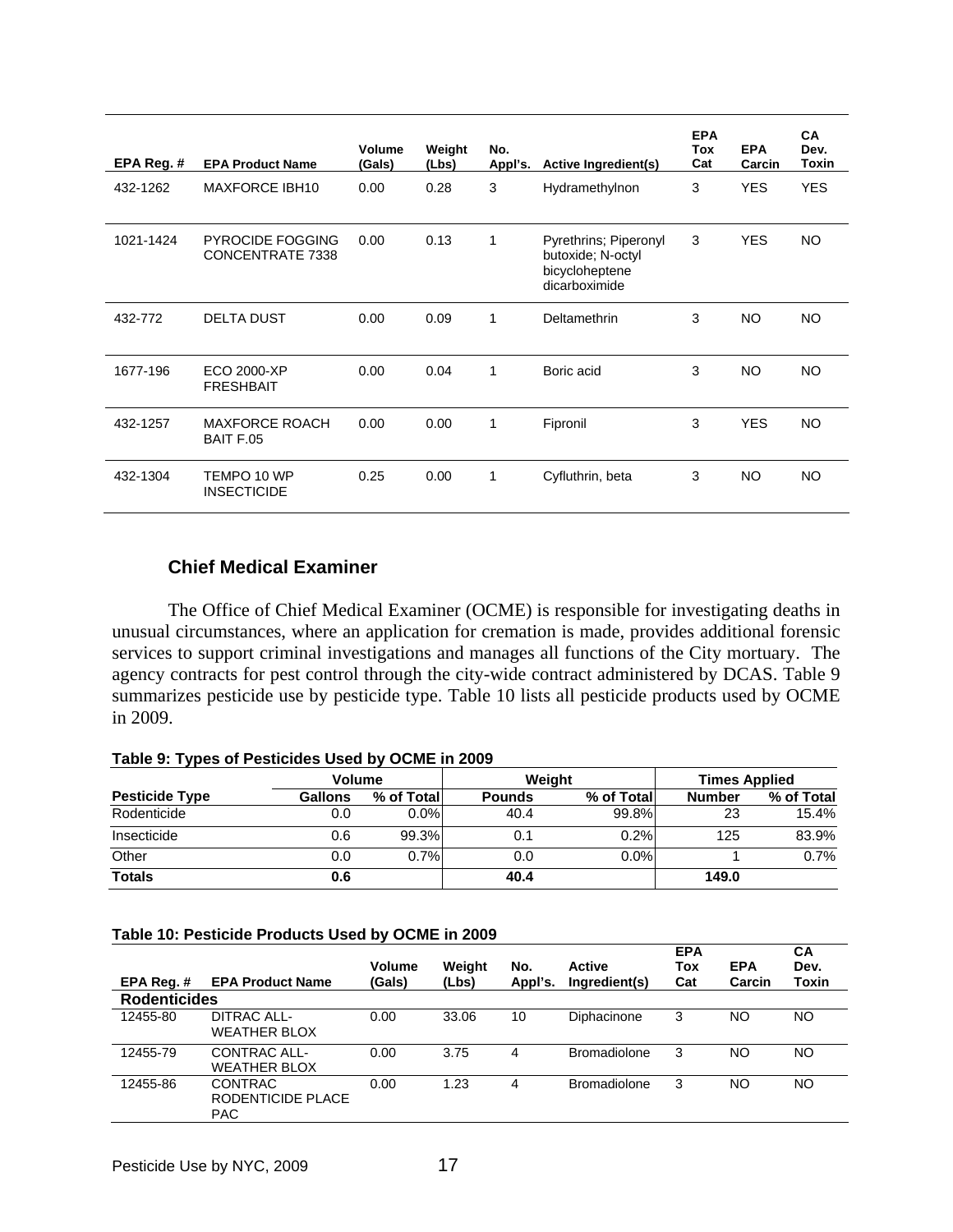|                     |                                                                               | Volume | Weight | No.            | <b>Active</b>          | <b>EPA</b><br>Tox | <b>EPA</b> | <b>CA</b><br>Dev. |
|---------------------|-------------------------------------------------------------------------------|--------|--------|----------------|------------------------|-------------------|------------|-------------------|
| EPA Reg.#           | <b>EPA Product Name</b>                                                       | (Gals) | (Lbs)  | Appl's.        | Ingredient(s)          | Cat               | Carcin     | Toxin             |
| 12455-76            | <b>CONTRAC</b><br>RODENTICIDE READY<br>TO USE PLACE PAC                       | 0.00   | 1.69   | 3              | <b>Bromadiolone</b>    | 3                 | <b>NO</b>  | <b>NO</b>         |
| 12455-75            | <b>CONTRAC RAT AND</b><br><b>MOUSE BAIT READY</b><br>TO USE PLACE PAC         | 0.00   | 0.63   | $\overline{2}$ | <b>Bromadiolone</b>    | 3                 | <b>NO</b>  | <b>NO</b>         |
|                     |                                                                               |        |        |                |                        |                   |            |                   |
| <b>Insecticides</b> |                                                                               |        |        |                |                        |                   |            |                   |
| 1021-1641           | <b>SPECKOZ EVERCIDE</b><br>ESFENVALERATE EC                                   | 0.45   | 0.00   | 92             | Esfenvalerate          | 3                 | <b>NO</b>  | <b>NO</b>         |
| 1021-1641           | <b>CONQUER RESIDUAL</b><br><b>INSECTICIDE</b><br><b>CONCENTRATE</b>           | 0.11   | 0.00   | 30             | Esfenvalerate          | 3                 | <b>NO</b>  | <b>NO</b>         |
| 499-410             | <b>AVERT</b><br><b>PRESCRIPTION</b><br><b>TREATMENT TC 93B</b><br><b>BAIT</b> | 0.00   | 0.07   | 3              | Avermectin             | 3                 | <b>NO</b>  | <b>NO</b>         |
| Other               |                                                                               |        |        |                |                        |                   |            |                   |
| 2724-351            | ZOECON RF-259<br><b>EMULSIFIABLE</b><br><b>CONCENTRATE</b>                    | 0.00   | 0.00   | 1              | $(7S)$ -<br>Hydroprene | 3                 | <b>NO</b>  | NO                |

## **City University of New York**

The City University of New York is the nation's largest urban public university and is comprised of 23 institutions. The University serves more than 243,000 degree-credit students and 240,000 adult, continuing and professional education students. Individual institutions contracts for pest control services through private vendors. The data reported is information received from 13 colleges, Borough of Manhattan Community College, Bronx Community College, City College, College of Technology, The Graduate Center, Hostos Community College, John Jay College, Kingsborough Community College, La Guardia Community College, Lehman College, Medgar Evers College, Queens Borough Community College, and York College. Table 11 summarizes pesticide use by pesticide type. Table 12 lists all pesticide products used by CUNY in 2009.

#### **Table 11: Types of Pesticides Used by CUNY in 2009**

| <b>Volume</b>         |                |            | Weight        |            |               | <b>Times Applied</b> |  |  |
|-----------------------|----------------|------------|---------------|------------|---------------|----------------------|--|--|
| <b>Pesticide Type</b> | <b>Gallons</b> | % of Total | <b>Pounds</b> | % of Total | <b>Number</b> | % of Total           |  |  |
| Rodenticide           | 1.7            | 0.6%       | 198.1         | 4.1%       | 405           | 31.2%                |  |  |
| Insecticide           | 57.0           | 18.8%      | 62.8          | 1.3%       | 810           | 62.4%                |  |  |
| Herbicide             | 203.4          | 67.0%      | 4.550.0       | 94.2%      | 45            | 3.5%                 |  |  |
| Fungicide             | 40.0           | 13.2%      | 16.9          | 0.3%       | 34            | 2.6%                 |  |  |
| Other                 | 1.5            | 0.5%       | 0.1           | $0.0\%$    | 4             | 0.3%                 |  |  |
| <b>Totals</b>         | 303.6          |            | 4,827.8       |            | 1,298         |                      |  |  |

#### **Table 12: Pesticide Products Used by CUNY in 2009 by Pesticide Type**

|                             |        |        |     |                       | <b>EPA</b> |        | CA    |
|-----------------------------|--------|--------|-----|-----------------------|------------|--------|-------|
|                             | Volume | Weiaht | No. | Active                | Tox        | EPA    | Dev.  |
| EPA Reg. # EPA Product Name | (Gals) | (Lbs)  |     | Appl's. Ingredient(s) | Cat        | Carcin | Toxin |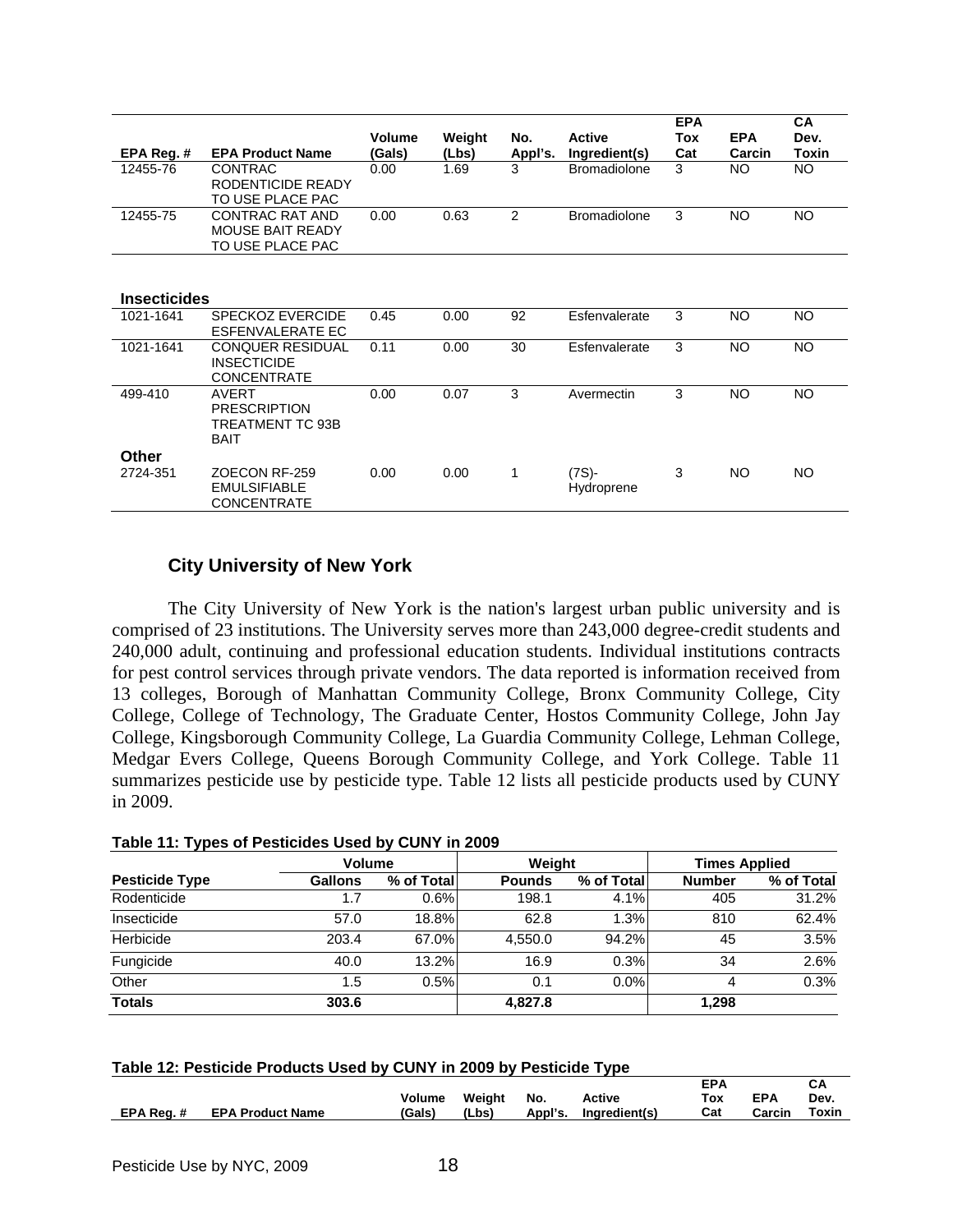| EPA Reg. #          | <b>EPA Product Name</b>                                                    | Volume<br>(Gals) | Weight<br>(Lbs) | No.<br>Appl's.          | <b>Active</b><br>Ingredient(s)                             | <b>EPA</b><br>Tox<br>Cat | <b>EPA</b><br>Carcin | CA<br>Dev.<br><b>Toxin</b> |
|---------------------|----------------------------------------------------------------------------|------------------|-----------------|-------------------------|------------------------------------------------------------|--------------------------|----------------------|----------------------------|
| <b>Rodenticides</b> |                                                                            |                  |                 |                         |                                                            |                          |                      |                            |
| 12455-79            | CONTRAC ALL-WEATHER<br><b>BLOX</b>                                         | 0.00             | 91.24           | 124                     | Bromadiolone                                               | $\overline{3}$           | <b>NO</b>            | <b>NO</b>                  |
| 12455-80            | <b>DITRAC ALL-WEATHER</b><br>BLOX                                          | 0.00             | 61.00           | 102                     | Diphacinone                                                | 3                        | <b>NO</b>            | <b>NO</b>                  |
| 12455-86            | CONTRAC RODENTICIDE<br>PLACE PAC                                           | 0.47             | 22.05           | 68                      | <b>Bromadiolone</b>                                        | 3                        | <b>NO</b>            | $\overline{NO}$            |
| 7173-258            | <b>D-CON BAIT PASTE</b><br><b>POUCHES</b>                                  | 0.00             | 1.65            | 63                      | Difethialone                                               | 3                        | <b>NO</b>            | <b>NO</b>                  |
| 12455-76            | <b>CONTRAC RODENTICIDE</b><br><b>READY TO USE PLACE</b><br><b>PAC</b>      | 0.00             | 7.00            | 11                      | <b>Bromadiolone</b>                                        | 3                        | <b>NO</b>            | <b>NO</b>                  |
| 7173-218            | <b>GENERATION MINI</b><br><b>BLOCKS</b>                                    | 0.00             | 3.70            | 10                      | Difethialone                                               | 3                        | <b>NO</b>            | <b>NO</b>                  |
| 56-42               | <b>EATON'S ALL-WEATHER</b><br><b>BAIT BLOCKS</b><br>RODENTICIDE WITH M     | 1.23             | 0.00            | 8                       | Diphacinone                                                | 3                        | <b>NO</b>            | <b>NO</b>                  |
| 12455-90            | <b>FINAL RODENTICIDE</b>                                                   | 0.00             | 3.80            | 8                       | Brodifacoum                                                | $\overline{3}$           | <b>NO</b>            | <b>NO</b>                  |
| 12455-89            | FINAL ALL-WEATHER<br><b>BLOX</b>                                           | 0.00             | 1.93            | $\overline{\mathbf{4}}$ | Brodifacoum                                                | 3                        | <b>NO</b>            | <b>NO</b>                  |
| 100-1050            | <b>TALON-G RODENTICIDE</b><br><b>BAIT PACK MINI-PELLETS</b><br>WITH BI     | 0.00             | 1.54            | $\overline{4}$          | Brodifacoum                                                | 3                        | <b>NO</b>            | <b>NO</b>                  |
| 56-42               | <b>BAIT BLOCK</b><br>RODENTIICDE WITH<br>PEANUT BUTTER<br><b>FLAVORIZ</b>  | 0.00             | 4.13            | 2                       | Diphacinone                                                | $\overline{3}$           | <b>NO</b>            | $\overline{NO}$            |
| 12455-56            | <b>DITRAC TRACKING</b><br><b>POWDER</b>                                    | 0.00             | 0.06            | 1                       | Diphacinone                                                | $\overline{2}$           | <b>NO</b>            | <b>NO</b>                  |
| <b>Insecticides</b> |                                                                            |                  |                 |                         |                                                            |                          |                      |                            |
| 352-652             | <b>DUPONT ADVION</b><br><b>COCKROACH GEL BAIT</b>                          | 0.00             | 7.55            | 145                     | Indoxacarb                                                 | 3                        | <b>NO</b>            | <b>NO</b>                  |
| 432-1460            | <b>MAXFORCE FC ROACH</b><br>KILLER BAIT GEL F.05                           | 0.00             | 4.17            | 135                     | Fipronil                                                   | 3                        | <b>YES</b>           | <b>NO</b>                  |
| 1021-1641           | <b>SPECKOZ EVERCIDE</b><br>ESFENVALERATE EC                                | 12.04            | 1.95            | 118                     | Esfenvalerate                                              | 3                        | <b>NO</b>            | <b>NO</b>                  |
| 499-410             | <b>AVERT PRESCRIPTION</b><br>TREATMENT TC 93B BAIT                         | 0.00             | 32.10           | 107                     | Avermectin                                                 | 3                        | <b>NO</b>            | <b>NO</b>                  |
| 432-1255            | <b>MAXFORCE GRANULAR</b><br><b>INSECT BAIT</b>                             | 0.00             | 6.13            | $\overline{29}$         | Hydramethylnon                                             | 3                        | <b>YES</b>           | <b>YES</b>                 |
| 432-763             | SUSPEND SC                                                                 | 21.48            | 0.00            | 27                      | Deltamethrin                                               | 3                        | <b>NO</b>            | $\overline{NO}$            |
| 67425-14            | ECOPCO ACU                                                                 | 0.12             | 1.63            | $\overline{23}$         | Phenylethyl<br>propionate                                  | 3                        | <b>NO</b>            | NO                         |
| 432-763             | SUSPEND SC<br><b>INSECTICIDE</b>                                           | 0.04             | 0.04            | 20                      | Deltamethrin                                               | 3                        | <b>NO</b>            | <b>NO</b>                  |
| 432-1259            | <b>MAXFORCE FC SELECT</b><br>PROF. INSECT CONTROL<br>ROACH KILLER BAIT GEL | 0.00             | 0.80            | 18                      | Fipronil                                                   | $\overline{3}$           | <b>YES</b>           | $\overline{NO}$            |
| 73079-7             | INTICE (TM) LIQUID BAIT                                                    | 0.00             | 1.88            | 15                      | <b>Borax</b>                                               | $\overline{3}$           | <b>NO</b>            | N <sub>O</sub>             |
| 352-746             | DUPONT ADVION ANT GEL                                                      | 0.00             | 0.84            | 15                      | Indoxacarb                                                 | $\overline{3}$           | <b>NO</b>            | $\overline{NO}$            |
| 1021-1767           | <b>ENFORCERS BEDBUG</b><br><b>SPRAY</b>                                    | 1.20             | 0.00            | 14                      | Phenothrin; N-<br>octyl<br>bicycloheptene<br>dicarboximide | 3                        | <b>YES</b>           | $\overline{NO}$            |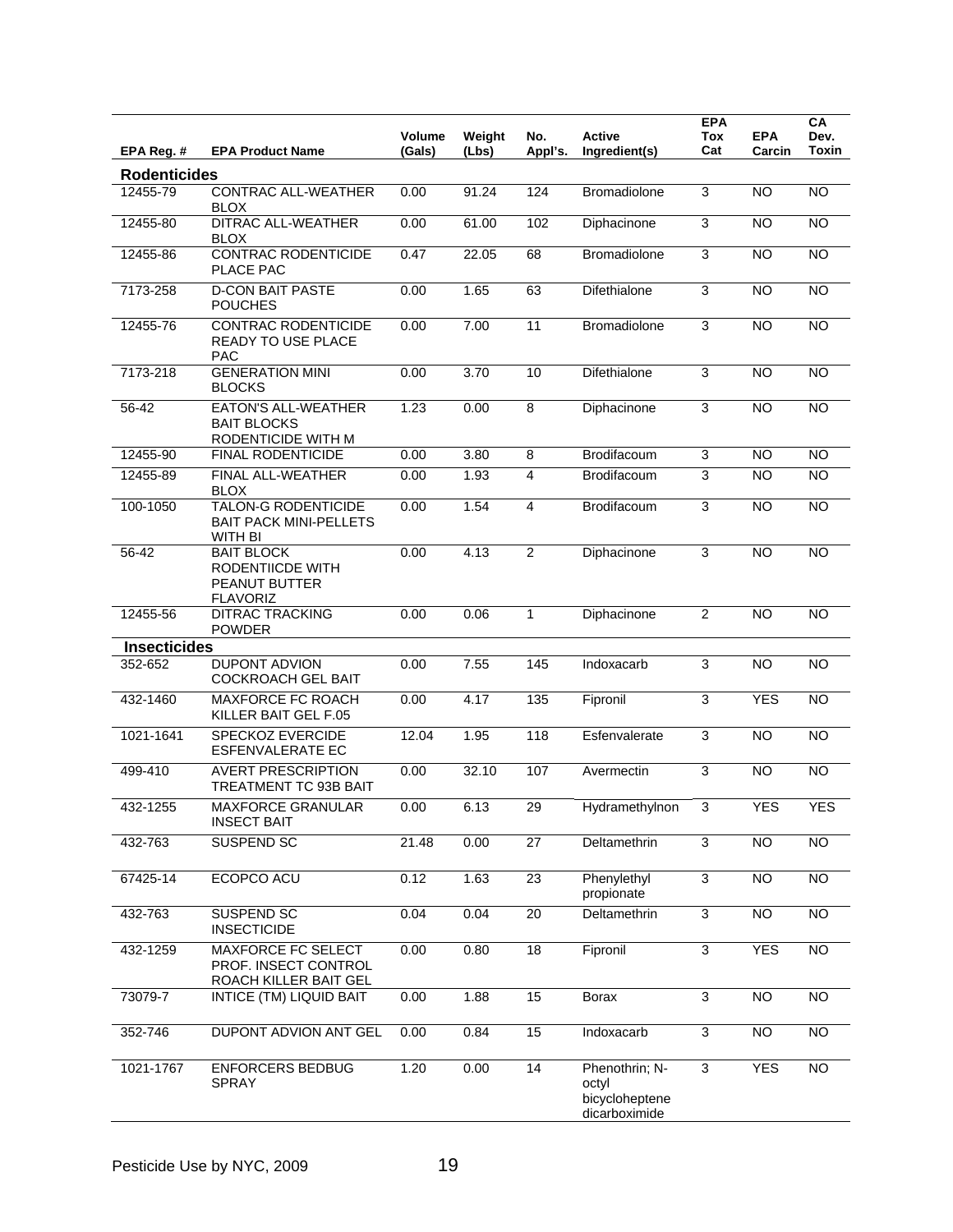| EPA Reg. # | <b>EPA Product Name</b>                                                                         | <b>Volume</b><br>(Gals) | Weight<br>(Lbs) | No.<br>Appl's. | <b>Active</b><br>Ingredient(s)                                                                                                                                      | <b>EPA</b><br>Tox<br>Cat  | <b>EPA</b><br>Carcin | CA<br>Dev.<br><b>Toxin</b> |
|------------|-------------------------------------------------------------------------------------------------|-------------------------|-----------------|----------------|---------------------------------------------------------------------------------------------------------------------------------------------------------------------|---------------------------|----------------------|----------------------------|
| 67425-15   | EcoPco AR/X                                                                                     | 0.00                    | 0.27            | 13             | Pyrethrins;<br>Phenylethyl<br>propionate                                                                                                                            | 3                         | <b>YES</b>           | <b>NO</b>                  |
| 432-1254   | <b>MAXFORCE</b><br>PROFESSIONAL INSECT<br>CONTROL ROACH KILLER                                  | 0.15                    | 0.00            | 12             | Hydramethylnon                                                                                                                                                      | 3                         | <b>YES</b>           | <b>YES</b>                 |
| 432-1145   | <b>KICKER</b>                                                                                   | 14.16                   | 0.00            | 11             | Pyrethrins;<br>Piperonyl<br>butoxide                                                                                                                                | 3                         | <b>YES</b>           | <b>NO</b>                  |
| 397-13     | STERI-FAB                                                                                       | 0.33                    | 0.00            | 10             | Phenothrin;<br>Isopropyl<br>alcohol; Alkyl<br>(60%C14,<br>25%C12,<br>15%C16)<br>dimethylbenzyl<br>ammonium<br>chloride; Didecyl<br>dimethyl<br>ammonium<br>chloride | $\overline{2}$            | <b>NO</b>            | <b>NO</b>                  |
| 73079-2    | <b>INTICE GRANULAR BAIT</b>                                                                     | 0.00                    | 0.40            | 10             | Boric acid                                                                                                                                                          | 3                         | $\overline{NO}$      | $\overline{NO}$            |
| 11556-145  | TEMPO SC ULTRA PEST<br>CONTROL CONCENTRATE                                                      | 0.00                    | 0.21            | 10             | Cyfluthrin, beta                                                                                                                                                    | 3                         | <b>NO</b>            | <b>NO</b>                  |
| 499-304    | WHITMIRE OPTEM ME PT<br>600                                                                     | 1.17                    | 0.00            | $\,8\,$        | Cyfluthrin                                                                                                                                                          | $\overline{3}$            | <b>NO</b>            | $\overline{NO}$            |
| 64405-2    | REDZONE BAIT                                                                                    | 0.00                    | 2.31            | $\overline{8}$ | Boric acid                                                                                                                                                          | 3                         | $\overline{NO}$      | $\overline{NO}$            |
| 432-1304   | TEMPO 10 WP<br><b>INSECTICIDE</b>                                                               | 0.00                    | 0.04            | 8              | Cyfluthrin, beta                                                                                                                                                    | $\overline{3}$            | <b>NO</b>            | <b>NO</b>                  |
| 655-798    | PRENTOX EXCITE (R)                                                                              | 3.88                    | 0.00            | $\overline{7}$ | Pyrethrins;<br>Piperonyl<br>butoxide                                                                                                                                | 3                         | <b>YES</b>           | $\overline{NO}$            |
| 499-507    | <b>PRESCRIPTION</b><br><b>TREATMENT BRAND</b><br>ADVANCE COCKROACH<br><b>GEL BAIT RESERVOIR</b> | 0.19                    | 0.07            | $\overline{7}$ | Dinotefuran                                                                                                                                                         | $\overline{3}$            | <b>NO</b>            | N <sub>O</sub>             |
| 279-3081   | <b>CYNOFF EC INSECTICIDE</b>                                                                    | 0.02                    | 0.00            | 5              | Cypermethrin,<br>beta                                                                                                                                               | $\ensuremath{\mathsf{3}}$ | <b>YES</b>           | <b>NO</b>                  |
| 432-1257   | <b>MAXFORCE ROACH BAIT</b><br>F.05                                                              | 0.00                    | 0.06            | 5              | Fipronil                                                                                                                                                            | $\overline{3}$            | <b>YES</b>           | N <sub>O</sub>             |
| 499-444    | WHITMIRE MICRO-GEN TC<br>164                                                                    | 0.03                    | 0.44            | $\overline{4}$ | Pyrethrins;<br>Piperonyl<br>butoxide                                                                                                                                | $\overline{3}$            | <b>YES</b>           | <b>NO</b>                  |
| 499-492    | <b>PRESCRIPTION</b><br>TREATMENT BRAND 388B<br>ADVANCE ANT GEL BAIT                             | 0.06                    | 0.00            | 3              | Borax                                                                                                                                                               | $\overline{3}$            | $\overline{NO}$      | $\overline{NO}$            |
| 64405-2    | LEGS UP! INDOOR<br><b>GRANULAR BAIT</b>                                                         | 0.00                    | 0.14            | 3              | Boric acid                                                                                                                                                          | 3                         | <b>NO</b>            | <b>NO</b>                  |
| 100-1066   | <b>DEMAND CS INSECTICIDE</b>                                                                    | 0.62                    | 0.00            | $\overline{2}$ | Cyhalothrin,<br>lambda                                                                                                                                              | $\overline{3}$            | <b>NO</b>            | $\overline{NO}$            |
| 2724-476   | <b>ENSTAR II INSECT</b><br><b>GROWTH REGULATOR</b><br>(ENSTAR 5E)                               | 0.50                    | 0.00            | $\overline{2}$ | (S)-Kinoprene                                                                                                                                                       | $\overline{c}$            | <b>NO</b>            | $\overline{NO}$            |
| 499-306    | WHITMIRE TALSTAR PT<br><b>1800 TOTAL RELEASE</b><br><b>INSECTICIDE</b>                          | 0.03                    | 0.00            | $\mathbf{2}$   | Bifenthrin                                                                                                                                                          | $\overline{3}$            | <b>YES</b>           | $\overline{NO}$            |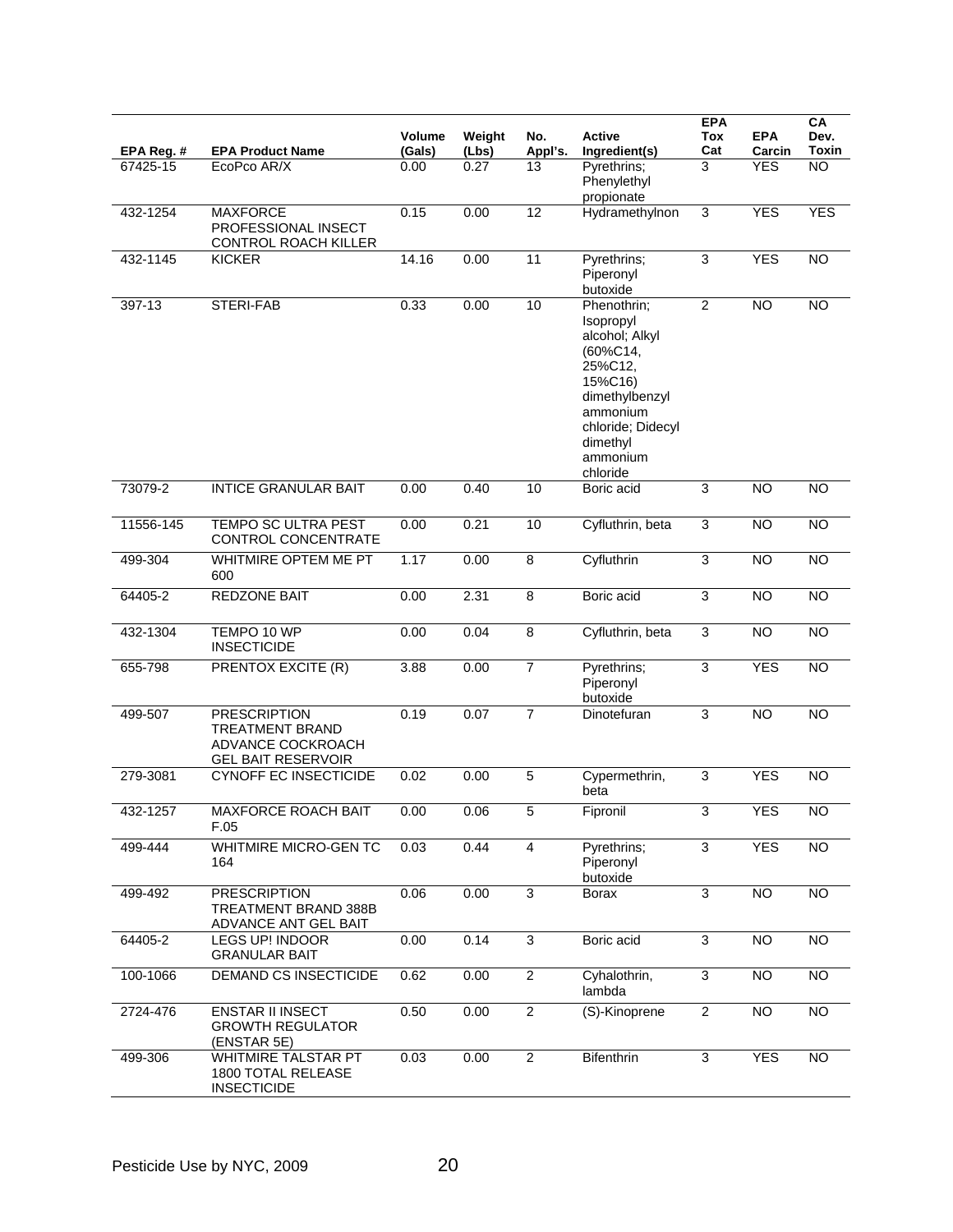| EPA Reg. #        | <b>EPA Product Name</b>                                                       | <b>Volume</b><br>(Gals) | Weight<br>(Lbs) | No.<br>Appl's. | <b>Active</b><br>Ingredient(s)                                                   | <b>EPA</b><br>Tox<br>Cat | <b>EPA</b><br>Carcin | CA<br>Dev.<br><b>Toxin</b> |
|-------------------|-------------------------------------------------------------------------------|-------------------------|-----------------|----------------|----------------------------------------------------------------------------------|--------------------------|----------------------|----------------------------|
| 499-437           | <b>WHITMIRE PT 2120 TR</b><br><b>PRECLUDE</b>                                 | 0.03                    | 0.00            | 2              | Fenoxycarb                                                                       | 3                        | <b>YES</b>           | <b>NO</b>                  |
| 499-515           | <b>MOTHERFARTH</b><br><b>GRANULAR SCATTER BAIT</b>                            | 0.00                    | 0.25            | $\overline{2}$ | Boric acid                                                                       | 3                        | $\overline{NO}$      | N <sub>O</sub>             |
| 73766-1           | <b>GOURMET ANT BAIT GEL</b>                                                   | 0.00                    | 0.02            | $\overline{2}$ | Disodium<br>octaborate<br>tetrahydrate                                           | 3                        | $\overline{NO}$      | $\overline{NO}$            |
| 499-452           | ULD BP-100 INSECTICIDE                                                        | 0.72                    | 0.00            | $\mathbf{1}$   | Pyrethrins;<br>Piperonyl<br>butoxide; N-octyl<br>bicycloheptene<br>dicarboximide | 3                        | <b>YES</b>           | $\overline{NO}$            |
| 499-462           | <b>PRO-CONTROL FOGGER</b><br>IV                                               | 0.23                    | 0.00            | 1              | Cyfluthrin;<br>Pyrethrins;<br>Piperonyl<br>butoxide                              | 3                        | <b>YES</b>           | <b>NO</b>                  |
| 64405-2           | <b>ECOLOGICAL ANT &amp;</b><br><b>INSECT BAIT</b>                             | 0.00                    | 0.63            | $\mathbf{1}$   | Boric acid                                                                       | 3                        | <b>NO</b>            | <b>NO</b>                  |
| 499-470           | WHITMIRE MICRO-GEN TC<br>198                                                  | 0.00                    | 0.50            | 1              | Cyfluthrin                                                                       | 3                        | <b>NO</b>            | $\overline{NO}$            |
| 432-772           | <b>ZEP TOTAL CONTROL</b><br><b>INSECT POWDER TOTAL</b><br><b>CONTROL SYST</b> | 0.00                    | 0.25            | 1              | Deltamethrin                                                                     | 3                        | <b>NO</b>            | <b>NO</b>                  |
| 499-406           | <b>AVERT PRESCRIPTION</b><br>TREATMENT TC 93A BAIT                            | 0.00                    | 0.06            | 1              | Avermectin                                                                       | 3                        | $\overline{NO}$      | $\overline{NO}$            |
| 432-469           | <b>BAYGON TRANSPARENT</b><br><b>EMULSION</b><br><b>CONCENTRATE 5</b>          | 0.00                    | 0.03            | 1              | Propoxur                                                                         | $\overline{2}$           | <b>YES</b>           | <b>NO</b>                  |
| 432-1256          | <b>MAXFORCE FC ANT BAIT</b><br><b>STATIONS</b>                                | 0.00                    | 0.03            | $\mathbf{1}$   | Fipronil                                                                         | 3                        | <b>YES</b>           | N <sub>O</sub>             |
| <b>Herbicides</b> |                                                                               |                         |                 |                |                                                                                  |                          |                      |                            |
| 228-366           | <b>RAZOR HERBICIDE</b>                                                        | 1.80                    | 0.00            | 14             | Glyphosate,<br>isopropylamine<br>salt                                            | 3                        | <b>NO</b>            | <b>NO</b>                  |
| 524-475           | <b>ROUNDUP ULTRA</b><br><b>HERBICIDE</b>                                      | 1.42                    | 0.00            | 8              | Glyphosate,<br>isopropylamine<br>salt                                            | 3                        | $\overline{NO}$      | $\overline{NO}$            |
| 62719-137         | <b>SPRING CRABGRASS</b><br>CONTROL                                            | 0.00                    | 2,000.0<br>0    | $\overline{7}$ | Benfluralin;<br>Trifluralin                                                      | 3                        | <b>YES</b>           | <b>NO</b>                  |
| 9198-237          | THE ANDERSONS WEED &<br><b>GRASS PREVENTER WITH</b><br>5% TRAMM               | 0.00                    | 360.00          | 7              | Trifluralin                                                                      | 3                        | <b>YES</b>           | <b>NO</b>                  |
| 100-817           | <b>BICEP II MAGNUM</b><br><b>HERBICIDE</b>                                    | 0.14                    | 0.00            | $\overline{2}$ | Atrazine;<br>Metolachlor, (S)                                                    | 3                        | <b>YES</b>           | <b>NO</b>                  |
| 961-359           | <b>LEBANON FERTILIZER</b><br>WITH DIMENSION (0.09%)<br><b>CRABGRAS</b>        | 0.00                    | 320.00          | $\overline{2}$ | Dithiopyr                                                                        | 3                        | NO                   | <b>NO</b>                  |
| 228-413           | <b>HOWARD JOHNSON'S</b><br>VIPER WEED AND FEED                                | 0.00                    | 120.00          | 2              | 2,4-D; 2,4-D, 2-<br>ethylhexyl ester;<br>Dicamba;<br>Mecoprop-P                  | 3                        | <b>YES</b>           | N <sub>O</sub>             |
| 524-531           | RT MASTER                                                                     | 100.00                  | 0.00            | $\mathbf{1}$   | $2,4-D,$<br>isopropylamine<br>salt; Glyphosate,<br>isopropylamine<br>salt        | 3                        | <b>NO</b>            | <b>NO</b>                  |
| 524-532           | MON 78623 58%<br>TECHNICAL SOLUTION                                           | 100.00                  | 0.00            | $\mathbf 1$    | Glyphosate,<br>potassium salt                                                    | 3                        | <b>NO</b>            | <b>NO</b>                  |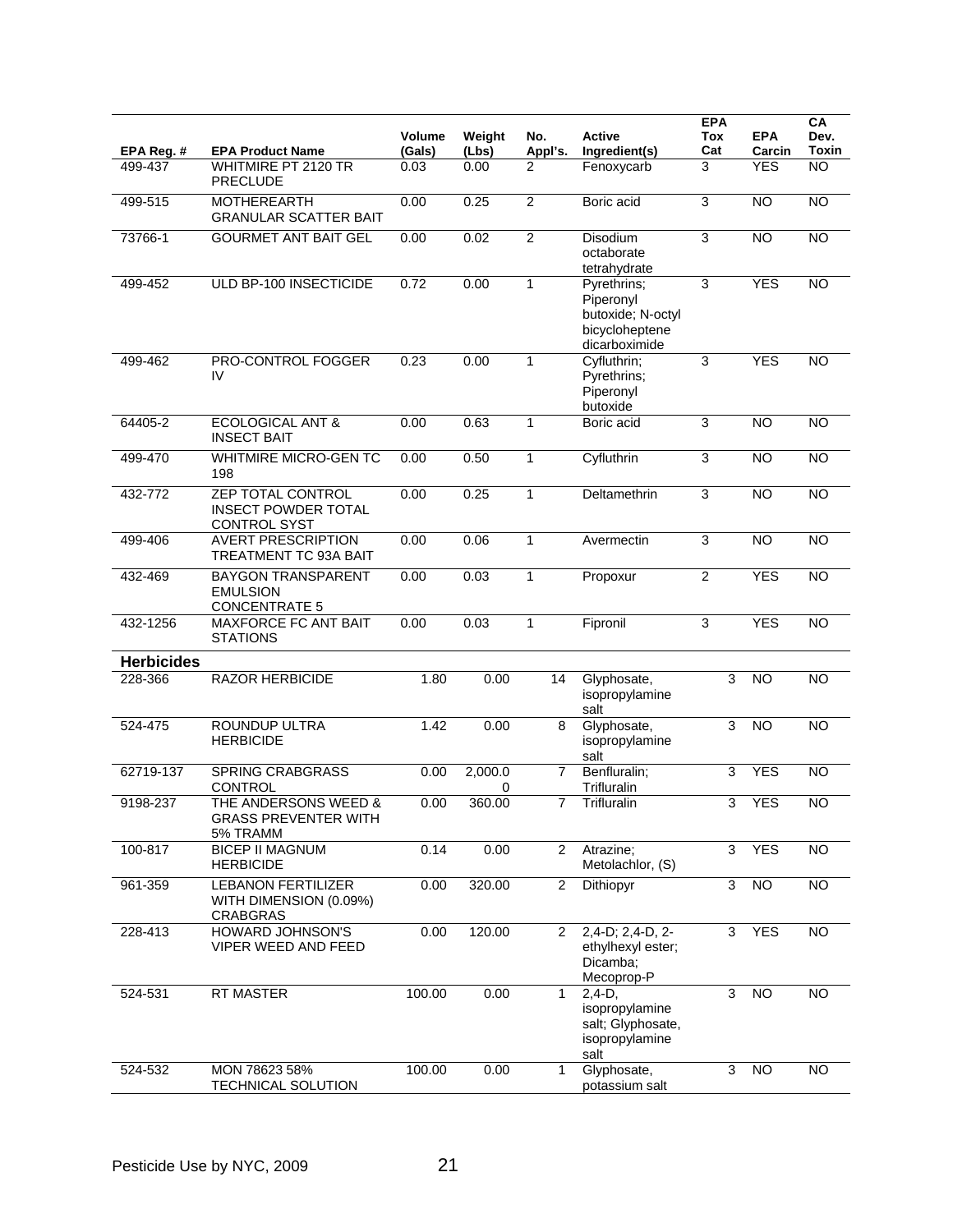| EPA Reg. #                   | <b>EPA Product Name</b>                                    | Volume<br>(Gals) | Weight<br>(Lbs) | No.<br>Appl's. | Active<br>Ingredient(s)                                                                   | <b>EPA</b><br>Tox<br>Cat | <b>EPA</b><br>Carcin | <b>CA</b><br>Dev.<br>Toxin |
|------------------------------|------------------------------------------------------------|------------------|-----------------|----------------|-------------------------------------------------------------------------------------------|--------------------------|----------------------|----------------------------|
| 62719-590                    | PENOXSULAM 3 FERT                                          | 0.00             | 1,750.0<br>0    | 1              | 2,4-D; Dicamba;<br>Penoxsulam                                                             | 3                        | <b>NO</b>            | <b>NO</b>                  |
| <b>Fungicides</b><br>8622-56 | <b>BIOBROM C-100G</b>                                      | 0.00             | 16.88           | 30             | 2.2-dibromo-3-<br>nitrilopropionami<br>de                                                 | 1                        | NO.                  | NO.                        |
| 707-133                      | A102                                                       | 40.00            | 0.00            | 4              | 5-chloro-2-<br>methyl-4-<br>isothiazolin-3-<br>one; 2-methyl-4-<br>isothiazolin-3-<br>one |                          | <b>NO</b>            | <b>NO</b>                  |
| <b>Other</b>                 |                                                            |                  |                 |                |                                                                                           |                          |                      |                            |
| 2724-351                     | ZOECON RF-259<br><b>EMULSIFIABLE</b><br><b>CONCENTRATE</b> | 1.50             | 0.06            | $\overline{4}$ | (7S)-Hydroprene                                                                           | 3                        | <b>NO</b>            | <b>NO</b>                  |

#### **Citywide Administrative Services**

 The Department of Citywide Administrative Services (DCAS) oversees surplus cityowned property and the commercial real estate portfolio for the City. Of the 14,000 city-owned lots, DCAS is directly responsible for the management of approximately 2,400 of these properties. DCAS cleans and maintains 53 DCAS-managed buildings with 13,365,398 square feet of space throughout the city. These include City Hall, the four Borough Halls, the Manhattan and Brooklyn Municipal Buildings, and all state and municipal court buildings. DCAS administers the city-wide contract for pest control which city agencies may use to purchase pest control services. Several agencies are housed in DCAS managed buildings and the report submitted reflects these applications. Table 13 summarizes pesticide use by pesticide type. Table 14 lists all pesticide products used by DCAS in 2009.

|                       | <b>Volume</b> |            | Weight        |            | <b>Times Applied</b> |            |  |
|-----------------------|---------------|------------|---------------|------------|----------------------|------------|--|
| <b>Pesticide Type</b> | Gallons       | % of Total | <b>Pounds</b> | % of Total | <b>Number</b>        | % of Total |  |
| Rodenticide           | 0.0           | $0.0\%$    | 857.1         | 98.1%      | 670                  | 47.1%      |  |
| Insecticide           | 4.8           | 98.5%      | 16.4          | 1.9%       | 740                  | 52.1%      |  |
| Other                 | 0.1           | 1.5%       | 0.0           | $0.0\%$    | 11                   | 0.8%       |  |
| <b>Totals</b>         | 4.9           |            | 873.6         |            | 1.421                |            |  |

|  |  | Table 13: Types of Pesticides Used by DCAS in 2009 |
|--|--|----------------------------------------------------|
|  |  |                                                    |

#### **Table 14: Pesticide Products Used by DCAS in 2009 by Pesticide Type**

| EPA Reg.#           | <b>EPA Product Name</b>             | <b>Volume</b><br>(Gals) | Weiaht<br>(Lbs) | No.<br>Appl's. | Active<br>Ingredient(s) | <b>EPA</b><br>Tox<br>Cat | <b>EPA</b><br>Carcin | CА<br>Dev.<br><b>Toxin</b> |
|---------------------|-------------------------------------|-------------------------|-----------------|----------------|-------------------------|--------------------------|----------------------|----------------------------|
| <b>Rodenticides</b> |                                     |                         |                 |                |                         |                          |                      |                            |
| 12455-80            | DITRAC ALL-WEATHER<br><b>BLOX</b>   | 0.00                    | 687.66          | 474            | Diphacinone             | 3                        | NO                   | NO                         |
| 12455-79            | CONTRAC ALL-<br><b>WEATHER BLOX</b> | 0.00                    | 126.81          | 119            | <b>Bromadiolone</b>     | 3                        | NΟ                   | ΝO                         |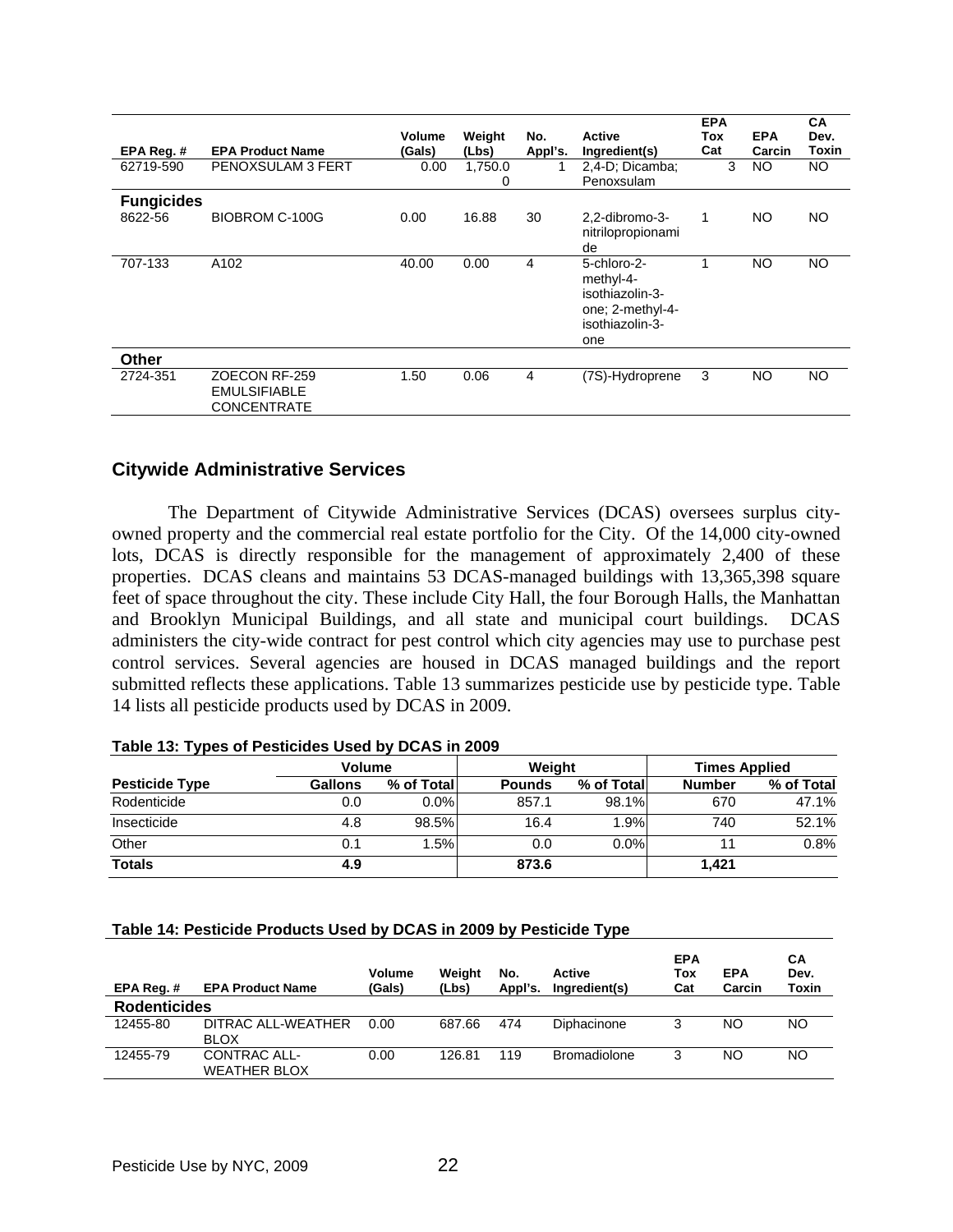| EPA Reg. #<br>12455-75 | <b>EPA Product Name</b><br><b>CONTRAC RAT AND</b><br><b>MOUSE BAIT READY</b><br>TO USE PLACE PAC | Volume<br>(Gals)<br>0.00 | Weight<br>(Lbs)<br>24.00 | No.<br>Appl's.<br>34 | <b>Active</b><br>Ingredient(s)<br><b>Bromadiolone</b> | <b>EPA</b><br>Tox<br>Cat<br>3 | <b>EPA</b><br>Carcin<br><b>NO</b> | CA<br>Dev.<br><b>Toxin</b><br><b>NO</b> |
|------------------------|--------------------------------------------------------------------------------------------------|--------------------------|--------------------------|----------------------|-------------------------------------------------------|-------------------------------|-----------------------------------|-----------------------------------------|
| 12455-86               | <b>CONTRAC</b><br>RODENTICIDE PLACE<br><b>PAC</b>                                                | 0.00                     | 6.46                     | 22                   | <b>Bromadiolone</b>                                   | 3                             | <b>NO</b>                         | <b>NO</b>                               |
| 12455-76               | CONTRAC<br>RODENTICIDE READY<br>TO USE PLACE PAC                                                 | 0.00                     | 12.20                    | 21                   | <b>Bromadiolone</b>                                   | 3                             | <b>NO</b>                         | <b>NO</b>                               |
| <b>Insecticides</b>    |                                                                                                  |                          |                          |                      |                                                       |                               |                                   |                                         |
| 1021-1641              | <b>SPECKOZ EVERCIDE</b><br><b>ESFENVALERATE EC</b>                                               | 2.66                     | 0.00                     | 404                  | Esfenvalerate                                         | 3                             | <b>NO</b>                         | NO.                                     |
| 1021-1641              | <b>CONQUER RESIDUAL</b><br><b>INSECTICIDE</b><br><b>CONCENTRATE</b>                              | 2.15                     | 0.03                     | 259                  | Esfenvalerate                                         | 3                             | <b>NO</b>                         | <b>NO</b>                               |
| 499-410                | <b>AVERT PRESCRIPTION</b><br><b>TREATMENT TC 93B</b><br><b>BAIT</b>                              | 0.00                     | 3.78                     | 43                   | Avermectin                                            | 3                             | <b>NO</b>                         | <b>NO</b>                               |
| 64405-2                | <b>REDZONE BAIT</b>                                                                              | 0.00                     | 9.72                     | 25                   | Boric acid                                            | 3                             | <b>NO</b>                         | <b>NO</b>                               |
| 67425-14               | ECOPCO ACU                                                                                       | 0.00                     | 2.91                     | $\overline{7}$       | Phenylethyl<br>propionate                             | 3                             | <b>NO</b>                         | <b>NO</b>                               |
| 499-406                | <b>AVERT PRESCRIPTION</b><br><b>TREATMENT TC 93A</b><br><b>BAIT</b>                              | 0.00                     | 0.01                     | $\mathbf{1}$         | Avermectin                                            | 3                             | <b>NO</b>                         | <b>NO</b>                               |
| <b>Other</b>           |                                                                                                  |                          |                          |                      |                                                       |                               |                                   |                                         |
| 2724-351               | ZOECON RF-259<br><b>EMULSIFIABLE</b><br><b>CONCENTRATE</b>                                       | 0.07                     | 0.00                     | 11                   | (7S)-Hydroprene                                       | 3                             | <b>NO</b>                         | <b>NO</b>                               |

#### **Corrections**

 The Department of Corrections (DOC) oversees 44 facilities, including ten correctional facilities that have food preparation areas, laundries, residential areas for inmates, and office space. DOC does not employ contractors for pest management purposes, but relies on ten inhouse pest control professionals and works with DCAS and HHC in maintaining certain facilities. Table 15 summarizes pesticide use by pesticide type. Table 16 lists all pesticide products used by DOC in 2009.

| --                    |                |            |               |            |                      |            |  |  |  |  |
|-----------------------|----------------|------------|---------------|------------|----------------------|------------|--|--|--|--|
|                       | <b>Volume</b>  |            | Weight        |            | <b>Times Applied</b> |            |  |  |  |  |
| <b>Pesticide Type</b> | <b>Gallons</b> | % of Total | <b>Pounds</b> | % of Total | <b>Number</b>        | % of Total |  |  |  |  |
| Rodenticide           | 0.0            | $0.0\%$    | 784.6         | 73.0%l     | 517                  | 19.7%      |  |  |  |  |
| Insecticide           | 43.8           | 99.5%      | 290.2         | 27.0%      | 2.072                | 79.1%      |  |  |  |  |
| Other                 | 0.2            | 0.5%       | 0.0           | $0.0\%$    | 29                   | 1.1%       |  |  |  |  |
| <b>Totals</b>         | 44.0           |            | 1.074.7       |            | 2,618                |            |  |  |  |  |

#### **Table 16: Pesticide Products Used by DOC in 2009 by Pesticide Type**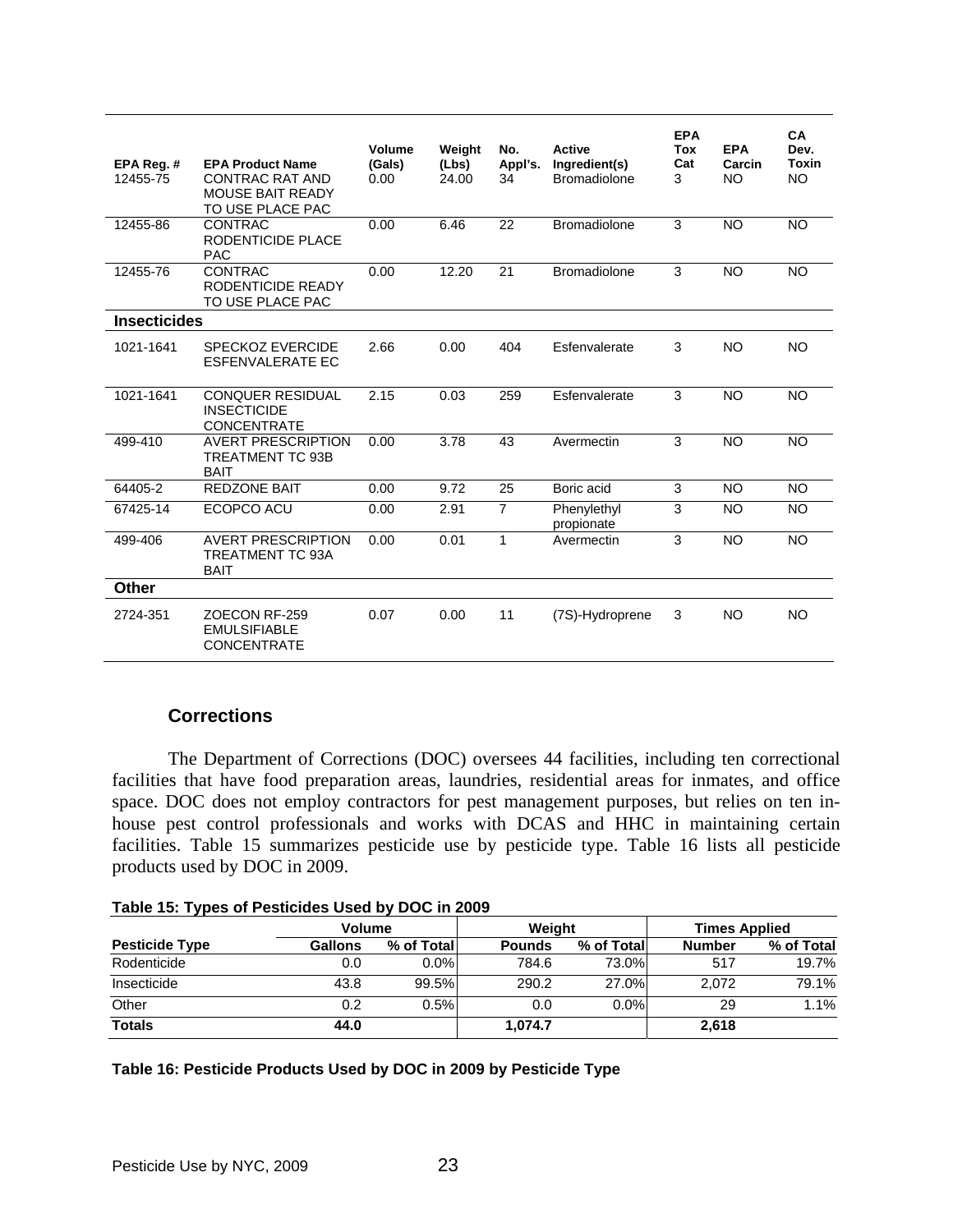|                     |                                                                                                           | Volume | Weight | No.     | Active                        | <b>EPA</b><br>Tox | <b>EPA</b> | CA<br>Dev.      |
|---------------------|-----------------------------------------------------------------------------------------------------------|--------|--------|---------|-------------------------------|-------------------|------------|-----------------|
| EPA Reg. #          | <b>EPA Product Name</b>                                                                                   | (Gals) | (Lbs)  | Appl's. | Ingredient(s)                 | Cat               | Carcin     | Toxin           |
| <b>Rodenticides</b> |                                                                                                           |        |        |         |                               |                   |            |                 |
| 12455-79            | CONTRAC ALL-<br><b>WEATHER BLOX</b>                                                                       | 0.00   | 190.63 | 235     | <b>Bromadiolone</b>           | 3                 | <b>NO</b>  | <b>NO</b>       |
| 7173-202            | <b>MAKI MINI BLOCKS</b>                                                                                   | 0.00   | 32.50  | 86      | <b>Bromadiolone</b>           | 3                 | <b>NO</b>  | <b>NO</b>       |
| 7173-218            | <b>GENERATION MINI</b><br><b>BLOCKS</b>                                                                   | 0.00   | 75.13  | 77      | Difethialone                  | 3                 | <b>NO</b>  | <b>NO</b>       |
| 7173-188            | <b>MAKI RAT AND MOUSE</b><br><b>BAIT PACKS</b><br>(PELLETS)                                               | 0.00   | 257.70 | 39      | Bromadiolone                  | $\overline{3}$    | <b>NO</b>  | <b>NO</b>       |
| 100-1057            | TALON-G<br><b>RODENTICIDE MINI-</b><br>PELLETS WITH BITREX                                                | 0.00   | 23.31  | 20      | Brodifacoum                   | 3                 | <b>NO</b>  | <b>NO</b>       |
| 12455-75            | <b>CONTRAC RAT AND</b><br><b>MOUSE BAIT READY</b><br>TO USE PLACE PAC                                     | 0.00   | 49.88  | 16      | Bromadiolone                  | 3                 | <b>NO</b>  | <b>NO</b>       |
| 12455-56            | <b>DITRAC TRACKING</b><br><b>POWDER</b>                                                                   | 0.00   | 2.38   | 15      | Diphacinone                   | $\overline{c}$    | <b>NO</b>  | <b>NO</b>       |
| 12455-76            | <b>CONTRAC</b><br>RODENTICIDE READY<br>TO USE PLACE PAC                                                   | 0.00   | 11.94  | 14      | Bromadiolone                  | 3                 | <b>NO</b>  | <b>NO</b>       |
| 12455-86            | <b>CONTRAC</b><br>RODENTICIDE PLACE<br><b>PAC</b>                                                         | 0.00   | 1.10   | 13      | <b>Bromadiolone</b>           | 3                 | <b>NO</b>  | $\overline{NO}$ |
| 12455-36            | <b>CONTRAC RAT AND</b><br><b>MOUSE BAIT</b>                                                               | 0.00   | 140.00 | 2       | <b>Bromadiolone</b>           | 3                 | <b>NO</b>  | <b>NO</b>       |
| <b>Insecticides</b> |                                                                                                           |        |        |         |                               |                   |            |                 |
| 432-763             | SUSPEND SC                                                                                                | 31.44  | 0.00   | 726     | Deltamethrin                  | 3                 | <b>NO</b>  | <b>NO</b>       |
| 100-1066            | <b>DEMAND CS</b><br><b>INSECTICIDE</b>                                                                    | 9.03   | 0.00   | 292     | Cyhalothrin,<br>lambda        | 3                 | <b>NO</b>  | <b>NO</b>       |
| 432-1259            | <b>MAXFORCE FC</b><br>SELECT PROF.<br><b>INSECT CONTROL</b><br>ROACH KILLER BAIT<br>GEL                   | 0.00   | 20.05  | 238     | Fipronil                      | 3                 | <b>YES</b> | <b>NO</b>       |
| 432-1304            | TEMPO 10 WP<br><b>INSECTICIDE</b>                                                                         | 0.00   | 5.56   | 215     | Cyfluthrin, beta              | 3                 | <b>NO</b>  | <b>NO</b>       |
| 64405-2             | <b>REDZONE BAIT</b>                                                                                       | 0.00   | 145.75 | 159     | Boric acid                    | 3                 | <b>NO</b>  | <b>NO</b>       |
| 499-507             | <b>PRESCRIPTION</b><br><b>TREATMENT BRAND</b><br>ADVANCE<br><b>COCKROACH GEL</b><br><b>BAIT RESERVOIR</b> | 0.00   | 4.56   | 78      | Dinotefuran                   | 3                 | NO.        | NO.             |
| 279-3385            | DRAX ANT KILL GEL                                                                                         | 0.00   | 3.34   | 70      | Boric acid                    | 3                 | <b>NO</b>  | <b>NO</b>       |
| 73049-20            | <b>VECTOLEX CG</b><br><b>BIOLOGICAL</b><br><b>LARVICIDE</b>                                               | 0.19   | 3.13   | 40      | <b>Bacillus</b><br>sphaericus | 3                 | <b>NO</b>  | <b>NO</b>       |
| 499-492             | <b>PRESCRIPTION</b><br><b>TREATMENT BRAND</b><br>388B ADVANCE ANT<br><b>GEL BAIT</b>                      | 0.00   | 1.28   | 39      | <b>Borax</b>                  | 3                 | NO         | <b>NO</b>       |
| 432-1264            | <b>MAXFORCE FC ANT</b><br><b>KILLER BAIT GEL</b>                                                          | 0.00   | 2.23   | 31      | Fipronil                      | 3                 | <b>YES</b> | <b>NO</b>       |
| 64405-2             | ECOLOGICAL ANT &<br><b>INSECT BAIT</b>                                                                    | 0.00   | 75.63  | 26      | Boric acid                    | 3                 | <b>NO</b>  | <b>NO</b>       |
| 499-370             | PT 370 ASCEND FIRE<br>ANT STOPPER BAIT                                                                    | 0.00   | 17.22  | 17      | Avermectin                    | 3                 | <b>NO</b>  | $\overline{NO}$ |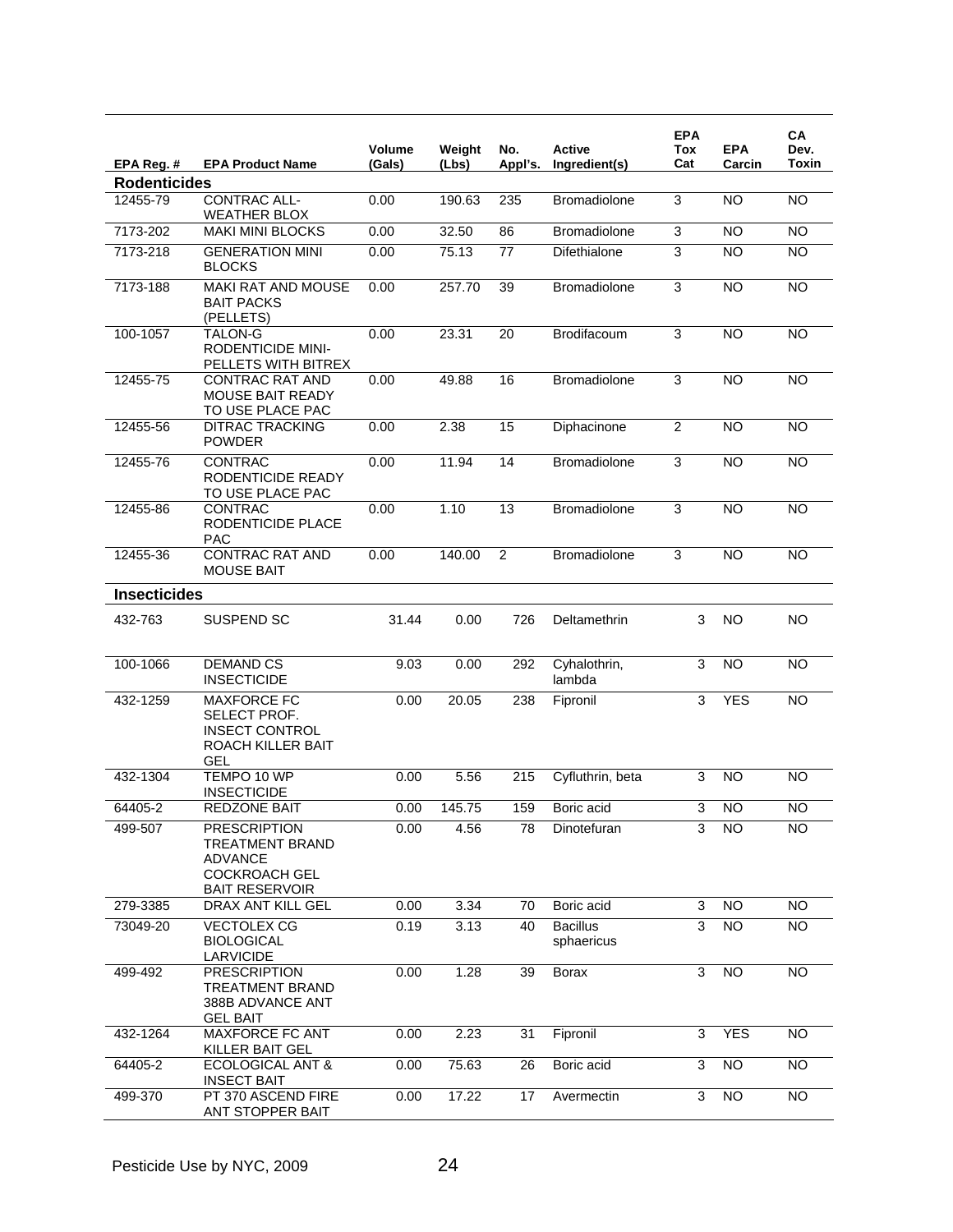| EPA Reg. #<br>432-1252 | <b>EPA Product Name</b><br><b>MAXFORCE</b><br><b>PROFESSIONAL</b><br><b>INSECT CONTROL ANT</b><br><b>KILLER BA</b> | <b>Volume</b><br>(Gals)<br>0.00 | Weight<br>(Lbs)<br>0.32 | No.<br>Appl's.<br>17 | Active<br>Ingredient(s)<br>Hydramethylnon                                                                                                                        | <b>EPA</b><br>Tox<br>Cat<br>3 | <b>EPA</b><br>Carcin<br><b>YES</b> | CA<br>Dev.<br>Toxin<br><b>YES</b> |
|------------------------|--------------------------------------------------------------------------------------------------------------------|---------------------------------|-------------------------|----------------------|------------------------------------------------------------------------------------------------------------------------------------------------------------------|-------------------------------|------------------------------------|-----------------------------------|
| 499-410                | <b>AVERT PRESCRIPTION</b><br>TREATMENT TC 93B<br><b>BAIT</b>                                                       | 0.00                            | 1.82                    | 15                   | Avermectin                                                                                                                                                       | 3                             | <b>NO</b>                          | N <sub>O</sub>                    |
| 432-1145               | <b>KICKER</b>                                                                                                      | 0.10                            | 0.02                    | 14                   | Pyrethrins;<br>Piperonyl<br>butoxide                                                                                                                             | 3                             | <b>YES</b>                         | $\overline{NO}$                   |
| 499-406                | <b>AVERT PRESCRIPTION</b><br><b>TREATMENT TC 93A</b><br><b>BAIT</b>                                                | 0.00                            | 3.70                    | 14                   | Avermectin                                                                                                                                                       | 3                             | <b>NO</b>                          | N <sub>O</sub>                    |
| 432-1363               | <b>TEMPO SC</b><br><b>INSECTICIDE</b>                                                                              | 0.04                            | 0.00                    | 13                   | Cyfluthrin, beta                                                                                                                                                 | 3                             | <b>NO</b>                          | N <sub>O</sub>                    |
| 432-1251               | <b>MAXFORCE ROACH</b><br>CONTROL SYSTEM                                                                            | 0.00                            | 0.42                    | 12                   | Hydramethylnon                                                                                                                                                   | 3                             | <b>YES</b>                         | <b>YES</b>                        |
| 432-1256               | <b>MAXFORCE FC ANT</b><br><b>BAIT STATIONS</b>                                                                     | 0.00                            | 0.40                    | 11                   | Fipronil                                                                                                                                                         | 3                             | <b>YES</b>                         | <b>NO</b>                         |
| 432-772                | <b>DELTA DUST</b>                                                                                                  | 0.00                            | 2.19                    | 9                    | Deltamethrin                                                                                                                                                     | $\mathsf 3$                   | <b>NO</b>                          | N <sub>O</sub>                    |
| 432-1262               | <b>MAXFORCE IBH10</b>                                                                                              | 0.00                            | 1.44                    | 8                    | Hydramethylnon                                                                                                                                                   | 3                             | <b>YES</b>                         | <b>YES</b>                        |
| 432-1254               | <b>MAXFORCE</b><br><b>PROFESSIONAL</b><br><b>INSECT CONTROL</b><br><b>ROACH KILLER</b>                             | 0.00                            | 0.46                    | 7                    | Hydramethylnon                                                                                                                                                   | 3                             | <b>YES</b>                         | <b>YES</b>                        |
| 499-294                | <b>AVERT PRESCRIPTION</b><br>TREATMENT 310                                                                         | 0.00                            | 0.05                    | 6                    | Avermectin                                                                                                                                                       | 3                             | <b>NO</b>                          | <b>NO</b>                         |
| 73049-19               | <b>VECTOBAC CG</b><br><b>BIOLOGICAL</b><br><b>LARVICIDE GRANULES</b>                                               | 0.00                            | 0.22                    | 5                    | <b>Bacillus</b><br>thuringiensis,<br>subsp.<br>Israelensis, strain<br>AM 65-52                                                                                   | 3                             | N <sub>O</sub>                     | N <sub>O</sub>                    |
| 279-3386               | DRAX ANT KIL-PF                                                                                                    | 0.00                            | 0.09                    | $\overline{c}$       | Boric acid                                                                                                                                                       | 3                             | <b>NO</b>                          | <b>NO</b>                         |
| 432-1255               | <b>MAXFORCE</b><br><b>GRANULAR INSECT</b><br><b>BAIT</b>                                                           | 0.00                            | 0.00                    | $\overline{2}$       | Hydramethylnon                                                                                                                                                   | 3                             | <b>YES</b>                         | <b>YES</b>                        |
| 397-13                 | <b>STERI-FAB</b>                                                                                                   | 3.00                            | 0.00                    | 1                    | Phenothrin;<br>Isopropyl alcohol;<br>Alkyl (60%C14,<br>25%C12,<br>15%C16)<br>dimethylbenzyl<br>ammonium<br>chloride; Didecyl<br>dimethyl<br>ammonium<br>chloride | 2                             | <b>NO</b>                          | <b>NO</b>                         |
| 432-992                | DRIONE INSECTICIDE                                                                                                 | 0.00                            | 0.13                    | 1                    | Pyrethrins;<br>Piperonyl<br>butoxide; Silica<br>gel                                                                                                              | 3                             | <b>YES</b>                         | <b>NO</b>                         |
| 432-1257               | <b>MAXFORCE ROACH</b><br>BAIT F.05                                                                                 | 0.00                            | 0.09                    | $\mathbf{1}$         | Fipronil                                                                                                                                                         | 3                             | <b>YES</b>                         | <b>NO</b>                         |
| 241-313                | SIEGE PBS GEL<br><b>INSECTICIDE</b>                                                                                | 0.00                            | 0.07                    | 1                    | Hydramethylnon                                                                                                                                                   | 3                             | <b>YES</b>                         | <b>YES</b>                        |
| 432-1258               | <b>MAXFORCE LARGE</b><br>ROACH BAIT F.03                                                                           | 0.00                            | 0.04                    | 1                    | Fipronil                                                                                                                                                         | 3                             | <b>YES</b>                         | NO                                |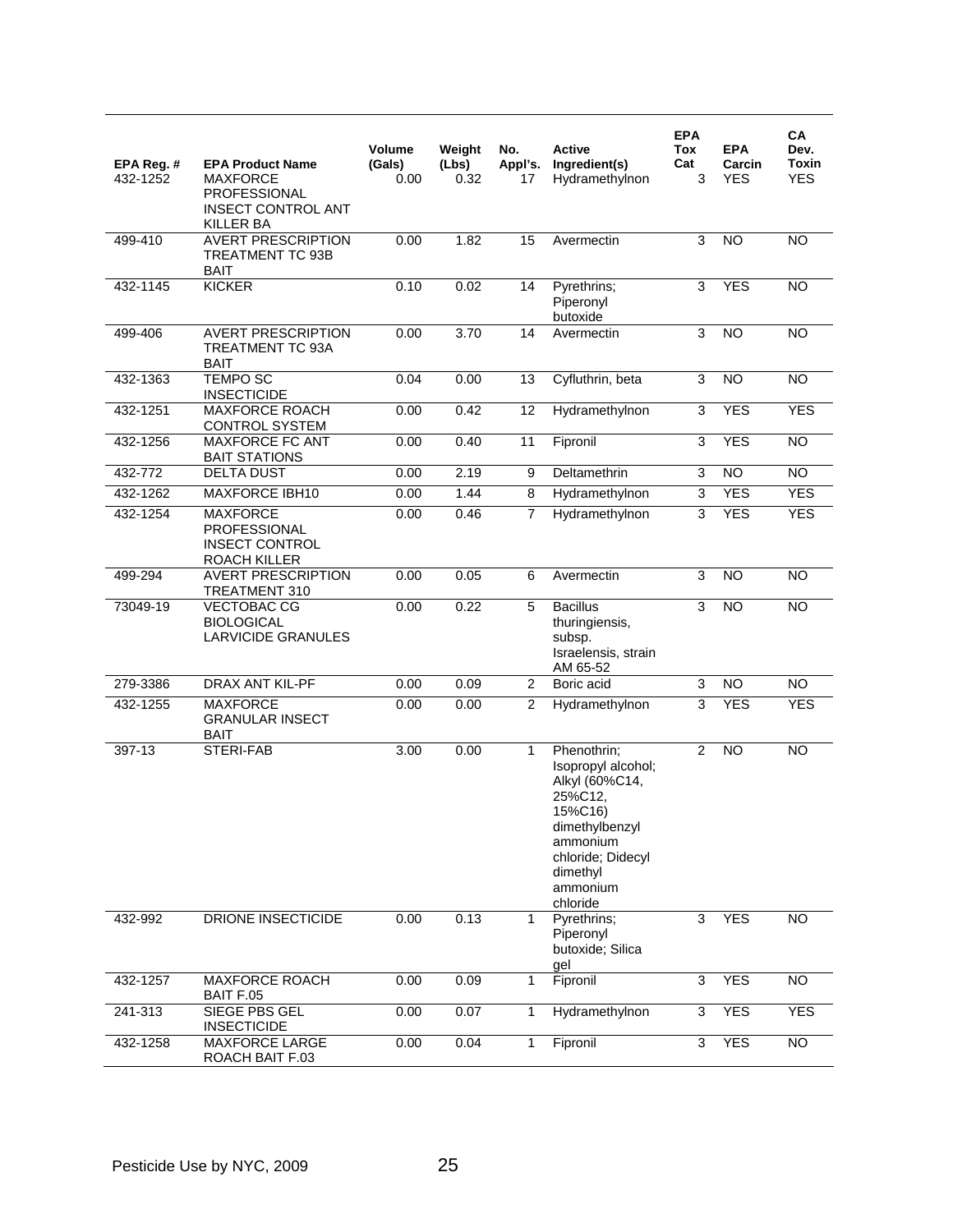| EPA Reg. #   | <b>EPA Product Name</b>                                       | Volume<br>(Gals) | Weiaht<br>(Lbs) | No.<br>Appl's. | Active<br>Ingredient(s) | <b>EPA</b><br>Tox<br>Cat | <b>EPA</b><br>Carcin | СA<br>Dev.<br>Toxin |
|--------------|---------------------------------------------------------------|------------------|-----------------|----------------|-------------------------|--------------------------|----------------------|---------------------|
| 2724-469     | ZOECON (S)-<br><b>HYDROPRENE ROACH</b><br>CONTROL STATION II  | 0.00             | 0.00            |                | (7S)-Hydroprene         | 3                        | NO                   | NO.                 |
| <b>Other</b> |                                                               |                  |                 |                |                         |                          |                      |                     |
| 2724-351     | ZOECON GENCOR 9%<br><b>EMULSIFIABLE</b><br><b>CONCENTRATE</b> | 0.23             | 0.00            | 29             | (7S)-Hydroprene         | 3                        | <b>NO</b>            | NO                  |
|              | <b>Education</b>                                              |                  |                 |                |                         |                          |                      |                     |

 Pest management at all New York City public schools is overseen by the Department of Education (DOE) with fourteen in-house staff that conduct monthly monitoring inspections at 850 schools. DOE contracts with several pest control companies to additionally provide services for an additional 200 schools. Table 17 summarizes pesticide use by pesticide type. Table 18 lists all pesticide products used by DOE in 2009.

#### **Table 17: Types of Pesticides Used by DOE in 2009**

|                       | <b>Volume</b> |            | Weight        |            | <b>Times Applied</b> |            |
|-----------------------|---------------|------------|---------------|------------|----------------------|------------|
| <b>Pesticide Type</b> | Gallons       | % of Total | <b>Pounds</b> | % of Total | <b>Number</b>        | % of Total |
| Rodenticide           | 0.2           | 0.1%       | 3.784.4       | 70.7%      | 8.163                | 31.3%      |
| Insecticide           | 149.0         | 99.9%      | 1.568.3       | 29.3%      | 17.932               | 68.7%      |
| Other                 | 0.0           | 0.0%       | 0.1           | $0.0\%$    |                      | 0.0%       |
| <b>Totals</b>         | 149.2         |            | 5,352.8       |            | 26,096               |            |

| Table 18: Pesticide Products Used by DOE in 2009 by Pesticide Type |  |
|--------------------------------------------------------------------|--|
|                                                                    |  |

|                     | <b>EPA Product</b><br>Name                                          | Volume | Weight   | No.     |                             | <b>EPA</b><br>Tox | <b>EPA</b> | CA<br>Dev. |
|---------------------|---------------------------------------------------------------------|--------|----------|---------|-----------------------------|-------------------|------------|------------|
| EPA Reg. #          |                                                                     | (Gals) | (Lbs)    | Appl's. | <b>Active Ingredient(s)</b> | Cat               | Carcin     | Toxin      |
| <b>Rodenticides</b> |                                                                     |        |          |         |                             |                   |            |            |
| 7173-218            | <b>GENERATION</b><br><b>MINI BLOCKS</b>                             | 0.05   | 931.98   | 2,667   | Difethialone                | 3                 | <b>NO</b>  | <b>NO</b>  |
| 12455-79            | CONTRAC ALL-<br><b>WEATHER</b><br><b>BLOX</b>                       | 0.16   | 1,765.36 | 2,660   | <b>Bromadiolone</b>         | 3                 | NO         | <b>NO</b>  |
| 7173-258            | <b>DIFETHIALONE</b><br><b>PASTE PLACE</b><br><b>PACKS</b>           | 0.00   | 724.80   | 1,979   | Difethialone                | 3                 | <b>NO</b>  | <b>NO</b>  |
| 7173-202            | <b>MAKI MINI</b><br><b>BLOCKS</b>                                   | 0.00   | 72.63    | 314     | <b>Bromadiolone</b>         | 3                 | <b>NO</b>  | <b>NO</b>  |
| 100-1055            | <b>WEATHERBLO</b><br>K BAIT WITH<br><b>BITREX</b>                   | 0.00   | 71.27    | 281     | <b>Brodifacoum</b>          | 3                 | <b>NO</b>  | <b>NO</b>  |
| 12455-95            | <b>FASTRAC ALL-</b><br><b>WEATHER</b><br><b>BLOX</b>                | 0.00   | 124.57   | 122     | <b>Bromethalin</b>          | 3                 | <b>NO</b>  | <b>NO</b>  |
| 100-1057            | TALON-G<br><b>RODENTICIDE</b><br>MINI-PELLETS<br><b>WITH BITREX</b> | 0.00   | 88.08    | 113     | <b>Brodifacoum</b>          | 3                 | <b>NO</b>  | <b>NO</b>  |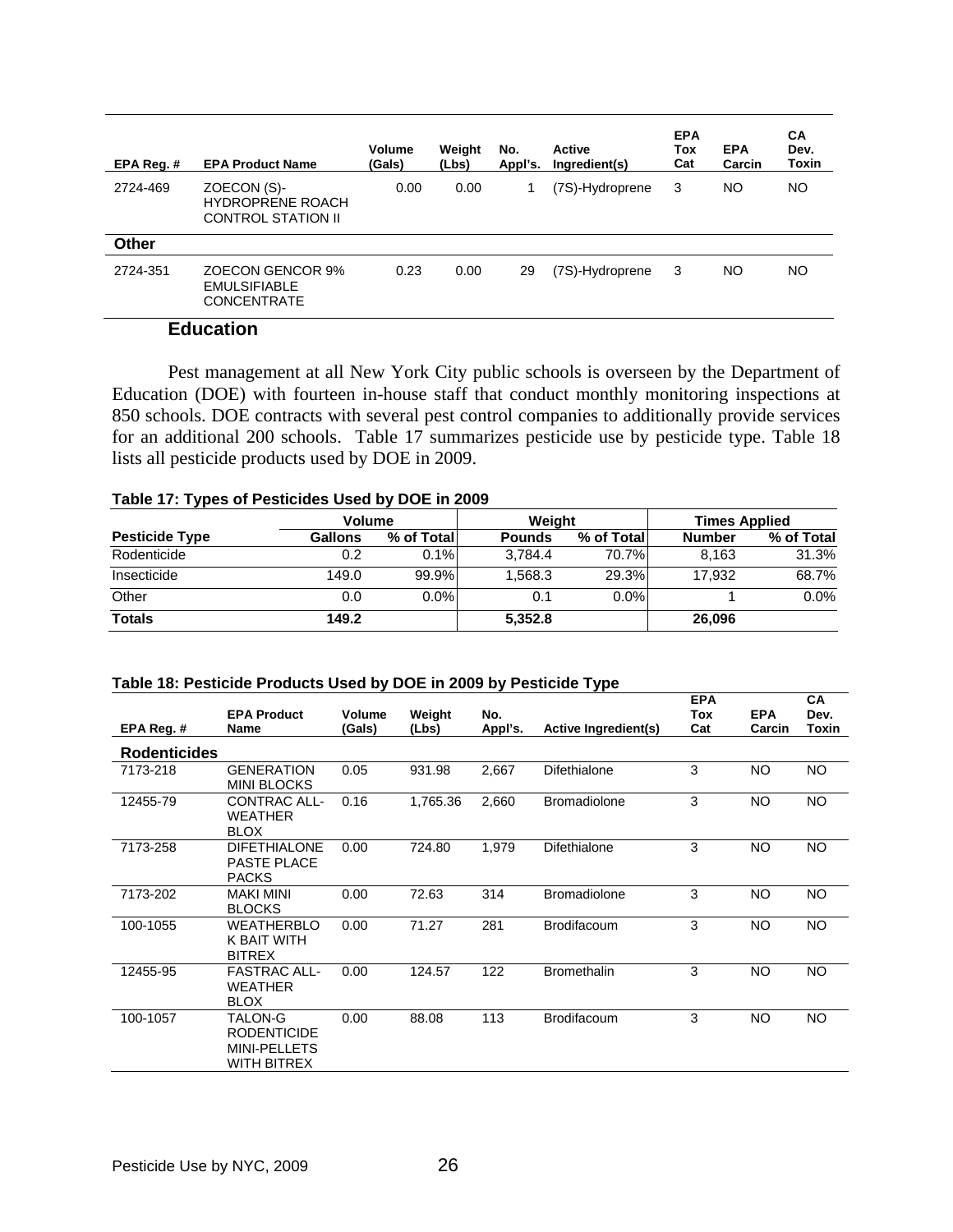| EPA Reg. #          | <b>EPA Product</b><br>Name                                                                                                           | <b>Volume</b><br>(Gals) | Weight<br>(Lbs) | No.<br>Appl's.  | Active Ingredient(s)                | <b>EPA</b><br>Tox<br>Cat | <b>EPA</b><br>Carcin | CA<br>Dev.<br>Toxin |
|---------------------|--------------------------------------------------------------------------------------------------------------------------------------|-------------------------|-----------------|-----------------|-------------------------------------|--------------------------|----------------------|---------------------|
| 12455-76            | CONTRAC<br><b>RODENTICIDE</b><br><b>READY TO</b><br><b>USE PLACE</b><br><b>PAC</b>                                                   | 0.00                    | 5.44            | 26              | <b>Bromadiolone</b>                 | 3                        | NO                   | <b>NO</b>           |
| 12455-75            | <b>CONTRAC RAT</b><br>AND MOUSE<br><b>BAIT READY</b><br>TO USE PLACE<br><b>PAC</b>                                                   | 0.00                    | 0.31            | 1               | <b>Bromadiolone</b>                 | 3                        | <b>NO</b>            | <b>NO</b>           |
| <b>Insecticides</b> |                                                                                                                                      |                         |                 |                 |                                     |                          |                      |                     |
| 352-652             | <b>DUPONT</b><br><b>ADVION</b><br><b>COCKROACH</b><br><b>GEL BAIT</b>                                                                | 2.27                    | 160.47          | 4,856           | Indoxacarb                          | 3                        | <b>NO</b>            | <b>NO</b>           |
| 64405-2             | REDZONE BAIT                                                                                                                         | 4.02                    | 923.10          | 4,252           | Boric acid                          | $\overline{3}$           | <b>NO</b>            | <b>NO</b>           |
| 432-1460            | <b>MAXFORCE FC</b><br>ROACH KILLER<br><b>BAIT GEL F.05</b>                                                                           | 0.00                    | 77.07           | 2,107           | Fipronil                            | 3                        | <b>YES</b>           | <b>NO</b>           |
| 67425-14            | <b>ECOPCO ACU</b>                                                                                                                    | 72.28                   | 1.66            | 1,762           | Phenylethyl<br>propionate           | $\mathsf 3$              | <b>NO</b>            | <b>NO</b>           |
| 499-384             | <b>WHITMIRE PT</b><br>240 PERMA-<br><b>DUST</b><br><b>INSECTICIDE</b>                                                                | 25.19                   | 2.06            | 1,124           | Boric acid                          | 3                        | <b>NO</b>            | <b>NO</b>           |
| 499-507             | <b>PRESCRIPTION</b><br><b>TREATMENT</b><br><b>BRAND</b><br><b>ADVANCE</b><br><b>COCKROACH</b><br><b>GEL BAIT</b><br><b>RESERVOIR</b> | 0.00                    | 44.12           | 809             | Dinotefuran                         | 3                        | <b>NO</b>            | <b>NO</b>           |
| 73766-1             | <b>GOURMET ANT</b><br><b>BAIT GEL</b>                                                                                                | 0.11                    | 21.12           | 710             | Disodium octaborate<br>tetrahydrate | 3                        | <b>NO</b>            | <b>NO</b>           |
| 432-1259            | <b>MAXFORCE FC</b><br>SELECT PROF.<br><b>INSECT</b><br><b>CONTROL</b><br><b>ROACH KILLER</b><br><b>BAIT GEL</b>                      | 0.00                    | 20.74           | 510             | Fipronil                            | $\overline{3}$           | <b>YES</b>           | <b>NO</b>           |
| 499-497             | <b>MOTHEREART</b><br>H PROCITRA-<br>DL.                                                                                              | 22.74                   | 1.20            | 458             | Limonene                            | 3                        | <b>NO</b>            | <b>NO</b>           |
| 432-1262            | <b>MAXFORCE</b><br>IBH10                                                                                                             | 0.00                    | 57.54           | 442             | Hydramethylnon                      | $\overline{3}$           | <b>YES</b>           | <b>YES</b>          |
| 9444-132            | <b>MOP UP</b>                                                                                                                        | 0.50                    | 222.31          | 302             | Disodium octaborate<br>tetrahydrate | $\overline{3}$           | $\overline{NO}$      | $\overline{NO}$     |
| 499-304             | <b>WHITMIRE</b><br>OPTEM ME PT<br>600                                                                                                | 17.27                   | 0.00            | 109             | Cyfluthrin                          | $\overline{3}$           | <b>NO</b>            | NO                  |
| 73079-2             | <b>INTICE</b><br><b>GRANULAR</b><br><b>BAIT</b>                                                                                      | 0.00                    | 13.90           | 107             | Boric acid                          | $\overline{3}$           | <b>NO</b>            | $\overline{NO}$     |
| 352-668             | <b>DUPONT</b><br><b>ADVION</b><br><b>COCKROACH</b><br><b>BAIT ARENA</b>                                                              | 0.02                    | 1.64            | $\overline{76}$ | Indoxacarb                          | $\overline{3}$           | $\overline{N}$       | NO                  |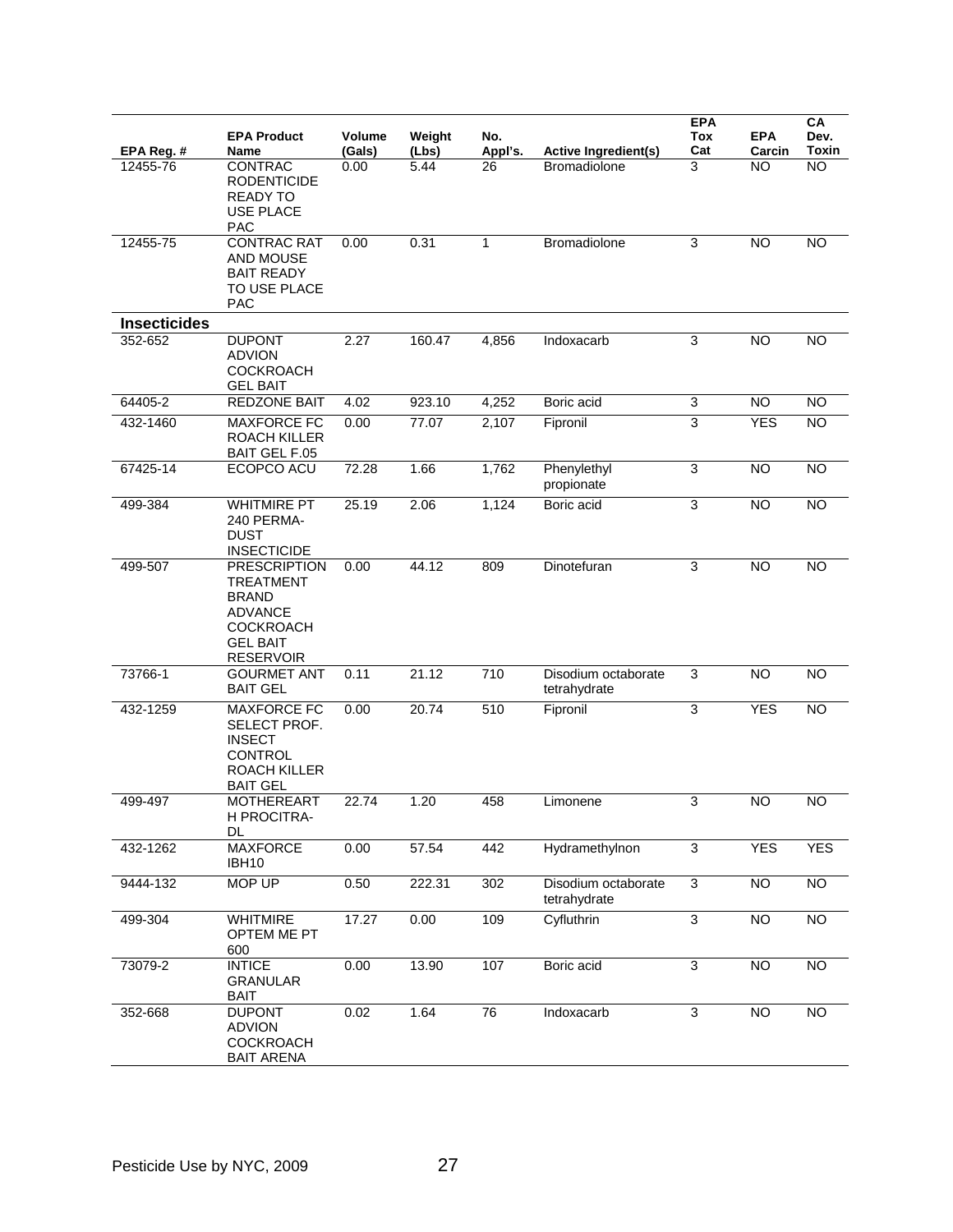| EPA Reg. # | <b>EPA Product</b><br>Name                                                                                 | Volume<br>(Gals) | Weight<br>(Lbs) | No.<br>Appl's.  | <b>Active Ingredient(s)</b>                                                         | <b>EPA</b><br>Tox<br>Cat | <b>EPA</b><br>Carcin | CA<br>Dev.<br><b>Toxin</b> |
|------------|------------------------------------------------------------------------------------------------------------|------------------|-----------------|-----------------|-------------------------------------------------------------------------------------|--------------------------|----------------------|----------------------------|
| 499-492    | <b>PRESCRIPTION</b><br><b>TREATMENT</b><br>BRAND 388B<br><b>ADVANCE ANT</b><br><b>GEL BAIT</b>             | 0.00             | 3.84            | 73              | <b>Borax</b>                                                                        | 3                        | <b>NO</b>            | <b>NO</b>                  |
| 499-406    | <b>AVERT</b><br><b>PRESCRIPTION</b><br><b>TREATMENT</b><br>TC 93A BAIT                                     | 0.00             | 2.16            | 52              | Avermectin                                                                          | 3                        | <b>NO</b>            | <b>NO</b>                  |
| 6218-47    | SUMMIT B.T.I.<br><b>BRIQUETS</b>                                                                           | 0.00             | 6.39            | 39              | <b>Bacillus thuringiensis</b><br>subspecies<br>Israelensis strain<br><b>BMP 144</b> | 3                        | <b>NO</b>            | <b>NO</b>                  |
| 2724-484   | <b>GENTROL</b><br>AEROSOL (FOR<br><b>PROFESSIONA</b><br>L USE ONLY)                                        | 0.66             | 0.00            | 31              | (7S)-Hydroprene                                                                     | 3                        | <b>NO</b>            | <b>NO</b>                  |
| 499-370    | <b>JOHNSON</b><br><b>WAX</b><br><b>PROFESSIONA</b><br><b>L BRAND</b><br><b>GRANULAR</b><br><b>ANT BAIT</b> | 0.00             | 1.74            | 28              | Avermectin                                                                          | 3                        | <b>NO</b>            | NO                         |
| 432-1251   | <b>MAXFORCE</b><br><b>ROACH</b><br><b>CONTROL</b><br><b>SYSTEM</b>                                         | 0.00             | 0.34            | $\overline{18}$ | Hydramethylnon                                                                      | 3                        | <b>YES</b>           | <b>YES</b>                 |
| 64405-2    | <b>LEGS UP!</b><br><b>INDOOR</b><br>GRANULAR<br><b>BAIT</b>                                                | 0.00             | 1.67            | 15              | Boric acid                                                                          | 3                        | <b>NO</b>            | <b>NO</b>                  |
| 54452-2    | STAPELTON'S<br><b>MAGNETIC</b><br>ROACH FOOD<br>M.R.F. 2000 -<br><b>PAST</b>                               | 0.00             | 1.88            | 11              | Boric acid                                                                          | 3                        | <b>NO</b>            | <b>NO</b>                  |
| 279-3385   | <b>DRAX ANT KILL</b><br><b>GEL</b>                                                                         | 0.00             | 0.32            | 10              | Boric acid                                                                          | 3                        | <b>NO</b>            | <b>NO</b>                  |
| 100-1066   | <b>DEMAND CS</b><br><b>INSECTICIDE</b>                                                                     | 0.85             | 0.50            | 8               | Cyhalothrin, lambda                                                                 | 3                        | <b>NO</b>            | <b>NO</b>                  |
| 73079-5    | <b>INTICE ROACH</b><br><b>BAIT</b>                                                                         | 0.00             | 0.36            | 6               | Boric acid                                                                          | 3                        | <b>NO</b>            | <b>NO</b>                  |
| 2724-375   | <b>ALTOSID</b><br><b>BRIQUETS</b>                                                                          | 0.00             | 0.75            | 5               | S-Methoprene                                                                        | 3                        | <b>NO</b>            | <b>NO</b>                  |
| 67425-4    | ECOPCO AC<br>CONTACT<br><b>INSECTICIDE</b>                                                                 | 0.14             | 0.00            | $\overline{3}$  | Eugenol; Phenylethyl<br>propionate                                                  | $\overline{3}$           | $\overline{10}$      | $\overline{N}$             |
| 499-370    | PT 370<br><b>ASCEND FIRE</b><br><b>ANT STOPPER</b><br><b>BAIT</b>                                          | 0.00             | 0.50            | $\overline{3}$  | Avermectin                                                                          | $\overline{3}$           | <b>NO</b>            | $\overline{NO}$            |
| 499-384    | <b>JOHNSON</b><br><b>WAX</b><br><b>PROFESSIONA</b><br>L BRAND<br><b>BORIC ACID</b><br><b>PRESSURI</b>      | 2.95             | 0.00            | $\overline{c}$  | Boric acid                                                                          | 3                        | <b>NO</b>            | <b>NO</b>                  |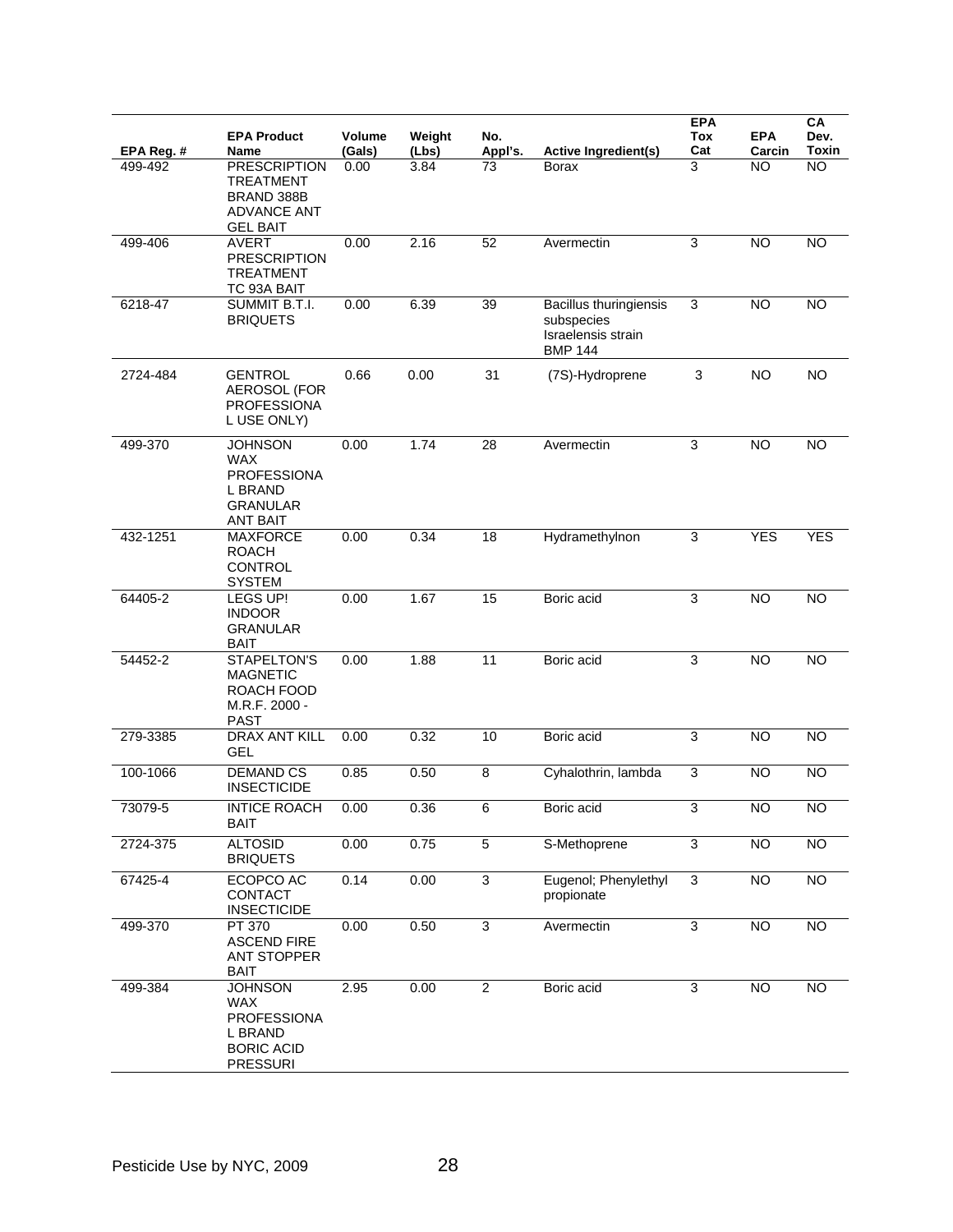| EPA Reg.#    | <b>EPA Product</b><br><b>Name</b>                                                              | Volume<br>(Gals) | Weight<br>(Lbs) | No.<br>Appl's. | <b>Active Ingredient(s)</b>                                                  | <b>EPA</b><br>Tox<br>Cat | <b>EPA</b><br>Carcin | CA<br>Dev.<br>Toxin |
|--------------|------------------------------------------------------------------------------------------------|------------------|-----------------|----------------|------------------------------------------------------------------------------|--------------------------|----------------------|---------------------|
| 6218-47      | ANTI-MOS<br><b>BRIQUETS</b>                                                                    | 0.00             | 0.69            | 2              | Bacillus thuringiensis<br>subspecies<br>Israelensis strain<br><b>BMP 144</b> | 3                        | NO.                  | NO.                 |
| 64405-8      | <b>SPECTRACIDE</b><br>TERMINATE<br><b>TERMITE &amp;</b><br><b>CARPENTER</b><br><b>ANT KILL</b> | 0.00             | 0.31            | 2              | Disodium octaborate<br>tetrahydrate                                          | 3                        | NO.                  | NO.                 |
| <b>Other</b> |                                                                                                |                  |                 |                |                                                                              |                          |                      |                     |
| 58630-1      | DR. T'S SNAKE-<br>A-WAY SNAKE<br><b>REPELLING</b><br><b>GRANULES</b>                           | 0.00             | 0.06            | 1              | Naphthalene; Sulfur                                                          | 3                        | NO.                  | NO.                 |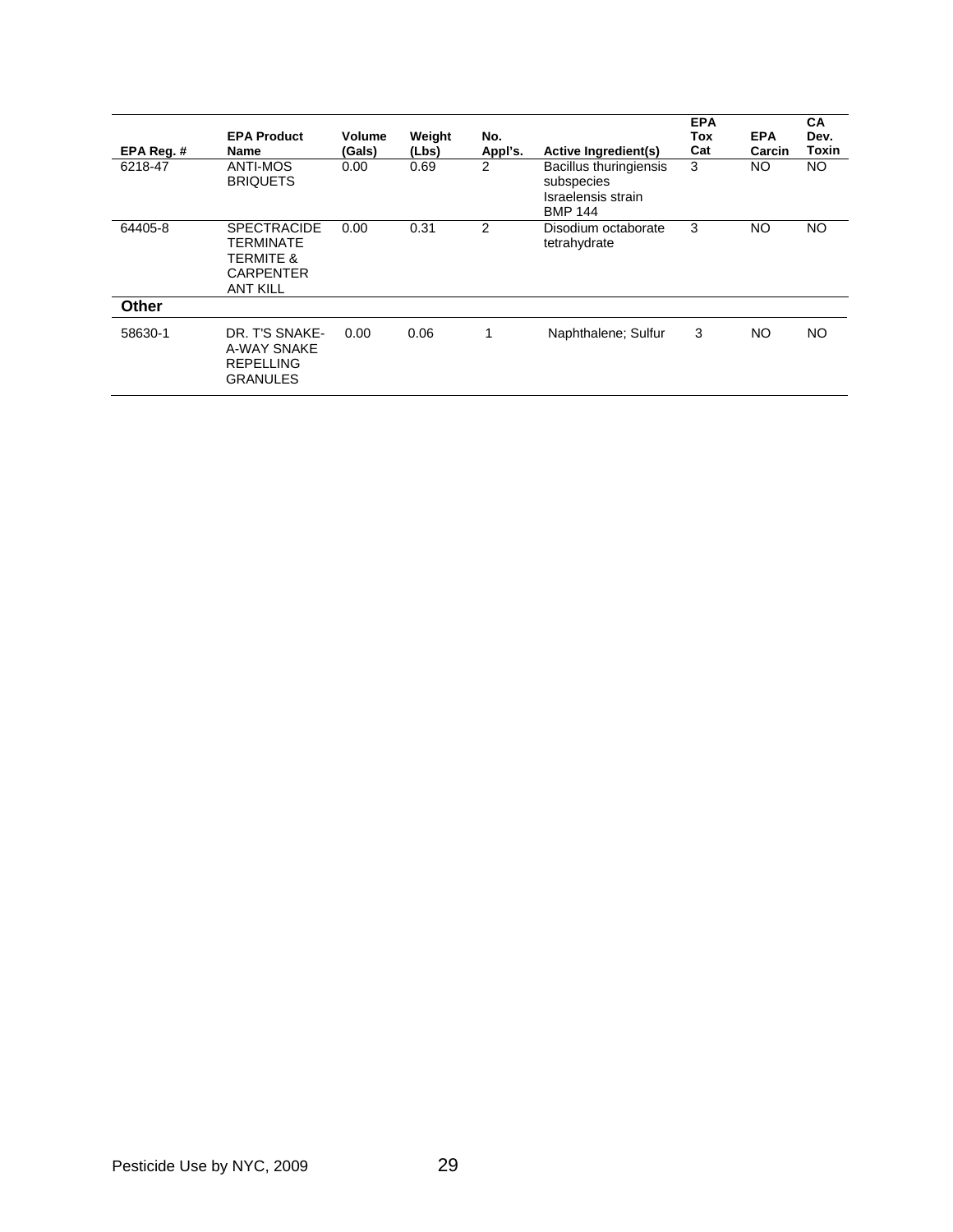#### **Environmental Protection**

 The Department of Environmental Protection (DEP) has over 1,700 facilities upstate and downstate. These include water pollution control plants, well stations, pumping stations, shafts, chambers, reservoirs, aqueducts, tunnels, gate houses, office space, garages, repair shops, maintenance shops, and police precincts within New York City. DEP contracts for some pest control services and employ approximately 20 licensed applicators for upstate reservoir pest control. Table 19 summarizes pesticide use by pesticide type. Table 20 lists all pesticide products used by DEP in 2009.

|                       | <b>Volume</b>  |            | Weight        |            | <b>Times Applied</b> |            |  |
|-----------------------|----------------|------------|---------------|------------|----------------------|------------|--|
| <b>Pesticide Type</b> | <b>Gallons</b> | % of Total | <b>Pounds</b> | % of Total | <b>Number</b>        | % of Total |  |
| Rodenticide           | 0.0            | $0.0\%$    | 332.2         | 89.9%      | 168                  | 28.3%      |  |
| Insecticide           | 8.5            | 5.9%       | 3.4           | 0.9%       | 349                  | 58.8%      |  |
| Herbicide             | 136.0          | 94.1%      | 0.0           | $0.0\%$    | 70                   | 11.8%      |  |
| Other                 | 0.0            | 0.0%       | 34.0          | 9.2%       |                      | 1.2%       |  |
| <b>Totals</b>         | 144.5          |            | 369.6         |            | 594                  |            |  |

|  |  |  |  | Table 19: Types of Pesticides Used by DEP in 2009 |
|--|--|--|--|---------------------------------------------------|
|--|--|--|--|---------------------------------------------------|

| Table 20: Pesticide Products Used by DEP in 2009 by Pesticide Type |  |  |
|--------------------------------------------------------------------|--|--|
|--------------------------------------------------------------------|--|--|

|                     | <b>EPA Product</b>                                                              | Volume | Weight | No.            |                             | <b>EPA</b>     | <b>EPA</b> | CA<br>Dev.      |
|---------------------|---------------------------------------------------------------------------------|--------|--------|----------------|-----------------------------|----------------|------------|-----------------|
| EPA Reg. #          | <b>Name</b>                                                                     | (Gals) | (Lbs)  | Appl's.        | <b>Active Ingredient(s)</b> | <b>Tox Cat</b> | Carcin     | Toxin           |
| <b>Rodenticides</b> |                                                                                 |        |        |                |                             |                |            |                 |
| 12455-79            | <b>CONTRAC ALL-</b><br><b>WEATHER BLOX</b>                                      | 0.00   | 34.73  | 55             | <b>Bromadiolone</b>         | 3              | <b>NO</b>  | <b>NO</b>       |
| 12455-75            | <b>CONTRAC RAT</b><br>AND MOUSE<br><b>BAIT READY TO</b><br>USE PLACE PAC        | 0.00   | 15.69  | 44             | <b>Bromadiolone</b>         | 3              | <b>NO</b>  | <b>NO</b>       |
| 12455-80            | <b>DITRAC ALL-</b><br><b>WEATHER BLOX</b>                                       | 0.00   | 20.75  | 40             | Diphacinone                 | 3              | <b>NO</b>  | $\overline{NO}$ |
| 12455-76            | <b>CONTRAC</b><br><b>RODENTICIDE</b><br><b>READY TO USE</b><br><b>PLACE PAC</b> | 0.00   | 6.30   | 12             | <b>Bromadiolone</b>         | 3              | <b>NO</b>  | <b>NO</b>       |
| 12455-86            | <b>CONTRAC</b><br><b>RODENTICIDE</b><br><b>PLACE PAC</b>                        | 0.00   | 1.21   | $\overline{7}$ | <b>Bromadiolone</b>         | 3              | <b>NO</b>  | <b>NO</b>       |
| 7173-218            | <b>GENERATION</b><br><b>MINI BLOCKS</b>                                         | 0.00   | 0.34   | $\overline{4}$ | Difethialone                | 3              | <b>NO</b>  | <b>NO</b>       |
| 7173-151            | <b>ROZOL</b><br><b>PELLETS</b>                                                  | 0.00   | 250.00 | 2              | Chlorophacinone             | 3              | <b>NO</b>  | <b>NO</b>       |
| 12455-89            | FINAL ALL-<br><b>WEATHER BLOX</b>                                               | 0.00   | 0.40   | $\overline{2}$ | Brodifacoum                 | 3              | <b>NO</b>  | <b>NO</b>       |
| 12455-69            | <b>CONTRAC</b><br><b>RODENTICIDE</b>                                            | 0.00   | 1.50   | $\mathbf{1}$   | <b>Bromadiolone</b>         | 3              | <b>NO</b>  | <b>NO</b>       |
| 7173-258            | <b>DIFETHIALONE</b><br>PASTE PLACE<br><b>PACKS</b>                              | 0.00   | 1.25   | 1              | Difethialone                | 3              | <b>NO</b>  | <b>NO</b>       |
| <b>Insecticides</b> |                                                                                 |        |        |                |                             |                |            |                 |
| 1021-1641           | SPECKOZ<br><b>EVERCIDE</b><br><b>ESFENVALERAT</b><br>E EC                       | 2.64   | 0.00   | 190            | Esfenvalerate               | 3              | <b>NO</b>  | <b>NO</b>       |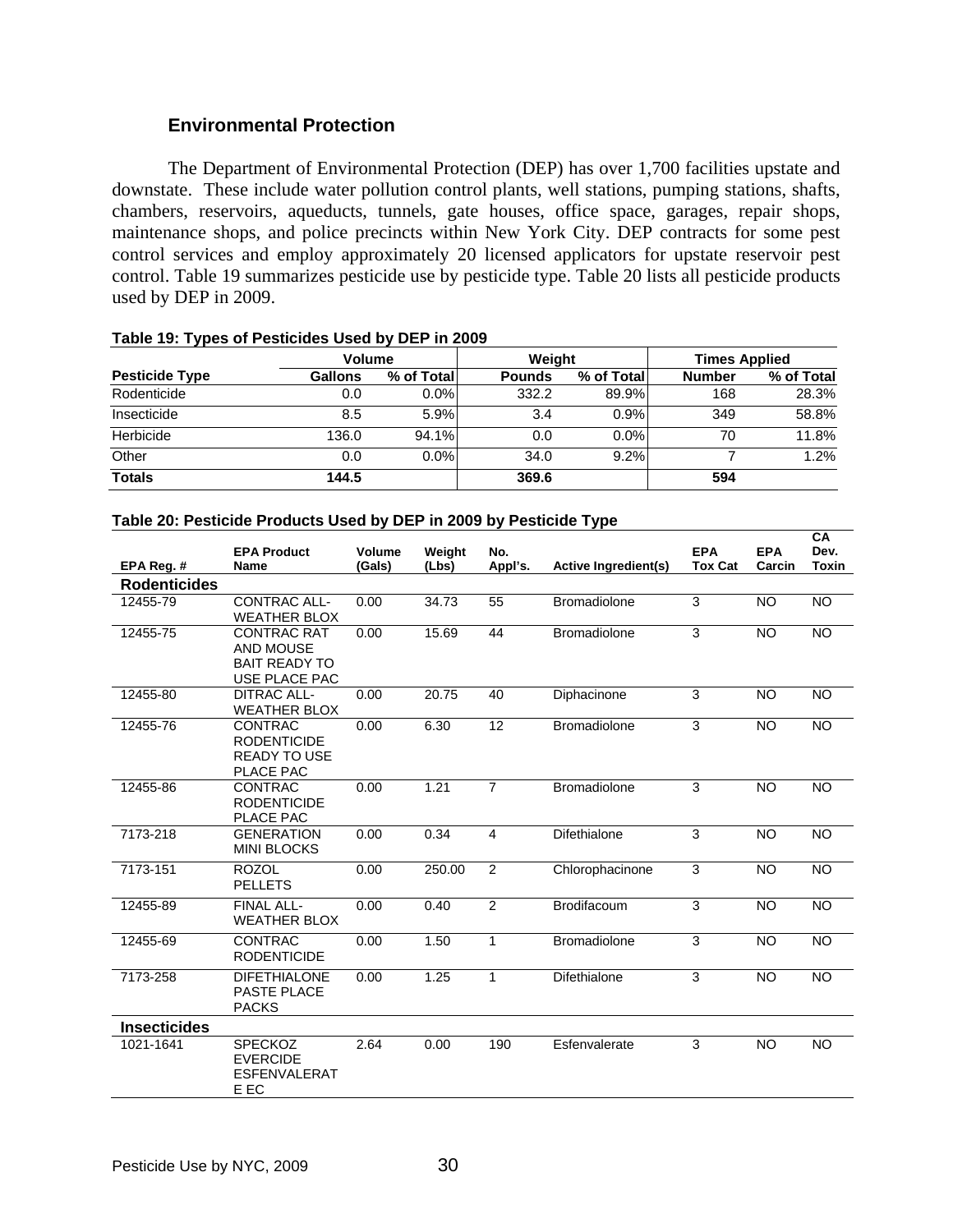| EPA Reg. #        | <b>EPA Product</b><br>Name                                                                                                          | <b>Volume</b><br>(Gals) | Weight<br>(Lbs) | No.<br>Appl's.  | <b>Active Ingredient(s)</b>                                                                                      | <b>EPA</b><br>Tox Cat | <b>EPA</b><br>Carcin | CA<br>Dev.<br>Toxin |
|-------------------|-------------------------------------------------------------------------------------------------------------------------------------|-------------------------|-----------------|-----------------|------------------------------------------------------------------------------------------------------------------|-----------------------|----------------------|---------------------|
| 1021-1641         | <b>CONQUER</b><br><b>RESIDUAL</b><br><b>INSECTICIDE</b><br><b>CONCENTRATE</b>                                                       | 0.35                    | 0.00            | 85              | Esfenvalerate                                                                                                    | 3                     | <b>NO</b>            | <b>NO</b>           |
| 9688-190          | <b>SPECTRACIDE</b><br><b>DESTROYER</b><br><b>BRAND WASP &amp;</b><br><b>HORNET KILLER</b>                                           | 1.12                    | 0.00            | 18              | Cyhalothrin, lambda;<br>Prallethrin                                                                              | 3                     | <b>NO</b>            | <b>NO</b>           |
| 73049-20          | VECTOLEX CG<br><b>BIOLOGICAL</b><br>LARVICIDE                                                                                       | 2.16                    | 0.00            | 14              | <b>Bacillus sphaericus</b>                                                                                       | 3                     | <b>NO</b>            | <b>NO</b>           |
| 499-410           | <b>AVERT</b><br><b>PRESCRIPTION</b><br><b>TREATMENT TC</b><br>93B BAIT                                                              | 0.00                    | 0.75            | 10              | Avermectin                                                                                                       | 3                     | <b>NO</b>            | <b>NO</b>           |
| 73049-46          | FORAY 48BC                                                                                                                          | 1.97                    | 0.00            | 8               | <b>Bacillus</b><br>thuringiensis, subsp.<br>Kurstaki, strain<br>ABTS-351,<br>fermentation solids<br>and solubles | 3                     | <b>NO</b>            | <b>NO</b>           |
| 499-496           | <b>PRESCRIPTION</b><br><b>TREATMENT</b><br><b>BRAND</b><br>ADVANCE 360A<br><b>DUAL CHOICE</b><br><b>ANT BAIT</b><br><b>STATIONS</b> | 0.00                    | 0.40            | 5               | Avermectin                                                                                                       | 3                     | <b>NO</b>            | <b>NO</b>           |
| 432-763           | SUSPEND SC<br><b>INSECTICIDE</b>                                                                                                    | 0.04                    | 0.00            | $\overline{4}$  | Deltamethrin                                                                                                     | 3                     | <b>NO</b>            | $\overline{NO}$     |
| 67425-14          | ECOPCO ACU                                                                                                                          | 0.00                    | 0.44            | $\overline{4}$  | Phenylethyl<br>propionate                                                                                        | 3                     | <b>NO</b>            | <b>NO</b>           |
| 499-304           | <b>WHITMIRE</b><br>OPTEM ME PT<br>600                                                                                               | 0.14                    | 0.00            | 3               | Cyfluthrin                                                                                                       | 3                     | <b>NO</b>            | <b>NO</b>           |
| 149-8             | <b>TERRO ANT</b><br>KILLER II                                                                                                       | 0.09                    | 0.00            | 3               | <b>Borax</b>                                                                                                     | 3                     | <b>NO</b>            | <b>NO</b>           |
| 432-1259          | <b>MAXFORCE FC</b><br>SELECT PROF.<br><b>INSECT</b><br><b>CONTROL</b><br>ROACH KILLER<br><b>BAIT GEL</b>                            | 0.00                    | 0.53            | $\overline{2}$  | Fipronil                                                                                                         | 3                     | <b>YES</b>           | <b>NO</b>           |
| 64405-2           | <b>REDZONE BAIT</b>                                                                                                                 | 0.00                    | 0.39            | $\overline{2}$  | Boric acid                                                                                                       | $\overline{3}$        | <b>NO</b>            | <b>NO</b>           |
| 279-3385          | DRAX ANT KILL<br><b>GEL</b>                                                                                                         | 0.00                    | 0.94            | $\mathbf{1}$    | Boric acid                                                                                                       | $\overline{3}$        | $\overline{NO}$      | $\overline{10}$     |
| <b>Herbicides</b> |                                                                                                                                     |                         |                 |                 |                                                                                                                  |                       |                      |                     |
| 524-475           | <b>ROUNDUP</b><br><b>ULTRA</b><br><b>HERBICIDE</b>                                                                                  | 53.48                   | 0.00            | 42              | Glyphosate,<br>isopropylamine salt                                                                               | $\overline{3}$        | $\overline{NO}$      | $\overline{NO}$     |
| 524-343           | <b>ROUNDUP</b><br><b>CUSTOM</b><br><b>HERBICIDE</b>                                                                                 | 0.79                    | 0.00            | $\overline{11}$ | Glyphosate,<br>isopropylamine salt                                                                               | $\overline{3}$        | <b>NO</b>            | <b>NO</b>           |
| 62719-542         | <b>DIMENSION</b><br>2EW                                                                                                             | 6.79                    | 0.00            | $\overline{7}$  | Dithiopyr                                                                                                        | $\overline{2}$        | $\overline{NO}$      | $\overline{NO}$     |
| 352-395           | <b>DUPONT</b><br><b>KRENITE S</b><br><b>BRUSH</b><br>CONTROL<br><b>AGENT</b>                                                        | 46.70                   | 0.00            | 4               | Fosamine,<br>ammonium salt                                                                                       | 3                     | $\overline{N}$       | $\overline{N}$      |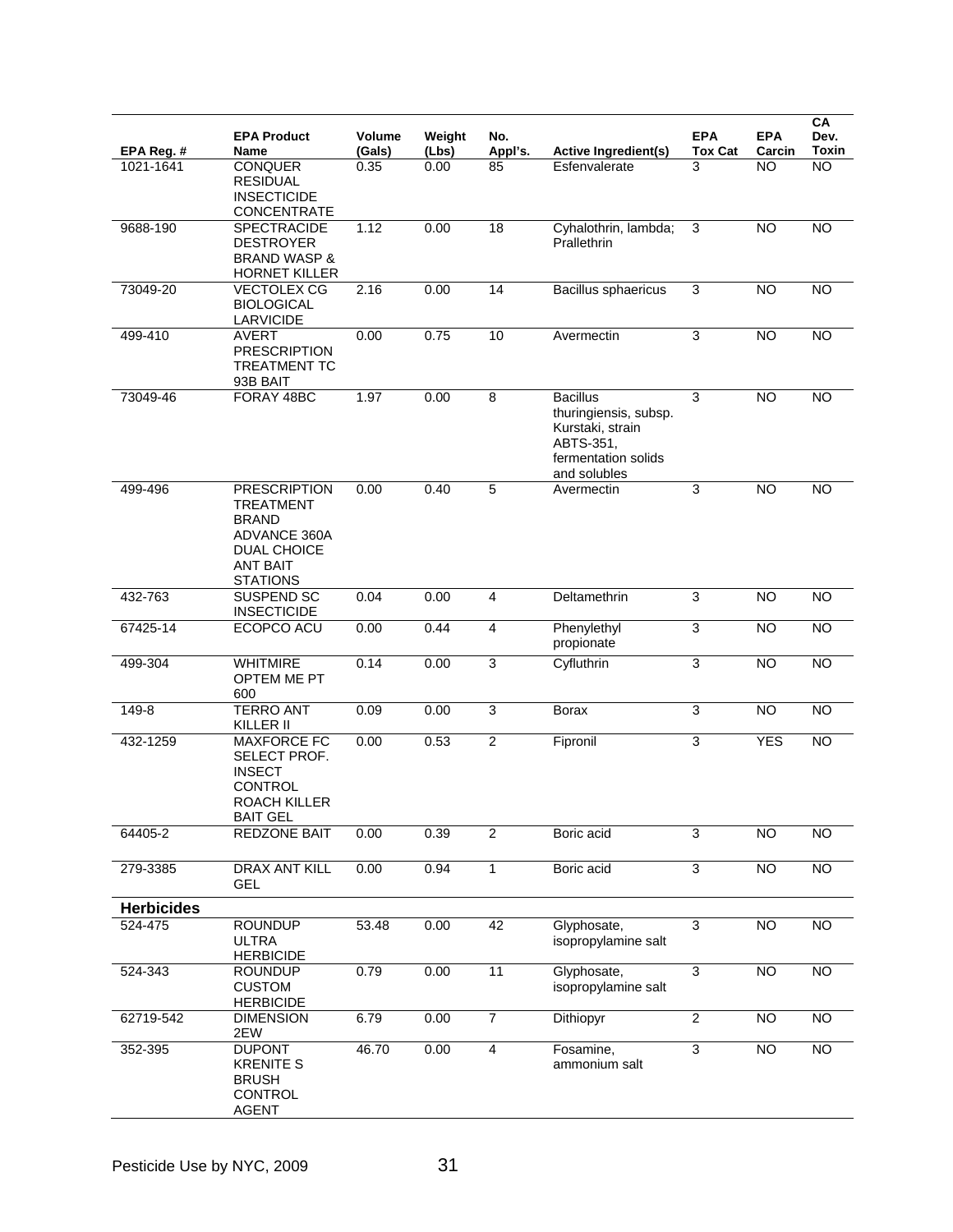|              |                                                                                          |        |        |         |                                                         |            |            | <b>CA</b> |
|--------------|------------------------------------------------------------------------------------------|--------|--------|---------|---------------------------------------------------------|------------|------------|-----------|
|              | <b>EPA Product</b>                                                                       | Volume | Weight | No.     |                                                         | <b>EPA</b> | <b>EPA</b> | Dev.      |
| EPA Reg.#    | Name                                                                                     | (Gals) | (Lbs)  | Appl's. | <b>Active Ingredient(s)</b>                             | Tox Cat    | Carcin     | Toxin     |
| 524-454      | <b>CORNERSTONE</b><br><b>PLUS</b>                                                        | 27.89  | 0.00   | 4       | Glyphosate,<br>isopropylamine salt                      | 2          | NO.        | NO.       |
| 71995-25     | <b>ROUNDUP</b><br><b>WEED &amp; GRASS</b><br>KILLER SUPER<br><b>CONCENTRATE</b>          | 0.23   | 0.00   |         | Glyphosate,<br>isopropylamine salt                      | 3          | NO.        | <b>NO</b> |
| 71995-29     | <b>ROUNDUP</b><br><b>WEED &amp; GRASS</b><br>KILLER<br><b>CONCENTRATE</b><br><b>PLUS</b> | 0.09   | 0.00   |         | Glyphosate,<br>isopropylamine salt;<br>Diquat dibromide | 3          | NO         | <b>NO</b> |
| <b>Other</b> |                                                                                          |        |        |         |                                                         |            |            |           |
| 10551-1      | <b>THE GIANT</b><br><b>DESTROYER</b>                                                     | 0.00   | 34.00  | 7       | Carbon: Sodium<br>nitrate: Sulfur                       | 3          | NO         | NO.       |

#### **Finance**

 The Department of Finance (DOF) collects City revenues, ensures compliance with City tax and other revenue laws, evaluates all real property in the City, provides a forum for the public to dispute tax and parking violation liability, and maintains property records. The agency contracts for pest control through the city-wide contract administered by DCAS. Table 21 summarizes pesticide use by pesticide type. Table 22 lists all pesticide products used by DOF in 2009.

#### **Table 21: Types of Pesticides Used by DOF in 2009**

|                       | <b>Volume</b> |            | Weight        |            | <b>Times Applied</b> |            |  |
|-----------------------|---------------|------------|---------------|------------|----------------------|------------|--|
| <b>Pesticide Type</b> | Gallons       | % of Total | <b>Pounds</b> | % of Total | <b>Number</b>        | % of Total |  |
| Rodenticide           | 0.0           | $0.0\%$    | 14.0          | 78.2%      | 20                   | 22.7%      |  |
| Insecticide           | 0.3           | 89.4%      | 3.9           | 21.8%      | 64                   | 72.7%      |  |
| Other                 | 0.0           | 10.6%      | 0.0           | $0.0\%$    |                      | 4.5%       |  |
| <b>Totals</b>         | 0.3           |            | 17.9          |            | 88                   |            |  |

#### **Table 22: Pesticide Products Used by DOF in 2009 by Pesticide Type**

| <b>EPA</b><br>Reg.# | <b>EPA Product Name</b>                                               | Volume<br>(Gals) | Weight<br>(Lbs) | No.<br>Appl's. | Active<br>Ingredient(s) | <b>EPA</b><br>Tox<br>Cat | <b>EPA</b><br>Carcin | CA<br>Dev.<br>Toxin |
|---------------------|-----------------------------------------------------------------------|------------------|-----------------|----------------|-------------------------|--------------------------|----------------------|---------------------|
| <b>Rodenticides</b> |                                                                       |                  |                 |                |                         |                          |                      |                     |
| 12455-<br>76        | <b>CONTRAC RODENTICIDE</b><br>READY TO USE PLACE PAC                  | 0.00             | 4.25            | 6              | <b>Bromadiolone</b>     | 3                        | <b>NO</b>            | NO.                 |
| 12455-<br>79        | CONTRAC ALL-WEATHER<br><b>BLOX</b>                                    | 0.00             | 3.81            | 5              | <b>Bromadiolone</b>     | 3                        | <b>NO</b>            | NO.                 |
| 12455-<br>80        | DITRAC ALL-WEATHER<br><b>BLOX</b>                                     | 0.00             | 3.25            | 5              | Diphacinone             | 3                        | <b>NO</b>            | <b>NO</b>           |
| 12455-<br>75        | CONTRAC RAT AND MOUSE<br><b>BAIT READY TO USE PLACE</b><br><b>PAC</b> | 0.00             | 2.69            | 4              | <b>Bromadiolone</b>     | 3                        | <b>NO</b>            | NO                  |
| <b>Insecticides</b> |                                                                       |                  |                 |                |                         |                          |                      |                     |
| $1021 -$<br>1641    | <b>SPECKOZ EVERCIDE</b><br>ESFENVALERATE EC                           | 0.19             | 0.00            | 26             | Esfenvalerate           | 3                        | <b>NO</b>            | NO.                 |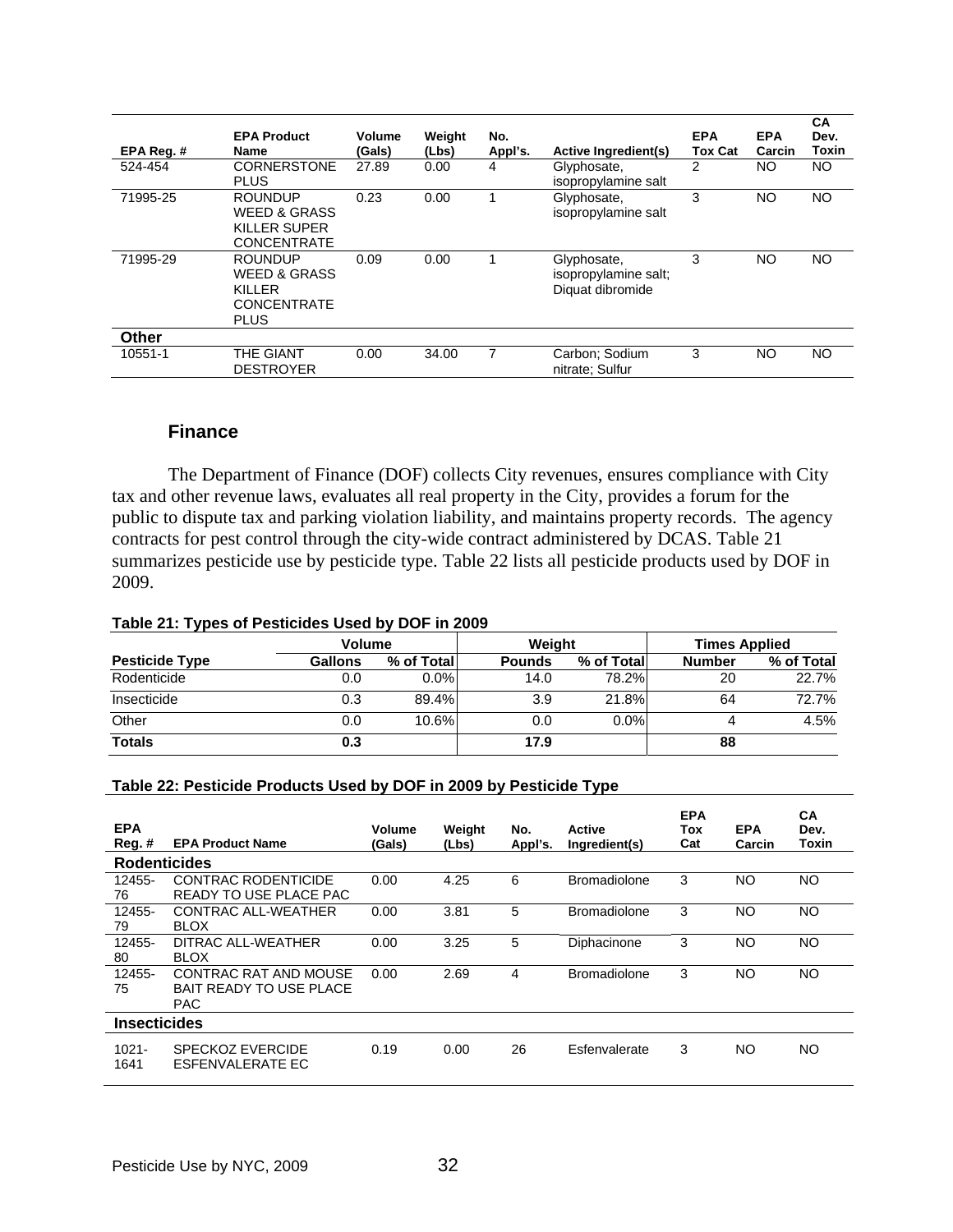| <b>EPA</b><br>Reg.# | <b>EPA Product Name</b>                                             | Volume<br>(Gals) | Weight<br>(Lbs) | No.<br>Appl's. | Active<br>Ingredient(s)   | <b>EPA</b><br>Tox<br>Cat | <b>EPA</b><br>Carcin | <b>CA</b><br>Dev.<br>Toxin |
|---------------------|---------------------------------------------------------------------|------------------|-----------------|----------------|---------------------------|--------------------------|----------------------|----------------------------|
| $1021 -$<br>1641    | <b>CONQUER RESIDUAL</b><br><b>INSECTICIDE</b><br><b>CONCENTRATE</b> | 0.07             | 0.00            | 17             | Esfenvalerate             | 3                        | NO                   | <b>NO</b>                  |
| 499-<br>410         | <b>AVERT PRESCRIPTION</b><br><b>TREATMENT TC 93B BAIT</b>           | 0.00             | 0.69            | 13             | Avermectin                | 3                        | NO                   | NO                         |
| 64405-<br>2         | <b>REDZONE BAIT</b>                                                 | 0.00             | 2.56            | 6              | Boric acid                | 3                        | <b>NO</b>            | <b>NO</b>                  |
| 67425-<br>14        | ECOPCO ACU                                                          | 0.00             | 0.66            | 2              | Phenylethyl<br>propionate | 3                        | NO                   | NO                         |
| Other               |                                                                     |                  |                 |                |                           |                          |                      |                            |
| 2724-<br>351        | ZOECON RF-259<br><b>EMULSIFIABLE</b><br><b>CONCENTRATE</b>          | 0.03             | 0.00            | 4              | (7S)-<br>Hydroprene       | 3                        | <b>NO</b>            | NO.                        |

#### **Fire Department**

 The Fire Department of New York City (FDNY) manages some 350 facilities throughout the City and contracts for pest control services. Table 23 summarizes pesticide use by pesticide type. Table 24 lists all pesticide products used by FDNY in 2009.

| Table 23: Types of Pesticides Used by FDNY in 2009 |  |  |
|----------------------------------------------------|--|--|
|----------------------------------------------------|--|--|

| <b>Pesticide Type</b> | Volume         |            | Weight        |            | <b>Times Applied</b> |            |  |
|-----------------------|----------------|------------|---------------|------------|----------------------|------------|--|
|                       | <b>Gallons</b> | % of Total | <b>Pounds</b> | % of Total | <b>Number</b>        | % of Total |  |
| Rodenticide           | 0.0            | $0.0\%$    | 404.8         | 95.9%      | 686                  | 44.4%      |  |
| Insecticide           | 27.6           | 98.9%      | 17.1          | 4.1%       | 830                  | 53.7%      |  |
| Other                 | 0.3            | 1.1%       | 0.0           | $0.0\%$    | 30                   | 1.9%       |  |
| <b>Totals</b>         | 27.9           |            | 421.9         |            | 1,546                |            |  |

#### **Table 24: Pesticide Products Used by FDNY in 2009 by Pesticide Type**

| EPA Reg.#           | <b>EPA Product Name</b>                                           | <b>Volume</b><br>(Gals) | Weight<br>(Lbs) | No.<br>Appl's. | Active Ingredient(s) | <b>EPA</b><br>Tox<br>Cat | <b>EPA</b><br>Carcin | CA Dev.<br>Toxin |
|---------------------|-------------------------------------------------------------------|-------------------------|-----------------|----------------|----------------------|--------------------------|----------------------|------------------|
| <b>Rodenticides</b> |                                                                   |                         |                 |                |                      |                          |                      |                  |
| 12455-79            | CONTRAC ALL-<br>WEATHER BLOX                                      | 0.00                    | 195.23          | 262            | <b>Bromadiolone</b>  | 3                        | <b>NO</b>            | NO.              |
| 12455-80            | DITRAC ALL-<br>WFATHER BI OX                                      | 0.00                    | 85.34           | 165            | Diphacinone          | 3                        | <b>NO</b>            | NO.              |
| 12455-75            | CONTRAC RAT<br>AND MOUSE BAIT<br><b>READY TO USE</b><br>PLACE PAC | 0.00                    | 42.60           | 117            | <b>Bromadiolone</b>  | 3                        | NO.                  | NO.              |
| 12455-76            | CONTRAC<br><b>RODENTICIDE</b><br>READY TO USE<br>PLACE PAC        | 0.00                    | 64.95           | 100            | <b>Bromadiolone</b>  | 3                        | <b>NO</b>            | NO.              |
| 12455-86            | CONTRAC<br><b>RODENTICIDE</b><br>PLACE PAC                        | 0.00                    | 16.67           | 42             | <b>Bromadiolone</b>  | 3                        | NO.                  | NO.              |

#### **Insecticides**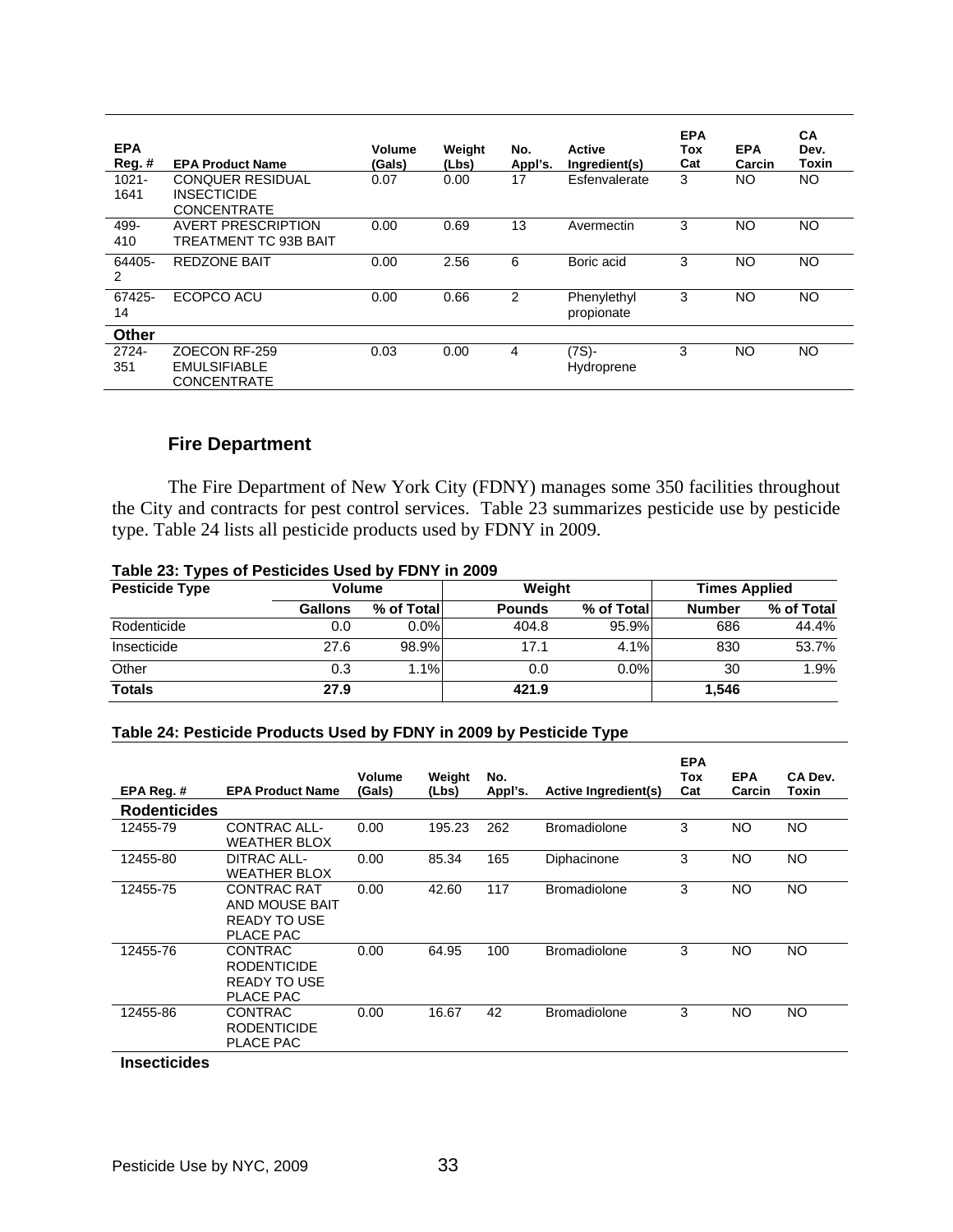|                         | <b>EPA Product Name</b>                                                       | <b>Volume</b><br>(Gals) | Weight<br>(Lbs) | No.<br>Appl's. | Active Ingredient(s)                                                                                                                                       | <b>EPA</b><br><b>Tox</b><br>Cat | <b>EPA</b><br>Carcin | CA Dev.<br><b>Toxin</b> |
|-------------------------|-------------------------------------------------------------------------------|-------------------------|-----------------|----------------|------------------------------------------------------------------------------------------------------------------------------------------------------------|---------------------------------|----------------------|-------------------------|
| EPA Reg. #<br>1021-1641 | <b>SPECKOZ</b><br><b>EVERCIDE</b><br><b>ESFENVALERATE</b><br>EC               | 2.12                    | 0.00            | 461            | Esfenvalerate                                                                                                                                              | $\overline{3}$                  | <b>NO</b>            | <b>NO</b>               |
| 1021-1641               | <b>CONQUER</b><br><b>RESIDUAL</b><br><b>INSECTICIDE</b><br><b>CONCENTRATE</b> | 1.39                    | 0.00            | 244            | Esfenvalerate                                                                                                                                              | 3                               | <b>NO</b>            | <b>NO</b>               |
| 499-410                 | <b>AVERT</b><br><b>PRESCRIPTION</b><br><b>TREATMENT TC</b><br>93B BAIT        | 0.00                    | 5.23            | 88             | Avermectin                                                                                                                                                 | 3                               | <b>NO</b>            | <b>NO</b>               |
| 64405-2                 | <b>REDZONE BAIT</b>                                                           | 0.00                    | 5.59            | 15             | Boric acid                                                                                                                                                 | 3                               | <b>NO</b>            | <b>NO</b>               |
| 67425-14                | ECOPCO ACU                                                                    | 0.00                    | 6.05            | 12             | Phenylethyl<br>propionate                                                                                                                                  | 3                               | <b>NO</b>            | <b>NO</b>               |
| 499-406                 | <b>AVERT</b><br><b>PRESCRIPTION</b><br><b>TREATMENT TC</b><br>93A BAIT        | 0.00                    | 0.23            | 5              | Avermectin                                                                                                                                                 | 3                               | $\overline{NO}$      | <b>NO</b>               |
| 397-13                  | <b>STERI-FAB</b>                                                              | 24.13                   | 0.00            | 4              | Phenothrin;<br>Isopropyl alcohol;<br>Alkyl (60%C14,<br>25%C12, 15%C16)<br>dimethylbenzyl<br>ammonium<br>chloride: Didecyl<br>dimethyl<br>ammonium chloride | $\overline{2}$                  | <b>NO</b>            | <b>NO</b>               |
| <b>Other</b>            |                                                                               |                         |                 |                |                                                                                                                                                            |                                 |                      |                         |
| 2724-351                | ZOECON RF-259<br><b>EMULSIFIABLE</b><br><b>CONCENTRATE</b>                    | 0.30                    | 0.00            | 30             | (7S)-Hydroprene                                                                                                                                            | 3                               | <b>NO</b>            | <b>NO</b>               |

## **Health and Hospitals Corporation**

 The New York City Health and Hospitals Corporation (HHC) oversees eleven hospitals, six diagnostic and treatment centers, 82 community health and school-based clinics, and five long-term care/specialty hospital and nursing home facilities. Because each facility is managed separately, pest control protocols differ among facilities. A few facilities have pest control professionals on staff, but the majority relies on one of two outside contractors. Table 25 summarizes pesticide use by pesticide type. Table 26 lists products by pesticide types.

|                       | <b>Volume</b> |            |               | Weight     | <b>Times Applied</b> |            |  |
|-----------------------|---------------|------------|---------------|------------|----------------------|------------|--|
| <b>Pesticide Type</b> | Gallons       | % of Total | <b>Pounds</b> | % of Total | <b>Number</b>        | % of Total |  |
| Rodenticide           | 0.0           | $0.0\%$    | 573.7         | 38.4%      | 659                  | 13.8%      |  |
| Insecticide           | 587.3         | 100.0%     | 914.8         | 61.2%      | 4.020                | 84.1%      |  |
| Other                 | 0.0           | $0.0\%$    | 7.0           | 0.5%       | 99                   | 2.1%       |  |
| <b>Totals</b>         | 587.3         |            | 1.495.4       |            | 4,778                |            |  |

T**able 26: Pesticide Products Used by HHC in 2009 by Pesticide Type**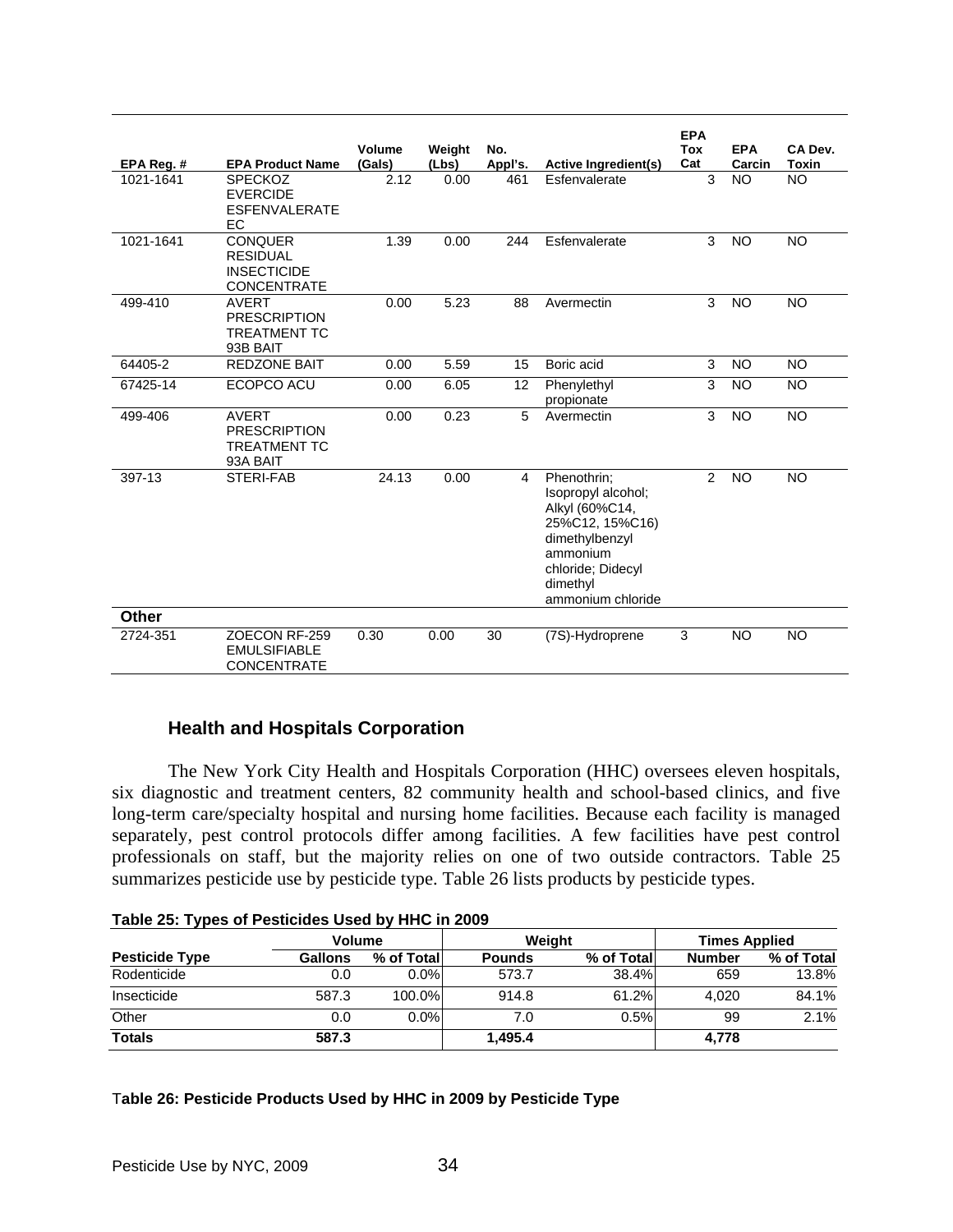|                     |                                                                                  |                  |                 |                 |                                | <b>EPA</b>                |                      | CA                   |
|---------------------|----------------------------------------------------------------------------------|------------------|-----------------|-----------------|--------------------------------|---------------------------|----------------------|----------------------|
| EPA Reg. #          | <b>EPA Product Name</b>                                                          | Volume<br>(Gals) | Weight<br>(Lbs) | No.<br>Appl's.  | <b>Active</b><br>Ingredient(s) | <b>Tox</b><br>Cat         | <b>EPA</b><br>Carcin | Dev.<br><b>Toxin</b> |
| <b>Rodenticides</b> |                                                                                  |                  |                 |                 |                                |                           |                      |                      |
| 7173-202            | <b>MAKI MINI BLOCKS</b>                                                          | $\mathbf 0$      | 251.62<br>5     | 258             | <b>Bromadiolone</b>            | 3                         | <b>NO</b>            | $\overline{NO}$      |
| 12455-79            | <b>ZEP TOTAL</b><br><b>CONTROL RODENT</b><br><b>BLOCKS TOTAL</b><br>CONTROL SYST | $\pmb{0}$        | 165.25<br>25    | 193             | <b>Bromadiolone</b>            | $\overline{3}$            | <b>NO</b>            | <b>NO</b>            |
| 12455-79            | CONTRAC ALL-<br><b>WEATHER BLOX</b>                                              | $\mathbf 0$      | 49.473<br>05217 | 85              | <b>Bromadiolone</b>            | 3                         | <b>NO</b>            | <b>NO</b>            |
| 100-1055            | <b>WEATHERBLOK</b><br><b>BAIT WITH BITREX</b>                                    | $\mathbf 0$      | 63.228<br>57679 | 50              | Brodifacoum                    | $\mathsf 3$               | <b>NO</b>            | <b>NO</b>            |
| 12455-16            | <b>ZP TRACKING</b><br><b>POWDER</b>                                              | $\mathbf 0$      | 9.9375          | 31              | Zinc phosphide                 | $\overline{2}$            | <b>NO</b>            | $\overline{NO}$      |
| 7173-188            | <b>MAKI RAT AND</b><br><b>MOUSE BAIT PACKS</b><br>(PELLETS)                      | $\overline{0}$   | 17.938<br>125   | $\overline{16}$ | <b>Bromadiolone</b>            | 3                         | $\overline{NO}$      | <b>NO</b>            |
| 7173-172            | ROZOL BLUE<br><b>TRACKING</b><br><b>POWDER</b>                                   | $\mathbf 0$      | 4.875           | 9               | Chlorophacinone                | 2                         | <b>NO</b>            | <b>NO</b>            |
| 12455-89            | FINAL ALL-<br><b>WEATHER BLOX</b>                                                | $\mathbf 0$      | 7.0625          | 8               | Brodifacoum                    | 3                         | <b>NO</b>            | <b>NO</b>            |
| 12455-39            | <b>QUINTOX RAT AND</b><br><b>MOUSE BAIT</b>                                      | $\pmb{0}$        | 1.5625          | 2               | Cholecalciferol                | $\mathsf 3$               | <b>NO</b>            | <b>NO</b>            |
| 12455-95            | <b>FASTRAC ALL-</b><br><b>WEATHER BLOX</b>                                       | $\mathbf 0$      | 0.9375          | $\mathbf{1}$    | Bromethalin                    | $\overline{3}$            | <b>NO</b>            | <b>NO</b>            |
| 7173-218            | <b>GENERATION MINI</b><br><b>BLOCKS</b>                                          | $\mathbf 0$      | 0.7054<br>79239 | $\mathbf{1}$    | Difethialone                   | 3                         | $\overline{NO}$      | $\overline{NO}$      |
| 12455-75            | <b>CONTRAC RAT AND</b><br><b>MOUSE BAIT READY</b><br>TO USE PLACE PAC            | $\pmb{0}$        | 0.375           | $\mathbf{1}$    | <b>Bromadiolone</b>            | $\mathsf 3$               | <b>NO</b>            | <b>NO</b>            |
| 7173-113            | ROZOL TRACKING<br><b>POWDER</b>                                                  | 0                | 0.375           | 1               | Chlorophacinone                | $\overline{2}$            | <b>NO</b>            | <b>NO</b>            |
| 12455-56            | <b>DITRAC TRACKING</b><br><b>POWDER</b>                                          | $\pmb{0}$        | 0.25            | $\mathbf{1}$    | Diphacinone                    | $\overline{2}$            | <b>NO</b>            | <b>NO</b>            |
| 3240-42             | <b>RAMPAGE RAT &amp;</b><br><b>MOUSE BAIT</b>                                    | $\mathbf 0$      | 0.0551<br>15566 | $\mathbf{1}$    | Cholecalciferol                | 3                         | $\overline{NO}$      | $\overline{NO}$      |
| 3240-28             | <b>QUINTOX MOUSE</b><br>SEED READY-TO-<br>USE PLACE PAC                          | $\mathbf 0$      | 0.0220<br>46226 | 1               | Cholecalciferol                | 3                         | <b>NO</b>            | <b>NO</b>            |
| <b>Insecticides</b> |                                                                                  |                  |                 |                 |                                |                           |                      |                      |
| 279-3384            | ROACH KIL<br><b>COMMERCIAL</b>                                                   | 0                | 636.40<br>3125  | 1170            | Boric acid                     | 3                         | <b>NO</b>            | <b>NO</b>            |
| 352-652             | DUPONT ADVION<br><b>COCKROACH GEL</b><br><b>BAIT</b>                             | $\overline{0}$   | 53.760<br>40396 | 1030            | Indoxacarb                     | 3                         | <b>NO</b>            | <b>NO</b>            |
| 432-763             | <b>SUSPEND SC</b>                                                                | 221.68           | $\mathbf 0$     | 268             | Deltamethrin                   | $\overline{3}$            | <b>NO</b>            | $\overline{NO}$      |
| 67425-14            | ECOPCO ACU                                                                       | 0.03906<br>25    | 63.328<br>4375  | 224             | Phenylethyl<br>propionate      | 3                         | <b>NO</b>            | <b>NO</b>            |
| 432-1363            | <b>TEMPO SC</b><br><b>INSECTICIDE</b>                                            | 180.02           | 0               | 198             | Cyfluthrin, beta               | $\ensuremath{\mathsf{3}}$ | <b>NO</b>            | <b>NO</b>            |
| 1021-1815           | <b>EVERCIDE</b><br><b>ESFENVALERATE</b><br>6.4% CS                               | $\Omega$         | 12.065<br>625   | 160             | Esfenvalerate                  | 3                         | <b>NO</b>            | <b>NO</b>            |
| 432-772             | <b>ZEP TOTAL</b><br><b>CONTROL INSECT</b><br>POWDER TOTAL<br><b>CONTROL SYST</b> | $\mathbf 0$      | 37.668<br>75    | 137             | Deltamethrin                   | $\overline{3}$            | <b>NO</b>            | <b>NO</b>            |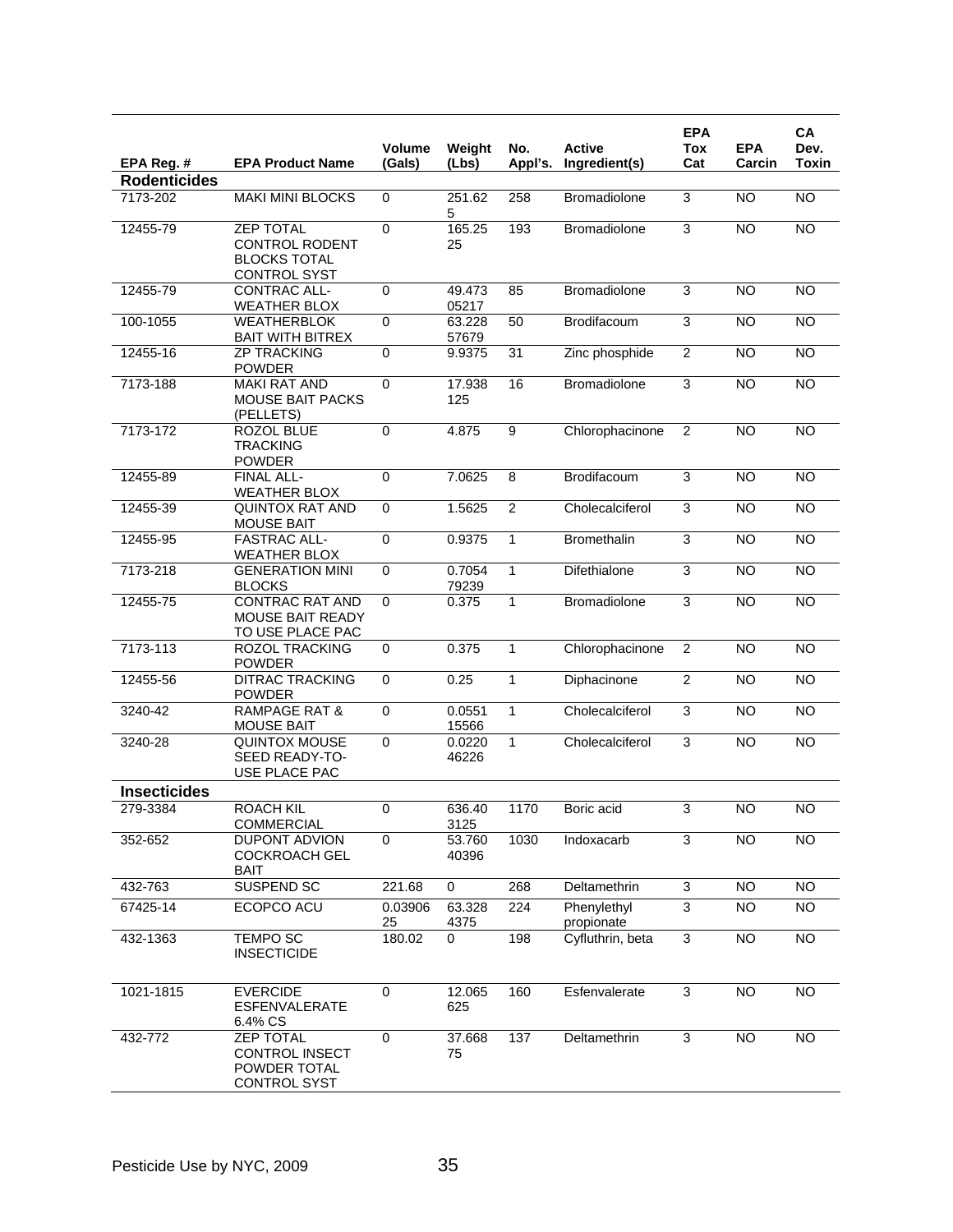|            |                                                                                                                  |                  |                 |                |                                                     | <b>EPA</b>        |                      | CA                   |
|------------|------------------------------------------------------------------------------------------------------------------|------------------|-----------------|----------------|-----------------------------------------------------|-------------------|----------------------|----------------------|
| EPA Reg. # | <b>EPA Product Name</b>                                                                                          | Volume<br>(Gals) | Weight<br>(Lbs) | No.<br>Appl's. | <b>Active</b><br>Ingredient(s)                      | <b>Tox</b><br>Cat | <b>EPA</b><br>Carcin | Dev.<br><b>Toxin</b> |
| 499-507    | <b>PRESCRIPTION</b><br><b>TREATMENT BRAND</b><br><b>ADVANCE</b><br><b>COCKROACH GEL</b><br><b>BAIT RESERVOIR</b> | 0                | 3.3792<br>05604 | 116            | Dinotefuran                                         | 3                 | <b>NO</b>            | <b>NO</b>            |
| 499-294    | <b>AVERT</b><br><b>PRESCRIPTION</b><br>TREATMENT 310                                                             | 0                | 11.619<br>0491  | 105            | Avermectin                                          | 3                 | <b>NO</b>            | <b>NO</b>            |
| 64405-2    | REDZONE BAIT                                                                                                     | 0                | 19              | 94             | Boric acid                                          | 3                 | $\overline{NO}$      | $\overline{NO}$      |
| 100-1066   | <b>DEMAND CS</b><br><b>INSECTICIDE</b>                                                                           | 85.85            | $\overline{0}$  | 86             | Cyhalothrin,<br>lambda                              | $\overline{3}$    | <b>NO</b>            | <b>NO</b>            |
| 432-1304   | TEMPO 10 WP<br><b>INSECTICIDE</b>                                                                                | 72.08            | $\pmb{0}$       | 65             | Cyfluthrin, beta                                    | 3                 | <b>NO</b>            | <b>NO</b>            |
| 1677-191   | ECO2000-GR                                                                                                       | 0                | 20.937<br>5     | 43             | Boric acid                                          | 3                 | <b>NO</b>            | <b>NO</b>            |
| 2724-375   | <b>ALTOSID BRIQUETS</b>                                                                                          | 0                | 20.708<br>77566 | 36             | S-Methoprene                                        | 3                 | <b>NO</b>            | <b>NO</b>            |
| 499-492    | <b>PRESCRIPTION</b><br><b>TREATMENT BRAND</b><br>388B ADVANCE ANT<br><b>GEL BAIT</b>                             | 0                | 0.4101<br>13346 | 32             | <b>Borax</b>                                        | 3                 | <b>NO</b>            | <b>NO</b>            |
| 1021-1603  | NYLAR 10EC                                                                                                       | 27.63            | $\mathbf 0$     | 31             | Pyriproxyfen                                        | $\overline{3}$    | <b>NO</b>            | <b>NO</b>            |
| 1677-196   | <b>ECO 2000-XP</b><br><b>FRESHBAIT</b>                                                                           | 0                | 2.8439<br>63182 | 28             | Boric acid                                          | 3                 | <b>NO</b>            | <b>NO</b>            |
| 499-496    | <b>PRESCRIPTION</b><br><b>TREATMENT BRAND</b><br>ADVANCE 360A<br><b>DUAL CHOICE ANT</b><br><b>BAIT STATIONS</b>  | 0                | 3.9235<br>75281 | 23             | Avermectin                                          | 3                 | <b>NO</b>            | <b>NO</b>            |
| 1677-195   | ECO2000-RX<br><b>FRESHBAIT</b>                                                                                   | 0                | 1.0626<br>28104 | 21             | Boric acid                                          | 3                 | <b>NO</b>            | <b>NO</b>            |
| 73766-1    | <b>GOURMET ANT BAIT</b><br><b>GEL</b>                                                                            | $\mathbf 0$      | 0.4994<br>22075 | 18             | Disodium<br>octaborate<br>tetrahydrate              | 3                 | <b>NO</b>            | $\overline{NO}$      |
| 499-470    | <b>WHITMIRE MICRO-</b><br><b>GEN TC 198</b>                                                                      | $\pmb{0}$        | 7.8125          | 17             | Cyfluthrin                                          | 3                 | <b>NO</b>            | <b>NO</b>            |
| 352-746    | <b>DUPONT ADVION</b><br><b>ANT GEL</b>                                                                           | 0                | 0.5313<br>14052 | 16             | Indoxacarb                                          | 3                 | <b>NO</b>            | <b>NO</b>            |
| 73079-1    | <b>INTICE SWEET ANT</b><br><b>GEL</b>                                                                            | 0                | 0.3439<br>21129 | 16             | Boric acid                                          | 3                 | <b>NO</b>            | <b>NO</b>            |
| 2724-469   | ZOECON (S)-<br><b>HYDROPRENE</b><br>ROACH CONTROL<br><b>STATION II</b>                                           | 0.01592<br>1875  | 0.9387<br>5     | 13             | (7S)-Hydroprene                                     | 3                 | <b>NO</b>            | <b>NO</b>            |
| 432-992    | <b>DRIONE</b><br><b>INSECTICIDE</b>                                                                              | 0                | 4.4375          | 10             | Pyrethrins;<br>Piperonyl<br>butoxide; Silica<br>gel | 3                 | <b>YES</b>           | <b>NO</b>            |
| 432-1254   | <b>MAXFORCE</b><br>PROFESSIONAL<br><b>INSECT CONTROL</b><br>ROACH KILLER                                         | 0                | 0.2226<br>66885 | 8              | Hydramethylnon                                      | 3                 | <b>YES</b>           | <b>YES</b>           |
| 9444-217   | CB INSECTICIDE<br><b>WITH</b><br>DELTAMETHRIN                                                                    | 0                | $\overline{4}$  | 6              | Deltamethrin                                        | 3                 | <b>NO</b>            | <b>NO</b>            |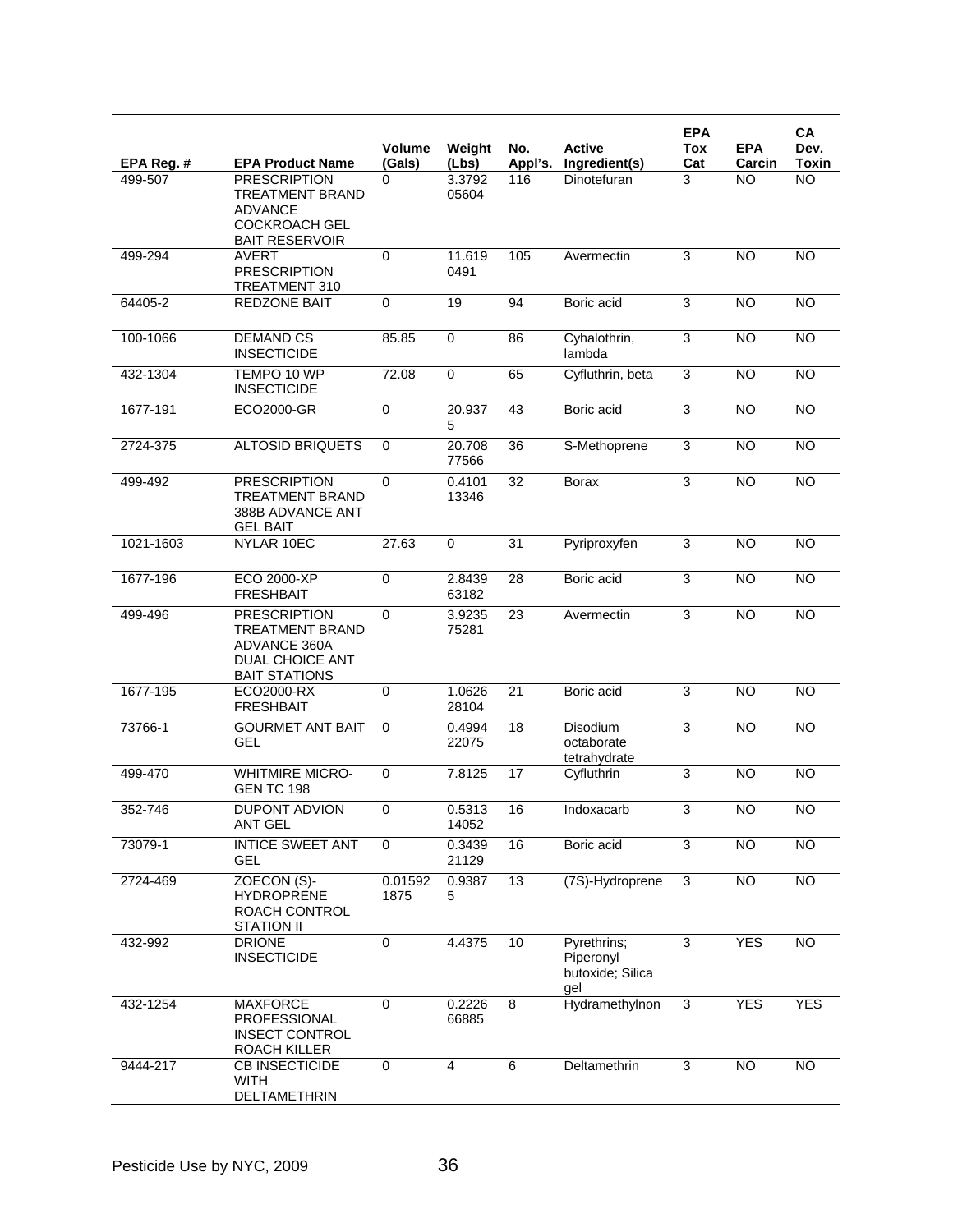| EPA Reg. # | <b>EPA Product Name</b>                                                | Volume<br>(Gals) | Weight<br>(Lbs) | No.<br>Appl's. | <b>Active</b><br>Ingredient(s)                                                         | <b>EPA</b><br>Tox<br>Cat | <b>EPA</b><br>Carcin | CA<br>Dev.<br><b>Toxin</b> |
|------------|------------------------------------------------------------------------|------------------|-----------------|----------------|----------------------------------------------------------------------------------------|--------------------------|----------------------|----------------------------|
| 499-515    | <b>MOTHEREARTH</b><br><b>GRANULAR</b><br><b>SCATTER BAIT</b>           | $\Omega$         | 0.75            | 6              | Boric acid                                                                             | 3                        | <b>NO</b>            | <b>NO</b>                  |
| 432-1264   | <b>MAXFORCE FC ANT</b><br>KILLER BAIT GEL                              | $\Omega$         | 0.0891<br>76985 | 6              | Fipronil                                                                               | 3                        | <b>YES</b>           | <b>NO</b>                  |
| 499-362    | <b>WHITMIRE PT 515</b><br><b>WASP FREEZE</b>                           | $\mathbf 0$      | 1.5625          | 5              | Phenothrin; D-<br>trans Allethrin                                                      | 3                        | <b>YES</b>           | <b>NO</b>                  |
| 9444-183   | <b>INTRUDER</b><br><b>RESIDUAL WITH</b><br><b>CYFLUTHRIN</b>           | 0                | 1.8437<br>5     | 3              | Cyfluthrin;<br>Pyrethrins;<br>Piperonyl<br>butoxide                                    | 3                        | <b>YES</b>           | <b>NO</b>                  |
| 47000-73   | SSI-50 INSECTICIDE                                                     | 0                | 1.125           | 3              | Pyrethrins;<br>Piperonyl<br>butoxide; N-octyl<br>bicycloheptene<br>dicarboximide       | 3                        | <b>YES</b>           | <b>NO</b>                  |
| 2724-484   | <b>GENTROL</b><br>AEROSOL (FOR<br>PROFESSIONAL<br>USE ONLY)            | $\mathbf 0$      | 0.625           | $\overline{3}$ | (7S)-Hydroprene                                                                        | 3                        | <b>NO</b>            | <b>NO</b>                  |
| 352-668    | <b>DUPONT ADVION</b><br><b>COCKROACH BAIT</b><br><b>ARENA</b>          | $\mathbf 0$      | 0.2812<br>5     | 3              | Indoxacarb                                                                             | 3                        | <b>NO</b>            | <b>NO</b>                  |
| 279-3153   | <b>FIRSTLINE TERMITE</b><br><b>BAIT STATION</b>                        | 0                | 0.2812<br>5     | 3              | Sulfluramid                                                                            | 3                        | <b>NO</b>            | <b>NO</b>                  |
| 499-406    | <b>AVERT</b><br><b>PRESCRIPTION</b><br>TREATMENT TC 93A<br><b>BAIT</b> | $\Omega$         | 0.0440<br>92452 | 3              | Avermectin                                                                             | 3                        | <b>NO</b>            | $\overline{NO}$            |
| 2724-274   | <b>GOLDEN MALRIN</b><br>RF-128 FLY KILLER                              | $\mathbf 0$      | 0.2812<br>5     | $\overline{2}$ | Methomyl; (Z)-9-<br>Tricosene                                                          | 3                        | <b>NO</b>            | <b>NO</b>                  |
| 432-1257   | <b>MAXFORCE ROACH</b><br>BAIT F.05                                     | $\mathbf 0$      | 0.1468<br>75    | $\overline{2}$ | Fipronil                                                                               | $\overline{3}$           | <b>YES</b>           | <b>NO</b>                  |
| 53871-3    | STIMUKIL FLY BAIT                                                      | $\Omega$         | 0.625           | $\mathbf{1}$   | Methomyl; (Z)-9-<br>Tricosene                                                          | $\overline{3}$           | $\overline{NO}$      | <b>NO</b>                  |
| 655-802    | <b>PRENTOX LARVA-</b><br><b>LUR CONTAINS</b><br><b>PROPOXUR</b>        | $\overline{0}$   | 0.375           | $\mathbf{1}$   | Propoxur                                                                               | 3                        | <b>YES</b>           | <b>NO</b>                  |
| 6218-47    | SUMMIT B.T.I.<br><b>BRIQUETS</b>                                       | $\mathbf 0$      | 0.2862<br>5     | $\mathbf{1}$   | <b>Bacillus</b><br>thuringiensis<br>subspecies<br>Israelensis strain<br><b>BMP 144</b> | 3                        | <b>NO</b>            | <b>NO</b>                  |
| 499-452    | <b>ULD BP-100</b><br><b>INSECTICIDE</b>                                | 0                | 0.1875          | 1              | Pyrethrins;<br>Piperonyl<br>butoxide; N-octyl<br>bicycloheptene<br>dicarboximide       | 3                        | <b>YES</b>           | <b>NO</b>                  |
| 432-1256   | <b>MAXFORCE FC ANT</b><br><b>BAIT STATIONS</b>                         | 0                | 0.125           | 1              | Fipronil                                                                               | $\overline{\omega}$      | <b>YES</b>           | <b>NO</b>                  |
| 655-798    | PRENTOX EXCITE<br>(R)                                                  | $\pmb{0}$        | 0.0625          | 1              | Pyrethrins;<br>Piperonyl<br>butoxide                                                   | $\overline{3}$           | <b>YES</b>           | <b>NO</b>                  |
| 499-509    | WHITMIRE DE 1606                                                       | $\pmb{0}$        | 0.0625          | $\mathbf{1}$   | Diatomaceous<br>earth                                                                  | 3                        | <b>NO</b>            | <b>NO</b>                  |
| 149-8      | <b>TERRO ANT KILLER</b><br>Ш                                           | $\pmb{0}$        | 0.0625          | 1              | <b>Borax</b>                                                                           | $\overline{3}$           | <b>NO</b>            | <b>NO</b>                  |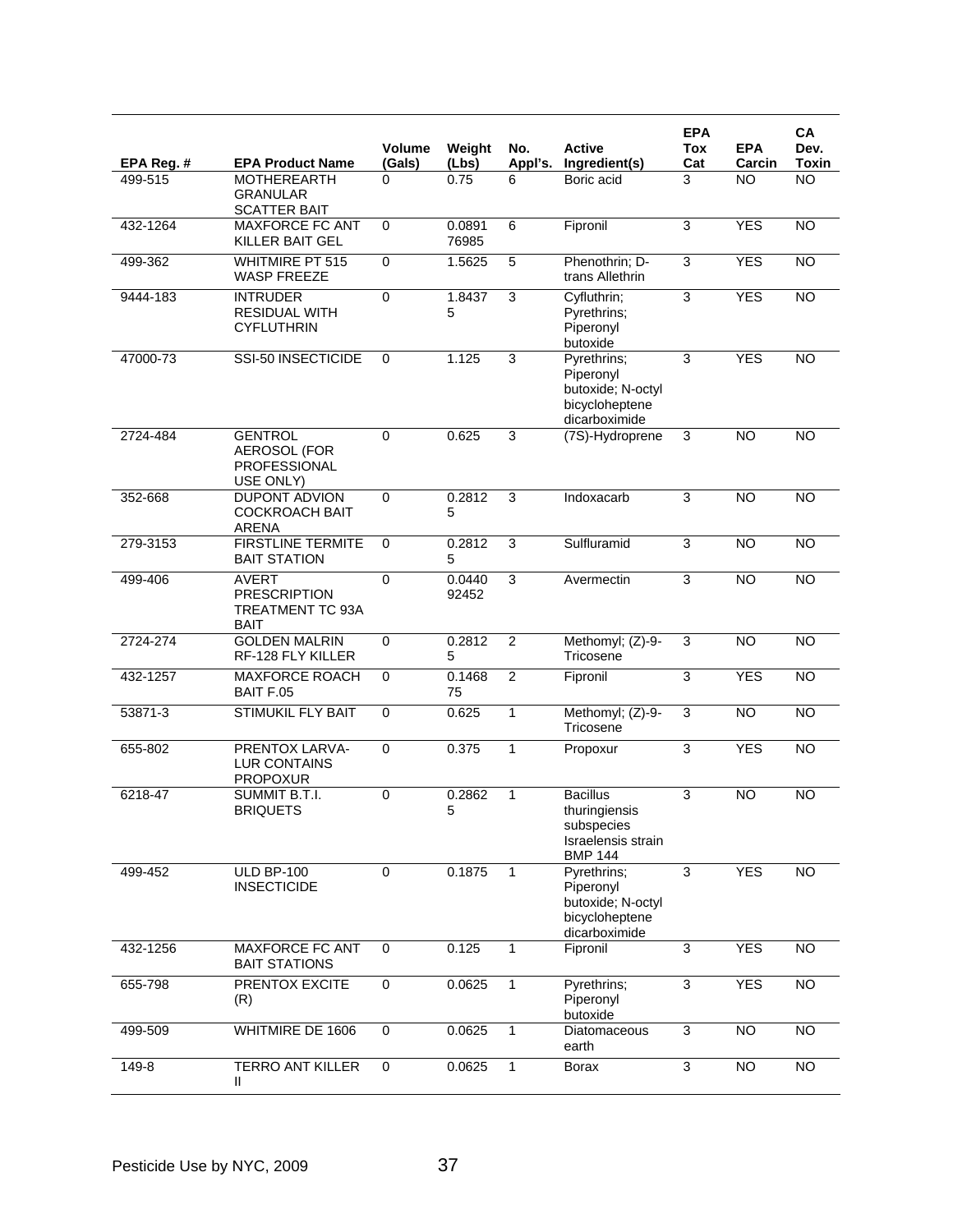| EPA Reg.#    | <b>EPA Product Name</b>                                    | Volume<br>(Gals) | Weiaht<br>(Lbs) | No.<br>Appl's. | <b>Active</b><br>Ingredient(s) | <b>EPA</b><br>Tox<br>Cat | <b>EPA</b><br>Carcin | CA<br>Dev.<br>Toxin |
|--------------|------------------------------------------------------------|------------------|-----------------|----------------|--------------------------------|--------------------------|----------------------|---------------------|
| 432-1375     | <b>PRE-EMPT FLY BAIT</b>                                   | 0                | 0.05            |                | Imidacloprid                   | 3                        | NO                   | NO.                 |
| 432-1265     | <b>MAXFORCE IBH11</b>                                      | 0                | 0.0187<br>5     |                | Hydramethylnon                 | 3                        | <b>YES</b>           | <b>YES</b>          |
| <b>Other</b> |                                                            |                  |                 |                |                                |                          |                      |                     |
| 2724-351     | ZOECON RF-259<br><b>FMULSIFIABLE</b><br><b>CONCENTRATE</b> | 0                | 6.0468<br>75    | 98             | (7S)-Hydroprene                | 3                        | NO                   | NO                  |
| 55943-1      | <b>HOT FOOT BIRD</b><br><b>REPELLENT</b>                   | 0                | 0.9375          |                | Polybutenes                    | 3                        | NΟ                   | NO.                 |

### **Health and Mental Hygiene**

 The Bureau of Veterinary and Pest Control Services at DOHMH protects the public from animal- and vector-borne diseases and other hazards, including those that result from uncontrolled or unregulated rodents and other animals, and from mosquito-borne pathogens. Two programs, Pest Control Services (PCS) and Vector Surveillance and Control (VSC) have pest management responsibilities. PCS focuses on rodent control – performing inspections, cleanups and treatments of both private and public property. Currently, PCS employs twenty-one exterminators to bait properties that have signs of active rodents with rodenticide placed either directly in rat burrows or in tamper resistant bait stations. Though Local Law 37 requires the reporting of pesticide use on only public property, applications on private property done by PCS are included in Tables 27 and 28. VSC is charged with mosquito management. Table 27 summarizes pesticide use by pesticide type. Table 28 lists all pesticide products used by DOHMH in 2009.

|                       | <b>Volume</b>  |            | Weiaht        |            | <b>Times Applied</b> |            |  |
|-----------------------|----------------|------------|---------------|------------|----------------------|------------|--|
| <b>Pesticide Type</b> | <b>Gallons</b> | % of Total | <b>Pounds</b> | % of Total | <b>Number</b>        | % of Total |  |
| Rodenticide           | 0.0            | 4.3%       | 5.112.0       | 6.6%       | 19.303               | 82.2%      |  |
| Insecticide           | 0.5            | 52.2%      | 71.916.4      | 93.4%      | 4.173                | 17.8%      |  |
| Other                 | 0.0            | 0.8%       | 0.0           | 0.0%       |                      | 0.0%       |  |
| <b>Totals</b>         | 0.6            |            | 77,028.4      |            | 23,477               |            |  |

**Table 27: Types of Pesticides Used by DOHMH in 2009** 

#### **Table 28: Pesticide Products Used by DOHMH in 2009 by Pesticide Type**

| EPA Reg.#           | <b>EPA Product Name</b>                                            | Volume<br>(Gals) | Weight<br>(Lbs) | No.<br>Appl's. | Active<br>Ingredient(s) | <b>EPA</b><br>Tox<br>Cat | <b>EPA</b><br>Carcin | CA Dev.<br>Toxin |
|---------------------|--------------------------------------------------------------------|------------------|-----------------|----------------|-------------------------|--------------------------|----------------------|------------------|
| <b>Rodenticides</b> |                                                                    |                  |                 |                |                         |                          |                      |                  |
| 100-1050            | TALON-G<br>RODENTICIDE BAIT<br><b>PACK MINI-PELLETS</b><br>WITH BI | 0.00             | 3.460.45        | 14.991         | <b>Brodifacoum</b>      | 3                        | NΟ                   | NO.              |
| 100-1055            | <b>WEATHERBLOK BAIT</b><br>WITH BITREX                             | 0.00             | 410.64          | .669           | <b>Brodifacoum</b>      | 3                        | NΟ                   | NO.              |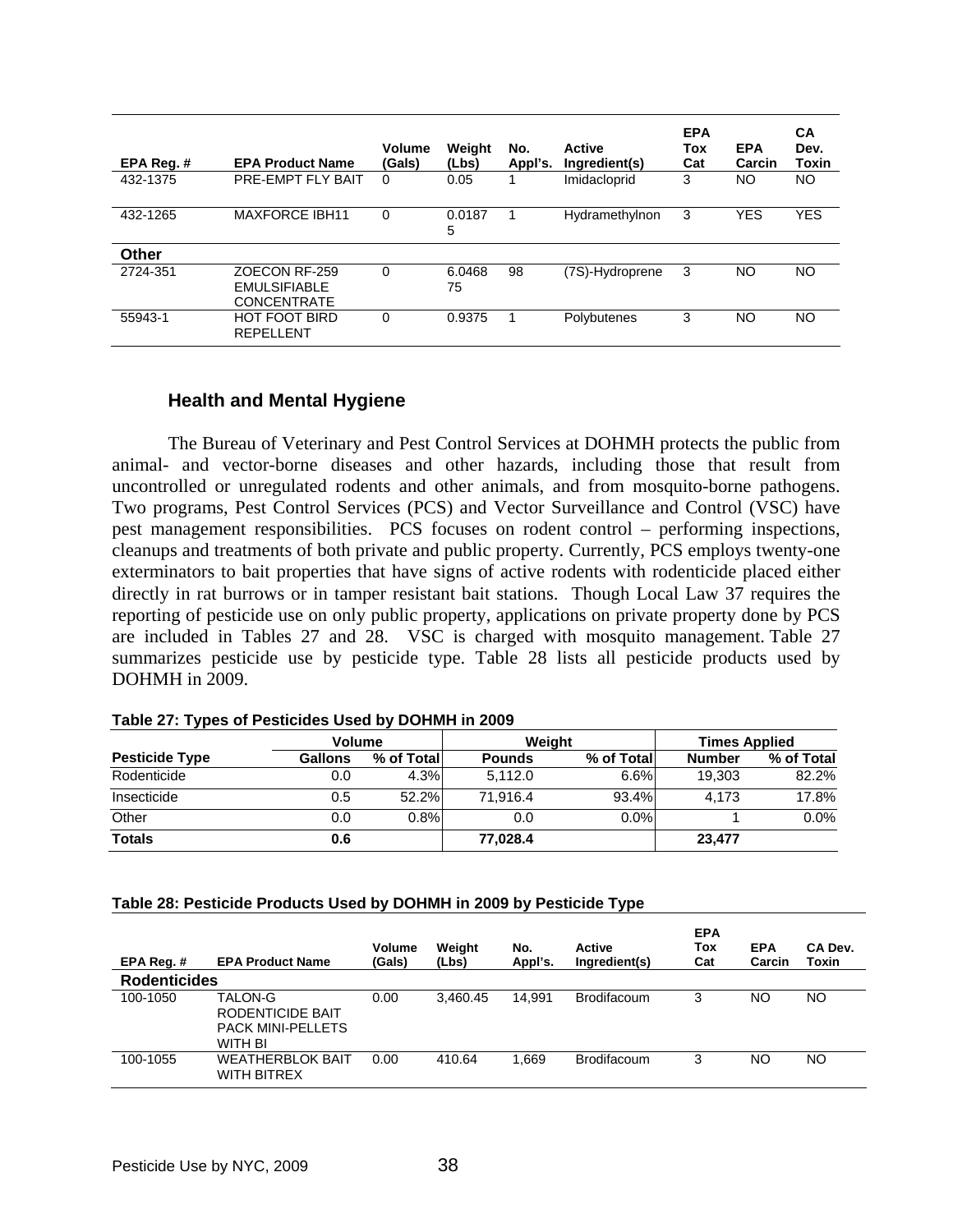| EPA Reg. #          | <b>EPA Product Name</b>                                                                                   | Volume<br>(Gals) | Weight<br>(Lbs) | No.<br>Appl's. | Active<br>Ingredient(s)                                                        | <b>EPA</b><br>Tox<br>Cat | <b>EPA</b><br>Carcin | CA Dev.<br>Toxin |
|---------------------|-----------------------------------------------------------------------------------------------------------|------------------|-----------------|----------------|--------------------------------------------------------------------------------|--------------------------|----------------------|------------------|
| 12455-75            | <b>CONTRAC RAT AND</b><br><b>MOUSE BAIT READY</b><br>TO USE PLACE PAC                                     | 0.00             | 356.79          | 977            | <b>Bromadiolone</b>                                                            | 3                        | NO.                  | <b>NO</b>        |
| 12455-79            | CONTRAC ALL-<br><b>WEATHER BLOX</b>                                                                       | 0.00             | 597.16          | 970            | Bromadiolone                                                                   | 3                        | <b>NO</b>            | <b>NO</b>        |
| 12455-86            | <b>CONTRAC</b><br>RODENTICIDE PLACE<br><b>PAC</b>                                                         | 0.00             | 264.95          | 634            | Bromadiolone                                                                   | $\overline{3}$           | $\overline{NO}$      | $\overline{NO}$  |
| 7173-113            | ROZOL TRACKING<br><b>POWDER</b>                                                                           | 0.00             | 3.36            | 25             | Chlorophacinone                                                                | $\overline{2}$           | <b>NO</b>            | <b>NO</b>        |
| 12455-80            | <b>DITRAC ALL-</b><br><b>WEATHER BLOX</b>                                                                 | 0.00             | 16.25           | 20             | Diphacinone                                                                    | 3                        | <b>NO</b>            | <b>NO</b>        |
| 12455-76            | <b>CONTRAC</b><br><b>RODENTICIDE</b><br><b>READY TO USE</b><br>PLACE PAC                                  | 0.00             | 1.81            | 5              | Bromadiolone                                                                   | 3                        | <b>NO</b>            | <b>NO</b>        |
| 12455-89            | FINAL ALL-WEATHER<br><b>BLOX</b>                                                                          | 0.02             | 0.08            | 4              | Brodifacoum                                                                    | 3                        | <b>NO</b>            | <b>NO</b>        |
| 56-42               | <b>BAIT BLOCK</b><br><b>RODENTIICDE WITH</b><br>PEANUT BUTTER<br><b>FLAVORIZ</b>                          | 0.00             | 0.42            | 3              | Diphacinone                                                                    | 3                        | <b>NO</b>            | <b>NO</b>        |
| 12455-69            | <b>CONTRAC</b><br><b>RODENTICIDE</b>                                                                      | 0.00             | 0.01            | 3              | <b>Bromadiolone</b>                                                            | 3                        | <b>NO</b>            | <b>NO</b>        |
| 7173-202            | <b>MAKI MINI BLOCKS</b>                                                                                   | 0.02             | 0.00            | $\mathbf{1}$   | <b>Bromadiolone</b>                                                            | 3                        | <b>NO</b>            | <b>NO</b>        |
| 100-1057            | TALON-G<br>RODENTICIDE MINI-<br>PELLETS WITH<br><b>BITREX</b>                                             | 0.00             | 0.06            | $\mathbf{1}$   | Brodifacoum                                                                    | $\overline{3}$           | <b>NO</b>            | <b>NO</b>        |
| <b>Insecticides</b> |                                                                                                           |                  |                 |                |                                                                                |                          |                      |                  |
| 73049-20            | <b>VECTOLEX CG</b><br><b>BIOLOGICAL</b><br><b>LARVICIDE</b>                                               | 0.00             | 38,908.43       | 2,747          | <b>Bacillus</b><br>sphaericus                                                  | 3                        | <b>NO</b>            | <b>NO</b>        |
| 73049-19            | <b>VECTOBAC CG</b><br><b>BIOLOGICAL</b><br><b>LARVICIDE</b><br><b>GRANULES</b>                            | 0.00             | 32,842.77       | 837            | <b>Bacillus</b><br>thuringiensis,<br>subsp.<br>Israelensis,<br>strain AM 65-52 | 3                        | <b>NO</b>            | <b>NO</b>        |
| 352-652             | DUPONT ADVION<br><b>COCKROACH GEL</b><br><b>BAIT</b>                                                      | 0.02             | 3.76            | 125            | Indoxacarb                                                                     | 3                        | <b>NO</b>            | NO               |
| 432-1251            | <b>MAXFORCE ROACH</b><br><b>CONTROL SYSTEM</b>                                                            | 0.00             | 1.70            | 100            | Hydramethylnon                                                                 | 3                        | <b>YES</b>           | <b>YES</b>       |
| 432-1259            | <b>MAXFORCE FC</b><br>SELECT PROF.<br><b>INSECT CONTROL</b><br>ROACH KILLER BAIT<br>GEL                   | 0.00             | 0.44            | 100            | Fipronil                                                                       | 3                        | <b>YES</b>           | <b>NO</b>        |
| 279-3384            | <b>ROACH KIL</b><br><b>COMMERCIAL</b>                                                                     | 0.00             | 0.44            | 100            | Boric acid                                                                     | 3                        | <b>NO</b>            | <b>NO</b>        |
| 499-507             | <b>PRESCRIPTION</b><br>TREATMENT BRAND<br><b>ADVANCE</b><br><b>COCKROACH GEL</b><br><b>BAIT RESERVOIR</b> | 0.01             | 1.86            | 60             | Dinotefuran                                                                    | 3                        | <b>NO</b>            | <b>NO</b>        |
| 1021-1641           | <b>SPECKOZ EVERCIDE</b><br>ESFENVALERATE EC                                                               | 0.44             | 0.00            | 57             | Esfenvalerate                                                                  | 3                        | <b>NO</b>            | NO.              |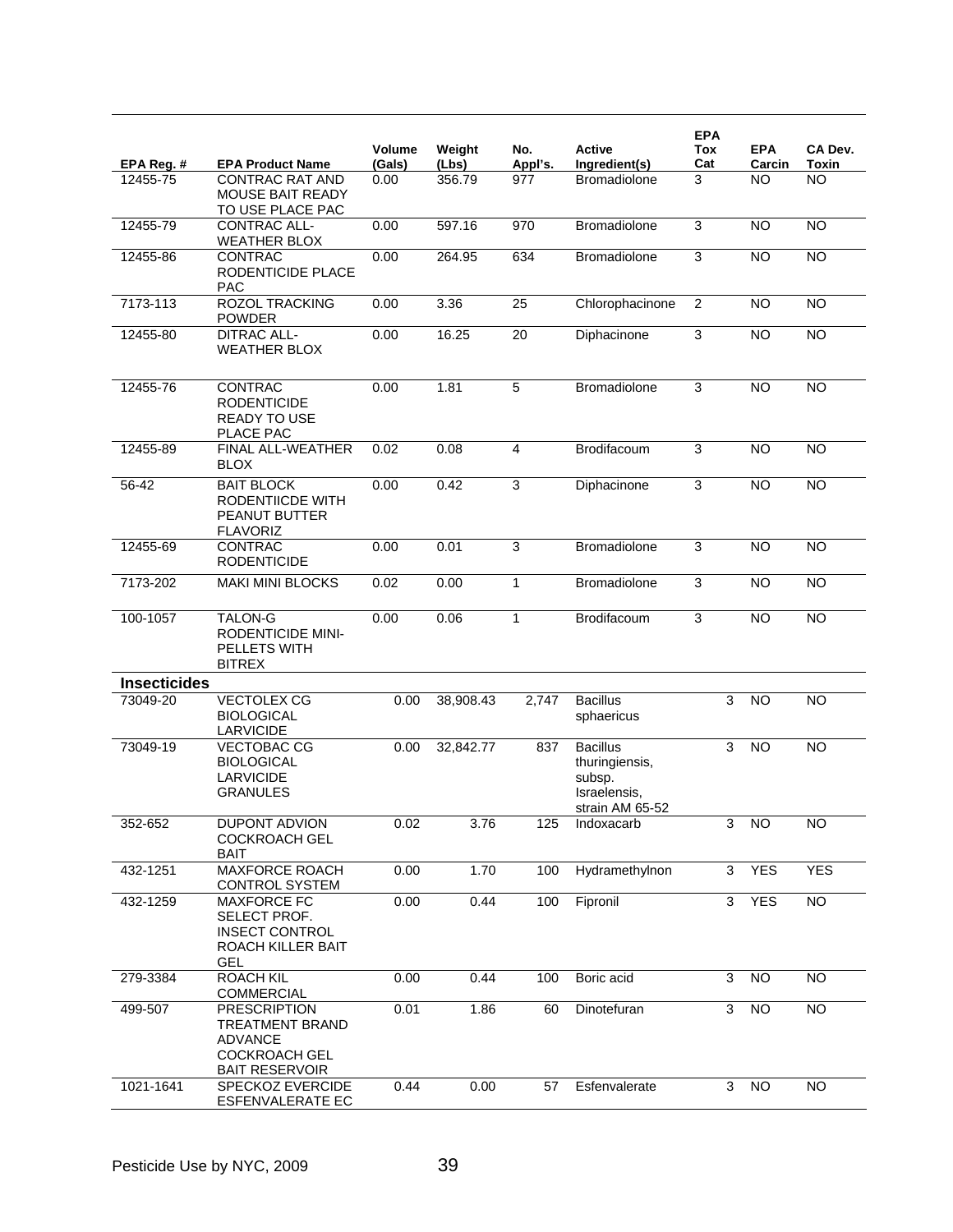| EPA Reg. #   | <b>EPA Product Name</b>                                                           | <b>Volume</b><br>(Gals) | Weight<br>(Lbs) | No.<br>Appl's. | <b>Active</b><br>Ingredient(s)       | <b>EPA</b><br>Tox<br>Cat | <b>EPA</b><br>Carcin | CA Dev.<br>Toxin |
|--------------|-----------------------------------------------------------------------------------|-------------------------|-----------------|----------------|--------------------------------------|--------------------------|----------------------|------------------|
| 499-410      | <b>AVERT</b><br><b>PRESCRIPTION</b><br>TREATMENT TC 93B<br><b>BAIT</b>            | 0.00                    | 0.25            | 12             | Avermectin                           | 3                        | <b>NO</b>            | NO.              |
| 67425-14     | ECOPCO ACU                                                                        | 0.00                    | 0.84            | 9              | Phenylethyl<br>propionate            | 3                        | <b>NO</b>            | <b>NO</b>        |
| 1021-1688    | <b>ANVIL 10+10 ULV</b>                                                            | 0.00                    | 153.04          | 8              | Phenothrin;<br>Piperonyl<br>butoxide | 3                        | <b>YES</b>           | <b>NO</b>        |
| 1021-1815    | <b>EVERCIDE</b><br><b>ESFENVALERATE</b><br>6.4% CS                                | 0.03                    | 0.04            | 6              | Esfenvalerate                        | 3                        | <b>NO</b>            | <b>NO</b>        |
| 100-1218     | <b>DEMON MAX</b><br><b>INSECTICIDE</b>                                            | 0.00                    | 0.15            | 6              | Cypermethrin,<br>beta                | 2                        | <b>YES</b>           | <b>NO</b>        |
| 64405-2      | <b>REDZONE BAIT</b>                                                               | 0.00                    | 0.50            | 3              | Boric acid                           | 3                        | <b>NO</b>            | <b>NO</b>        |
| 279-3206     | <b>TALSTAR TC</b><br><b>FLOWABLE</b><br><b>TERMITICIDE/INSECT</b><br><b>ICIDE</b> | 0.03                    | 2.19            | 2              | <b>Bifenthrin</b>                    | 3                        | <b>YES</b>           | <b>NO</b>        |
| 432-1377     | <b>TEMPO ULTRA WSP</b>                                                            | 0.00                    | 0.03            | 1              | Cyfluthrin, beta                     | 3                        | <b>NO</b>            | NO.              |
| <b>Other</b> |                                                                                   |                         |                 |                |                                      |                          |                      |                  |
| 2724-351     | ZOECON RF-259<br><b>EMULSIFIABLE</b><br><b>CONCENTRATE</b>                        | 0.01                    | 0.00            | 1              | (7S)-Hydroprene                      | 3                        | <b>NO</b>            | NO.              |

# **Homeless Services**

 The Department of Homeless Services (DHS) manages homeless shelters and dormitory facilities across the City. Of these, six are Family Services operated, five provide dormitory facilities for families with children and one facility, PATH, is an intake facility. There are four adult facilities which also provide housing for men. DHS also operates and manages warehouses. Pest management services, which primarily address rodent and cockroach infestations, are provided by an outside contractor. Table 29 summarizes pesticide use by pesticide type. Table 30 lists all pesticide products used by DHS in 2009.

|                       | <b>Volume</b>  |             | Weight        |            | <b>Times Applied</b> |            |  |
|-----------------------|----------------|-------------|---------------|------------|----------------------|------------|--|
| <b>Pesticide Type</b> | <b>Gallons</b> | % of Totall | <b>Pounds</b> | % of Total | <b>Number</b>        | % of Total |  |
| Rodenticide           | 0.0            | $0.0\%$     | 354.9         | 88.0%      | 234                  | 35.5%      |  |
| Insecticide           | 65.9           | 99.5%       | 48.5          | 12.0%      | 411                  | 62.4%      |  |
| Other                 | 0.3            | 0.5%        | 0.0           | $0.0\%$    | 14                   | 2.1%       |  |
| <b>Totals</b>         | 66.3           |             | 403.4         |            | 659                  |            |  |

|--|

| EPA Reg.#           | <b>EPA Product Name</b>            | Volume<br>(Gals) | Weight<br>(Lbs) | No.<br>Appl's. | Active<br>Ingredient(s) | <b>EPA</b><br>Tox<br>Cat | <b>EPA</b><br>Carcin | CA Dev.<br>Toxin |
|---------------------|------------------------------------|------------------|-----------------|----------------|-------------------------|--------------------------|----------------------|------------------|
| <b>Rodenticides</b> |                                    |                  |                 |                |                         |                          |                      |                  |
| 12455-80            | DITRAC ALL-<br><b>WEATHER BLOX</b> | 0.00             | 323.52          | 209            | Diphacinone             |                          | NΟ                   | NO               |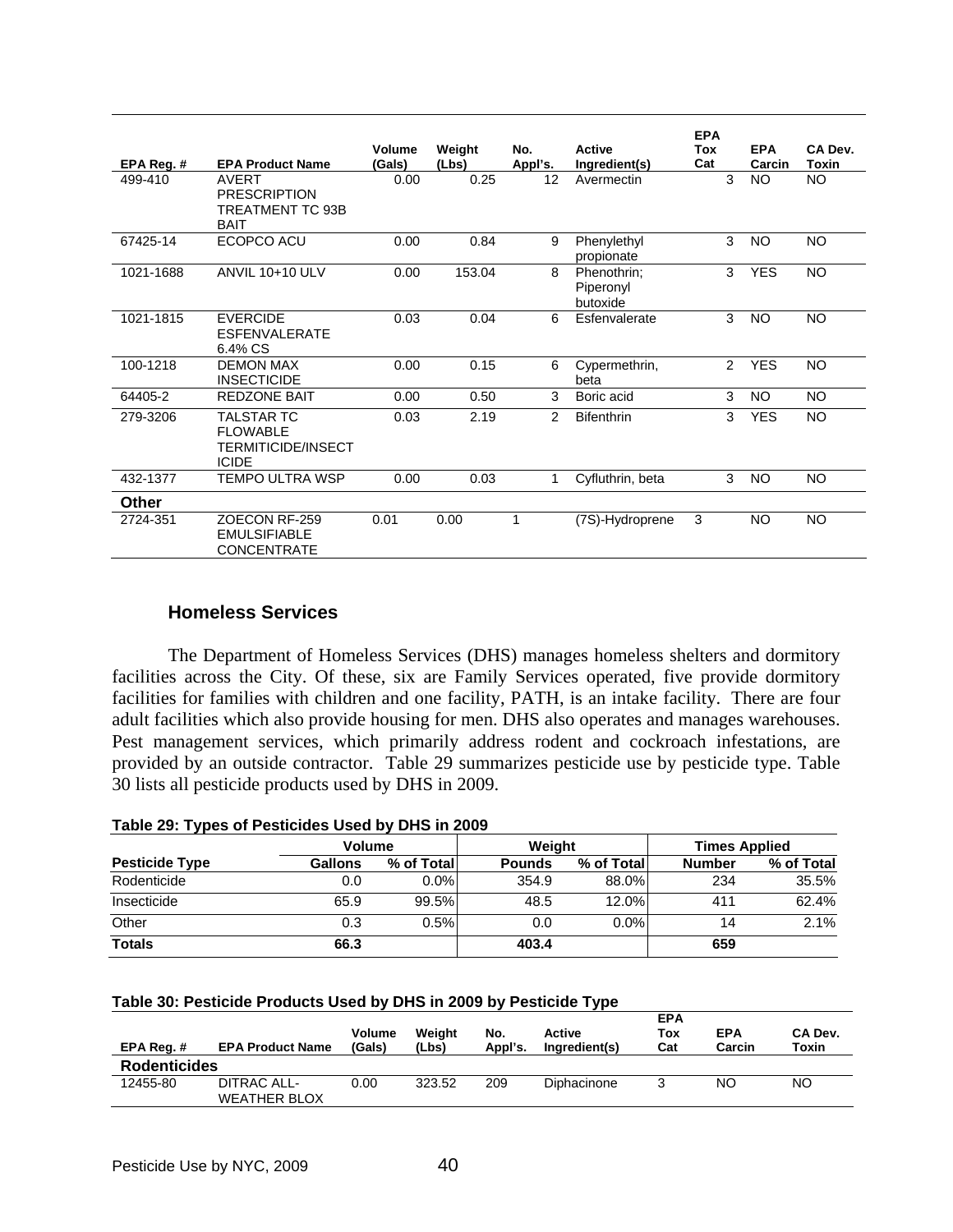|                     |                                                                          |                  |                 |                 |                                                                                                                                                                        | <b>EPA</b>        |                      |                  |
|---------------------|--------------------------------------------------------------------------|------------------|-----------------|-----------------|------------------------------------------------------------------------------------------------------------------------------------------------------------------------|-------------------|----------------------|------------------|
| EPA Reg. #          | <b>EPA Product Name</b>                                                  | Volume<br>(Gals) | Weight<br>(Lbs) | No.<br>Appl's.  | <b>Active</b><br>Ingredient(s)                                                                                                                                         | <b>Tox</b><br>Cat | <b>EPA</b><br>Carcin | CA Dev.<br>Toxin |
| 12455-79            | <b>CONTRAC ALL-</b><br><b>WEATHER BLOX</b>                               | 0.00             | 18.31           | 15              | <b>Bromadiolone</b>                                                                                                                                                    | 3                 | NO.                  | <b>NO</b>        |
| 12455-76            | <b>CONTRAC</b><br><b>RODENTICIDE</b><br><b>READY TO USE</b><br>PLACE PAC | 0.00             | 3.88            | $\overline{5}$  | Bromadiolone                                                                                                                                                           | 3                 | <b>NO</b>            | <b>NO</b>        |
| 12455-75            | <b>CONTRAC RAT</b><br>AND MOUSE BAIT<br>READY TO USE<br>PLACE PAC        | 0.00             | 9.09            | $\overline{4}$  | Bromadiolone                                                                                                                                                           | 3                 | <b>NO</b>            | <b>NO</b>        |
| 12455-86            | <b>CONTRAC</b><br><b>RODENTICIDE</b><br>PLACE PAC                        | 0.00             | 0.11            | $\mathbf{1}$    | <b>Bromadiolone</b>                                                                                                                                                    | 3                 | <b>NO</b>            | <b>NO</b>        |
| <b>Insecticides</b> |                                                                          |                  |                 |                 |                                                                                                                                                                        |                   |                      |                  |
| 1021-1641           | <b>SPECKOZ</b><br><b>EVERCIDE</b><br><b>ESFENVALERATE</b><br>EC          | 1.75             | 0.00            | 250             | Esfenvalerate                                                                                                                                                          | 3                 | <b>NO</b>            | <b>NO</b>        |
| 499-410             | <b>AVERT</b><br><b>PRESCRIPTION</b><br><b>TREATMENT TC</b><br>93B BAIT   | 0.00             | 1.96            | 78              | Avermectin                                                                                                                                                             | 3                 | NO                   | NO               |
| 64405-2             | <b>REDZONE BAIT</b>                                                      | 0.00             | 16.63           | 36              | Boric acid                                                                                                                                                             | 3                 | <b>NO</b>            | <b>NO</b>        |
| 1021-1641           | <b>CONQUER</b><br><b>RESIDUAL</b><br><b>INSECTICIDE</b><br>CONCENTRATE   | 0.19             | 0.00            | 25              | Esfenvalerate                                                                                                                                                          | 3                 | <b>NO</b>            | <b>NO</b>        |
| 67425-14            | ECOPCO ACU                                                               | 0.00             | 29.88           | $\overline{19}$ | Phenylethyl<br>propionate                                                                                                                                              | $\overline{3}$    | $\overline{NO}$      | $\overline{NO}$  |
| 397-13              | STERI-FAB                                                                | 64.00            | 0.00            | $\overline{3}$  | Phenothrin;<br>Isopropyl<br>alcohol; Alkyl<br>$(60\%C14,$<br>25%C12,<br>15%C16)<br>dimethylbenzyl<br>ammonium<br>chloride;<br>Didecyl dimethyl<br>ammonium<br>chloride | $\overline{2}$    | <b>NO</b>            | <b>NO</b>        |
| Other               |                                                                          |                  |                 |                 |                                                                                                                                                                        |                   |                      |                  |
| 2724-351            | ZOECON RF-259<br><b>EMULSIFIABLE</b><br><b>CONCENTRATE</b>               | 0.32             | 0.00            | 14              | $(7S) -$<br>Hydroprene                                                                                                                                                 | 3                 | <b>NO</b>            | <b>NO</b>        |

# **Housing Authority**

 The New York City Housing Authority (NYCHA) manages 2,644 residential buildings and 178,466 apartments, as well as office space and grounds that cover 2,502 acres. NYCHA currently has a staff of some 75 pest control professionals that perform routine inspections and treatments, carry out specialized intensive IPM interventions, apply pesticides, and respond to complaints and requests from other agencies. NYCHA staff members regularly address a range of insect and rodent problems, including interior mice, cockroaches and bedbugs and exterior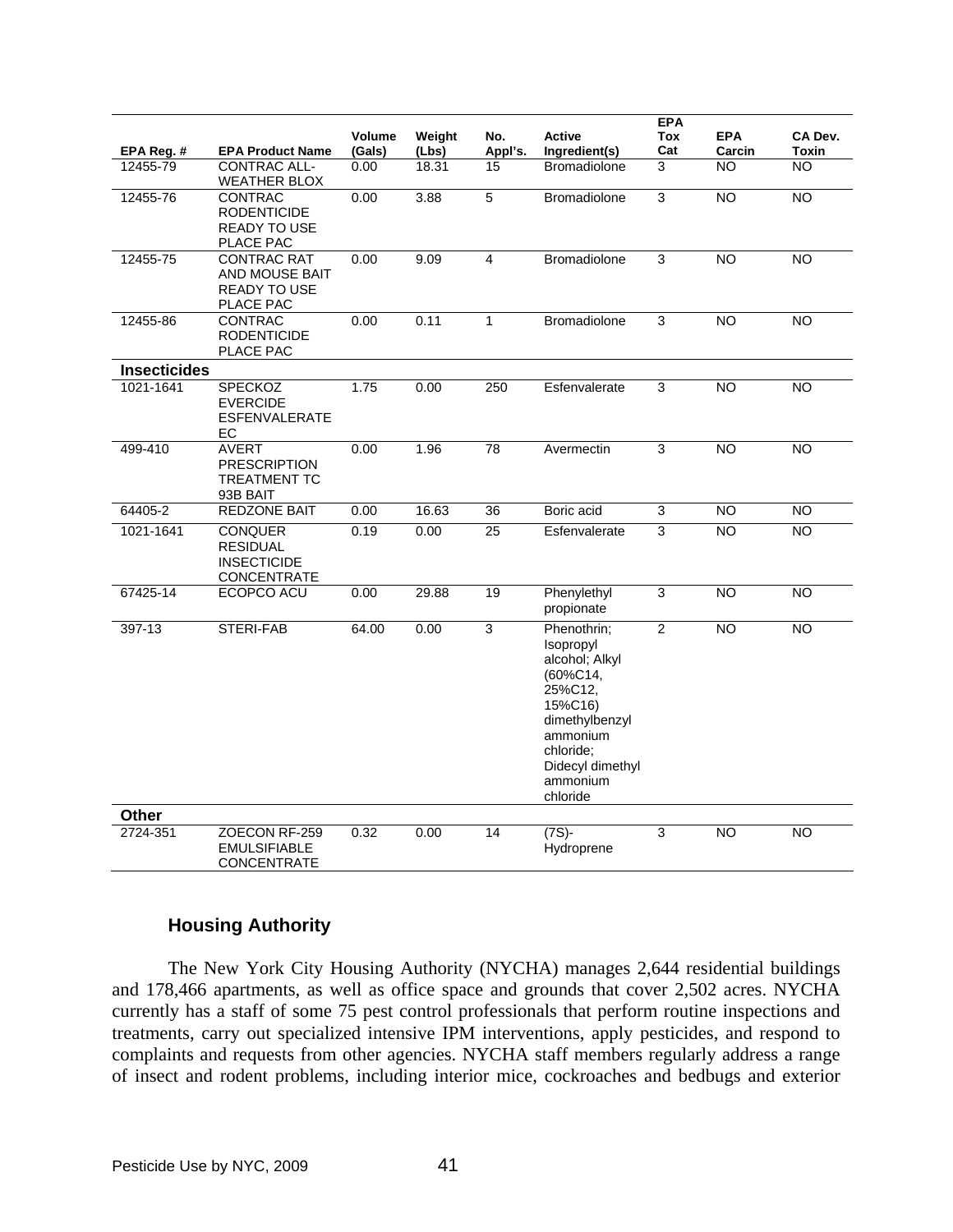rats, weeds, and mosquito control. Table 31 summarizes pesticide use by pesticide type. Table 32 lists the products used by NYCHA in 2009.

|                       | Volume         |            | Weiaht        |            | <b>Times Applied</b> |            |
|-----------------------|----------------|------------|---------------|------------|----------------------|------------|
| <b>Pesticide Type</b> | <b>Gallons</b> | % of Total | <b>Pounds</b> | % of Total | <b>Number</b>        | % of Total |
| Rodenticide           | 0.0            | 0.0%       | 10.338.6      | 91.4%      | 10.083               | 24.0%      |
| Insecticide           | 1.267.4        | 99.1%      | 597.3         | 5.3%       | 29.152               | 69.3%      |
| Herbicide             | 4.0            | 0.3%       | 0.0           | $0.0\%$    | 20                   | 0.0%       |
| Other                 | 7.4            | 0.6%       | 378.3         | 3.3%       | 2.829                | 6.7%       |
| <b>Totals</b>         | 1,278.8        |            | 11.314.2      |            | 42.084               |            |

#### **Table 31: Types of Pesticides Used by NYCHA in 2009**

# T**able 32: Ten Most Frequently Applied Pesticide Products by NYCHA in 2009 by Pesticide Type**

|                     |                                                                                  | Volume | Weight   | No.            | <b>Active</b>       | <b>EPA</b><br><b>Tox</b> | <b>EPA</b>      | CA<br>Dev.      |
|---------------------|----------------------------------------------------------------------------------|--------|----------|----------------|---------------------|--------------------------|-----------------|-----------------|
| EPA Reg. #          | <b>EPA Product Name</b>                                                          | (Gals) | (Lbs)    | Appl's.        | Ingredient(s)       | Cat                      | Carcin          | <b>Toxin</b>    |
| <b>Rodenticides</b> |                                                                                  |        |          |                |                     |                          |                 |                 |
| 12455-86            | <b>CONTRAC</b><br><b>RODENTICIDE</b><br>PLACE PAC                                | 0.03   | 5,890.39 | 6,496          | Bromadiolone        | 3                        | <b>NO</b>       | <b>NO</b>       |
| 12455-79            | <b>CONTRAC ALL-</b><br><b>WEATHER BLOX</b>                                       | 0.00   | 2,810.91 | 1,507          | Bromadiolone        | 3                        | <b>NO</b>       | <b>NO</b>       |
| 12455-56            | <b>DITRAC TRACKING</b><br><b>POWDER</b>                                          | 0.02   | 405.98   | 920            | Diphacinone         | $\overline{2}$           | <b>NO</b>       | NO              |
| 7173-208            | <b>MAKI RODENTICIDE</b><br><b>BAIT PACKS</b><br>(PELLETS)                        | 0.00   | 716.80   | 899            | <b>Bromadiolone</b> | 3                        | <b>NO</b>       | $\overline{NO}$ |
| 12455-75            | <b>CONTRAC RAT AND</b><br><b>MOUSE BAIT READY</b><br>TO USE PLACE PAC            | 0.00   | 53.70    | 113            | <b>Bromadiolone</b> | 3                        | <b>NO</b>       | <b>NO</b>       |
| 12455-5             | <b>DITRAC ALL-</b><br><b>WEATHER CAKE</b>                                        | 0.00   | 431.91   | 79             | Diphacinone         | 3                        | <b>NO</b>       | <b>NO</b>       |
| 12455-100           | <b>FASTRAC MOUSE</b><br>SEED PLACE PAC                                           | 0.00   | 3.79     | 28             | <b>Bromethalin</b>  | $\overline{3}$           | <b>NO</b>       | <b>NO</b>       |
| 12455-89            | <b>FINAL ALL-WEATHER</b><br>BLOX                                                 | 0.00   | 8.44     | 14             | Brodifacoum         | 3                        | <b>NO</b>       | $\overline{NO}$ |
| 3240-28             | <b>QUINTOX MOUSE</b><br>SEED READY-TO-<br>USE PLACE PAC                          | 0.00   | 0.93     | 11             | Cholecalciferol     | 3                        | <b>NO</b>       | <b>NO</b>       |
| 56-42               | <b>BAIT BLOCK</b><br><b>RODENTIICDE WITH</b><br>PEANUT BUTTER<br><b>FLAVORIZ</b> | 0.00   | 11.00    | 8              | Diphacinone         | 3                        | <b>NO</b>       | <b>NO</b>       |
| 7173-258            | <b>DIFETHIALONE</b><br>PASTE PLACE<br><b>PACKS</b>                               | 0.00   | 4.42     | $\overline{7}$ | Difethialone        | 3                        | $\overline{NO}$ | $\overline{NO}$ |
| 100-1057            | TALON-G<br><b>RODENTICIDE MINI-</b><br>PELLETS WITH<br><b>BITREX</b>             | 0.00   | 0.33     | $\mathbf{1}$   | Brodifacoum         | 3                        | <b>NO</b>       | <b>NO</b>       |
| <b>Insecticides</b> |                                                                                  |        |          |                |                     |                          |                 |                 |
| 432-763             | SUSPEND SC<br><b>INSECTICIDE</b>                                                 | 293.63 | 0.19     | 18,383         | Deltamethrin        | 3                        | <b>NO</b>       | <b>NO</b>       |
| 499-304             | <b>WHITMIRE OPTEM</b><br><b>ME PT 600</b>                                        | 56.74  | 0.94     | 4.042          | Cyfluthrin          | 3                        | <b>NO</b>       | NO              |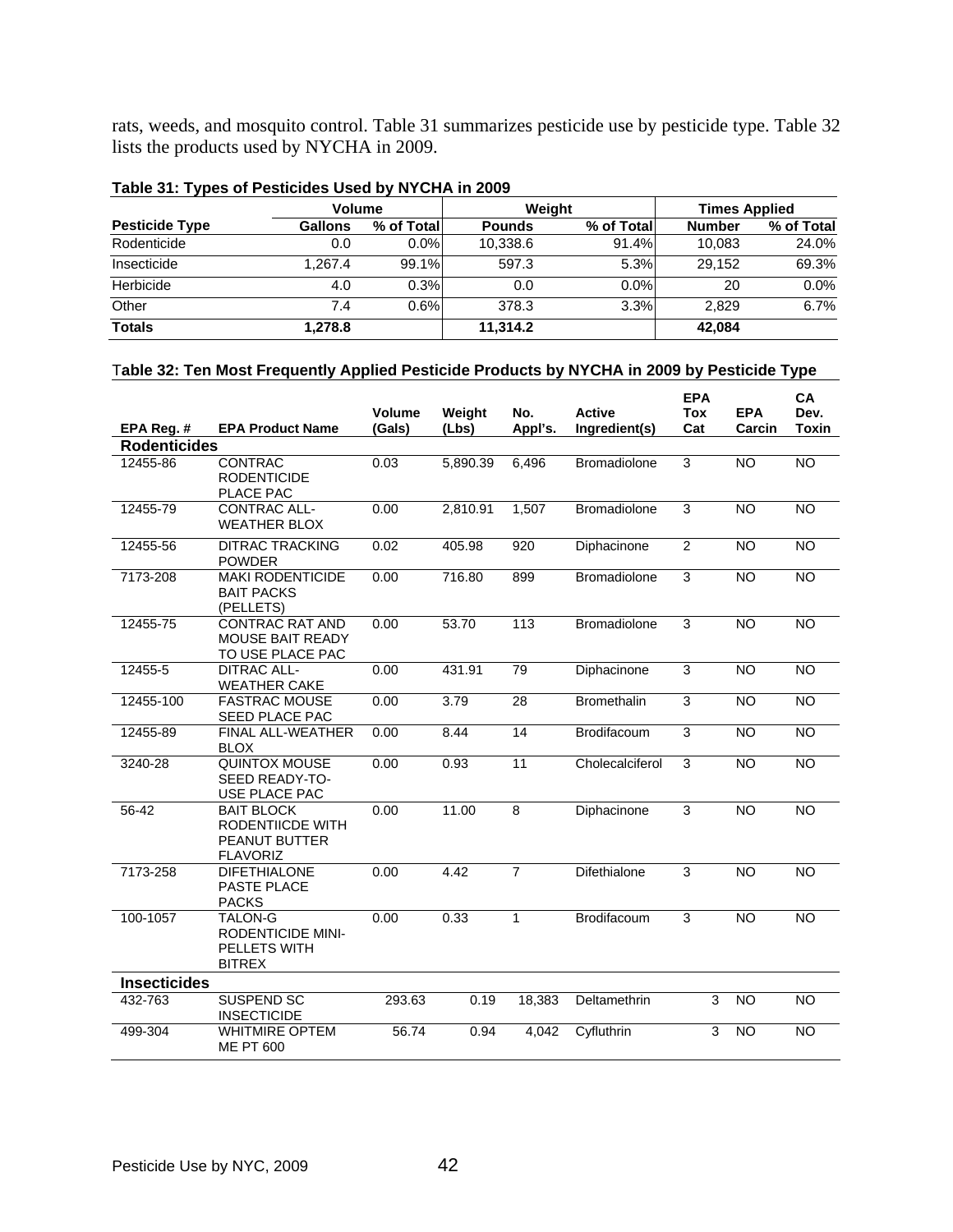| EPA Reg.# | <b>EPA Product Name</b>                                                                        | Volume<br>(Gals) | Weight<br>(Lbs) | No.<br>Appl's. | <b>Active</b><br>Ingredient(s)                                                                                                                                         | <b>EPA</b><br>Tox<br>Cat | <b>EPA</b><br>Carcin | CA<br>Dev.<br><b>Toxin</b> |
|-----------|------------------------------------------------------------------------------------------------|------------------|-----------------|----------------|------------------------------------------------------------------------------------------------------------------------------------------------------------------------|--------------------------|----------------------|----------------------------|
| 397-13    | STERI-FAB                                                                                      | 895.27           | 0.00            | 3,077          | Phenothrin;<br>Isopropyl<br>alcohol; Alkyl<br>(60%C14,<br>25%C12,<br>15%C16)<br>dimethylbenzyl<br>ammonium<br>chloride;<br>Didecyl<br>dimethyl<br>ammonium<br>chloride | $\overline{2}$           | <b>NO</b>            | <b>NO</b>                  |
| 432-1259  | <b>MAXFORCE FC</b><br>SELECT PROF.<br><b>INSECT CONTROL</b><br>ROACH KILLER BAIT<br><b>GEL</b> | 0.08             | 126.04          | 1,464          | Fipronil                                                                                                                                                               | 3                        | <b>YES</b>           | <b>NO</b>                  |
| 73049-20  | <b>VECTOLEX CG</b><br><b>BIOLOGICAL</b><br><b>LARVICIDE</b>                                    | 0.00             | 41.57           | 894            | <b>Bacillus</b><br>sphaericus                                                                                                                                          | 3                        | <b>NO</b>            | <b>NO</b>                  |
| 432-1257  | <b>MAXFORCE ROACH</b><br>BAIT F.05                                                             | 0.00             | 183.90          | 877            | Fipronil                                                                                                                                                               | 3                        | <b>YES</b>           | <b>NO</b>                  |
| 432-763   | <b>SUSPEND SC</b>                                                                              | 11.64            | 0.00            | 90             | Deltamethrin                                                                                                                                                           | 3                        | <b>NO</b>            | NO                         |
| 432-1254  | <b>MAXFORCE</b><br>PROFESSIONAL<br><b>INSECT CONTROL</b><br>ROACH KILLER                       | 0.00             | 4.36            | 72             | Hydramethylno<br>n                                                                                                                                                     | 3                        | <b>YES</b>           | <b>YES</b>                 |
| 9444-217  | <b>CB INSECTICIDE</b><br><b>WITH</b><br>DELTAMETHRIN                                           | 6.18             | 0.06            | 65             | Deltamethrin                                                                                                                                                           | 3                        | <b>NO</b>            | <b>NO</b>                  |
| 352-652   | <b>DUPONT ADVION</b><br><b>COCKROACH GEL</b><br><b>BAIT</b>                                    | 0.00             | 3.24            | 56             | Indoxacarb                                                                                                                                                             | 3                        | NO                   | <b>NO</b>                  |
| 352-668   | <b>DUPONT ADVION</b><br><b>COCKROACH BAIT</b><br><b>ARENA</b>                                  | 0.00             | 1.99            | 45             | Indoxacarb                                                                                                                                                             | 3                        | <b>NO</b>            | <b>NO</b>                  |
| 67425-14  | ECOPCO ACU                                                                                     | 3.79             | 0.00            | 31             | Phenylethyl<br>propionate                                                                                                                                              | 3                        | <b>NO</b>            | <b>NO</b>                  |
| 499-306   | <b>WHITMIRE TALSTAR</b><br>PT 1800 TOTAL<br><b>RELEASE</b><br><b>INSECTICIDE</b>               | 0.00             | 0.47            | 17             | <b>Bifenthrin</b>                                                                                                                                                      | 3                        | <b>YES</b>           | <b>NO</b>                  |
| 1021-1815 | <b>EVERCIDE</b><br><b>ESFENVALERATE</b><br>6.4% CS                                             | 0.10             | 0.00            | 16             | Esfenvalerate                                                                                                                                                          | 3                        | <b>NO</b>            | <b>NO</b>                  |
| 64405-2   | <b>ECOLOGICAL ANT &amp;</b><br><b>INSECT BAIT</b>                                              | 0.00             | 5.13            | 14             | Boric acid                                                                                                                                                             | 3                        | NO                   | <b>NO</b>                  |
| 6218-47   | SUMMIT B.T.I.<br><b>BRIQUETS</b>                                                               | 0.00             | 228.82          | 4              | <b>Bacillus</b><br>thuringiensis<br>subspecies<br><b>Israelensis</b><br>strain BMP 144                                                                                 | 3                        | <b>NO</b>            | <b>NO</b>                  |
| 499-410   | <b>AVERT</b><br><b>PRESCRIPTION</b><br>TREATMENT TC 93B<br><b>BAIT</b>                         | 0.00             | 0.10            | 2              | Avermectin                                                                                                                                                             | 3                        | <b>NO</b>            | NO                         |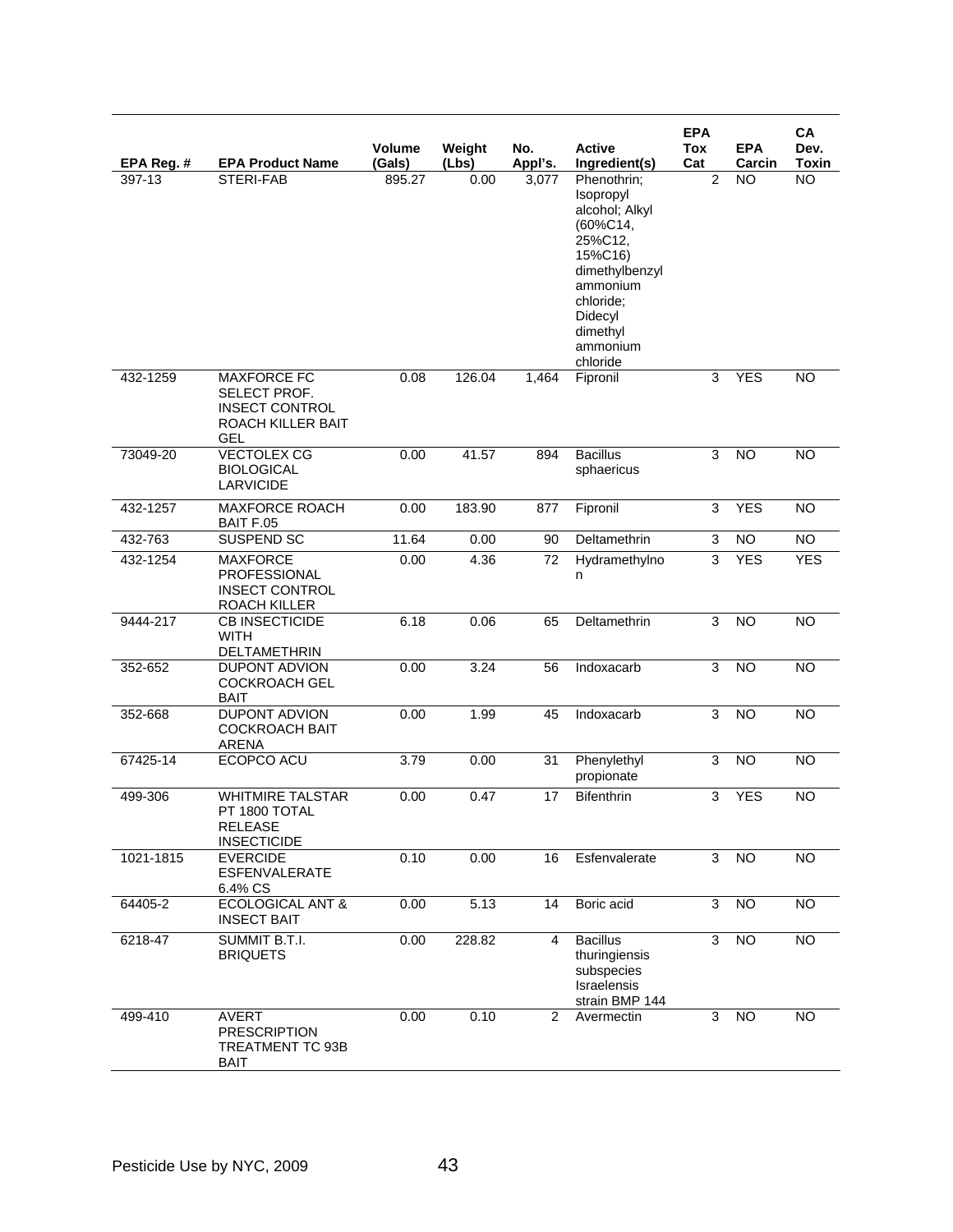| EPA Reg. #        | <b>EPA Product Name</b>                                       | Volume<br>(Gals) | Weight<br>(Lbs) | No.<br>Appl's. | <b>Active</b><br>Ingredient(s)                      | <b>EPA</b><br>Tox<br>Cat | <b>EPA</b><br>Carcin | <b>CA</b><br>Dev.<br><b>Toxin</b> |
|-------------------|---------------------------------------------------------------|------------------|-----------------|----------------|-----------------------------------------------------|--------------------------|----------------------|-----------------------------------|
| 432-992           | <b>DRIONE</b><br><b>INSECTICIDE</b>                           | 0.00             | 0.33            |                | Pyrethrins:<br>Piperonyl<br>butoxide; Silica<br>gel | 3                        | <b>YES</b>           | <b>NO</b>                         |
| 432-1460          | <b>MAXFORCE FC</b><br>ROACH KILLER BAIT<br><b>GEL F.05</b>    | 0.00             | 0.20            | 1              | Fipronil                                            | 3                        | <b>YES</b>           | <b>NO</b>                         |
| 432-1251          | <b>MAXFORCE ROACH</b><br><b>CONTROL SYSTEM</b>                | 0.00             | 0.01            | 1              | Hydramethylno<br>n.                                 | 3                        | <b>YES</b>           | <b>YES</b>                        |
| <b>Herbicides</b> |                                                               |                  |                 |                |                                                     |                          |                      |                                   |
| 524-475           | ROUNDUP ULTRA<br><b>HERBICIDE</b>                             | 0.17             | 0.00            | 11             | Glyphosate,<br>isopropylamine<br>salt               | 3                        | <b>NO</b>            | <b>NO</b>                         |
| 524-517           | <b>ACCORD XL</b><br><b>HERBICIDE</b>                          | 2.56             | 0.00            | 8              | Glyphosate,<br>isopropylamine<br>salt               | 3                        | <b>NO</b>            | <b>NO</b>                         |
| 62719-322         | <b>NAF-545</b>                                                | 1.25             | 0.00            | $\mathbf{1}$   | Glyphosate,<br>isopropylamine<br>salt               | 3                        | <b>NO</b>            | <b>NO</b>                         |
| Other             |                                                               |                  |                 |                |                                                     |                          |                      |                                   |
| 2724-421          | ZOECON RF-292<br><b>BRIQUET</b>                               | 0.00             | 368.31          | 1,928          | S-Methoprene                                        | 3                        | <b>NO</b>            | <b>NO</b>                         |
| 2724-351          | ZOECON RF-259<br><b>EMULSIFIABLE</b><br><b>CONCENTRATE</b>    | 7.25             | 10.00           | 887            | $(7S)$ -<br>Hydroprene                              | 3                        | <b>NO</b>            | <b>NO</b>                         |
| 2724-351          | <b>ZOECON GENCOR</b><br>9% EMULSIFIABLE<br><b>CONCENTRATE</b> | 0.15             | 0.00            | 14             | $(7S) -$<br>Hydroprene                              | 3                        | <b>NO</b>            | <b>NO</b>                         |

# **Housing Preservation and Development**

 Housing Preservation and Development (HPD) oversees occupied and vacant residential and commercial buildings, vacant lots as well as a limited number of agency offices. In addition, its Emergency Repair Program occasionally encounters and responds to rats and fleas in occupied private buildings. There are no certified applicators on staff and the agency contracts for pest control services. Table 33 summarizes pesticide use by pesticide type. Table 34 lists all pesticide products used by HPD in 2009.

#### **Table 33: Types of Pesticides Used by HPD in 2009**

|                       | <b>Volume</b> |            |               | Weight     | <b>Times Applied</b> |            |  |
|-----------------------|---------------|------------|---------------|------------|----------------------|------------|--|
| <b>Pesticide Type</b> | Gallons       | % of Total | <b>Pounds</b> | % of Total | <b>Number</b>        | % of Total |  |
| Rodenticide           | 0.0           | 0.2%       | 282.1         | 97.0%      | 284                  | 17.9%      |  |
| Insecticide           | 0.5           | 93.7%      | 8.8           | 3.0%       | 1.296                | 81.7%      |  |
| Other                 | 0.0           | 6.2%       | 0.0           | $0.0\%$    |                      | 0.4%       |  |
| <b>Totals</b>         | 0.5           |            | 290.8         |            | 1,587                |            |  |

#### **Table 34: Pesticide Products Used by HPD in 2009**

| EPA Reg.#           | <b>EPA Product Name</b> | Volume<br>(Gals) | Weight<br>(Lbs) | No. | Active<br>Appl's. Ingredient(s) | <b>EPA</b><br>Тох<br>Cat | <b>EPA</b><br>Carcin | СA<br>Dev.<br>Toxin |
|---------------------|-------------------------|------------------|-----------------|-----|---------------------------------|--------------------------|----------------------|---------------------|
| <b>Rodenticides</b> |                         |                  |                 |     |                                 |                          |                      |                     |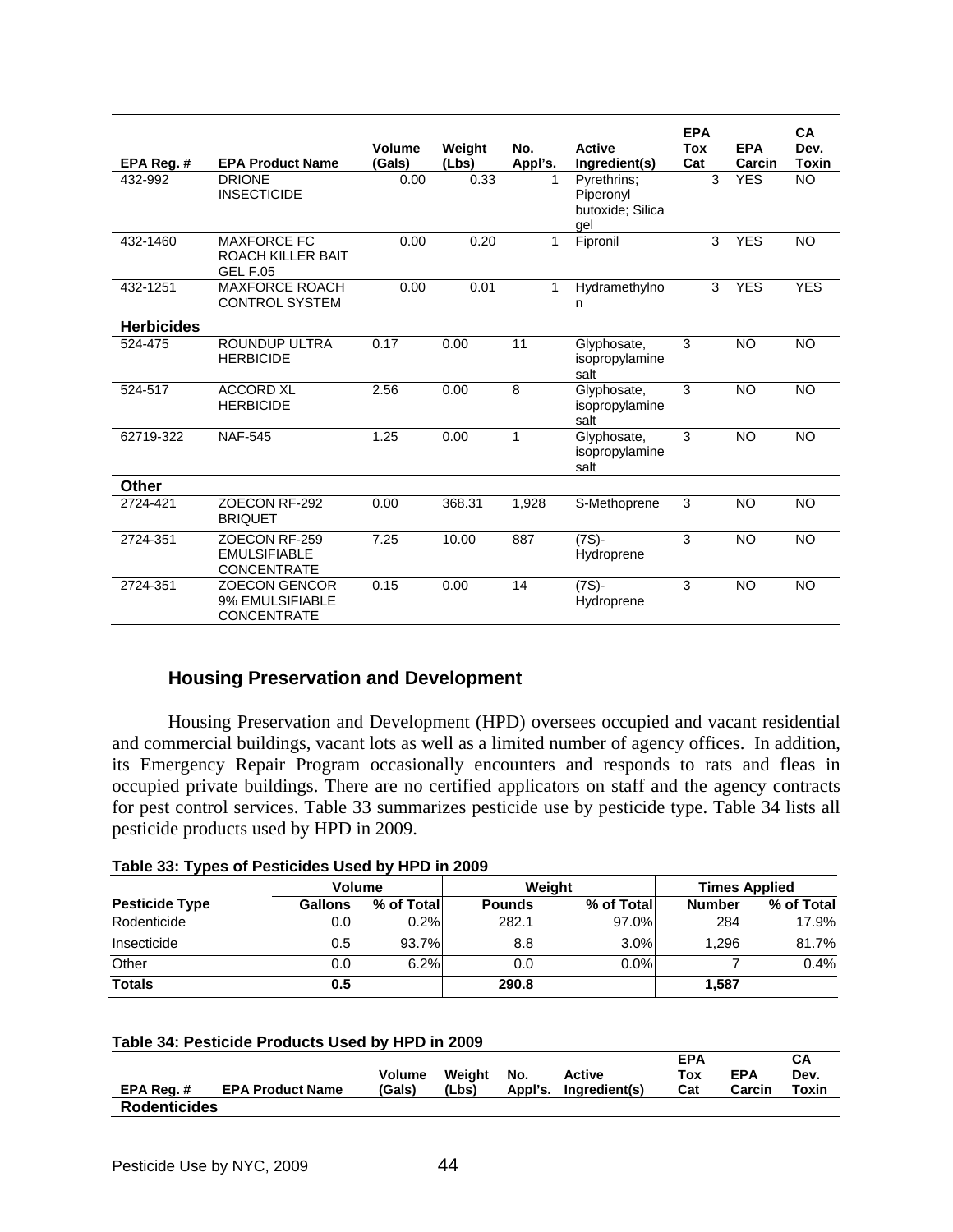| EPA Reg. #          | <b>EPA Product Name</b>                                                          | Volume<br>(Gals) | Weight<br>(Lbs) | No.<br>Appl's.          | Active<br>Ingredient(s)                                                                               | <b>EPA</b><br><b>Tox</b><br>Cat | <b>EPA</b><br>Carcin | CA<br>Dev.<br><b>Toxin</b> |
|---------------------|----------------------------------------------------------------------------------|------------------|-----------------|-------------------------|-------------------------------------------------------------------------------------------------------|---------------------------------|----------------------|----------------------------|
| 7173-202            | <b>MAKI MINI BLOCKS</b>                                                          | 0.00             | 60.00           | 126                     | <b>Bromadiolone</b>                                                                                   | 3                               | NO.                  | <b>NO</b>                  |
| 12455-79            | <b>CONTRAC ALL-</b><br><b>WEATHER BLOX</b>                                       | 0.00             | 136.96          | 71                      | Bromadiolone                                                                                          | 3                               | <b>NO</b>            | <b>NO</b>                  |
| 100-1055            | <b>WEATHERBLOK BAIT</b><br><b>WITH BITREX</b>                                    | 0.00             | 63.49           | 42                      | Brodifacoum                                                                                           | 3                               | <b>NO</b>            | <b>NO</b>                  |
| 7173-188            | <b>MAKI RAT AND</b><br><b>MOUSE BAIT PACKS</b><br>(PELLETS)                      | 0.00             | 6.48            | $\overline{16}$         | Bromadiolone                                                                                          | 3                               | <b>NO</b>            | $\overline{NO}$            |
| 12455-75            | <b>CONTRAC RAT AND</b><br><b>MOUSE BAIT READY</b><br>TO USE PLACE PAC            | 0.00             | 4.88            | 15                      | Bromadiolone                                                                                          | 3                               | <b>NO</b>            | $\overline{NO}$            |
| 12455-80            | <b>DITRAC ALL-</b><br><b>WEATHER BLOX</b>                                        | 0.00             | 5.69            | $\overline{9}$          | Diphacinone                                                                                           | 3                               | <b>NO</b>            | <b>NO</b>                  |
| 12455-76            | CONTRAC<br><b>RODENTICIDE</b><br><b>READY TO USE</b><br>PLACE PAC                | 0.00             | 3.16            | $\overline{\mathbf{4}}$ | Bromadiolone                                                                                          | 3                               | <b>NO</b>            | $\overline{NO}$            |
| 100-1050            | TALON-G<br>RODENTICIDE BAIT<br><b>PACK MINI-PELLETS</b><br>WITH BI               | 0.00             | 1.41            | $\mathbf{1}$            | Brodifacoum                                                                                           | 3                               | <b>NO</b>            | <b>NO</b>                  |
| <b>Insecticides</b> |                                                                                  |                  |                 |                         |                                                                                                       |                                 |                      |                            |
| 432-1304            | TEMPO 10 WP<br><b>INSECTICIDE</b>                                                | 0.02             | 0.79            | 622                     | Cyfluthrin, beta                                                                                      | 3                               | <b>NO</b>            | <b>NO</b>                  |
| 432-1363            | <b>TEMPO SC</b><br><b>INSECTICIDE</b>                                            | 0.14             | 0.00            | 547                     | Cyfluthrin, beta                                                                                      | 3                               | <b>NO</b>            | <b>NO</b>                  |
| 1021-1641           | SPECKOZ EVERCIDE<br>ESFENVALERATE EC                                             | 0.20             | 0.00            | 39                      | Esfenvalerate                                                                                         | 3                               | <b>NO</b>            | <b>NO</b>                  |
| 352-652             | <b>DUPONT ADVION</b><br><b>COCKROACH GEL</b><br><b>BAIT</b>                      | 0.00             | 1.44            | 37                      | Indoxacarb                                                                                            | 3                               | NO                   | $\overline{NO}$            |
| 2724-352            | ZOECON RF-291<br><b>EMULSIFIABLE</b><br><b>CONCENTRATE WITH</b><br><b>PRECOR</b> | 0.10             | 0.00            | 35                      | S-Methoprene                                                                                          | 3                               | NO                   | $\overline{NO}$            |
| 432-763             | SUSPEND SC<br><b>INSECTICIDE</b>                                                 | 0.01             | 0.00            | 4                       | Deltamethrin                                                                                          | 3                               | <b>NO</b>            | <b>NO</b>                  |
| 499-410             | <b>AVERT</b><br><b>PRESCRIPTION</b><br>TREATMENT TC 93B<br><b>BAIT</b>           | 0.00             | 0.11            | 4                       | Avermectin                                                                                            | 3                               | <b>NO</b>            | <b>NO</b>                  |
| 279-3389            | CB-405 FOGGER WB                                                                 | 0.00             | 3.31            | 3                       | Esfenvalerate;<br>N-octyl<br>bicycloheptene<br>dicarboximide:<br>Piperonyl<br>butoxide;<br>Pyrethrins | 3                               | <b>YES</b>           | $\overline{NO}$            |
| 1021-1641           | <b>CONQUER RESIDUAL</b><br><b>INSECTICIDE</b><br>CONCENTRATE                     | 0.00             | 0.00            | 2                       | Esfenvalerate                                                                                         | 3                               | <b>NO</b>            | <b>NO</b>                  |
| 67425-14            | ECOPCO ACU                                                                       | 0.00             | 0.13            | 2                       | Phenylethyl<br>propionate                                                                             | 3                               | $\overline{10}$      | <b>NO</b>                  |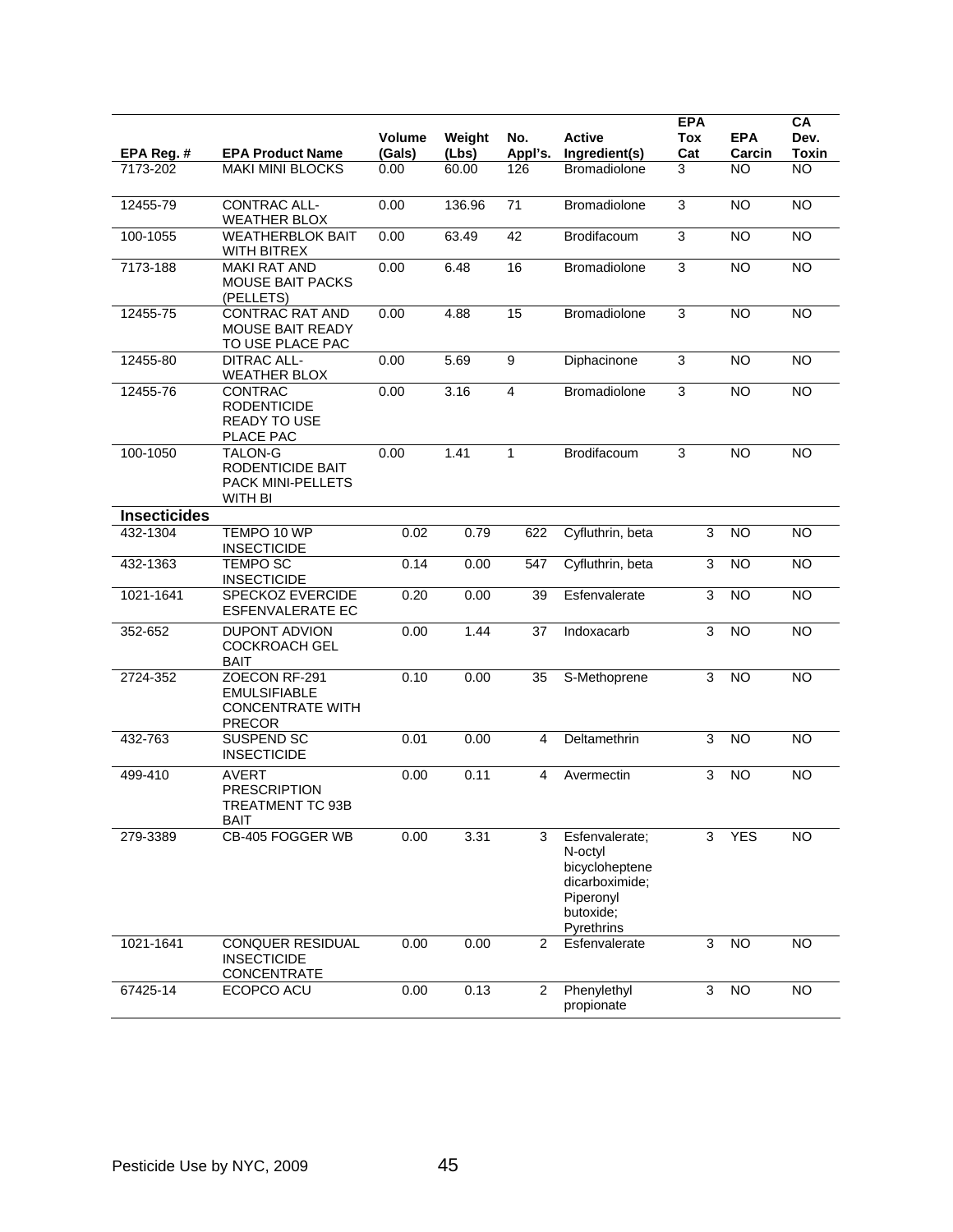| EPA Reg. # | <b>EPA Product Name</b>                                    | Volume<br>(Gals) | Weiaht<br>(Lbs) | No.<br>Appl's. | <b>Active</b><br>Ingredient(s)                                                                               | <b>EPA</b><br>Tox<br>Cat | <b>EPA</b><br>Carcin | CA<br>Dev.<br>Toxin |
|------------|------------------------------------------------------------|------------------|-----------------|----------------|--------------------------------------------------------------------------------------------------------------|--------------------------|----------------------|---------------------|
| 1021-1635  | <b>SPECKOZ EVERCIDE</b><br>TOTAL RELEASE<br><b>AEROSOL</b> | 0.00             | 3.00            |                | Esfenvalerate:<br>N-octyl<br>bicycloheptene<br>dicarboximide;<br>Piperonyl<br>butoxide;<br><b>Pyrethrins</b> | 3                        | <b>YES</b>           | NO.                 |
| Other      |                                                            |                  |                 |                |                                                                                                              |                          |                      |                     |
| 2724-351   | ZOECON RF-259<br><b>EMULSIFIABLE</b><br><b>CONCENTRATE</b> | 0.03             | 0.00            | 7              | (7S)-<br>Hydroprene                                                                                          | 3                        | NO.                  | NO.                 |

### **Juvenile Justice**

 The Department of Juvenile Justice (DJJ) operates three secure detention and 17 nonsecure detention facilities located throughout the City that admit over 5,000 youth each year. DJJ contracts out its exterminating services. Table 35 summarizes pesticide use by pesticide type. Table 36 lists all pesticide products used by DJJ in 2009.

#### **Table 35: Types of Pesticides Used by DJJ in 2009**

|                       | <b>Volume</b>  |            | Weight        |            | <b>Times Applied</b> |            |  |
|-----------------------|----------------|------------|---------------|------------|----------------------|------------|--|
| <b>Pesticide Type</b> | <b>Gallons</b> | % of Total | <b>Pounds</b> | % of Total | <b>Number</b>        | % of Total |  |
| Rodenticide           | 0.0            | $0.0\%$    | 43.2          | 98.3%      | 145                  | 41.0%      |  |
| Insecticide           | 20.2           | 99.5%      | 0.8           | 1.7%       | 209                  | 59.0%      |  |
| Other                 | 0.1            | 0.5%       | 0.0           | $0.0\%$    |                      | 2.5%       |  |
| <b>Totals</b>         | 20.3           |            | 44.0          |            | 354                  |            |  |

### **Table 36: Pesticide Products Used by DJJ in 2009 by Pesticide Type**

|                     | <b>EPA Product</b>                                                                        | Volume | Weight | No.            |                      | <b>EPA</b><br>Tox | <b>EPA</b> | CA<br>Dev. |
|---------------------|-------------------------------------------------------------------------------------------|--------|--------|----------------|----------------------|-------------------|------------|------------|
| EPA Reg. #          | <b>Name</b>                                                                               | (Gals) | (Lbs)  | Appl's.        | Active Ingredient(s) | Cat               | Carcin     | Toxin      |
| <b>Rodenticides</b> |                                                                                           |        |        |                |                      |                   |            |            |
| 12455-75            | <b>CONTRAC RAT</b><br><b>AND MOUSE</b><br><b>BAIT READY</b><br>TO USE<br>PLACE PAC        | 0.00   | 23.25  | 115            | <b>Bromadiolone</b>  | 3                 | <b>NO</b>  | <b>NO</b>  |
| 12455-76            | <b>CONTRAC</b><br><b>RODENTICIDE</b><br><b>READY TO</b><br><b>USE PLACE</b><br><b>PAC</b> | 0.00   | 8.97   | 13             | <b>Bromadiolone</b>  | 3                 | NO.        | <b>NO</b>  |
| 12455-80            | <b>DITRAC ALL-</b><br><b>WEATHER</b><br><b>BLOX</b>                                       | 0.00   | 7.50   | 10             | Diphacinone          | 3                 | <b>NO</b>  | <b>NO</b>  |
| 12455-79            | <b>CONTRAC</b><br>ALL-WEATHER<br><b>BLOX</b>                                              | 0.00   | 3.50   | $\overline{7}$ | <b>Bromadiolone</b>  | 3                 | <b>NO</b>  | <b>NO</b>  |
| <b>Insecticides</b> |                                                                                           |        |        |                |                      |                   |            |            |
| 1021-1641           | <b>SPECKOZ</b><br><b>EVERCIDE</b><br><b>ESFENVALER</b><br>ATE EC                          | 0.93   | 0.00   | 152            | Esfenvalerate        | 3                 | <b>NO</b>  | <b>NO</b>  |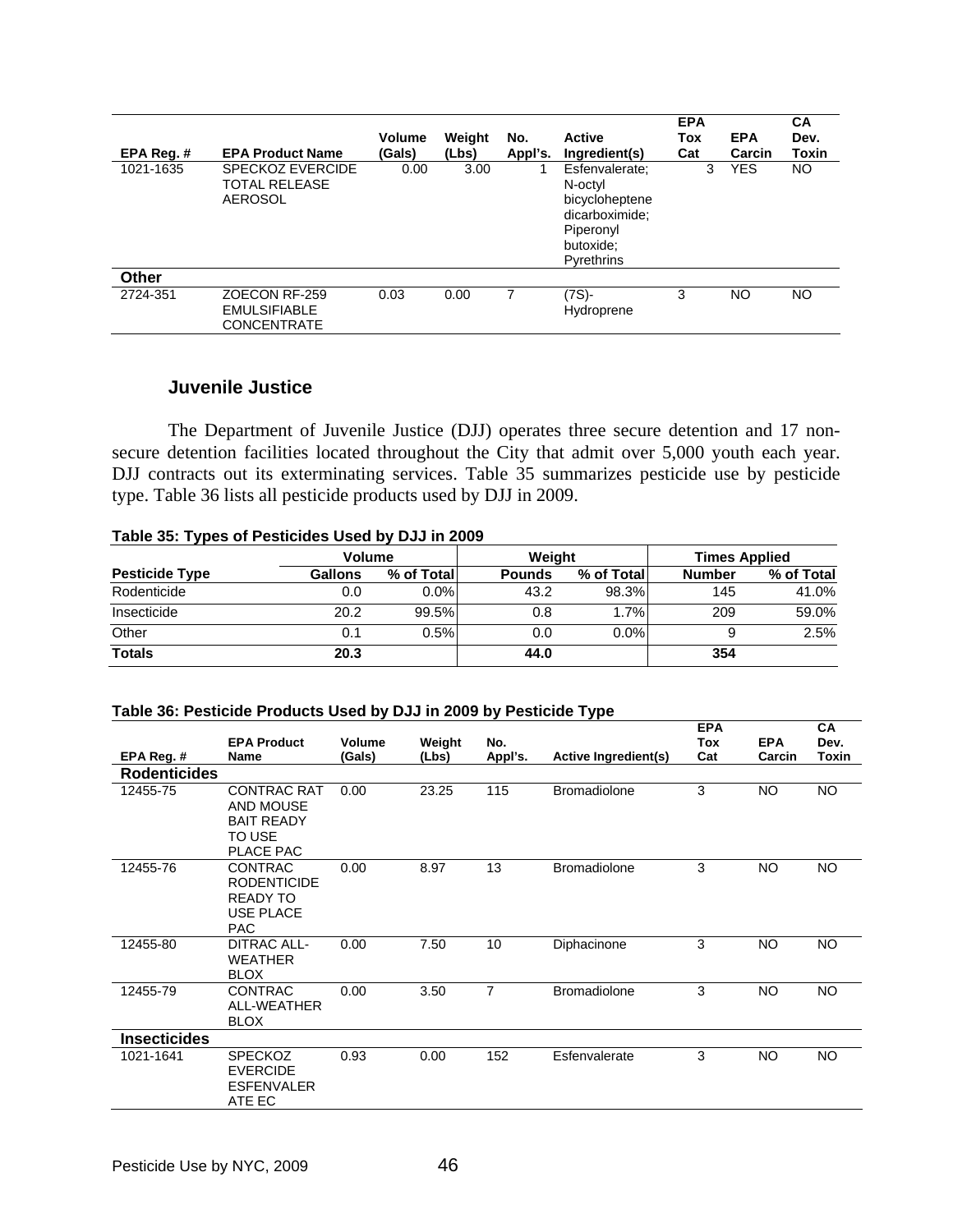|              |                                                                                         |                  |                 |                |                                                                                                                                                         | <b>EPA</b>              |                      | CA                   |
|--------------|-----------------------------------------------------------------------------------------|------------------|-----------------|----------------|---------------------------------------------------------------------------------------------------------------------------------------------------------|-------------------------|----------------------|----------------------|
| EPA Reg. #   | <b>EPA Product</b><br><b>Name</b>                                                       | Volume<br>(Gals) | Weight<br>(Lbs) | No.<br>Appl's. | <b>Active Ingredient(s)</b>                                                                                                                             | <b>Tox</b><br>Cat       | <b>EPA</b><br>Carcin | Dev.<br><b>Toxin</b> |
| 499-410      | <b>AVERT</b><br><b>PRESCRIPTIO</b><br>N TREATMENT<br>TC 93B BAIT                        | 0.00             | 0.53            | 25             | Avermectin                                                                                                                                              | $\overline{\mathbf{3}}$ | <b>NO</b>            | $\overline{10}$      |
| 1021-1641    | <b>EVERCIDE</b><br><b>RESIDUAL</b><br><b>INSECTICIDE</b><br><b>CONCENTRAT</b><br>E 2662 | 0.19             | 0.00            | 13             | Esfenvalerate                                                                                                                                           | 3                       | <b>NO</b>            | <b>NO</b>            |
| 67425-14     | ECOPCO ACU                                                                              | 0.00             | 0.23            | 8              | Phenylethyl<br>propionate                                                                                                                               | 3                       | <b>NO</b>            | <b>NO</b>            |
| 1021-1641    | <b>CONQUER</b><br><b>RESIDUAL</b><br><b>INSECTICIDE</b><br><b>CONCENTRAT</b><br>Е       | 0.05             | 0.00            | $\overline{7}$ | Esfenvalerate                                                                                                                                           | 3                       | <b>NO</b>            | <b>NO</b>            |
| 397-13       | STERI-FAB                                                                               | 19.00            | 0.00            | 3              | Phenothrin; Isopropyl<br>alcohol; Alkyl<br>(60%C14, 25%C12,<br>15%C16)<br>dimethylbenzyl<br>ammonium chloride:<br>Didecyl dimethyl<br>ammonium chloride | 2                       | <b>NO</b>            | <b>NO</b>            |
| 499-406      | <b>AVERT</b><br><b>PRESCRIPTIO</b><br>N TREATMENT<br>TC 93A BAIT                        | 0.00             | 0.00            | 1              | Avermectin                                                                                                                                              | 3                       | <b>NO</b>            | <b>NO</b>            |
| <b>Other</b> |                                                                                         |                  |                 |                |                                                                                                                                                         |                         |                      |                      |
| 2724-351     | <b>ZOECON RF-</b><br>259<br><b>EMULSIFIABLE</b><br><b>CONCENTRAT</b><br>Е               | 0.11             | 0.00            | 9              | (7S)-Hydroprene                                                                                                                                         | 3                       | <b>NO</b>            | <b>NO</b>            |

# **New York Public Libraries**

 The New York Public Library (NYPL), through its 85 branches libraries services residents in the boroughs of Manhattan, the Bronx and Staten Island. Pest management is provided by private contractors. No data was received for NYPL in 2009.

# **Parks and Recreation**

 New York City's has 28,000 acres of parks, playgrounds, athletic fields, natural areas, recreational facilities, comfort stations, beaches, historic buildings, and parkways maintained by the Department of Parks and Recreation (DPR). The major pest issues facing DPR are weeds (including weed shrubs and weed trees) and rodents. Rarer infestations of exotic insect pests and diseases, often targeting trees, also occur. To address these, DPR employs 104 certified pesticide applicators. Herbicides account for the largest share of DPR's total pesticide use. Contractors are hired for pest management when peripheral rodent problems arise on capital projects.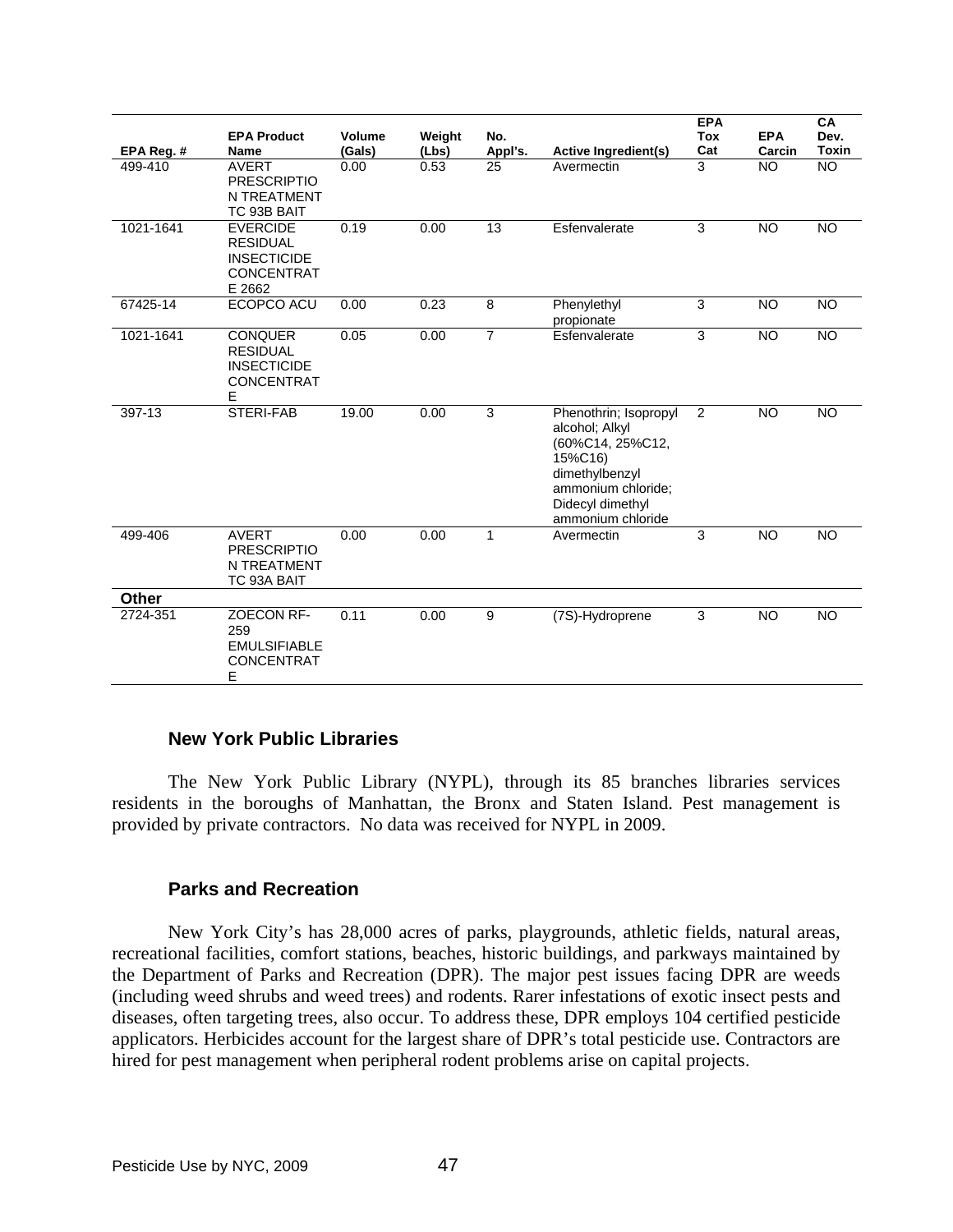This data includes pesticides applied on all city-owned golf courses. Local Law 37 exempts these locations from pesticide prohibitions. The table also includes the data form sister organizations that operate on DPR property such as zoos, conservancies, and botanic gardens. Table 37 summarizes pesticide use by pesticide type. Table 38 below lists for each pesticide type, all products used, unless there were more than 10, in which case the 10 most frequently applied products are listed. Appendix 2 includes a complete product listing for DPR.

|                       | Volume         |             | Weight        |            | <b>Times Applied</b> |            |  |
|-----------------------|----------------|-------------|---------------|------------|----------------------|------------|--|
| <b>Pesticide Type</b> | <b>Gallons</b> | % of Totall | <b>Pounds</b> | % of Total | <b>Number</b>        | % of Total |  |
| Rodenticide           | 2.4            | 0.0%        | 781.5         | 1.9%       | 1.292                | 7.7%       |  |
| Insecticide           | 216.0          | 2.7%        | 11.904.7      | 29.3%      | 11.347               | 67.4%      |  |
| Herbicide             | 6,837.6        | 85.9%       | 14.808.9      | 36.4%      | 3.357                | 19.9%      |  |
| Fungicide             | 879.6          | 11.1%       | 13.109.1      | 32.3%      | 711                  | 4.2%       |  |
| Other                 | 24.3           | 0.3%        | 40.3          | 0.1%       | 127                  | 0.8%       |  |
| <b>Totals</b>         | 7,959.9        |             | 40.644.4      |            | 16.834               |            |  |

#### **Table 37: Types of Pesticides Used by DPR in 2009**

#### **Table 38: Ten Most Frequently Applied Pesticide Products by DPR in 2009 by Pesticide Type**

|                     |                                                                                 | Volume |                 | No.     | <b>Active</b>                 | <b>EPA</b>     | <b>EPA</b>      | CA              |
|---------------------|---------------------------------------------------------------------------------|--------|-----------------|---------|-------------------------------|----------------|-----------------|-----------------|
| EPA Reg. #          | <b>EPA Product Name</b>                                                         | (Gals) | Weight<br>(Lbs) | Appl's. | Ingredient(s)                 | Tox<br>Cat     | Carcin          | Dev.<br>Toxin   |
| <b>Rodenticides</b> |                                                                                 |        |                 |         |                               |                |                 |                 |
| 12455-76            | <b>CONTRAC</b><br><b>RODENTICIDE</b><br><b>READY TO USE</b><br>PLACE PAC        | 0.00   | 342.74          | 528     | <b>Bromadiolone</b>           | 3              | <b>NO</b>       | <b>NO</b>       |
| 12455-75            | <b>CONTRAC RAT AND</b><br><b>MOUSE BAIT</b><br><b>READY TO USE</b><br>PLACE PAC | 0.00   | 104.06          | 234     | <b>Bromadiolone</b>           | 3              | <b>NO</b>       | <b>NO</b>       |
| 12455-79            | <b>CONTRAC ALL-</b><br><b>WEATHER BLOX</b>                                      | 0.00   | 94.69           | 177     | <b>Bromadiolone</b>           | 3              | <b>NO</b>       | <b>NO</b>       |
| 7173-202            | <b>MAKI MINI BLOCKS</b>                                                         | 0.00   | 114.64          | 149     | <b>Bromadiolone</b>           | 3              | <b>NO</b>       | <b>NO</b>       |
| 7173-218            | <b>GENERATION MINI</b><br><b>BLOCKS</b>                                         | 0.18   | 43.34           | 65      | Difethialone                  | 3              | <b>NO</b>       | <b>NO</b>       |
| 12455-86            | <b>CONTRAC</b><br><b>RODENTICIDE</b><br>PLACE PAC                               | 0.00   | 42.66           | 39      | <b>Bromadiolone</b>           | 3              | <b>NO</b>       | <b>NO</b>       |
| 12455-69            | <b>CONTRAC</b><br><b>RODENTICIDE</b>                                            | 0.28   | 0.84            | 23      | <b>Bromadiolone</b>           | 3              | <b>NO</b>       | <b>NO</b>       |
| 7173-188            | <b>MAKI RAT AND</b><br><b>MOUSE BAIT</b><br>PACKS (PELLETS)                     | 0.13   | 0.13            | 13      | <b>Bromadiolone</b>           | 3              | <b>NO</b>       | <b>NO</b>       |
| 12455-97            | <b>FASTRAC PLACE</b><br><b>PACS</b>                                             | 0.00   | 9.19            | 13      | <b>Bromethalin</b>            | 3              | <b>NO</b>       | <b>NO</b>       |
| 12455-95            | <b>FASTRAC ALL-</b><br><b>WEATHER BLOX</b>                                      | 0.00   | 10.25           | 11      | <b>Bromethalin</b>            | 3              | <b>NO</b>       | <b>NO</b>       |
| <b>Insecticides</b> |                                                                                 |        |                 |         |                               |                |                 |                 |
| $432 - 1318$        | <b>MERIT 75 WSP</b>                                                             | 0.43   | 1,370.39        | 10,182  | Imidacloprid                  | 3              | <b>NO</b>       | <b>NO</b>       |
| 7946-25             | <b>IMICIDE HP</b>                                                               | 31.46  | 0.00            | 332     | Imidacloprid                  | 3              | <b>NO</b>       | <b>NO</b>       |
| 73049-20            | <b>VECTOLEX CG</b><br><b>BIOLOGICAL</b><br><b>LARVICIDE</b>                     | 0.00   | 2,815.00        | 205     | <b>Bacillus</b><br>sphaericus | $\overline{3}$ | $\overline{NO}$ | $\overline{NO}$ |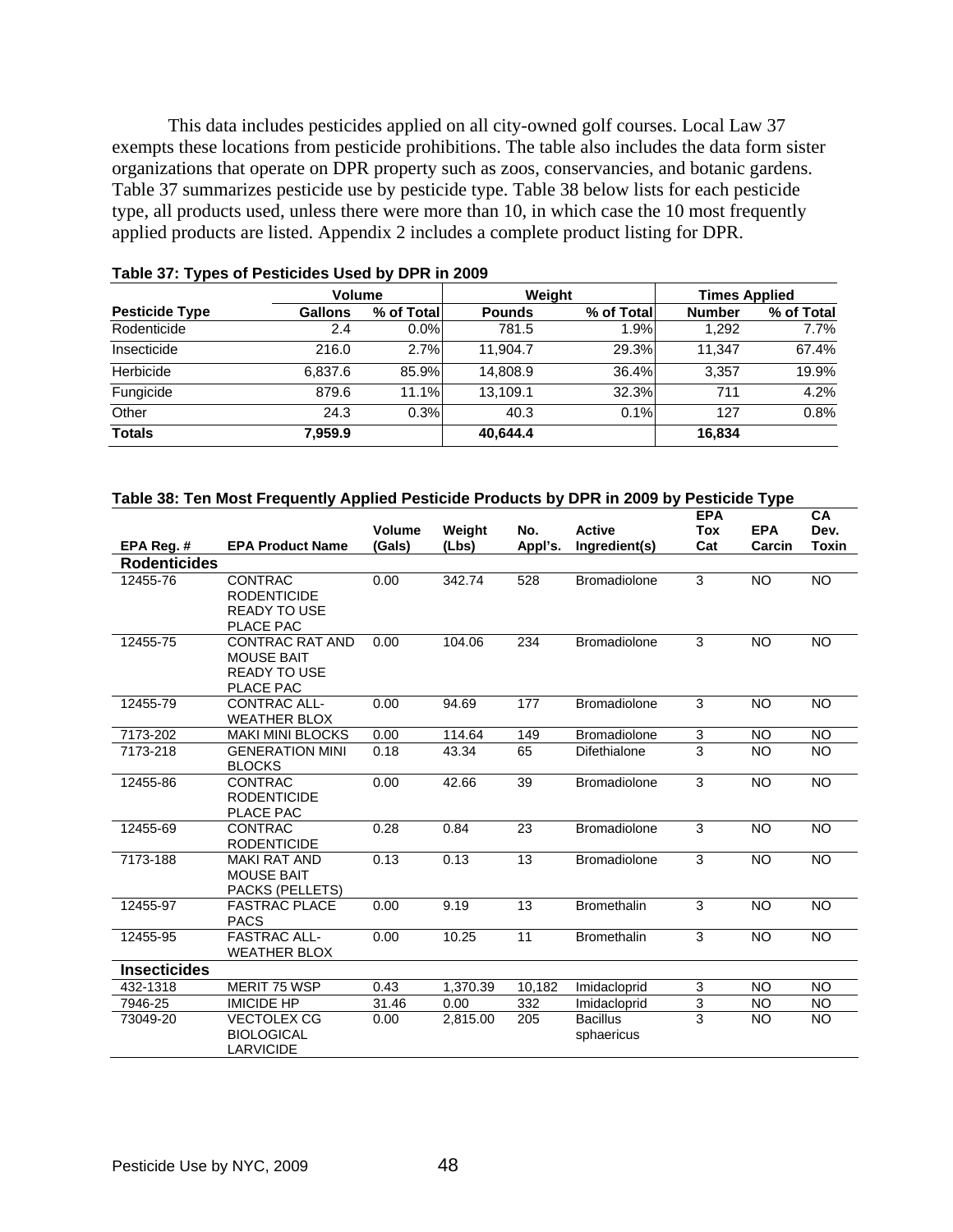|                   |                                                                                | <b>Volume</b>      | Weight   | No.             | <b>Active</b>                                                                  | <b>EPA</b><br><b>Tox</b> | <b>EPA</b>      | CA<br>Dev.      |
|-------------------|--------------------------------------------------------------------------------|--------------------|----------|-----------------|--------------------------------------------------------------------------------|--------------------------|-----------------|-----------------|
| EPA Reg. #        | <b>EPA Product Name</b>                                                        | (Gals)             | (Lbs)    | Appl's.         | Ingredient(s)                                                                  | Cat                      | Carcin          | <b>Toxin</b>    |
| 73049-19          | <b>VECTOBAC CG</b><br><b>BIOLOGICAL</b><br><b>LARVICIDE</b><br><b>GRANULES</b> | 0.00               | 2.654.88 | 151             | <b>Bacillus</b><br>thuringiensis,<br>subsp.<br>Israelensis,<br>strain AM 65-52 | 3                        | <b>NO</b>       | <b>NO</b>       |
| 86330-11          | SUNSPRAY 6E<br><b>PLUS</b>                                                     | 25.81              | 0.00     | 61              | Mineral oil                                                                    | 3                        | <b>NO</b>       | <b>NO</b>       |
| 70051-2           | TRIACT 70                                                                      | $\overline{4}1.30$ | 0.00     | 27              | Neem oil                                                                       | 3                        | <b>NO</b>       | <b>NO</b>       |
| 72-574            | <b>MILLER HOT</b><br><b>SAUCE ANIMAL</b><br><b>REPELLENT</b>                   | 0.20               | 0.00     | 24              | Capsicum<br>oleoresin                                                          | 3                        | NΟ              | NO              |
| 62719-291         | <b>CONSERVE SC</b><br><b>TURF AND</b><br>ORNAMENTAL                            | 0.79               | 0.00     | 23              | Spinosad                                                                       | 3                        | <b>NO</b>       | <b>NO</b>       |
| 2724-476          | <b>ENSTAR II INSECT</b><br><b>GROWTH</b><br><b>REGULATOR</b><br>(ENSTAR 5E)    | 0.46               | 0.00     | 22              | (S)-Kinoprene                                                                  | $\overline{c}$           | <b>NO</b>       | <b>NO</b>       |
| 432-1369          | <b>MAJESTY</b>                                                                 | 0.10               | 0.00     | 18              | Imidacloprid                                                                   | 3                        | <b>NO</b>       | <b>NO</b>       |
| <b>Herbicides</b> |                                                                                |                    |          |                 |                                                                                |                          |                 |                 |
| 524-475           | <b>ROUNDUP ULTRA</b><br><b>HERBICIDE</b>                                       | 486.35             | 189.06   | 1,221           | Glyphosate,<br>isopropylamine<br>salt                                          | 3                        | <b>NO</b>       | <b>NO</b>       |
| 241-360           | <b>LESCO PRE-M</b><br>3.3EC TURF<br><b>HERBICIDE</b>                           | 5.19               | 1,726.25 | 365             | Pendimethalin                                                                  | 3                        | <b>YES</b>      | <b>NO</b>       |
| 241-341           | PENDULUM 3.3 EC<br><b>HERBICIDE</b>                                            | 44.10              | 182.38   | 317             | Pendimethalin                                                                  | 3                        | <b>YES</b>      | <b>NO</b>       |
| 62719-542         | <b>DIMENSION 2EW</b>                                                           | 380.99             | 0.00     | 283             | Dithiopyr                                                                      | $\overline{2}$           | <b>NO</b>       | <b>NO</b>       |
| 62719-517         | <b>ACCORD XRT</b>                                                              | 3,527.85           | 0.00     | 227             | Glyphosate,<br>isopropylamine<br>salt                                          | 3                        | <b>NO</b>       | <b>NO</b>       |
| 62719-556         | <b>ACCORD XRT II</b>                                                           | 152.88             | 0.00     | 221             | Glyphosate,<br>dimethylammoni<br>um salt                                       | 3                        | <b>NO</b>       | $\overline{NO}$ |
| 62719-527         | <b>GARLON 4 ULTRA</b>                                                          | 181.95             | 0.00     | 182             | Triclopyr                                                                      | $\overline{2}$           | <b>NO</b>       | $\overline{N}$  |
| 62719-324         | <b>GLYPRO</b>                                                                  | 598.19             | 0.00     | 151             | Glyphosate,<br>isopropylamine<br>salt                                          | 3                        | <b>NO</b>       | <b>NO</b>       |
| 62719-176         | PATHFINDER II                                                                  | 1,106.42           | 0.00     | 83              | Triclopyr,<br>butoxyethyl ester                                                | 3                        | <b>NO</b>       | <b>NO</b>       |
| 100-937           | PRIMO MAXX                                                                     | 51.03              | 76.69    | 63              | Trinexapac-ethyl                                                               | 3                        | <b>NO</b>       | $\overline{10}$ |
| <b>Fungicides</b> |                                                                                |                    |          |                 |                                                                                |                          |                 |                 |
| 100-1093          | <b>HERITAGE</b><br><b>FUNGICIDE</b>                                            | 0.00               | 88.47    | 57              | Azoxystrobin                                                                   | 3                        | $\overline{N}$  | $\overline{N}$  |
| 100-892           | ARBOTECT 20-S<br><b>FUNGICIDE</b>                                              | 2.06               | 219.50   | 46              | Thiabendazole                                                                  | $\overline{3}$           | $\overline{NO}$ | $\overline{N}$  |
| 60063-3           | <b>LESCO MANICURE</b><br>ULTRA                                                 | 0.00               | 1,987.00 | $\overline{36}$ | Chlorothalonil                                                                 | $\overline{2}$           | <b>YES</b>      | <b>NO</b>       |
| 432-890           | <b>ALIETTE WDG</b><br><b>BRAND FUNGICIDE</b>                                   | 0.00               | 1,450.44 | 35              | Fosetyl-Al                                                                     | 3                        | <b>NO</b>       | <b>NO</b>       |
| 100-796           | <b>SUBDUE MAXX</b>                                                             | 59.07              | 30.38    | 33              | Mefenoxam                                                                      | 3                        | <b>NO</b>       | <b>NO</b>       |
| 50534-202         | <b>MANICURE ULTREX</b><br><b>TURF &amp;</b><br>ORNAMENTAL                      | 40.00              | 821.00   | 29              | Chlorothalonil                                                                 | 1                        | <b>YES</b>      | NO.             |
| 432-1360          | BAYLETON 50<br><b>TURF AND</b><br>ORNAMENTAL<br><b>FUNGICIDE IN</b><br>WATER   | 10.78              | 242.44   | 27              | Triadimefon                                                                    | 3                        | <b>YES</b>      | <b>YES</b>      |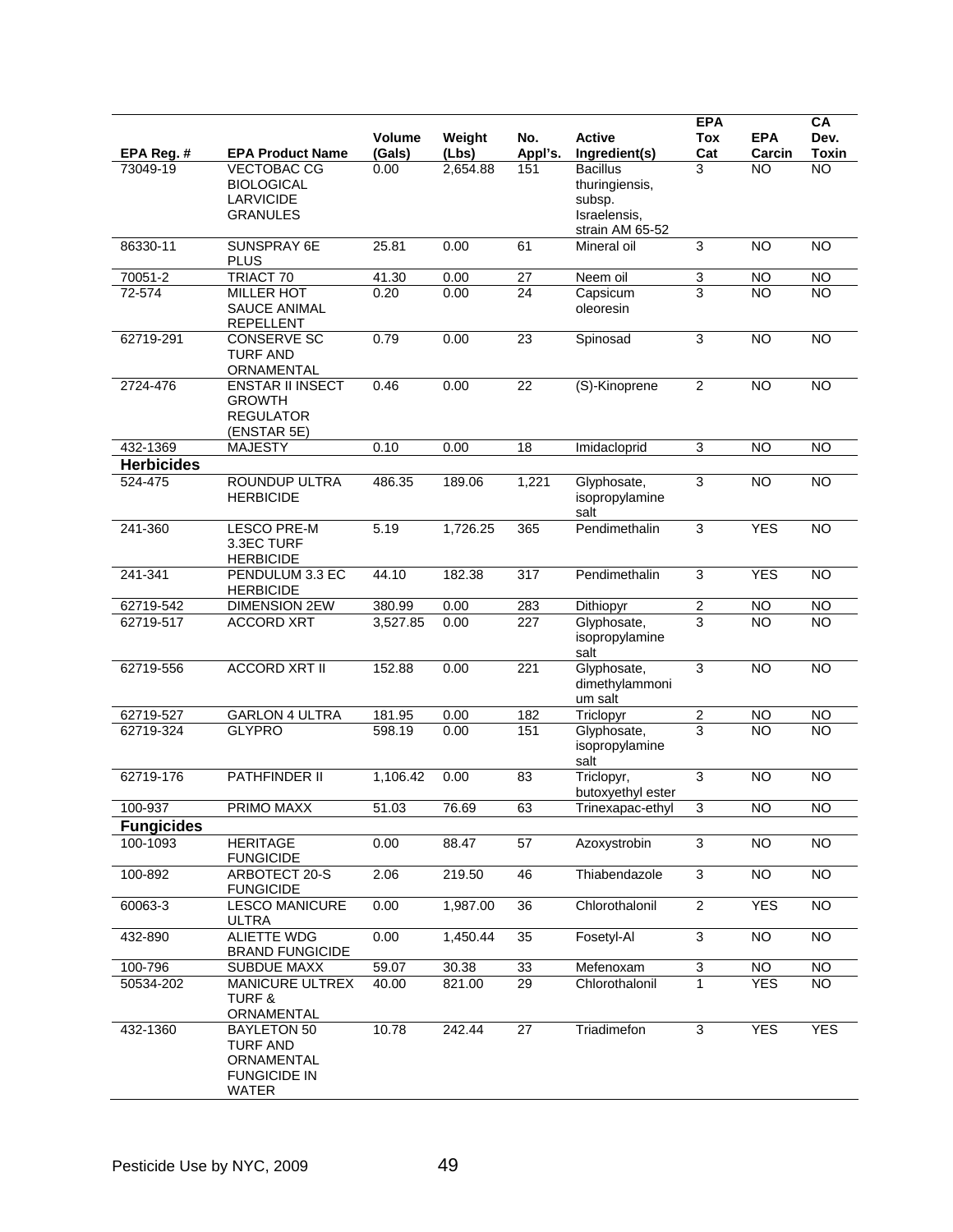|              |                                                                                  |                  |                 |                         |                                           | <b>EPA</b>        |                      | $\overline{CA}$      |
|--------------|----------------------------------------------------------------------------------|------------------|-----------------|-------------------------|-------------------------------------------|-------------------|----------------------|----------------------|
| EPA Reg. #   | <b>EPA Product Name</b>                                                          | Volume<br>(Gals) | Weight<br>(Lbs) | No.<br>Appl's.          | <b>Active</b><br>Ingredient(s)            | <b>Tox</b><br>Cat | <b>EPA</b><br>Carcin | Dev.<br><b>Toxin</b> |
| 70299-1      | <b>ZEROTOL</b><br>ALGAECIDE/FUNGI<br><b>CIDE</b>                                 | 31.45            | 0.00            | 23                      | Hydrogen<br>peroxide                      | 1                 | <b>NO</b>            | <b>NO</b>            |
| 66222-149    | <b>ARMOR TECH CLT</b><br>825                                                     | 0.00             | 660.50          | $\overline{20}$         | Chlorothalonil                            | $\overline{2}$    | <b>YES</b>           | $\overline{NO}$      |
| 7969-224     | <b>CURALAN EG</b>                                                                | 0.00             | 511.18          | 19                      | Vinclozolin                               | $\overline{3}$    | <b>YES</b>           | <b>YES</b>           |
| <b>Other</b> |                                                                                  |                  |                 |                         |                                           |                   |                      |                      |
| 69117-7      | <b>PINSCHER PGR</b>                                                              | 0.15             | 0.00            | 76                      | <b>Dikegulac</b><br>sodium                | 3                 | <b>NO</b>            | <b>NO</b>            |
| 71096-7      | ORTHO BUG-GETA<br><b>SNAIL &amp; SLUG</b><br>KILLER 1                            | 0.00             | 7.25            | 11                      | Metaldehyde                               | $\overline{3}$    | $\overline{NO}$      | $\overline{NO}$      |
| 60061-71     | PETTIT MARINE<br><b>PAINT PREMIUM</b><br><b>SINGLE SEASON</b><br><b>ABLATIVE</b> | 0.00             | 13.00           | 10                      | Copper oxide<br>(ous)                     | $\overline{2}$    | NO                   | $\overline{NO}$      |
| 100-1014     | PACLOBUTRAZOL<br>2SC                                                             | 0.00             | 8.75            | 10                      | Paclobutrazol                             | 3                 | <b>NO</b>            | <b>NO</b>            |
| 59639-96     | <b>DISTANCE INSECT</b><br><b>GROWTH</b><br><b>REGULATOR</b>                      | 0.29             | 0.00            | $\overline{8}$          | Pyriproxyfen                              | 3                 | N <sub>O</sub>       | NO                   |
| 60061-14     | WOOLSEY/Z*SPAR<br><b>SUPER TOX ANTI-</b><br><b>FOULING FINISH B-</b><br>74       | 0.00             | 6.25            | $\overline{5}$          | Copper oxide<br>(ous)                     | $\overline{2}$    | <b>NO</b>            | <b>NO</b>            |
| 100-1014     | CAMBISTAT 2SC                                                                    | 0.38             | 0.00            | 4                       | Paclobutrazol                             | 3                 | <b>NO</b>            | <b>NO</b>            |
| 73049-15     | PROGIBB 4%<br><b>PLANT GROWTH</b><br><b>REGULATOR</b><br><b>SOLUTION</b>         | 0.00             | 0.00            | $\overline{\mathbf{4}}$ | Gibberellins                              | $\overline{2}$    | <b>NO</b>            | <b>NO</b>            |
| 60061-117    | PETTIT MARINE<br>PAINT ULTIMA SR<br><b>ANTIFOULING</b><br><b>PAINT</b>           | 0.00             | 2.00            | $\overline{2}$          | Copper oxide<br>(ous); Cybutryne          | $\overline{2}$    | NO                   | $\overline{NO}$      |
| 1706-179     | STABREX ST 70                                                                    | 23.00            | 0.00            | $\mathbf{1}$            | Sodium<br>hypochlorite;<br>Sodium bromide | 1                 | <b>NO</b>            | <b>NO</b>            |

# **Payroll Administration**

 The Office of Payroll Administration (OPA) is charged with administering the City's payroll and ensuring prompt and accurate payment of employees' wages and salaries. The agency contracts for pest control through the city-wide contract administered by DCAS. Table 39 summarizes pesticide use by pesticide type. Table 40 lists all pesticide products used by OPA in 2009.

|  |  |  |  | Table 39: Types of Pesticides Used by OPA in 2009 |
|--|--|--|--|---------------------------------------------------|
|--|--|--|--|---------------------------------------------------|

|                       | <b>Volume</b> |            |               | Weight     | <b>Times Applied</b> |            |  |
|-----------------------|---------------|------------|---------------|------------|----------------------|------------|--|
| <b>Pesticide Type</b> | Gallons       | % of Total | <b>Pounds</b> | % of Total | <b>Number</b>        | % of Total |  |
| Rodenticide           | 0.0           | $0.0\%$    | 0.6           | 91.1%      |                      | 18.2%      |  |
| Insecticide           | 0.0           | 100.0%     | 0.1           | 8.9%       |                      | 81.8%      |  |
| <b>Totals</b>         | 0.0           |            | 0.6           |            |                      |            |  |

**Table 40: Pesticide Products Used by OPA in 2009**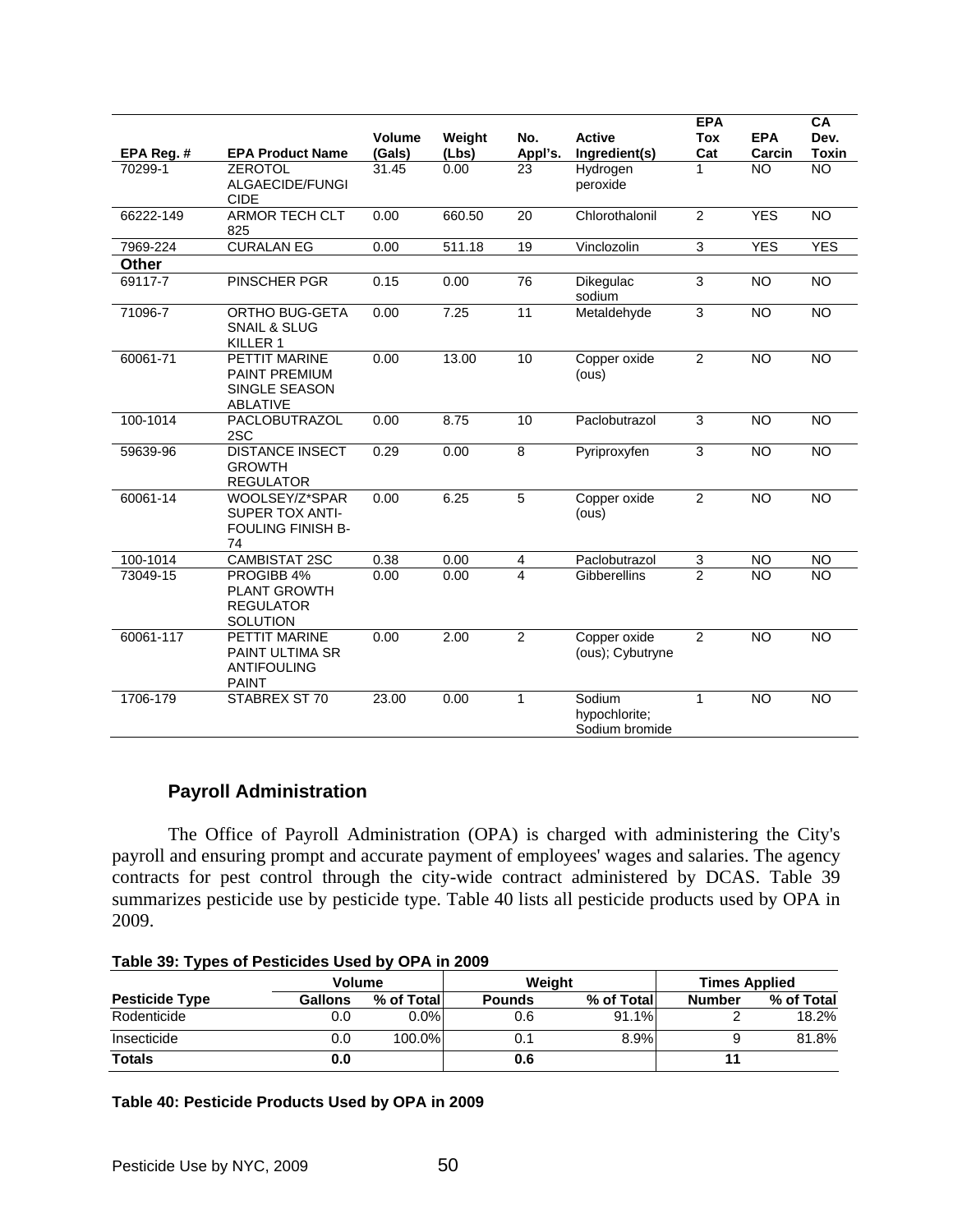| EPA Req. #          | <b>EPA Product Name</b>                                                | Volume<br>(Gals) | Weight<br>(Lbs) | No.<br>Appl's. | <b>Active</b><br>Ingredient(s) | <b>EPA</b><br>Tox<br>Cat | <b>EPA</b><br>Carcin | <b>CA</b><br>Dev.<br>Toxin |
|---------------------|------------------------------------------------------------------------|------------------|-----------------|----------------|--------------------------------|--------------------------|----------------------|----------------------------|
| <b>Rodenticides</b> |                                                                        |                  |                 |                |                                |                          |                      |                            |
| 12455-79            | CONTRAC ALL-<br><b>WEATHER BLOX</b>                                    | 0.00             | 0.56            | 2              | <b>Bromadiolone</b>            | 3                        | NO                   | <b>NO</b>                  |
| <b>Insecticides</b> |                                                                        |                  |                 |                |                                |                          |                      |                            |
| 1021-1641           | <b>SPECKOZ EVERCIDE</b><br>ESFENVALERATE EC                            | 0.01             | 0.00            | 6              | Esfenvalerate                  | 3                        | <b>NO</b>            | NO.                        |
| 1021-1641           | <b>CONQUER RESIDUAL</b><br><b>INSECTICIDE</b><br><b>CONCENTRATE</b>    | 0.02             | 0.00            | 2              | Esfenvalerate                  | 3                        | <b>NO</b>            | NO.                        |
| 499-410             | <b>AVERT</b><br><b>PRESCRIPTION</b><br>TREATMENT TC 93B<br><b>BAIT</b> | 0.00             | 0.06            |                | Avermectin                     | 3                        | NO                   | NO.                        |

# **Police Department**

 The Police Department (NYPD) manages 76 precincts, 12 Transit Districts, and nine Housing Police Service Areas. The major pest issues facing its facilities are structural pests. The agency contracts for pest control through the city-wide contract administered by DCAS. Table 41 summarizes pesticide use by pesticide type. Table 42 lists all pesticide products used by NYPD in 2009.

#### **Table 41: Types of Pesticides Used by NYPD in 2009**

| <b>Pesticide Type</b> | <b>Volume</b>  |            | Weight        |            | <b>Times Applied</b> |            |  |
|-----------------------|----------------|------------|---------------|------------|----------------------|------------|--|
|                       | <b>Gallons</b> | % of Total | <b>Pounds</b> | % of Total | <b>Number</b>        | % of Total |  |
| Rodenticide           | 0.0            | $0.0\%$    | 423.4         | 93.8%      | 576                  | 37.2%      |  |
| Insecticide           | 203.7          | 99.4%      | 27.8          | 6.2%       | 861                  | 55.6%      |  |
| Other                 |                | 0.6%       | 0.0           | $0.0\%$    | 112                  | 7.2%       |  |
| <b>Totals</b>         | 204.9          |            | 451.2         |            | 1,549                |            |  |

#### **Table 42: Pesticide Products Used by NYPD in 2009 by Pesticide Type**

|                     |                                                                          |        |        |         |                     | <b>EPA</b> |            |           |
|---------------------|--------------------------------------------------------------------------|--------|--------|---------|---------------------|------------|------------|-----------|
|                     |                                                                          | Volume | Weight | No.     | Active              | Tox        | <b>EPA</b> | CA Dev.   |
| EPA Reg.#           | <b>EPA Product Name</b>                                                  | (Gals) | (Lbs)  | Appl's. | Ingredient(s)       | Cat        | Carcin     | Toxin     |
| <b>Rodenticides</b> |                                                                          |        |        |         |                     |            |            |           |
| 12455-80            | DITRAC ALL-<br><b>WEATHER BLOX</b>                                       | 0.00   | 130.67 | 152     | Diphacinone         | 3          | NO         | NO.       |
| 12455-76            | <b>CONTRAC</b><br><b>RODENTICIDE</b><br><b>READY TO USE</b><br>PLACE PAC | 0.00   | 97.12  | 137     | <b>Bromadiolone</b> | 3          | <b>NO</b>  | <b>NO</b> |
| 12455-79            | CONTRAC ALL-<br><b>WEATHER BLOX</b>                                      | 0.00   | 113.94 | 133     | <b>Bromadiolone</b> | 3          | NO.        | NO.       |
| 12455-75            | <b>CONTRAC RAT</b><br>AND MOUSE BAIT<br><b>READY TO USE</b><br>PLACE PAC | 0.00   | 50.14  | 93      | <b>Bromadiolone</b> | 3          | NO.        | NO.       |
| 12455-86            | <b>CONTRAC</b><br><b>RODENTICIDE</b><br><b>PLACE PAC</b>                 | 0.00   | 31.56  | 60      | <b>Bromadiolone</b> | 3          | NO.        | NO.       |
| .                   |                                                                          |        |        |         |                     |            |            |           |

#### **Insecticides**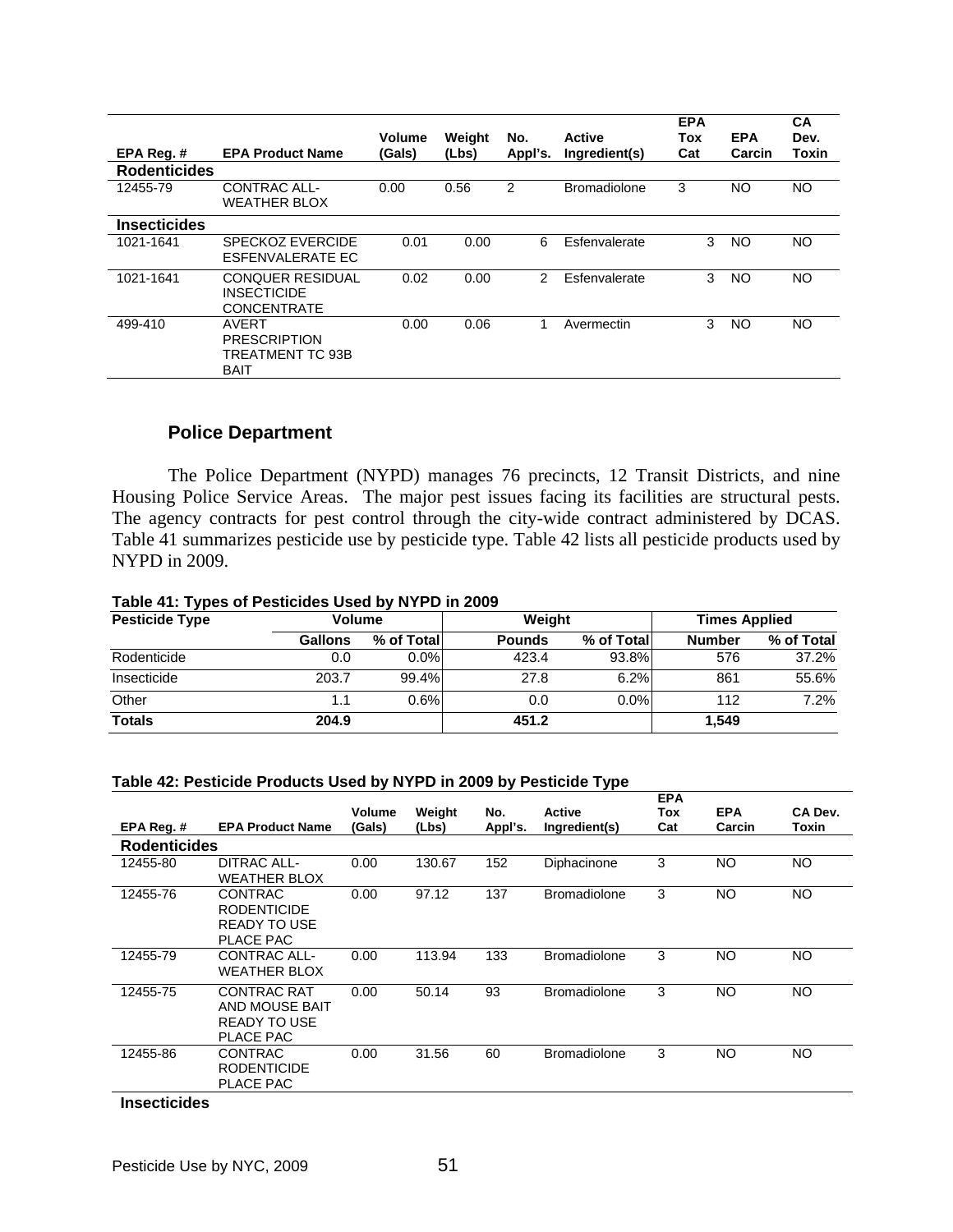|            |                                                                               |                  |                 |                 |                                                                                                                                                                     | <b>EPA</b>     |                      |                         |
|------------|-------------------------------------------------------------------------------|------------------|-----------------|-----------------|---------------------------------------------------------------------------------------------------------------------------------------------------------------------|----------------|----------------------|-------------------------|
| EPA Reg. # | <b>EPA Product Name</b>                                                       | Volume<br>(Gals) | Weight<br>(Lbs) | No.<br>Appl's.  | <b>Active</b><br>Ingredient(s)                                                                                                                                      | Tox<br>Cat     | <b>EPA</b><br>Carcin | CA Dev.<br><b>Toxin</b> |
| 1021-1641  | <b>SPECKOZ</b><br><b>EVERCIDE</b><br><b>ESFENVALERATE</b><br>EC               | 3.52             | 0.00            | 525             | Esfenvalerate                                                                                                                                                       | 3              | <b>NO</b>            | <b>NO</b>               |
| 1021-1641  | <b>CONQUER</b><br><b>RESIDUAL</b><br><b>INSECTICIDE</b><br><b>CONCENTRATE</b> | 1.21             | 0.00            | 205             | Esfenvalerate                                                                                                                                                       | 3              | <b>NO</b>            | <b>NO</b>               |
| 499-410    | <b>AVERT</b><br><b>PRESCRIPTION</b><br><b>TREATMENT TC</b><br>93B BAIT        | 0.00             | 2.97            | 49              | Avermectin                                                                                                                                                          | 3              | <b>NO</b>            | <b>NO</b>               |
| 64405-2    | <b>REDZONE BAIT</b>                                                           | 0.00             | 10.59           | 35              | Boric acid                                                                                                                                                          | 3              | <b>NO</b>            | <b>NO</b>               |
| 67425-14   | ECOPCO ACU                                                                    | 0.00             | 13.44           | 20              | Phenylethyl<br>propionate                                                                                                                                           | 3              | <b>NO</b>            | <b>NO</b>               |
| 397-13     | STERI-FAB                                                                     | 199.00           | 0.50            | $\overline{19}$ | Phenothrin;<br>Isopropyl<br>alcohol; Alkyl<br>(60%C14,<br>25%C12,<br>15%C16)<br>dimethylbenzyl<br>ammonium<br>chloride:<br>Didecyl dimethyl<br>ammonium<br>chloride | $\overline{2}$ | <b>NO</b>            | <b>NO</b>               |
| 499-406    | <b>AVERT</b><br><b>PRESCRIPTION</b><br><b>TREATMENT TC</b><br>93A BAIT        | 0.00             | 0.25            | $\overline{7}$  | Avermectin                                                                                                                                                          | 3              | <b>NO</b>            | <b>NO</b>               |
| Other      |                                                                               |                  |                 |                 |                                                                                                                                                                     |                |                      |                         |
| 2724-351   | ZOECON RF-259<br><b>EMULSIFIABLE</b><br><b>CONCENTRATE</b>                    | 0.83             | 0.00            | 100             | $(7S) -$<br>Hydroprene                                                                                                                                              | 3              | <b>NO</b>            | <b>NO</b>               |

# **Probation**

 The New York City Department of Probation is charged with protecting the community by intervening in the lives of offenders, holding them accountable and serving as a catalyst for positive change. In collaboration with the community and other justice partners they provide information and services to the courts, give victims a voice in the justice system, and help strengthen families. The agency contracts for pest control through the city-wide contract administered by DCAS. Table 43 summarizes pesticide use by pesticide type. Table 44 lists all pesticide products used by DOP in 2009.

|  |  | Table 43: Types of Pesticides Used by DOP in 2009 |
|--|--|---------------------------------------------------|
|  |  |                                                   |

|                       |                | Volume     |               | Weiaht     |               | <b>Times Applied</b> |
|-----------------------|----------------|------------|---------------|------------|---------------|----------------------|
| <b>Pesticide Type</b> | <b>Gallons</b> | % of Total | <b>Pounds</b> | % of Total | <b>Number</b> | % of Total           |
| Rodenticide           | 0.0            | $0.0\%$    | 32.8          | 99.4%      | 47            | 36.4%                |
| Insecticide           | 0.4            | 100.0%     | 0.2           | 0.6%       | 82            | 63.6%                |
| <b>Totals</b>         | 0.4            |            | 33.0          |            | 129           |                      |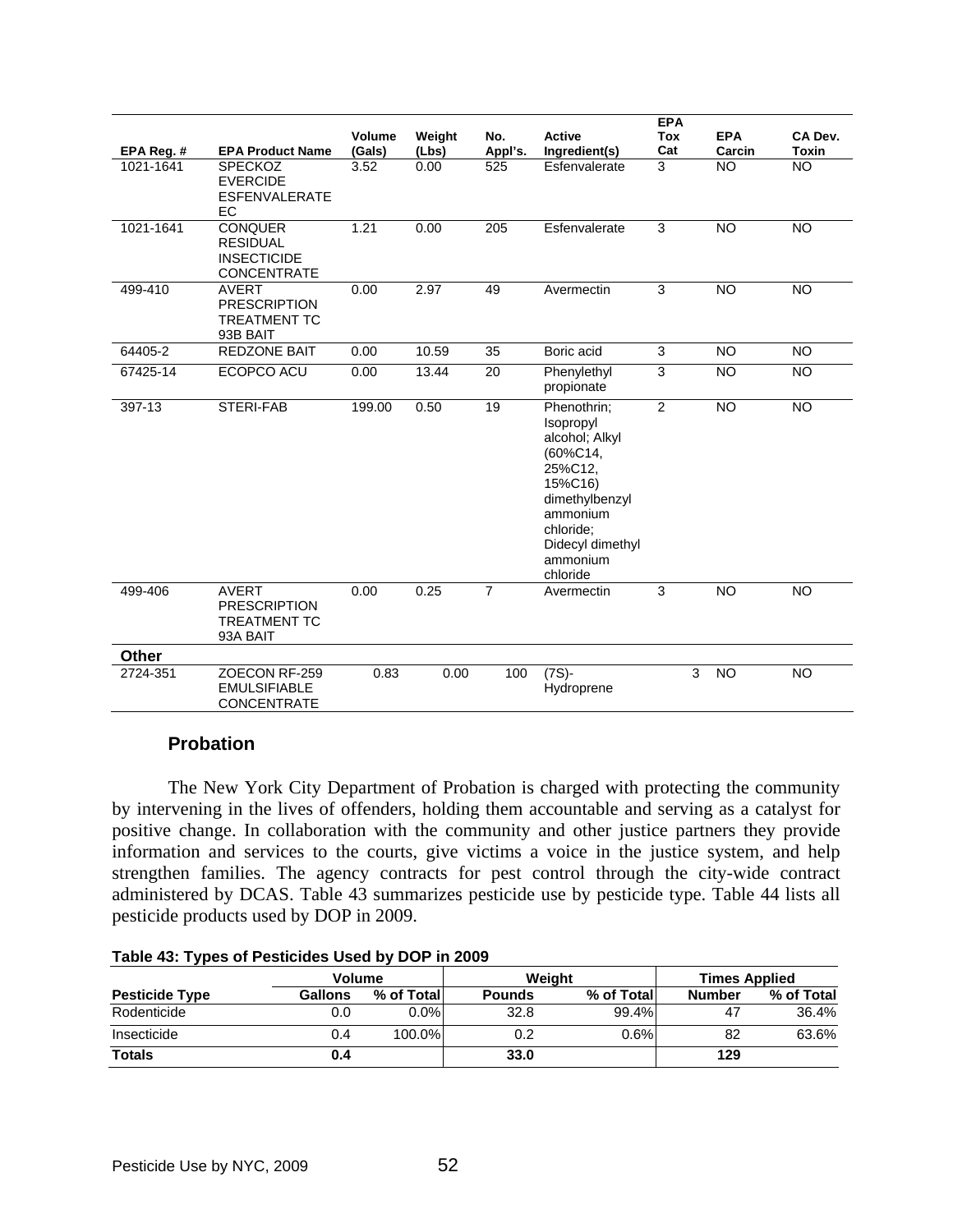|                     |                                                                          | <b>Volume</b> | Weight | No.            | <b>Active</b>       | <b>EPA</b><br>Tox | <b>EPA</b> | <b>CA</b><br>Dev. |
|---------------------|--------------------------------------------------------------------------|---------------|--------|----------------|---------------------|-------------------|------------|-------------------|
| EPA Reg. #          | <b>EPA Product Name</b>                                                  | (Gals)        | (Lbs)  | Appl's.        | Ingredient(s)       | Cat               | Carcin     | Toxin             |
| <b>Rodenticides</b> |                                                                          |               |        |                |                     |                   |            |                   |
| 12455-80            | <b>DITRAC ALL-</b><br><b>WEATHER BLOX</b>                                | 0.00          | 25.25  | 33             | Diphacinone         | 3                 | NO         | NO                |
| 12455-75            | <b>CONTRAC RAT AND</b><br><b>MOUSE BAIT READY</b><br>TO USE PLACE PAC    | 0.00          | 3.56   | $\overline{7}$ | <b>Bromadiolone</b> | 3                 | <b>NO</b>  | <b>NO</b>         |
| 12455-79            | <b>CONTRAC ALL-</b><br><b>WEATHER BLOX</b>                               | 0.00          | 2.63   | 4              | <b>Bromadiolone</b> | 3                 | <b>NO</b>  | <b>NO</b>         |
| 12455-76            | CONTRAC<br><b>RODENTICIDE</b><br><b>READY TO USE</b><br><b>PLACE PAC</b> | 0.00          | 1.31   | 3              | <b>Bromadiolone</b> | 3                 | <b>NO</b>  | <b>NO</b>         |
| <b>Insecticides</b> |                                                                          |               |        |                |                     |                   |            |                   |
| 1021-1641           | <b>CONQUER RESIDUAL</b><br><b>INSECTICIDE</b><br><b>CONCENTRATE</b>      | 0.25          | 0.00   | 46             | Esfenvalerate       | 3                 | <b>NO</b>  | <b>NO</b>         |
| 1021-1641           | <b>SPECKOZ EVERCIDE</b><br>ESFENVALERATE EC                              | 0.10          | 0.00   | 32             | Esfenvalerate       | 3                 | NO         | NO                |
| 499-410             | <b>AVERT</b><br><b>PRESCRIPTION</b><br>TREATMENT TC 93B<br><b>BAIT</b>   | 0.00          | 0.20   | 4              | Avermectin          | 3                 | <b>NO</b>  | <b>NO</b>         |

#### **Table 44: Pesticide Products Used by DOP in 2009**

# **Queens Public Libraries**

The Queens Public Library (QPL) manages 64 libraries as well as indoor, outdoor and office facilities. Contractors are hired for pest management as needed and the major pest infestations are roaches and mice. QPL provided no pesticide application data for 2009.

# **Sanitation**

 The Department of Sanitation (DSNY) manages garages, office buildings, transfer stations, and various publicly-owned lots throughout the city. DSNY employs two certified pesticide applicators that make routine visits to facilities and responds to emergency calls because of the nature of the agency's work – managing garbage – pest problems are endemic at some facilities. DSNY also contracts for weed control on some of the City's rights-of-way. DSNY began entering data from staff into our NYCPURS system in 2009. Table 45 summarizes pesticide use by pesticide type. Table 46 lists the products used by DSNY.

|                       | Volume         |            |               | Weight     | <b>Times Applied</b> |            |  |
|-----------------------|----------------|------------|---------------|------------|----------------------|------------|--|
| <b>Pesticide Type</b> | <b>Gallons</b> | % of Total | <b>Pounds</b> | % of Total | <b>Number</b>        | % of Total |  |
| Rodenticide           | 2.2            | 1.1%       | 1,165.2       | 75.7%l     | 476                  | 31.9%      |  |
| Insecticide           | 23.5           | 11.0%      | 374.9         | 24.3%      | 679                  | 45.4%      |  |
| Herbicide             | 187.6          | 88.0%      | 0.0           | $0.0\%$    | 339                  | 22.7%      |  |
| <b>Totals</b>         | 213.3          |            | 1.540.1       |            | 1,494                |            |  |

**Table 45: Types of Pesticides Used by DSNY in 2009**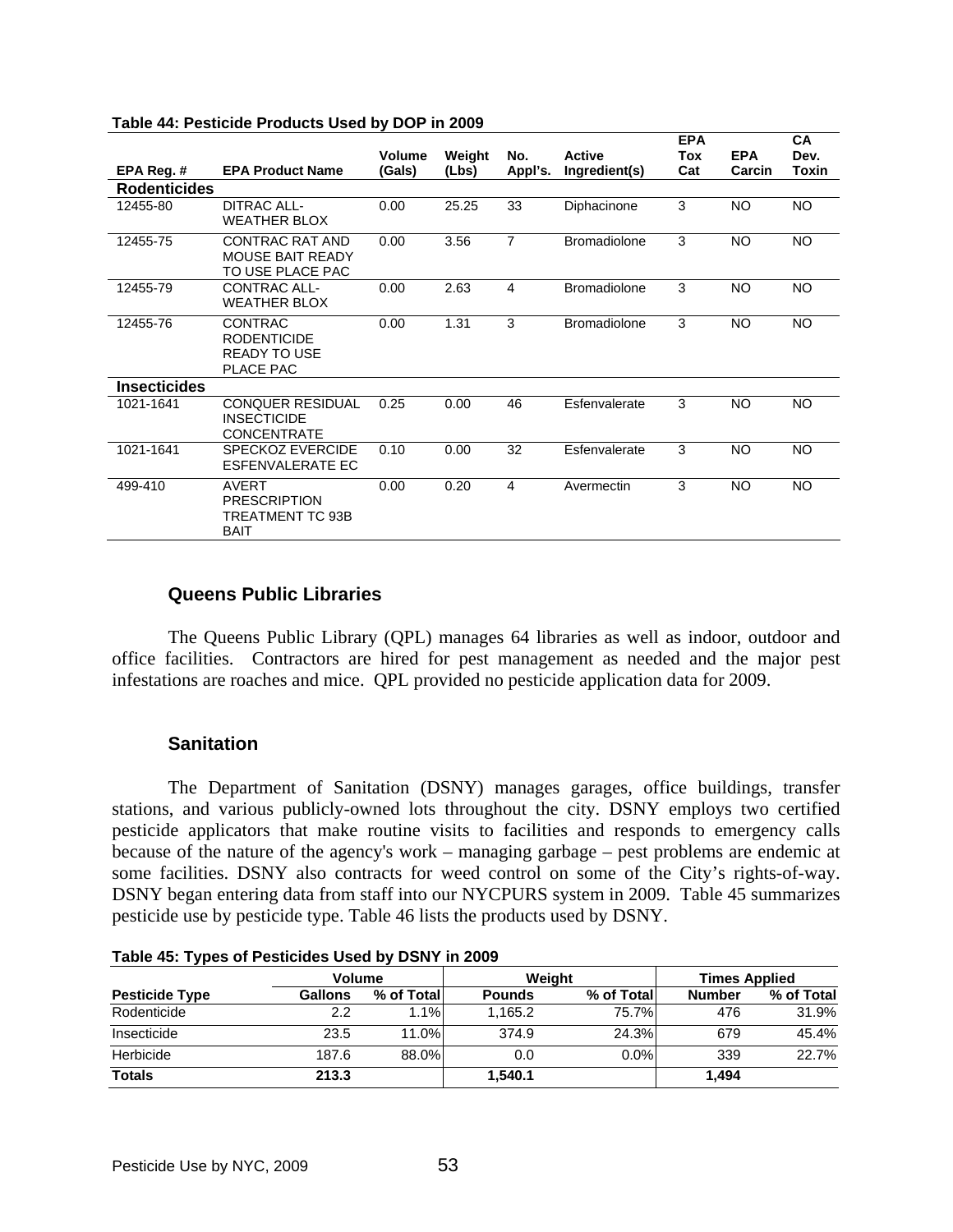| EPA Reg. #          | <b>EPA Product</b><br>Name                                                                                      | <b>Volume</b><br>(Gals) | Weight<br>(Lbs) | No.<br>Appl's. | <b>Active Ingredient(s)</b>                    | <b>EPA</b><br>Tox<br>Cat | <b>EPA</b><br>Carcin | CA<br>Dev.<br>Toxin |
|---------------------|-----------------------------------------------------------------------------------------------------------------|-------------------------|-----------------|----------------|------------------------------------------------|--------------------------|----------------------|---------------------|
| <b>Rodenticides</b> |                                                                                                                 |                         |                 |                |                                                |                          |                      |                     |
| 12455-76            | CONTRAC<br><b>RODENTICIDE</b><br><b>READY TO USE</b><br>PLACE PAC                                               | 1.90                    | 958.93          | 200            | Bromadiolone                                   | 3                        | <b>NO</b>            | <b>NO</b>           |
| 12455-89            | FINAL ALL-<br><b>WEATHER BLOX</b>                                                                               | 0.16                    | 137.71          | 165            | Brodifacoum                                    | $\mathsf 3$              | <b>NO</b>            | <b>NO</b>           |
| 12455-76            | <b>ZEP TOTAL</b><br><b>CONTROL</b><br>PELLET PACKS<br><b>TOTAL</b><br><b>CONTROL</b><br><b>SYSTE</b>            | 0.05                    | 67.19           | 105            | Bromadiolone                                   | 3                        | <b>NO</b>            | <b>NO</b>           |
| 12455-76            | <b>BLACK LEAF</b><br><b>BLITZ READY-</b><br><b>TO-USE PLACE</b><br><b>PAC</b>                                   | 0.14                    | 1.10            | 4              | Bromadiolone                                   | 3                        | <b>NO</b>            | <b>NO</b>           |
| 12455-79            | <b>CONTRAC ALL-</b><br><b>WEATHER BLOX</b>                                                                      | 0.00                    | 0.00            | $\mathbf{1}$   | Bromadiolone                                   | 3                        | <b>NO</b>            | <b>NO</b>           |
| 12455-79            | <b>ZEP TOTAL</b><br><b>CONTROL</b><br><b>RODENT</b><br><b>BLOCKS TOTAL</b><br><b>CONTROL SYST</b>               | 0.00                    | 0.28            | $\mathbf{1}$   | Bromadiolone                                   | 3                        | <b>NO</b>            | <b>NO</b>           |
| <b>Insecticides</b> |                                                                                                                 |                         |                 |                |                                                |                          |                      |                     |
| 100-1066            | <b>DEMAND CS</b><br><b>INSECTICIDE</b>                                                                          | 3.36                    | 77.59           | 231            | Cyhalothrin, lambda                            | $\mathsf 3$              | <b>NO</b>            | <b>NO</b>           |
| 432-1363            | <b>TEMPO SC</b><br><b>INSECTICIDE</b>                                                                           | 1.79                    | 34.58           | 145            | Cyfluthrin, beta                               | $\mathsf 3$              | <b>NO</b>            | <b>NO</b>           |
| 432-763             | SUSPEND SC                                                                                                      | 0.30                    | 4.03            | 107            | Deltamethrin                                   | $\mathsf 3$              | <b>NO</b>            | <b>NO</b>           |
| 432-1257            | <b>MAXFORCE</b><br><b>ROACH BAIT</b><br>F.05                                                                    | 0.00                    | 62.60           | 55             | Fipronil                                       | 3                        | <b>YES</b>           | <b>NO</b>           |
| 432-1251            | <b>MAXFORCE</b><br><b>ROACH</b><br><b>CONTROL</b><br><b>SYSTEM</b>                                              | 18.00                   | 142.80          | 53             | Hydramethylnon                                 | $\overline{3}$           | <b>YES</b>           | <b>YES</b>          |
| 73766-1             | <b>GOURMET ANT</b><br><b>BAIT GEL</b>                                                                           | 0.00                    | 4.20            | 36             | Disodium octaborate<br>tetrahydrate            | 3                        | <b>NO</b>            | <b>NO</b>           |
| 432-1252            | <b>MAXFORCE</b><br>PROFESSIONAL<br><b>INSECT</b><br><b>CONTROL ANT</b><br><b>KILLER BA</b>                      | 0.00                    | 33.94           | 23             | Hydramethylnon                                 | 3                        | <b>YES</b>           | <b>YES</b>          |
| 279-3390            | <b>COUNTRY VET</b><br><b>ROACH</b><br><b>EMBARGO WITH</b><br><b>GROWTH</b><br><b>INHIBITOR</b>                  | 0.00                    | 13.13           | 11             | Esfenvalerate;<br>Prallethrin;<br>Pyriproxyfen | 3                        | <b>NO</b>            | <b>NO</b>           |
| 432-1259            | <b>MAXFORCE FC</b><br>SELECT PROF.<br><b>INSECT</b><br><b>CONTROL</b><br><b>ROACH KILLER</b><br><b>BAIT GEL</b> | 0.00                    | 0.40            | 8              | Fipronil                                       | 3                        | <b>YES</b>           | <b>NO</b>           |
| 499-370             | <b>JOHNSON WAX</b><br>PROFESSIONAL<br><b>BRAND</b>                                                              | 0.00                    | 0.56            | 3              | Avermectin                                     | 3                        | NO                   | <b>NO</b>           |

# **Table 46: List of Pesticides Applied by DSNY in 2009**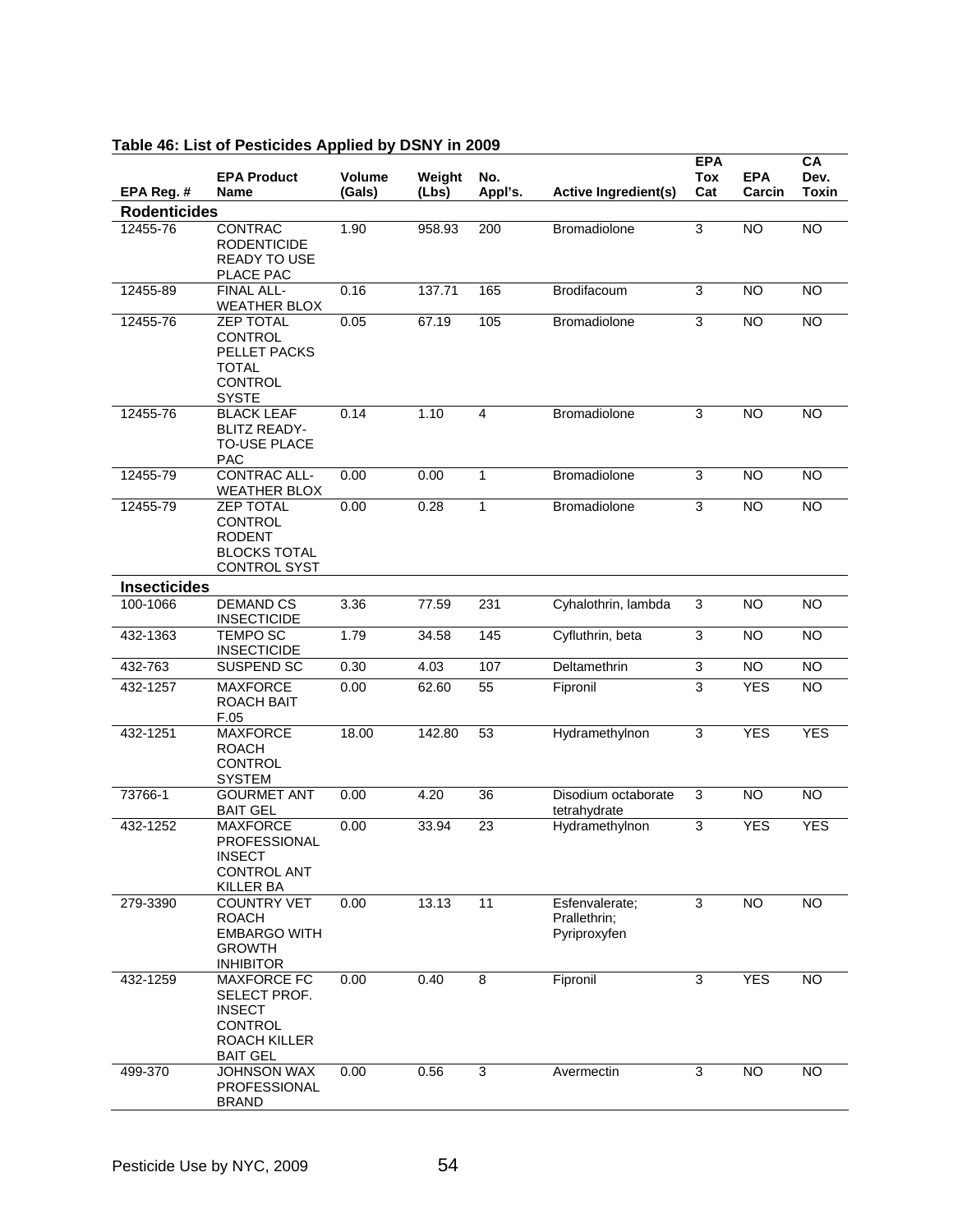|                   |                                                                                           |        |             |                |                                     | <b>EPA</b> |            | <b>CA</b>  |
|-------------------|-------------------------------------------------------------------------------------------|--------|-------------|----------------|-------------------------------------|------------|------------|------------|
|                   | <b>EPA Product</b>                                                                        | Volume | Weight      | No.            |                                     | <b>Tox</b> | <b>EPA</b> | Dev.       |
| EPA Reg. #        | <b>Name</b>                                                                               | (Gals) | (Lbs)       | Appl's.        | <b>Active Ingredient(s)</b>         | Cat        | Carcin     | Toxin      |
|                   | <b>GRANULAR ANT</b><br><b>BAIT</b>                                                        |        |             |                |                                     |            |            |            |
| 2724-274          | <b>GOLDEN</b><br><b>MALRIN RF-128</b><br><b>FLY KILLER</b>                                | 0.00   | 0.63        | $\overline{2}$ | Methomyl; (Z)-9-<br>Tricosene       | 3          | NO.        | <b>NO</b>  |
| 100-1066          | <b>BORDER</b><br><b>INSECTICIDE</b>                                                       | 0.00   | 0.28        | $\overline{2}$ | Cyhalothrin, lambda                 | 3          | NO.        | <b>NO</b>  |
| 432-1254          | <b>MAXFORCE</b><br><b>PROFESSIONAL</b><br><b>INSECT</b><br><b>CONTROL</b><br>ROACH KILLER | 0.00   | 0.07        | 1              | Hydramethylnon                      | 3          | <b>YES</b> | <b>YES</b> |
| 73766-1           | <b>ADIOS ANT</b><br>KILLER GEL                                                            | 0.00   | 0.05        | $\mathbf{1}$   | Disodium octaborate<br>tetrahydrate | 3          | <b>NO</b>  | <b>NO</b>  |
| 432-1313          | TEMPO 2 TC<br><b>INSECTICIDE</b>                                                          | 0.00   | 0.00        | 1              | Cyfluthrin                          | 2          | <b>NO</b>  | <b>NO</b>  |
| <b>Herbicides</b> |                                                                                           |        |             |                |                                     |            |            |            |
| 66222-169         | <b>VEGETATION</b><br><b>MANAGEMENT</b><br><b>SFM 75</b>                                   | 104.67 | $\mathbf 0$ | 184            | Sulfometuron methyl                 | 3          | NO.        | <b>NO</b>  |
| 524-454           | <b>ROUNDUP</b><br><b>ORIGINAL II</b><br><b>HERBICIDE</b>                                  | 76.95  | $\mathbf 0$ | 148            | Glyphosate,<br>isopropylamine salt  | 2          | <b>NO</b>  | NO         |
| 71368-20          | <b>NUFARM</b><br><b>CREDIT</b><br><b>HERBICIDE</b>                                        | 6.00   | $\Omega$    | $\overline{7}$ | Glyphosate,<br>isopropylamine salt  | 3          | <b>NO</b>  | <b>NO</b>  |

# **Taxi and Limousine Commission**

 The Taxi and Limousine Commission (TLC) licenses and regulates over 50,000 vehicles and approximately 100,000 drivers, performs safety and emissions inspections of the more than 13,000 medallion taxicabs three times each year, and holds numerous hearings for violations of City and TLC rules and regulations, making it the most active taxi and limousine licensing regulatory agency in the United States. The agency contracts for pest control through the citywide contract administered by DCAS. Table 47 summarizes pesticide use by pesticide type. Table 48 lists all pesticide products used by TLC in 2009.

|  |  | Table 47: Types of Pesticides Used by TLC in 2009 |
|--|--|---------------------------------------------------|
|  |  |                                                   |

| - -                   |         |             |               |            |                      |            |  |
|-----------------------|---------|-------------|---------------|------------|----------------------|------------|--|
|                       | Volume  |             | Weight        |            | <b>Times Applied</b> |            |  |
| <b>Pesticide Type</b> | Gallons | % of Totall | <b>Pounds</b> | % of Total | <b>Number</b>        | % of Total |  |
| Rodenticide           | 0.0     | $0.0\%$     | 1.5           | 100.0%     | 15                   | 23.4%      |  |
| Insecticide           |         | 100.0%      | 0.0           | $0.0\%$    | 49                   | 76.6%      |  |
| <b>Totals</b>         | U. 1    |             | 1.5           |            | 64                   |            |  |

#### **Table 48: Pesticide Products Used by TLC in 2009**

| EPA Reg.#           | <b>EPA Product Name</b>             | <b>Volume</b><br>(Gals) | Weiaht<br>(Lbs) | No.<br>Appl's. | Active<br>Ingredient(s) | <b>EPA</b><br>Tox<br>Cat | <b>EPA</b><br>Carcin | CA<br>Dev.<br>Toxin |
|---------------------|-------------------------------------|-------------------------|-----------------|----------------|-------------------------|--------------------------|----------------------|---------------------|
| <b>Rodenticides</b> |                                     |                         |                 |                |                         |                          |                      |                     |
| 12455-79            | CONTRAC ALL-<br><b>WEATHER BLOX</b> | 0.00                    | 0.19            | 6              | <b>Bromadiolone</b>     | 3                        | NO                   | NO                  |
| 12455-75            | CONTRAC RAT AND<br>MOUSE BAIT READY | 0.00                    | 0.16            | 5              | <b>Bromadiolone</b>     | 3                        | NO                   | <b>NO</b>           |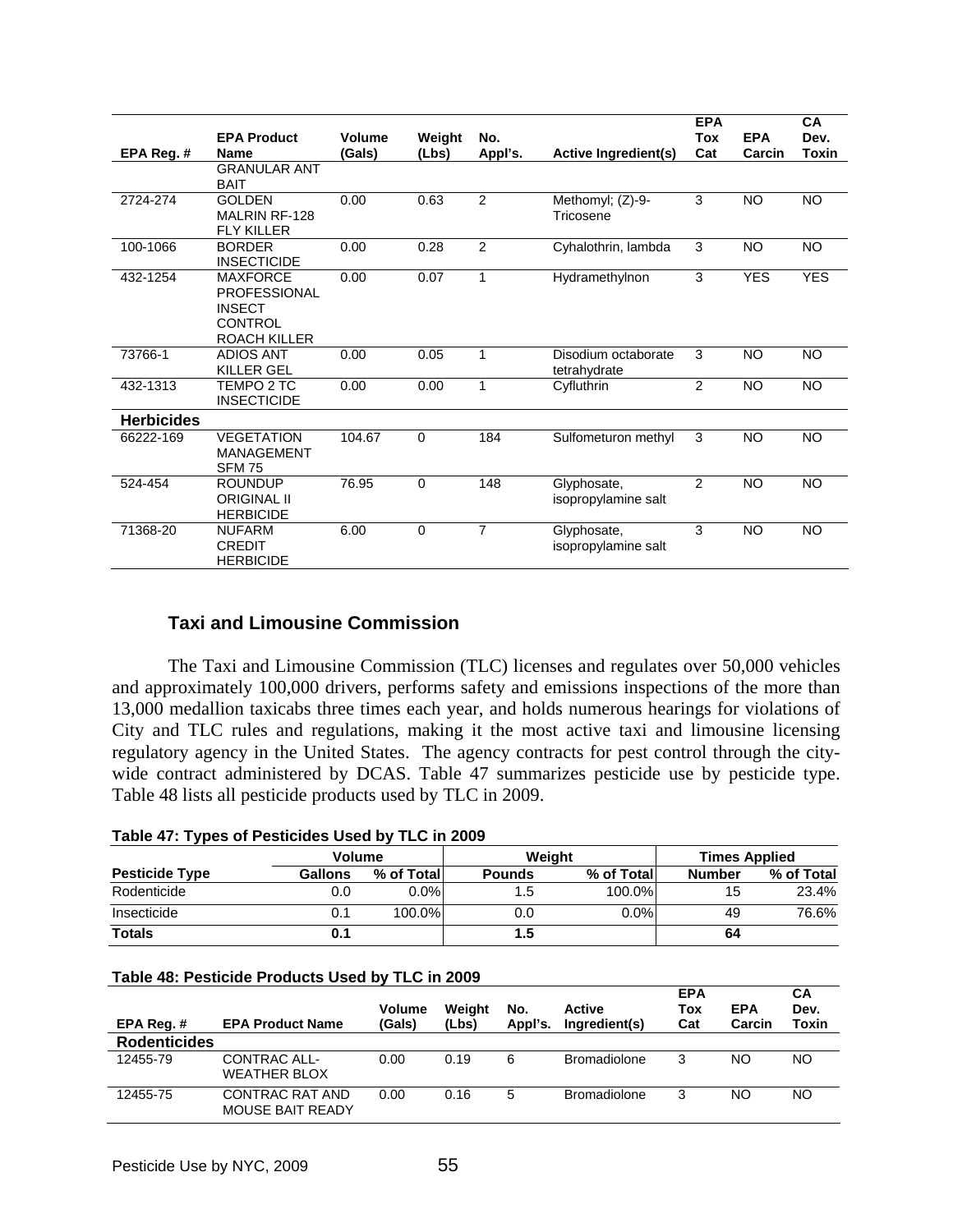| EPA Req.#           | <b>EPA Product Name</b><br>TO USE PLACE PAC                              | Volume<br>(Gals) | Weight<br>(Lbs) | No.<br>Appl's. | <b>Active</b><br>Ingredient(s) | <b>EPA</b><br>Tox<br>Cat | <b>EPA</b><br>Carcin | СA<br>Dev.<br>Toxin |
|---------------------|--------------------------------------------------------------------------|------------------|-----------------|----------------|--------------------------------|--------------------------|----------------------|---------------------|
| 12455-76            | <b>CONTRAC</b><br><b>RODENTICIDE</b><br><b>READY TO USE</b><br>PLACE PAC | 0.00             | 0.70            | 2              | <b>Bromadiolone</b>            | 3                        | NO.                  | NO.                 |
| 12455-80            | DITRAC ALL-<br><b>WEATHER BLOX</b>                                       | 0.00             | 0.50            | 2              | Diphacinone                    | 3                        | NO                   | NO                  |
| <b>Insecticides</b> |                                                                          |                  |                 |                |                                |                          |                      |                     |
| 1021-1641           | <b>CONQUER RESIDUAL</b><br><b>INSECTICIDE</b><br><b>CONCENTRATE</b>      | 0.03             | 0.00            | 31             | Esfenvalerate                  | 3                        | NO.                  | <b>NO</b>           |
| 1021-1641           | <b>SPECKOZ EVERCIDE</b><br>ESFENVALERATE EC                              | 0.04             | 0.00            | 18             | Esfenvalerate                  | 3                        | NO.                  | NO.                 |

# **Transportation**

The Department of Transportation (DOT) has a staff of over 4,000 that oversees one of the most complex urban transportation networks in the world. They manage approximately 5,800 miles of streets, sidewalks, and highways and 789 bridge structures, including six tunnels. They operate the Staten Island Ferry, oversee ferry operations on City-owned piers and operate approximately 75 facilities throughout the City. DOT is responsible for pest management at maintenance yards, lots, and agency offices throughout the city, as well as on rights-of-way along city highways. DOT is also contracted by New York State to provide right-of-way maintenance on state highways within city borders. Table 49 summarizes pesticide use by pesticide type. Table 50 lists all pesticide products used by DOT in 2009.

#### **Table 49: Types of Pesticides Used by DOT in 2009**

|                       | <b>Volume</b>  |            |               | Weight     | <b>Times Applied</b> |            |  |
|-----------------------|----------------|------------|---------------|------------|----------------------|------------|--|
| <b>Pesticide Type</b> | <b>Gallons</b> | % of Total | <b>Pounds</b> | % of Total | Number               | % of Total |  |
| Rodenticide           | 0.0            | 0.0%       | 131.7         | 97.9%l     | 253                  | 12.7%      |  |
| Insecticide           | 42.5           | 18.1%      | 2.9           | 2.1%       | 640                  | 32.1%      |  |
| Herbicide             | 192.3          | 81.9%      | 0.0           | $0.0\%$    | 1.093                | 54.8%      |  |
| Other                 | 0.1            | $0.0\%$    | 0.0           | 0.0%       | 9                    | 0.5%       |  |
| <b>Totals</b>         | 234.9          |            | 134.6         |            | 1,995                |            |  |

#### **Table 50: Pesticide Products Used by DOT in 2009**

| EPA Req.#           | <b>EPA Product Name</b>                                                         | Volume<br>(Gals) | Weight<br>(Lbs) | No.<br>Appl's. | <b>Active</b><br>Ingredient(s) | <b>EPA</b><br>Tox<br>Cat | <b>EPA</b><br>Carcin | <b>CA</b><br>Dev.<br>Toxin |
|---------------------|---------------------------------------------------------------------------------|------------------|-----------------|----------------|--------------------------------|--------------------------|----------------------|----------------------------|
| <b>Rodenticides</b> |                                                                                 |                  |                 |                |                                |                          |                      |                            |
| 12455-80            | DITRAC ALL-<br><b>WEATHER BLOX</b>                                              | 0.00             | 72.38           | 115            | Diphacinone                    | 3                        | NO                   | NO                         |
| 12455-79            | CONTRAC ALL-<br><b>WEATHER BLOX</b>                                             | 0.00             | 30.98           | 53             | <b>Bromadiolone</b>            | 3                        | NO                   | NO.                        |
| 12455-75            | <b>CONTRAC RAT</b><br>AND MOUSE BAIT<br><b>READY TO USE</b><br><b>PLACE PAC</b> | 0.00             | 12.02           | 38             | <b>Bromadiolone</b>            | 3                        | NO                   | NO.                        |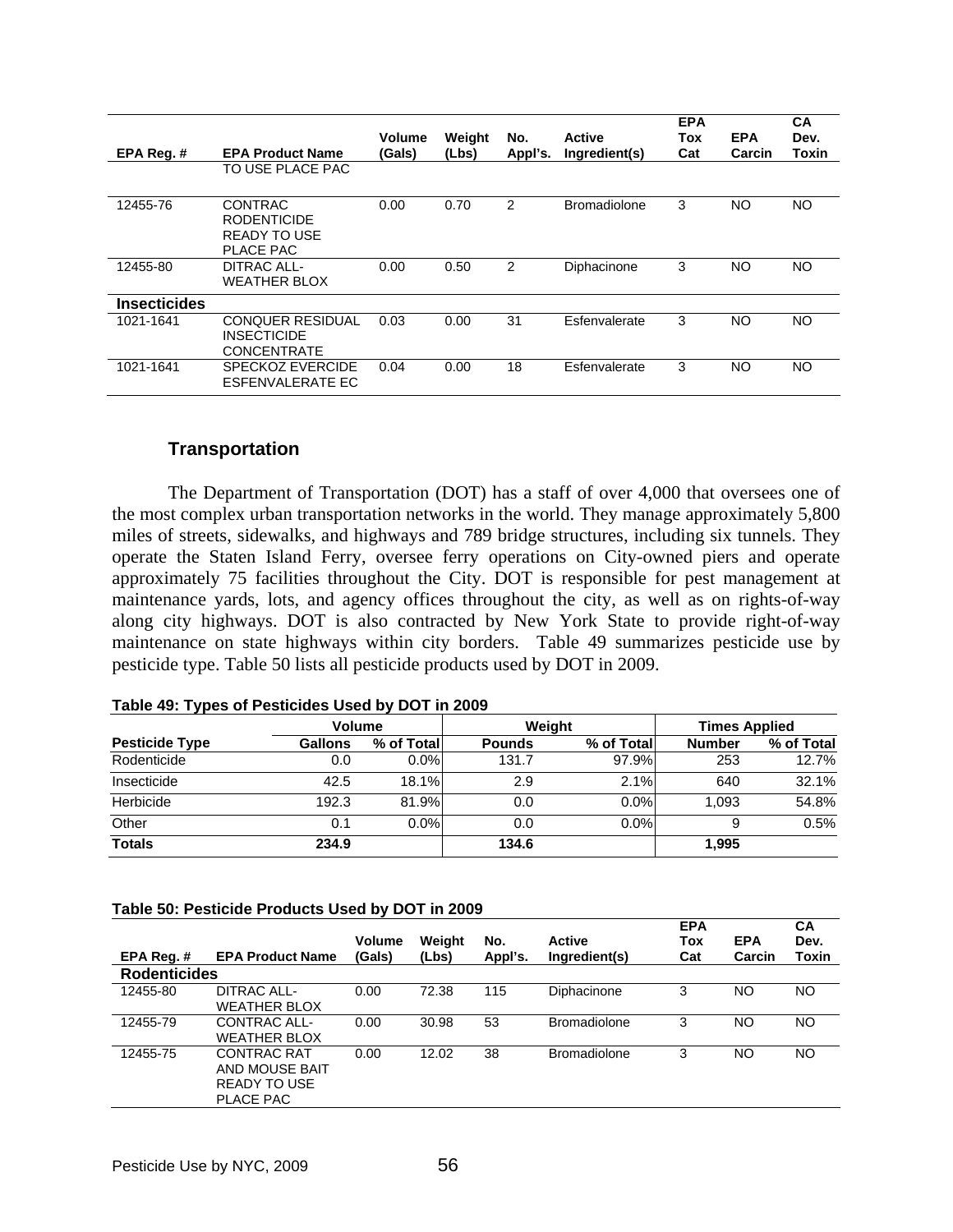| EPA Reg. #          | <b>EPA Product Name</b>                                                | Volume<br>(Gals) | Weight<br>(Lbs) | No.<br>Appl's.   | <b>Active</b><br>Ingredient(s)                                                                                                                                | <b>EPA</b><br><b>Tox</b><br>Cat | <b>EPA</b><br>Carcin | CA<br>Dev.<br><b>Toxin</b> |
|---------------------|------------------------------------------------------------------------|------------------|-----------------|------------------|---------------------------------------------------------------------------------------------------------------------------------------------------------------|---------------------------------|----------------------|----------------------------|
| 12455-76            | CONTRAC<br><b>RODENTICIDE</b><br><b>READY TO USE</b><br>PLACE PAC      | 0.00             | 21.59           | 35               | <b>Bromadiolone</b>                                                                                                                                           | 3                               | <b>NO</b>            | <b>NO</b>                  |
| 12455-86            | <b>CONTRAC</b><br><b>RODENTICIDE</b><br>PLACE PAC                      | 0.00             | 4.13            | $\overline{12}$  | Bromadiolone                                                                                                                                                  | 3                               | $\overline{NO}$      | $\overline{NO}$            |
| <b>Insecticides</b> |                                                                        |                  |                 |                  |                                                                                                                                                               |                                 |                      |                            |
| 1021-1641           | SPECKOZ<br><b>EVERCIDE</b><br><b>ESFENVALERATE</b><br>EС               | 1.77             | 0.00            | 449              | Esfenvalerate                                                                                                                                                 | 3                               | $\overline{NO}$      | $\overline{NO}$            |
| 1021-1641           | <b>CONQUER</b><br><b>RESIDUAL</b><br><b>INSECTICIDE</b><br>CONCENTRATE | 0.71             | 0.00            | 157              | Esfenvalerate                                                                                                                                                 | 3                               | <b>NO</b>            | <b>NO</b>                  |
| 499-410             | <b>AVERT</b><br><b>PRESCRIPTION</b><br><b>TREATMENT TC</b><br>93B BAIT | 0.00             | 0.57            | 17               | Avermectin                                                                                                                                                    | 3                               | <b>NO</b>            | <b>NO</b>                  |
| 67425-14            | ECOPCO ACU                                                             | 0.00             | 1.84            | 11               | Phenylethyl<br>propionate                                                                                                                                     | $\overline{3}$                  | $\overline{NO}$      | $\overline{NO}$            |
| 64405-2             | <b>REDZONE BAIT</b>                                                    | 0.00             | 0.47            | 3                | Boric acid                                                                                                                                                    | 3                               | <b>NO</b>            | <b>NO</b>                  |
| 397-13              | STERI-FAB                                                              | 40.00            | 0.00            | $\overline{2}$   | Phenothrin;<br>Isopropyl alcohol;<br>Alkyl (60%C14,<br>25%C12, 15%C16)<br>dimethylbenzyl<br>ammonium<br>chloride; Didecyl<br>dimethyl<br>ammonium<br>chloride | 2                               | <b>NO</b>            | <b>NO</b>                  |
| <b>Herbicides</b>   |                                                                        |                  |                 |                  |                                                                                                                                                               |                                 |                      |                            |
| 228-397             | RIVERDALE<br><b>VANQUISH</b><br><b>HERBICIDE</b>                       | 74.81            | 0.00            | 402              | Dicamba,<br>diglycolamine salt                                                                                                                                | 3                               | <b>NO</b>            | <b>NO</b>                  |
| 62719-556           | <b>ACCORD XRT II</b>                                                   | 67.44            | 0.00            | 265              | Glyphosate,<br>dimethylammoniu<br>m salt                                                                                                                      | 3                               | <b>NO</b>            | <b>NO</b>                  |
| 352-622             | DUPONT OUST<br><b>EXTRA HERBICIDE</b>                                  | 6.83             | 0.00            | 253              | Sulfometuron<br>methyl;<br>Metsulfuron-methyl                                                                                                                 | 3                               | <b>NO</b>            | <b>NO</b>                  |
| 62719-176           | PATHFINDER II                                                          | 41.14            | 0.00            | 163              | Triclopyr,<br>butoxyethyl ester                                                                                                                               | $\overline{3}$                  | <b>NO</b>            | $\overline{NO}$            |
| 62719-527           | <b>GARLON 4 ULTRA</b>                                                  | 2.07             | 0.00            | $\overline{8}$   | Triclopyr                                                                                                                                                     | $\overline{2}$                  | N <sub>O</sub>       | <b>NO</b>                  |
| 352-607             | <b>DUPONT</b><br><b>GLYPHOSATE</b><br><b>HERBICIDE</b>                 | 0.04             | 0.00            | $\overline{2}$   | Glyphosate,<br>isopropylamine salt                                                                                                                            | $\overline{2}$                  | <b>NO</b>            | <b>NO</b>                  |
| Other               |                                                                        |                  |                 |                  |                                                                                                                                                               |                                 |                      |                            |
| 2724-351            | ZOECON RF-259<br><b>EMULSIFIABLE</b><br>CONCENTRATE                    | 0.06             | 0.00            | $\boldsymbol{9}$ | (7S)-Hydroprene                                                                                                                                               | $\sqrt{3}$                      | <b>NO</b>            | <b>NO</b>                  |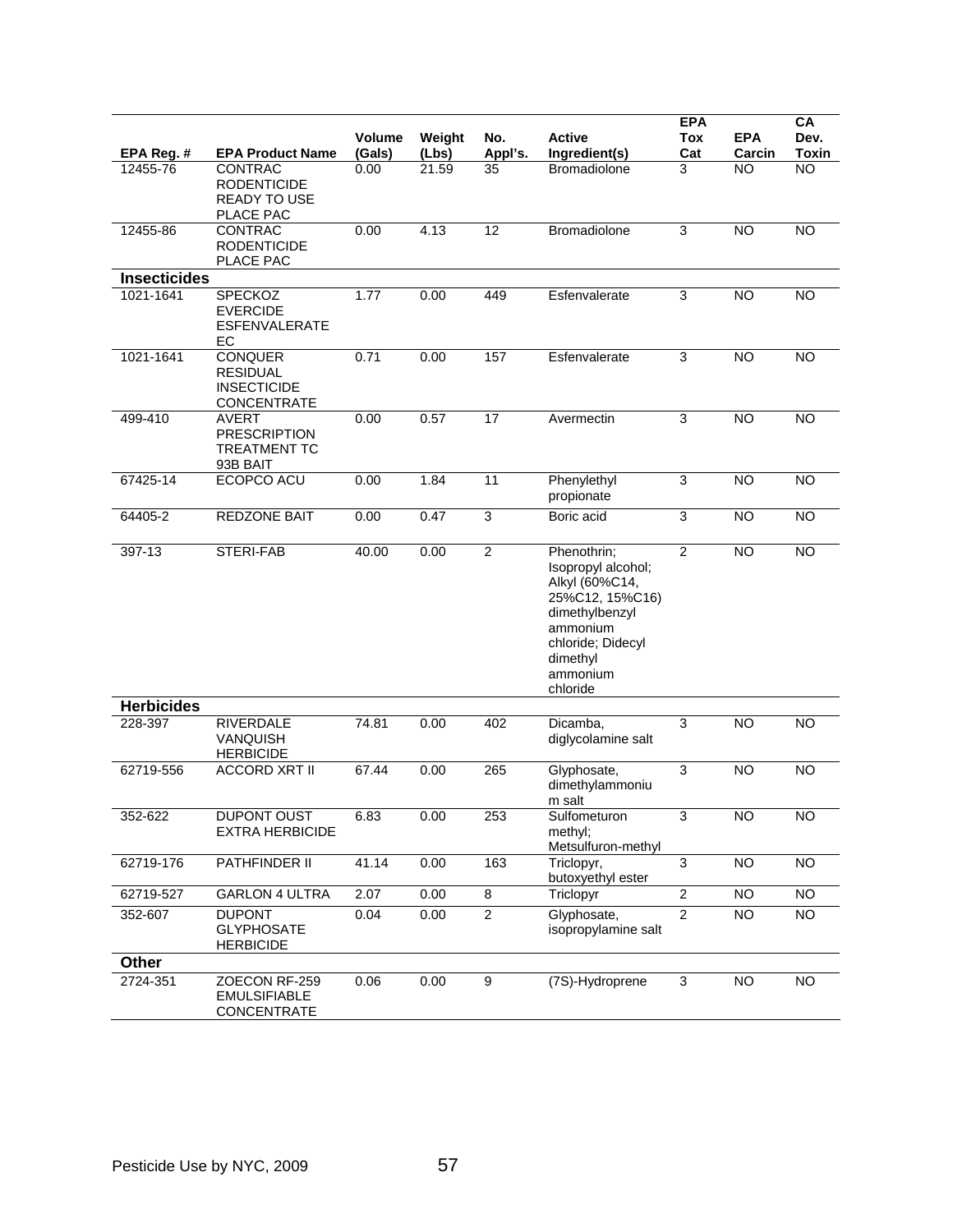# **Youth and Community Development**

The Department of Youth and Community Development (DYCD) provides the City of New York with high-quality youth and family programming. The central task of DYCD is administering available City, state, and federal funds to effective community-based organizations. Table 51 summarizes pesticide use by pesticide type. Table 52 lists all pesticide products used by DYCD in 2009.

|                       | <b>Volume</b> |             | Weight        |            | <b>Times Applied</b> |            |  |
|-----------------------|---------------|-------------|---------------|------------|----------------------|------------|--|
| <b>Pesticide Type</b> | Gallons       | % of Totall | <b>Pounds</b> | % of Total | <b>Number</b>        | % of Total |  |
| Rodenticide           | 0.0           | $0.0\%$     | 1.3           | 96.0%      |                      | 18.2%      |  |
| Insecticide           | 0.1           | 100.0%      | 0.1           | 4.0%       | 18                   | 81.8%      |  |
| <b>Totals</b>         | 0.1           |             | 1.4           |            | 22                   |            |  |

# **Table 51: Types of Pesticides Used by DYCD in 2009**

#### **Table 52: Pesticide Products Used by DYCD in 2009**

|                     |                                                                        | Volume | Weight | No.     | <b>Active</b>       | <b>EPA</b><br>Tox | <b>EPA</b> | CA<br>Dev.   |
|---------------------|------------------------------------------------------------------------|--------|--------|---------|---------------------|-------------------|------------|--------------|
| EPA Reg. #          | <b>EPA Product Name</b>                                                | (Gals) | (Lbs)  | Appl's. | Ingredient(s)       | Cat               | Carcin     | <b>Toxin</b> |
| <b>Rodenticides</b> |                                                                        |        |        |         |                     |                   |            |              |
| 12455-76            | CONTRAC<br><b>RODENTICIDE</b><br>READY TO USE<br>PLACE PAC             | 0.00   | 1.31   | 4       | <b>Bromadiolone</b> | 3                 | <b>NO</b>  | <b>NO</b>    |
| <b>Insecticides</b> |                                                                        |        |        |         |                     |                   |            |              |
| 1021-1641           | <b>SPECKOZ EVERCIDE</b><br>ESFENVALERATE EC                            | 0.04   | 0.00   | 12      | Esfenvalerate       | 3                 | <b>NO</b>  | <b>NO</b>    |
| 1021-1641           | <b>CONQUER RESIDUAL</b><br><b>INSECTICIDE</b><br>CONCENTRATE           | 0.03   | 0.00   | 5       | Esfenvalerate       | 3                 | NO         | <b>NO</b>    |
| 499-410             | <b>AVERT</b><br><b>PRESCRIPTION</b><br>TREATMENT TC 93B<br><b>BAIT</b> | 0.00   | 0.06   | 1       | Avermectin          | 3                 | NO         | NO.          |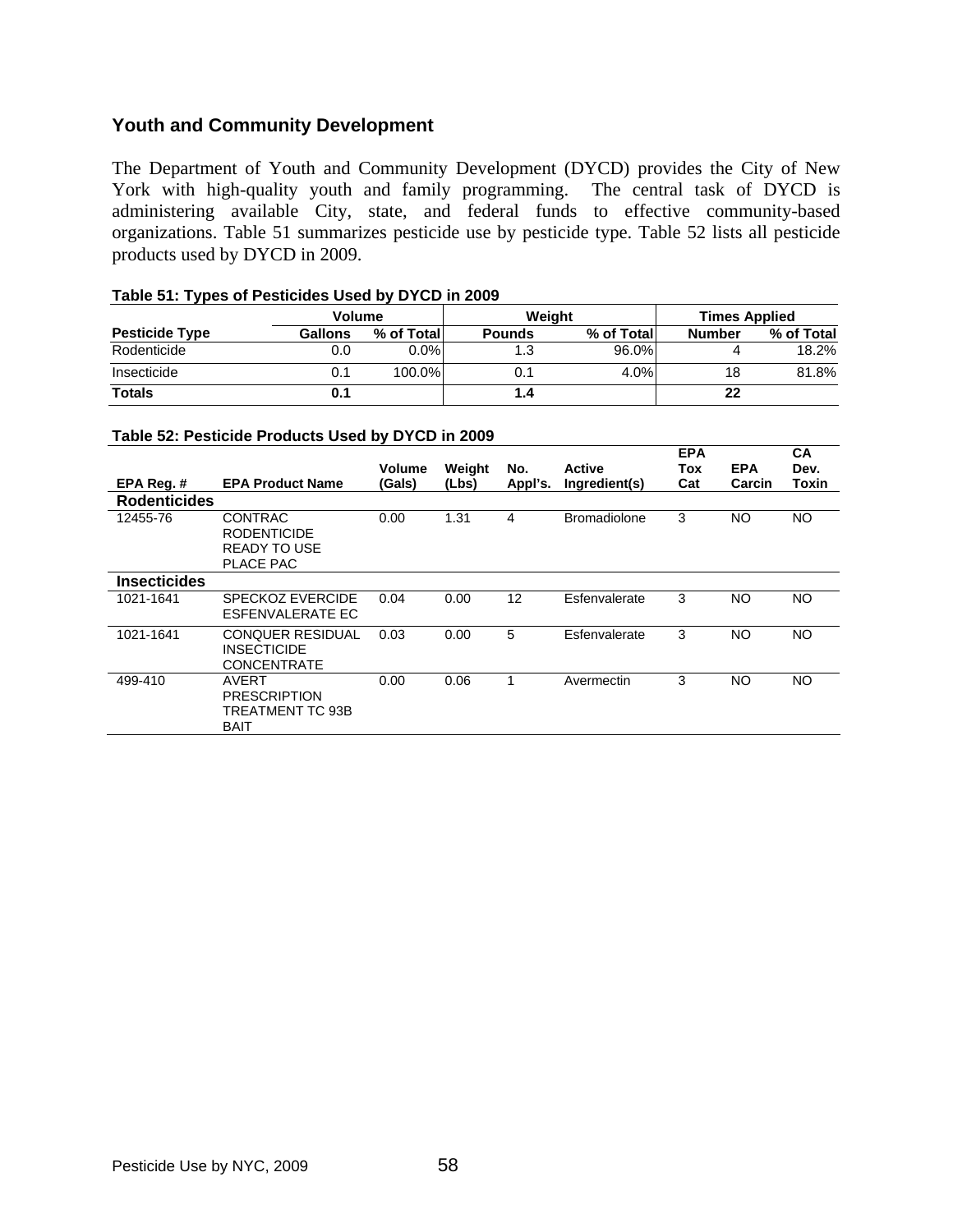# Appendix 1 Complete listing of pesticide products used by New York City Agencies by Pesticide Type

|                     |                                                                                         | Volume | Weight   | No.     | <b>Active</b>       | <b>EPA</b><br>Tox. | <b>EPA</b>      | <b>CA</b><br>Dev. |
|---------------------|-----------------------------------------------------------------------------------------|--------|----------|---------|---------------------|--------------------|-----------------|-------------------|
| EPA Reg. #          | <b>EPA Product Name</b>                                                                 | (Gals) | (Lbs)    | Appl's. | Ingredient(s)       | Cat.               | Carcin          | <b>Toxin</b>      |
| <b>Rodenticides</b> |                                                                                         |        |          |         |                     |                    |                 |                   |
| 100-1050            | TALON-G<br>RODENTICIDE BAIT<br>PACK MINI-PELLETS<br><b>WITH BI</b>                      | 87.00  | 3,463.67 | 15004   | Brodifacoum         | 3                  | $\overline{NO}$ | <b>NO</b>         |
| 12455-86            | <b>CONTRAC</b><br>RODENTICIDE PLACE<br><b>PAC</b>                                       | 0.50   | 6,285.23 | 7404    | <b>Bromadiolone</b> | 3                  | <b>NO</b>       | <b>NO</b>         |
| 12455-79            | <b>CONTRAC ALL-</b><br><b>WEATHER BLOX</b>                                              | 0.17   | 6,300.05 | 6545    | <b>Bromadiolone</b> | 3                  | <b>NO</b>       | <b>NO</b>         |
| 7173-218            | <b>GENERATION MINI</b><br><b>BLOCKS</b>                                                 | 0.23   | 1,055.19 | 2824    | Difethialone        | 3                  | <b>NO</b>       | <b>NO</b>         |
| 100-1055            | <b>WEATHERBLOK BAIT</b><br>WITH BITREX                                                  | 0.00   | 609.64   | 2047    | Brodifacoum         | 3                  | N <sub>O</sub>  | $\overline{NO}$   |
| 7173-258            | <b>DIFETHIALONE PASTE</b><br>PLACE PACKS                                                | 0.00   | 730.47   | 1987    | Difethialone        | 3                  | <b>NO</b>       | <b>NO</b>         |
| 12455-75            | <b>CONTRAC RAT AND</b><br><b>MOUSE BAIT READY</b><br>TO USE PLACE PAC                   | 0.00   | 764.18   | 1842    | Bromadiolone        | 3                  | <b>NO</b>       | <b>NO</b>         |
| 12455-80            | <b>DITRAC ALL-</b><br><b>WEATHER BLOX</b>                                               | 0.00   | 1,579.19 | 1446    | Diphacinone         | 3                  | <b>NO</b>       | <b>NO</b>         |
| 12455-76            | <b>CONTRAC</b><br>RODENTICIDE READY<br>TO USE PLACE PAC                                 | 1.90   | 1,588.08 | 1166    | <b>Bromadiolone</b> | 3                  | <b>NO</b>       | <b>NO</b>         |
| 7173-202            | <b>MAKI MINI BLOCKS</b>                                                                 | 0.02   | 536.58   | 954     | <b>Bromadiolone</b> | 3                  | <b>NO</b>       | <b>NO</b>         |
| 12455-56            | <b>DITRAC TRACKING</b><br><b>POWDER</b>                                                 | 0.02   | 410.29   | 948     | Diphacinone         | $\overline{2}$     | NO              | $\overline{NO}$   |
| 7173-208            | <b>MAKI RODENTICIDE</b><br><b>BAIT PACKS</b><br>(PELLETS)                               | 0.00   | 716.80   | 899     | <b>Bromadiolone</b> | 3                  | <b>NO</b>       | <b>NO</b>         |
| 12455-89            | FINAL ALL-WEATHER<br><b>BLOX</b>                                                        | 0.18   | 160.30   | 203     | Brodifacoum         | 3                  | <b>NO</b>       | <b>NO</b>         |
| 12455-79            | <b>ZEP TOTAL CONTROL</b><br><b>RODENT BLOCKS</b><br><b>TOTAL CONTROL</b><br><b>SYST</b> | 0.00   | 165.53   | 194     | Bromadiolone        | 3                  | <b>NO</b>       | <b>NO</b>         |
| 100-1057            | TALON-G<br><b>RODENTICIDE MINI-</b><br>PELLETS WITH<br><b>BITREX</b>                    | 0.00   | 111.78   | 135     | Brodifacoum         | 3                  | <b>NO</b>       | <b>NO</b>         |
| 12455-95            | <b>FASTRAC ALL-</b><br><b>WEATHER BLOX</b>                                              | 0.00   | 135.76   | 134     | <b>Bromethalin</b>  | 3                  | <b>NO</b>       | <b>NO</b>         |
| 12455-76            | ZEP TOTAL CONTROL<br>PELLET PACKS TOTAL<br><b>CONTROL SYSTE</b>                         | 0.05   | 67.19    | 105     | <b>Bromadiolone</b> | $\overline{3}$     | NO              | N <sub>O</sub>    |
| 7173-188            | <b>MAKI RAT AND</b><br><b>MOUSE BAIT PACKS</b><br>(PELLETS)                             | 0.13   | 282.43   | 86      | Bromadiolone        | $\overline{3}$     | $\overline{NO}$ | $\overline{NO}$   |
| 12455-5             | <b>DITRAC ALL-</b><br><b>WEATHER CAKE</b>                                               | 0.00   | 431.91   | 79      | Diphacinone         | $\overline{3}$     | <b>NO</b>       | <b>NO</b>         |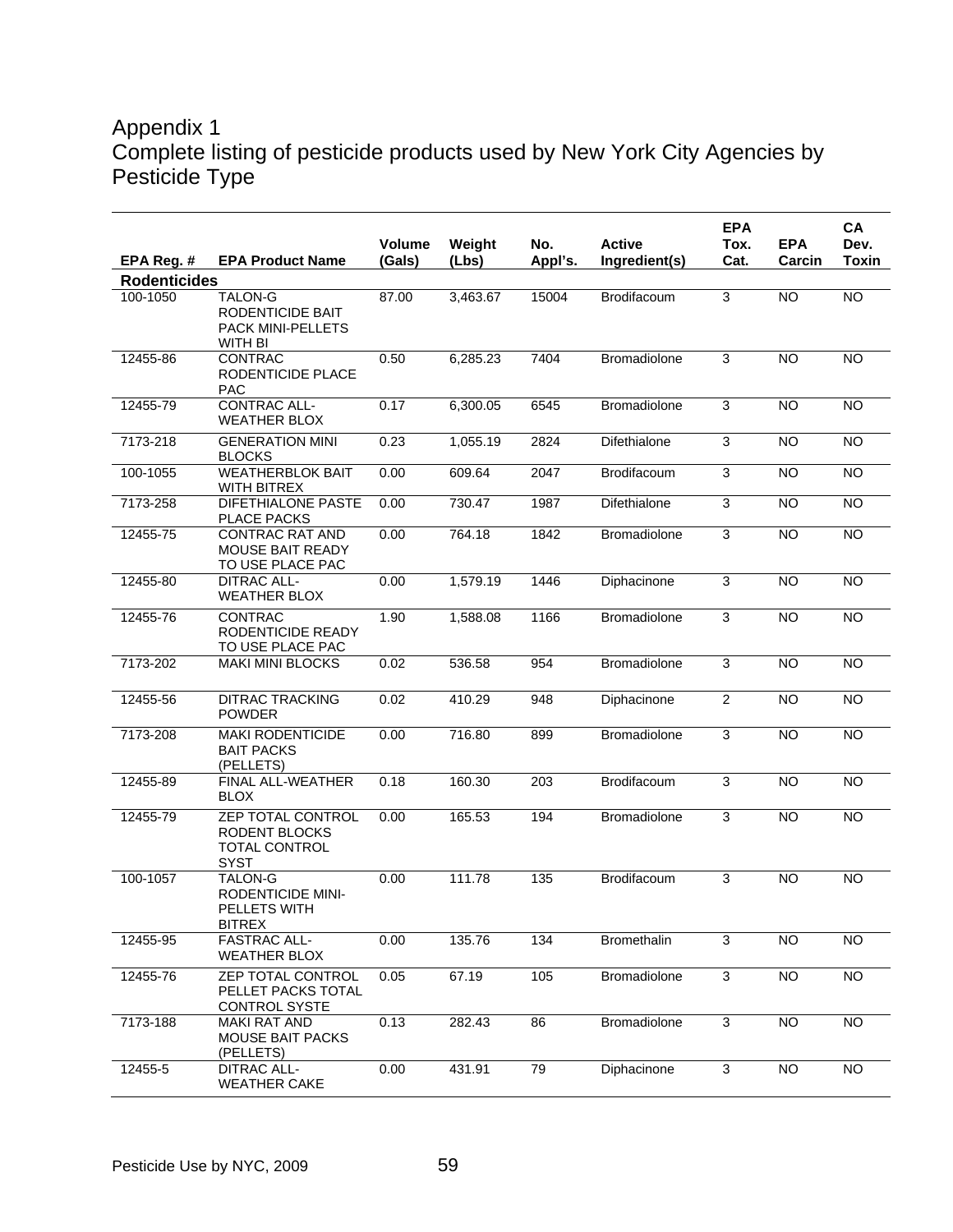|              |                                                                                   |                         |                 |                 |                                | <b>EPA</b>     |                      | <b>CA</b>            |
|--------------|-----------------------------------------------------------------------------------|-------------------------|-----------------|-----------------|--------------------------------|----------------|----------------------|----------------------|
| EPA Reg. #   | <b>EPA Product Name</b>                                                           | <b>Volume</b><br>(Gals) | Weight<br>(Lbs) | No.<br>Appl's.  | <b>Active</b><br>Ingredient(s) | Tox.<br>Cat.   | <b>EPA</b><br>Carcin | Dev.<br><b>Toxin</b> |
| 7173-258     | <b>D-CON BAIT PASTE</b><br><b>POUCHES</b>                                         | 0.00                    | 1.65            | 63              | Difethialone                   | 3              | NO                   | <b>NO</b>            |
| $12455 - 16$ | <b>ZP TRACKING</b><br><b>POWDER</b>                                               | 0.00                    | 10.56           | 34              | Zinc phosphide                 | $\overline{2}$ | $\overline{NO}$      | $\overline{NO}$      |
| 12455-100    | <b>FASTRAC MOUSE</b><br>SEED PLACE PAC                                            | 0.00                    | 3.79            | 28              | <b>Bromethalin</b>             | 3              | <b>NO</b>            | N <sub>O</sub>       |
| 12455-69     | <b>CONTRAC</b><br><b>RODENTICIDE</b>                                              | 0.28                    | 2.36            | 27              | <b>Bromadiolone</b>            | 3              | N <sub>O</sub>       | <b>NO</b>            |
| 7173-113     | <b>ROZOL TRACKING</b><br><b>POWDER</b>                                            | 0.00                    | 3.74            | 26              | Chlorophacinone                | $\overline{2}$ | <b>NO</b>            | <b>NO</b>            |
| 56-42        | <b>BAIT BLOCK</b><br>RODENTIICDE WITH<br>PEANUT BUTTER<br><b>FLAVORIZ</b>         | 0.00                    | 15.55           | $\overline{13}$ | Diphacinone                    | 3              | <b>NO</b>            | $\overline{NO}$      |
| 12455-97     | <b>FASTRAC PLACE</b><br><b>PACS</b>                                               | 0.00                    | 9.19            | 13              | <b>Bromethalin</b>             | 3              | <b>NO</b>            | <b>NO</b>            |
| 3240-28      | <b>QUINTOX MOUSE</b><br>SEED READY-TO-USE<br>PLACE PAC                            | 0.00                    | 0.95            | 12              | Cholecalciferol                | 3              | NO                   | $\overline{NO}$      |
| 7173-172     | ROZOL BLUE<br><b>TRACKING POWDER</b>                                              | 0.00                    | 4.88            | 9               | Chlorophacinone                | $\overline{2}$ | <b>NO</b>            | <b>NO</b>            |
| 56-42        | <b>EATON'S ALL-</b><br><b>WEATHER BAIT</b><br><b>BLOCKS</b><br>RODENTICIDE WITH M | 1.23                    | 0.00            | 8               | Diphacinone                    | 3              | $\overline{NO}$      | <b>NO</b>            |
| 12455-90     | FINAL RODENTICIDE                                                                 | 0.00                    | 3.80            | 8               | Brodifacoum                    | 3              | <b>NO</b>            | <b>NO</b>            |
| 432-748      | <b>GOLD CREST</b><br><b>VENGEANCE</b><br>RODENTICIDE SMALL<br><b>BAIT PACKS</b>   | 0.00                    | 1.63            | 5               | <b>Bromethalin</b>             | 3              | <b>NO</b>            | <b>NO</b>            |
| 12455-76     | <b>BLACK LEAF BLITZ</b><br>READY-TO-USE<br>PLACE PAC                              | 0.14                    | 1.10            | $\overline{4}$  | Bromadiolone                   | 3              | <b>NO</b>            | <b>NO</b>            |
| 7173-151     | <b>ROZOL PELLETS</b>                                                              | 0.00                    | 250.00          | $\overline{c}$  | Chlorophacinone                | 3              | <b>NO</b>            | <b>NO</b>            |
| 12455-36     | <b>CONTRAC RAT AND</b><br><b>MOUSE BAIT</b>                                       | 0.00                    | 140.00          | $\overline{2}$  | <b>Bromadiolone</b>            | 3              | <b>NO</b>            | <b>NO</b>            |
| 100-1051     | <b>TALON-G</b><br><b>RODENTICIDE BAIT</b><br>PACK PELLETS WITH<br><b>BITREX</b>   | 0.00                    | 3.13            | $\overline{2}$  | Brodifacoum                    | 3              | <b>NO</b>            | <b>NO</b>            |
| 12455-39     | <b>QUINTOX RAT AND</b><br><b>MOUSE BAIT</b>                                       | 0.00                    | 1.56            | $\overline{2}$  | Cholecalciferol                | $\overline{3}$ | $\overline{N}$       | $\overline{NO}$      |
| 12455-9      | <b>DIPHACINONE</b><br>CONCENTRATE                                                 | 0.00                    | 0.20            | $\overline{2}$  | Diphacinone                    | $\overline{2}$ | $\overline{N}$       | $\overline{NO}$      |
| 56-58        | <b>EATON'S AC</b><br>FORMULA 90<br><b>RODENTICIDE</b>                             | 0.00                    | 0.14            | $\overline{2}$  | Chlorophacinone                | 3              | <b>NO</b>            | <b>NO</b>            |
| 12455-97     | <b>TOMCAT</b><br><b>QUICKSTRIKE</b><br>PELLETED BAIT                              | 1.80                    | 0.00            | $\mathbf{1}$    | Bromethalin                    | $\mathbf{3}$   | <b>NO</b>            | $\overline{NO}$      |
| 7173-213     | <b>MAKI PELLETS</b><br><b>PLACEPACKS</b>                                          | 0.00                    | 2.50            | $\mathbf{1}$    | Bromadiolone                   | 3              | <b>NO</b>            | <b>NO</b>            |
| 3240-42      | <b>RAMPAGE RAT &amp;</b><br><b>MOUSE BAIT</b>                                     | 0.00                    | 0.06            | $\mathbf{1}$    | Cholecalciferol                | $\overline{3}$ | $\overline{N}$       | $\overline{NO}$      |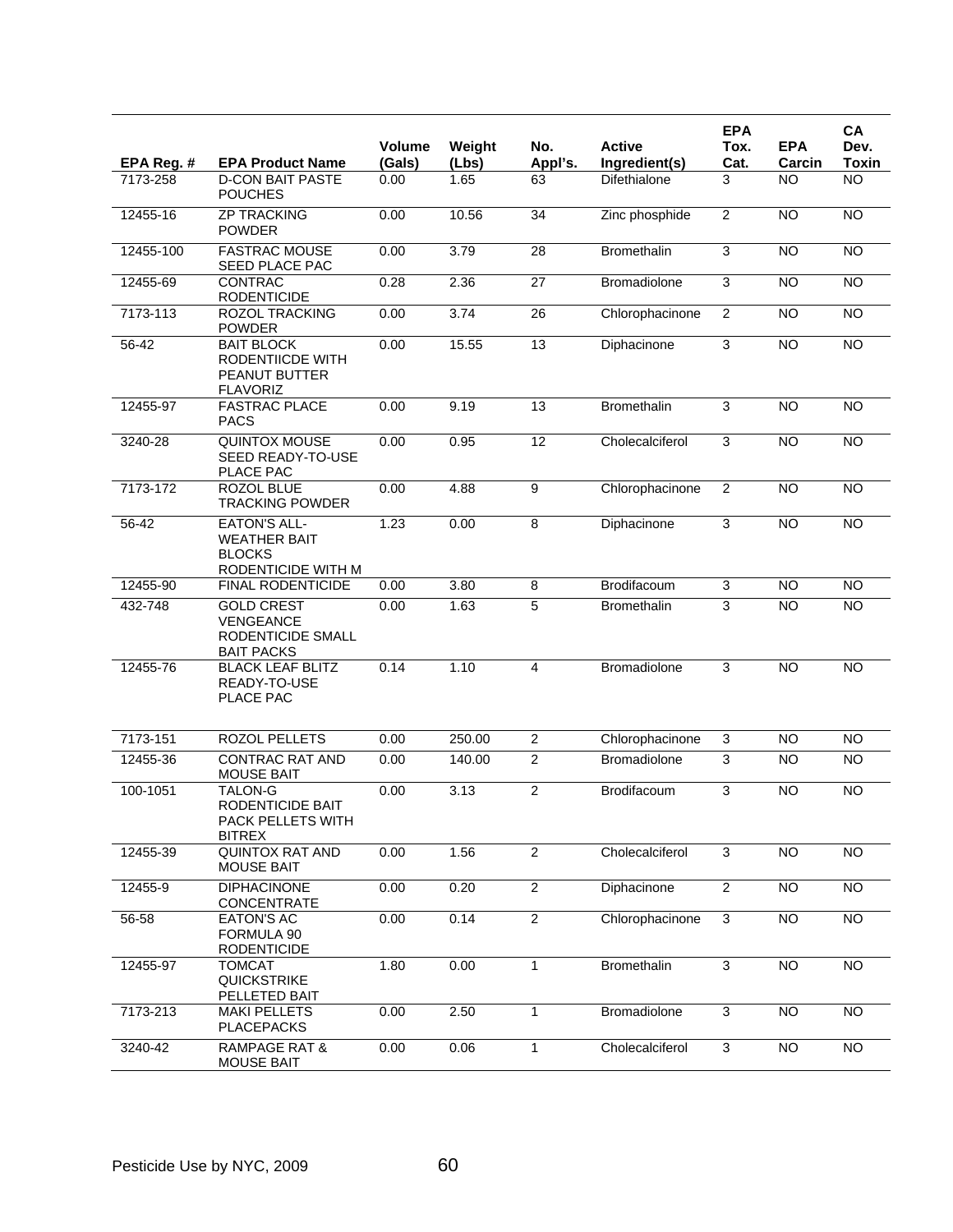| EPA Reg. #          | <b>EPA Product Name</b>                                                                            | Volume<br>(Gals)   | Weight<br>(Lbs) | No.<br>Appl's. | <b>Active</b><br>Ingredient(s)                                                                                                                                   | <b>EPA</b><br>Tox.<br>Cat. | <b>EPA</b><br>Carcin | CA<br>Dev.<br><b>Toxin</b> |
|---------------------|----------------------------------------------------------------------------------------------------|--------------------|-----------------|----------------|------------------------------------------------------------------------------------------------------------------------------------------------------------------|----------------------------|----------------------|----------------------------|
| 67517-66            | <b>JTEATON</b><br><b>BROMETHALIN ALL</b><br><b>WEATHER BAIT</b><br><b>BLOCKS RODENT</b>            | 0.00               | 0.00            | 1              | <b>Bromethalin</b>                                                                                                                                               | $\overline{2}$             | NO.                  | <b>NO</b>                  |
| 67517-72            | ASSAULT MOUSE/RAT<br>PLACE PACK                                                                    | 0.00               | 0.00            | $\mathbf{1}$   | Bromethalin                                                                                                                                                      | $\overline{3}$             | <b>NO</b>            | <b>NO</b>                  |
| <b>Insecticides</b> |                                                                                                    |                    |                 |                |                                                                                                                                                                  |                            |                      |                            |
| 432-763             | SUSPEND SC<br><b>INSECTICIDE</b>                                                                   | 299.92             | 0.22            | 18,438         | Deltamethrin                                                                                                                                                     | 3                          | <b>NO</b>            | <b>NO</b>                  |
| 432-1318            | MERIT 75 WSP                                                                                       | 0.43               | 1,370.39        | 10,182         | Imidacloprid                                                                                                                                                     | 3                          | <b>NO</b>            | <b>NO</b>                  |
| 352-652             | DUPONT ADVION<br><b>COCKROACH GEL</b><br><b>BAIT</b>                                               | 2.29               | 242.12          | 6,613          | Indoxacarb                                                                                                                                                       | $\overline{3}$             | <b>NO</b>            | NO.                        |
| 64405-2             | REDZONE BAIT                                                                                       | 4.02               | 1,139.36        | 4,647          | Boric acid                                                                                                                                                       | $\overline{3}$             | <b>NO</b>            | <b>NO</b>                  |
| 499-304             | WHITMIRE OPTEM ME<br>PT 600                                                                        | 75.32              | 0.94            | 4,162          | Cyfluthrin                                                                                                                                                       | 3                          | <b>NO</b>            | <b>NO</b>                  |
| 73049-20            | <b>VECTOLEX CG</b><br><b>BIOLOGICAL</b><br><b>LARVICIDE</b>                                        | 2.35               | 41,768.12       | 3,900          | <b>Bacillus</b><br>sphaericus                                                                                                                                    | 3                          | <b>NO</b>            | <b>NO</b>                  |
| 397-13              | STERI-FAB                                                                                          | 1,244.72           | 0.50            | 3,119          | Phenothrin;<br>Isopropyl alcohol;<br>Alkyl (60%C14,<br>25%C12.<br>15%C16)<br>dimethylbenzyl<br>ammonium<br>chloride; Didecyl<br>dimethyl<br>ammonium<br>chloride | 2                          | <b>NO</b>            | <b>NO</b>                  |
| 1021-1641           | SPECKOZ EVERCIDE<br><b>ESFENVALERATE EC</b>                                                        | 30.34              | 1.95            | 3,054          | Esfenvalerate                                                                                                                                                    | $\overline{3}$             | <b>NO</b>            | $\overline{NO}$            |
| 432-1259            | <b>MAXFORCE FC</b><br>SELECT PROF.<br><b>INSECT CONTROL</b><br>ROACH KILLER BAIT<br><b>GEL</b>     | 0.08               | 169.21          | 2,346          | Fipronil                                                                                                                                                         | 3                          | <b>YES</b>           | <b>NO</b>                  |
| 432-1460            | <b>MAXFORCE FC</b><br>ROACH KILLER BAIT<br><b>GEL F.05</b>                                         | 0.00               | 81.50           | 2,245          | Fipronil                                                                                                                                                         | $\overline{3}$             | <b>YES</b>           | <b>NO</b>                  |
| 67425-14            | ECOPCO ACU                                                                                         | $76.\overline{22}$ | 123.72          | 2,137          | Phenylethyl<br>propionate                                                                                                                                        | 3                          | <b>NO</b>            | <b>NO</b>                  |
| 279-3384            | <b>ROACH KIL</b><br>COMMERCIAL                                                                     | 0.00               | 653.28          | 1,385          | Boric acid                                                                                                                                                       | 3                          | <b>NO</b>            | <b>NO</b>                  |
| 1021-1641           | <b>CONQUER RESIDUAL</b><br><b>INSECTICIDE</b><br>CONCENTRATE                                       | 7.29               | 0.03            | 1,243          | Esfenvalerate                                                                                                                                                    | 3                          | $\overline{NO}$      | $\overline{10}$            |
| 432-763             | SUSPEND SC                                                                                         | 288.49             | 4.03            | 1,220          | Deltamethrin                                                                                                                                                     | $\sqrt{3}$                 | <b>NO</b>            | <b>NO</b>                  |
| 499-384             | <b>WHITMIRE PT 240</b><br>PERMA-DUST<br><b>INSECTICIDE</b>                                         | 25.19              | 2.06            | 1,124          | Boric acid                                                                                                                                                       | 3                          | <b>NO</b>            | <b>NO</b>                  |
| 499-507             | <b>PRESCRIPTION</b><br>TREATMENT BRAND<br>ADVANCE<br><b>COCKROACH GEL</b><br><b>BAIT RESERVOIR</b> | 0.20               | 53.98           | 1,070          | Dinotefuran                                                                                                                                                      | $\overline{\omega}$        | NO.                  | <b>NO</b>                  |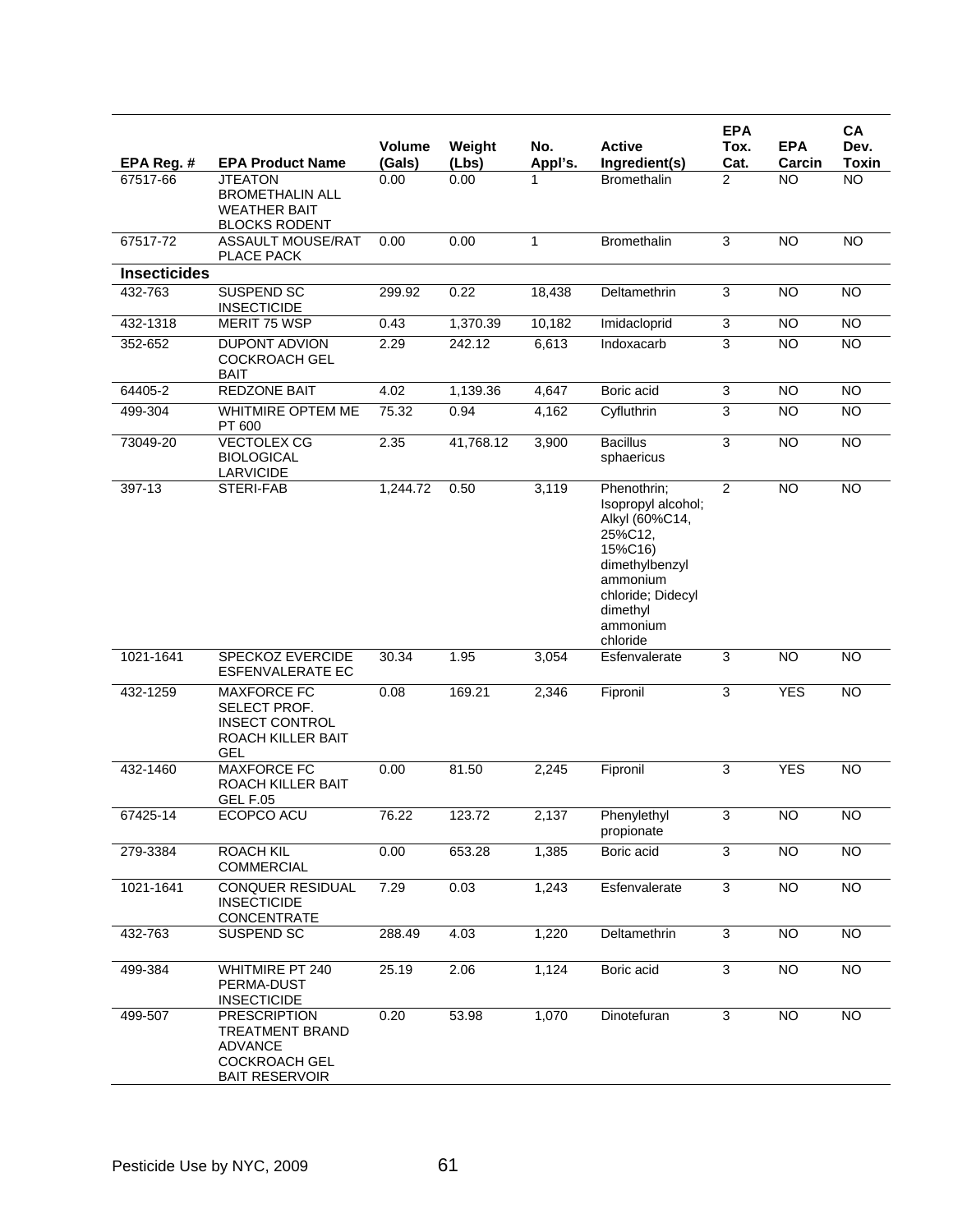| EPA Reg. # | <b>EPA Product Name</b>                                                              | <b>Volume</b><br>(Gals) | Weight<br>(Lbs) | No.<br>Appl's. | <b>Active</b><br>Ingredient(s)                                                 | <b>EPA</b><br>Tox.<br>Cat. | <b>EPA</b><br>Carcin | CA<br>Dev.<br><b>Toxin</b> |
|------------|--------------------------------------------------------------------------------------|-------------------------|-----------------|----------------|--------------------------------------------------------------------------------|----------------------------|----------------------|----------------------------|
| 73049-19   | <b>VECTOBAC CG</b><br><b>BIOLOGICAL</b><br><b>LARVICIDE</b><br><b>GRANULES</b>       | 0.00                    | 35,497.86       | 993            | <b>Bacillus</b><br>thuringiensis,<br>subsp.<br>Israelensis, strain<br>AM 65-52 | 3                          | NO                   | <b>NO</b>                  |
| 432-1257   | <b>MAXFORCE ROACH</b><br>BAIT F.05                                                   | 0.00                    | 246.83          | 942            | Fipronil                                                                       | 3                          | <b>YES</b>           | <b>NO</b>                  |
| 432-1363   | <b>TEMPO SC</b><br><b>INSECTICIDE</b>                                                | 188.12                  | 34.58           | 933            | Cyfluthrin, beta                                                               | $\sqrt{3}$                 | <b>NO</b>            | $\overline{NO}$            |
| 432-1304   | TEMPO 10 WP<br><b>INSECTICIDE</b>                                                    | 72.36                   | 6.39            | 911            | Cyfluthrin, beta                                                               | $\overline{3}$             | <b>NO</b>            | <b>NO</b>                  |
| 73766-1    | <b>GOURMET ANT BAIT</b><br><b>GEL</b>                                                | 0.11                    | 25.88           | 767            | <b>Disodium</b><br>octaborate<br>tetrahydrate                                  | 3                          | $\overline{NO}$      | N <sub>O</sub>             |
| 100-1066   | <b>DEMAND CS</b><br><b>INSECTICIDE</b>                                               | 102.94                  | 78.09           | 636            | Cyhalothrin,<br>lambda                                                         | 3                          | <b>NO</b>            | <b>NO</b>                  |
| 499-410    | <b>AVERT</b><br><b>PRESCRIPTION</b><br><b>TREATMENT TC 93B</b><br><b>BAIT</b>        | 0.00                    | 52.83           | 507            | Avermectin                                                                     | 3                          | <b>NO</b>            | <b>NO</b>                  |
| 499-497    | <b>MOTHEREARTH</b><br>PROCITRA-DL                                                    | 22.74                   | 1.20            | 458            | Limonene                                                                       | 3                          | <b>NO</b>            | <b>NO</b>                  |
| 432-1262   | <b>MAXFORCE IBH10</b>                                                                | 0.00                    | 59.26           | 453            | Hydramethylnon                                                                 | $\overline{3}$             | <b>YES</b>           | <b>YES</b>                 |
| 7946-25    | <b>IMICIDE HP</b>                                                                    | 31.46                   | 0.00            | 332            | Imidacloprid                                                                   | $\sqrt{3}$                 | <b>NO</b>            | <b>NO</b>                  |
| 9444-132   | <b>MOP UP</b>                                                                        | 0.50                    | 222.31          | 302            | <b>Disodium</b><br>octaborate<br>tetrahydrate                                  | $\overline{3}$             | <b>NO</b>            | <b>NO</b>                  |
| 432-1251   | <b>MAXFORCE ROACH</b><br><b>CONTROL SYSTEM</b>                                       | 18.00                   | 145.28          | 184            | Hydramethylnon                                                                 | 3                          | <b>YES</b>           | <b>YES</b>                 |
| 1021-1815  | <b>EVERCIDE</b><br><b>ESFENVALERATE</b><br>6.4% CS                                   | 0.13                    | 12.11           | 182            | Esfenvalerate                                                                  | 3                          | <b>NO</b>            | <b>NO</b>                  |
| 499-492    | <b>PRESCRIPTION</b><br><b>TREATMENT BRAND</b><br>388B ADVANCE ANT<br><b>GEL BAIT</b> | 0.06                    | 5.53            | 147            | <b>Borax</b>                                                                   | 3                          | $\overline{NO}$      | $\overline{NO}$            |
| 432-772    | ZEP TOTAL CONTROL<br><b>INSECT POWDER</b><br><b>TOTAL CONTROL</b><br><b>SYST</b>     | 0.00                    | 37.92           | 138            | Deltamethrin                                                                   | 3                          | <b>NO</b>            | <b>NO</b>                  |
| 432-1254   | <b>MAXFORCE</b><br>PROFESSIONAL<br><b>INSECT CONTROL</b><br>ROACH KILLER             | 0.15                    | 5.59            | 124            | Hydramethylnon                                                                 | 3                          | <b>YES</b>           | <b>YES</b>                 |
| 352-668    | DUPONT ADVION<br><b>COCKROACH BAIT</b><br><b>ARENA</b>                               | 0.02                    | 3.91            | 124            | Indoxacarb                                                                     | 3                          | <b>NO</b>            | <b>NO</b>                  |
| 73079-2    | <b>INTICE GRANULAR</b><br><b>BAIT</b>                                                | 0.00                    | 14.29           | 117            | Boric acid                                                                     | 3                          | NO.                  | <b>NO</b>                  |
| 499-294    | <b>AVERT</b><br><b>PRESCRIPTION</b><br>TREATMENT 310                                 | 0.00                    | 11.67           | 111            | Avermectin                                                                     | $\overline{3}$             | <b>NO</b>            | NO.                        |
| 499-406    | <b>AVERT</b><br><b>PRESCRIPTION</b><br>TREATMENT TC 93A<br>BAIT                      | 0.00                    | 6.46            | 84             | Avermectin                                                                     | 3                          | <b>NO</b>            | <b>NO</b>                  |
| 279-3385   | DRAX ANT KILL GEL                                                                    | 0.00                    | 4.60            | 81             | Boric acid                                                                     | 3                          | NO                   | <b>NO</b>                  |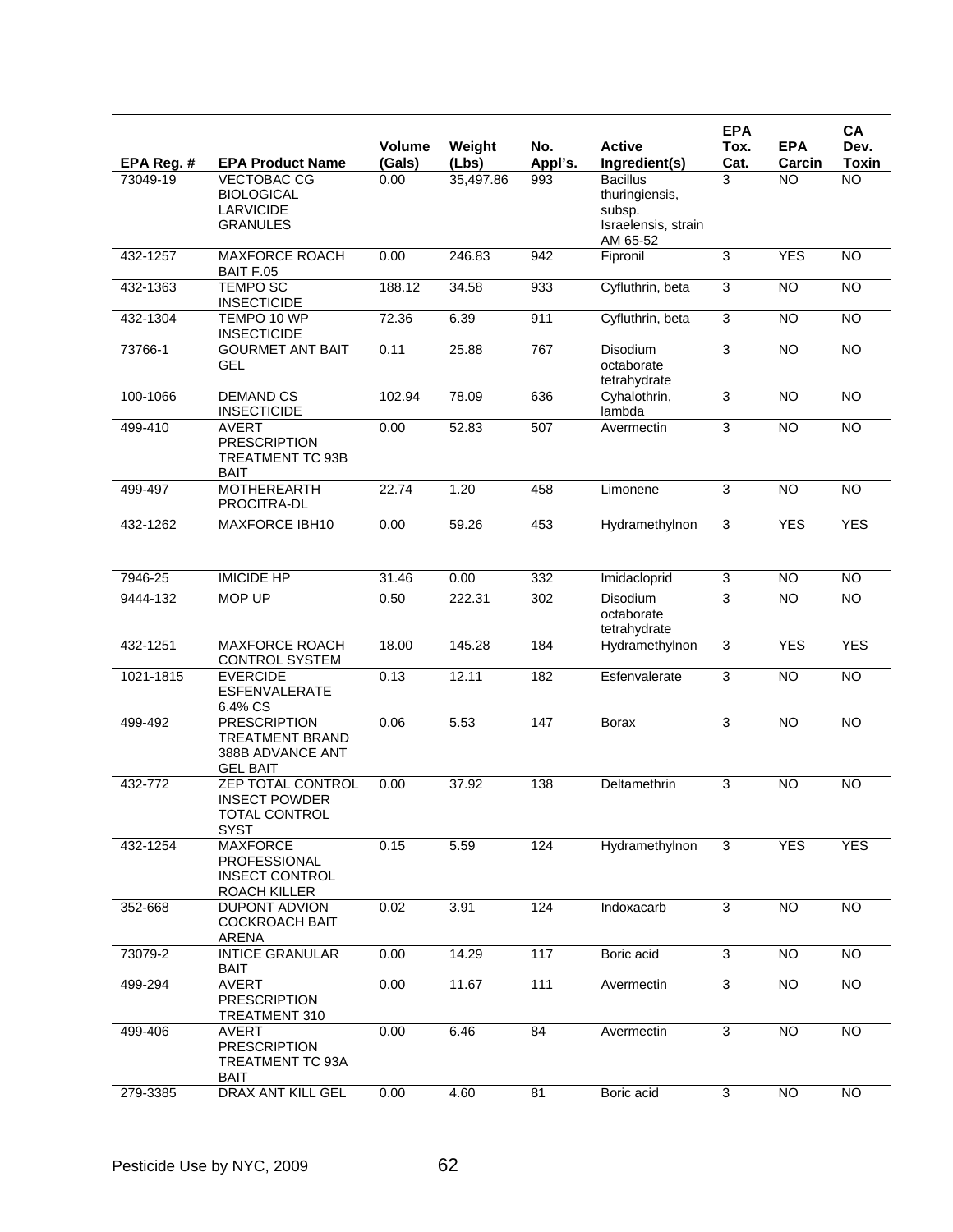|                        |                                                                                                                 | Volume | Weight        | No.     | <b>Active</b>                                                                          | <b>EPA</b><br>Tox. | <b>EPA</b>      | CA<br>Dev.                      |
|------------------------|-----------------------------------------------------------------------------------------------------------------|--------|---------------|---------|----------------------------------------------------------------------------------------|--------------------|-----------------|---------------------------------|
| EPA Reg. #<br>9444-217 | <b>EPA Product Name</b><br><b>CB INSECTICIDE WITH</b>                                                           | (Gals) | (Lbs)<br>4.06 | Appl's. | Ingredient(s)                                                                          | Cat.<br>3          | Carcin          | <b>Toxin</b><br>$\overline{NO}$ |
|                        | DELTAMETHRIN                                                                                                    | 6.18   |               | 71      | Deltamethrin                                                                           |                    | <b>NO</b>       |                                 |
| 86330-11               | <b>SUNSPRAY 6E PLUS</b>                                                                                         | 25.81  | 0.00          | 61      | Mineral oil                                                                            | 3                  | <b>NO</b>       | <b>NO</b>                       |
| 6218-47                | SUMMIT B.T.I.<br><b>BRIQUETS</b>                                                                                | 0.00   | 236.79        | 46      | <b>Bacillus</b><br>thuringiensis<br>subspecies<br>Israelensis strain<br><b>BMP 144</b> | $\overline{3}$     | <b>NO</b>       | <b>NO</b>                       |
| 432-1264               | <b>MAXFORCE FC ANT</b><br><b>KILLER BAIT GEL</b>                                                                | 0.00   | 2.44          | 45      | Fipronil                                                                               | $\overline{3}$     | <b>YES</b>      | <b>NO</b>                       |
| 352-746                | DUPONT ADVION ANT<br>GEL                                                                                        | 0.00   | 1.82          | 44      | Indoxacarb                                                                             | 3                  | <b>NO</b>       | $\overline{NO}$                 |
| 1677-191               | ECO2000-GR                                                                                                      | 0.00   | 20.94         | 43      | Boric acid                                                                             | $\overline{3}$     | <b>NO</b>       | $\overline{NO}$                 |
| 64405-2                | <b>ECOLOGICAL ANT &amp;</b><br><b>INSECT BAIT</b>                                                               | 0.00   | 81.38         | 41      | Boric acid                                                                             | 3                  | <b>NO</b>       | <b>NO</b>                       |
| 432-1252               | <b>MAXFORCE</b><br>PROFESSIONAL<br><b>INSECT CONTROL</b><br>ANT KILLER BA                                       | 0.00   | 34.27         | 41      | Hydramethylnon                                                                         | $\overline{3}$     | <b>YES</b>      | <b>YES</b>                      |
| 2724-375               | <b>ALTOSID BRIQUETS</b>                                                                                         | 0.00   | 21.46         | 41      | S-Methoprene                                                                           | 3                  | <b>NO</b>       | <b>NO</b>                       |
| 2724-352               | ZOECON RF-291<br><b>EMULSIFIABLE</b><br><b>CONCENTRATE WITH</b><br><b>PRECOR</b>                                | 0.10   | 0.00          | 35      | S-Methoprene                                                                           | $\overline{3}$     | $\overline{NO}$ | $\overline{NO}$                 |
| 2724-484               | <b>GENTROL AEROSOL</b><br>(FOR PROFESSIONAL<br>USE ONLY)                                                        | 0.66   | 0.63          | 34      | (7S)-Hydroprene                                                                        | 3                  | <b>NO</b>       | <b>NO</b>                       |
| 1021-1603              | NYLAR 10EC                                                                                                      | 27.63  | 0.00          | 31      | Pyriproxyfen                                                                           | $\mathfrak{S}$     | <b>NO</b>       | $\overline{NO}$                 |
| 432-1255               | <b>MAXFORCE</b><br><b>GRANULAR INSECT</b><br><b>BAIT</b>                                                        | 0.00   | 6.13          | 31      | Hydramethylnon                                                                         | 3                  | <b>YES</b>      | <b>YES</b>                      |
| 499-370                | <b>JOHNSON WAX</b><br>PROFESSIONAL<br><b>BRAND GRANULAR</b><br><b>ANT BAIT</b>                                  | 0.00   | 2.30          | 31      | Avermectin                                                                             | 3                  | <b>NO</b>       | <b>NO</b>                       |
| 1677-196               | <b>ECO 2000-XP</b><br><b>FRESHBAIT</b>                                                                          | 0.00   | 2.89          | 29      | Boric acid                                                                             | 3                  | <b>NO</b>       | <b>NO</b>                       |
| 499-496                | <b>PRESCRIPTION</b><br><b>TREATMENT BRAND</b><br>ADVANCE 360A DUAL<br><b>CHOICE ANT BAIT</b><br><b>STATIONS</b> | 0.00   | 4.32          | 28      | Avermectin                                                                             | 3                  | <b>NO</b>       | <b>NO</b>                       |
| 70051-2                | TRIACT 70                                                                                                       | 41.30  | 0.00          | 27      | Neem oil                                                                               | 3                  | <b>NO</b>       | <b>NO</b>                       |
| 499-470                | <b>WHITMIRE MICRO-</b><br><b>GEN TC 198</b>                                                                     | 1.38   | 8.31          | 27      | Cyfluthrin                                                                             | 3                  | $\overline{NO}$ | $\overline{NO}$                 |
| 432-1145               | <b>KICKER</b>                                                                                                   | 14.26  | 0.02          | 25      | Pyrethrins;<br>Piperonyl<br>butoxide                                                   | $\overline{3}$     | <b>YES</b>      | <b>NO</b>                       |
| 2724-476               | <b>ENSTAR II INSECT</b><br><b>GROWTH</b><br><b>REGULATOR (ENSTAR</b><br>5E)                                     | 0.96   | 0.00          | 24      | (S)-Kinoprene                                                                          | $\overline{2}$     | <b>NO</b>       | <b>NO</b>                       |
| 72-574                 | <b>MILLER HOT SAUCE</b><br>ANIMAL REPELLENT                                                                     | 0.20   | 0.00          | 24      | Capsicum<br>oleoresin                                                                  | 3                  | <b>NO</b>       | <b>NO</b>                       |
| 73079-1                | <b>INTICE SWEET ANT</b><br><b>GEL</b>                                                                           | 0.00   | 0.44          | 24      | Boric acid                                                                             | $\overline{3}$     | <b>NO</b>       | <b>NO</b>                       |
| 62719-291              | <b>CONSERVE SC TURF</b><br>AND ORNAMENTAL                                                                       | 0.79   | 0.00          | 23      | Spinosad                                                                               | $\overline{3}$     | NO <sub>1</sub> | <b>NO</b>                       |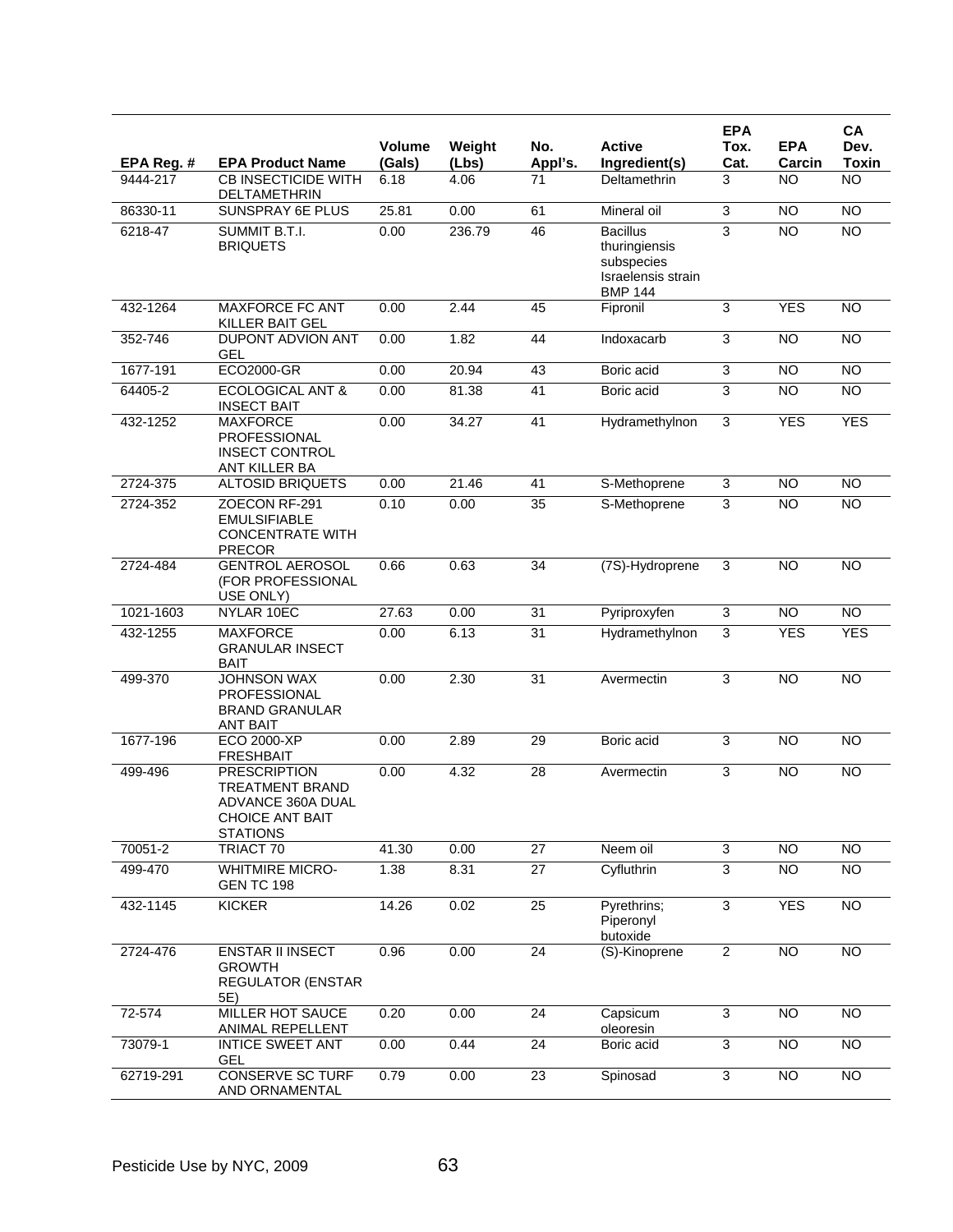|                       |                                                                                           | <b>Volume</b>  | Weight         | No.             | <b>Active</b>                                              | <b>EPA</b><br>Tox. | <b>EPA</b>          | <b>CA</b><br>Dev.         |
|-----------------------|-------------------------------------------------------------------------------------------|----------------|----------------|-----------------|------------------------------------------------------------|--------------------|---------------------|---------------------------|
| EPA Reg. #<br>499-370 | <b>EPA Product Name</b><br>PT 370 ASCEND FIRE                                             | (Gals)<br>0.00 | (Lbs)<br>17.78 | Appl's.<br>21   | Ingredient(s)<br>Avermectin                                | Cat.<br>3          | Carcin<br><b>NO</b> | <b>Toxin</b><br><b>NO</b> |
|                       | ANT STOPPER BAIT                                                                          |                |                |                 |                                                            |                    |                     |                           |
| 1677-195              | ECO2000-RX<br><b>FRESHBAIT</b>                                                            | 0.00           | 1.06           | 21              | Boric acid                                                 | 3                  | <b>NO</b>           | <b>NO</b>                 |
| 499-306               | <b>WHITMIRE TALSTAR</b><br>PT 1800 TOTAL<br><b>RELEASE</b><br><b>INSECTICIDE</b>          | 0.03           | 0.47           | 19              | <b>Bifenthrin</b>                                          | 3                  | <b>YES</b>          | <b>NO</b>                 |
| 9688-190              | <b>SPECTRACIDE</b><br><b>DESTROYER BRAND</b><br><b>WASP &amp; HORNET</b><br><b>KILLER</b> | 1.12           | 0.00           | 18              | Cyhalothrin,<br>lambda:<br>Prallethrin                     | 3                  | <b>NO</b>           | NO                        |
| 432-1369              | <b>MAJESTY</b>                                                                            | 0.10           | 0.00           | 18              | Imidacloprid                                               | 3                  | <b>NO</b>           | <b>NO</b>                 |
| 64405-2               | <b>LEGS UP! INDOOR</b><br><b>GRANULAR BAIT</b>                                            | 0.00           | 1.81           | $\overline{18}$ | Boric acid                                                 | 3                  | <b>NO</b>           | <b>NO</b>                 |
| 42750-153             | <b>BENEFIT 60 WP</b>                                                                      | 0.00           | 10.41          | $\overline{17}$ | Imidacloprid                                               | $\overline{3}$     | <b>NO</b>           | <b>NO</b>                 |
| 432-1256              | <b>MAXFORCE FC ANT</b><br><b>BAIT STATIONS</b>                                            | 0.00           | 0.68           | 17              | Fipronil                                                   | $\overline{3}$     | <b>YES</b>          | <b>NO</b>                 |
| 82074-1               | <b>MYCOTROL ES</b>                                                                        | 2.14           | 0.00           | 16              | Beauveria<br>bassiana GHA                                  | 3                  | <b>NO</b>           | <b>NO</b>                 |
| 1021-1641             | <b>EVERCIDE RESIDUAL</b><br><b>INSECTICIDE</b><br><b>CONCENTRATE 2662</b>                 | 0.19           | 0.31           | 16              | Esfenvalerate                                              | $\overline{3}$     | <b>NO</b>           | $\overline{NO}$           |
| 2724-469              | ZOECON (S)-<br><b>HYDROPRENE</b><br>ROACH CONTROL<br><b>STATION II</b>                    | 0.02           | 0.94           | 15              | (7S)-Hydroprene                                            | 3                  | <b>NO</b>           | <b>NO</b>                 |
| 73079-7               | <b>INTICE (TM) LIQUID</b><br><b>BAIT</b>                                                  | 0.00           | 1.88           | 15              | <b>Borax</b>                                               | 3                  | <b>NO</b>           | <b>NO</b>                 |
| 1021-1767             | <b>ENFORCERS BEDBUG</b><br><b>SPRAY</b>                                                   | 1.20           | 0.00           | $\overline{14}$ | Phenothrin; N-<br>octyl<br>bicycloheptene<br>dicarboximide | 3                  | <b>YES</b>          | <b>NO</b>                 |
| 432-1447              | <b>MERIT TREE</b><br><b>INJECTION</b>                                                     | 0.19           | 0.00           | 13              | Imidacloprid                                               | 3                  | <b>NO</b>           | <b>NO</b>                 |
| 67425-15              | EcoPco AR/X                                                                               | 0.00           | 0.27           | 13              | Pyrethrins;<br>Phenylethyl<br>propionate                   | $\overline{3}$     | <b>YES</b>          | <b>NO</b>                 |
| 100-896               | <b>AVID 0.15 EC</b><br>MITICIDE/INSECTICID<br>Е                                           | 0.59           | 0.00           | 12              | Avermectin                                                 | $\overline{2}$     | <b>NO</b>           | <b>NO</b>                 |
| 432-992               | DRIONE INSECTICIDE                                                                        | 0.00           | 4.89           | 12              | Pyrethrins;<br>Piperonyl<br>butoxide; Silica<br>gel        | 3                  | <b>YES</b>          | NO                        |
| 8033-94               | TRISTAR 30 SG<br><b>INSECTICIDE</b>                                                       | 0.00           | 0.77           | 11              | Acetamiprid                                                | $\overline{3}$     | <b>NO</b>           | $\overline{NO}$           |
| 432-1318              | QUALI-PRO<br><b>IMIDACLOPRID 75</b><br><b>WSB</b>                                         | 0.00           | 28.61          | 11              | Imidacloprid                                               | $\overline{3}$     | $\overline{NO}$     | NO <sub>1</sub>           |
| 279-3390              | <b>COUNTRY VET</b><br>ROACH EMBARGO<br>WITH GROWTH<br><b>INHIBITOR</b>                    | 0.00           | 13.13          | 11              | Esfenvalerate;<br>Prallethrin;<br>Pyriproxyfen             | $\overline{3}$     | <b>NO</b>           | NO                        |
| 54452-2               | STAPELTON'S<br>MAGNETIC ROACH<br>FOOD M.R.F. 2000 -<br><b>PAST</b>                        | 0.00           | 1.88           | 11              | Boric acid                                                 | 3                  | NO                  | NO                        |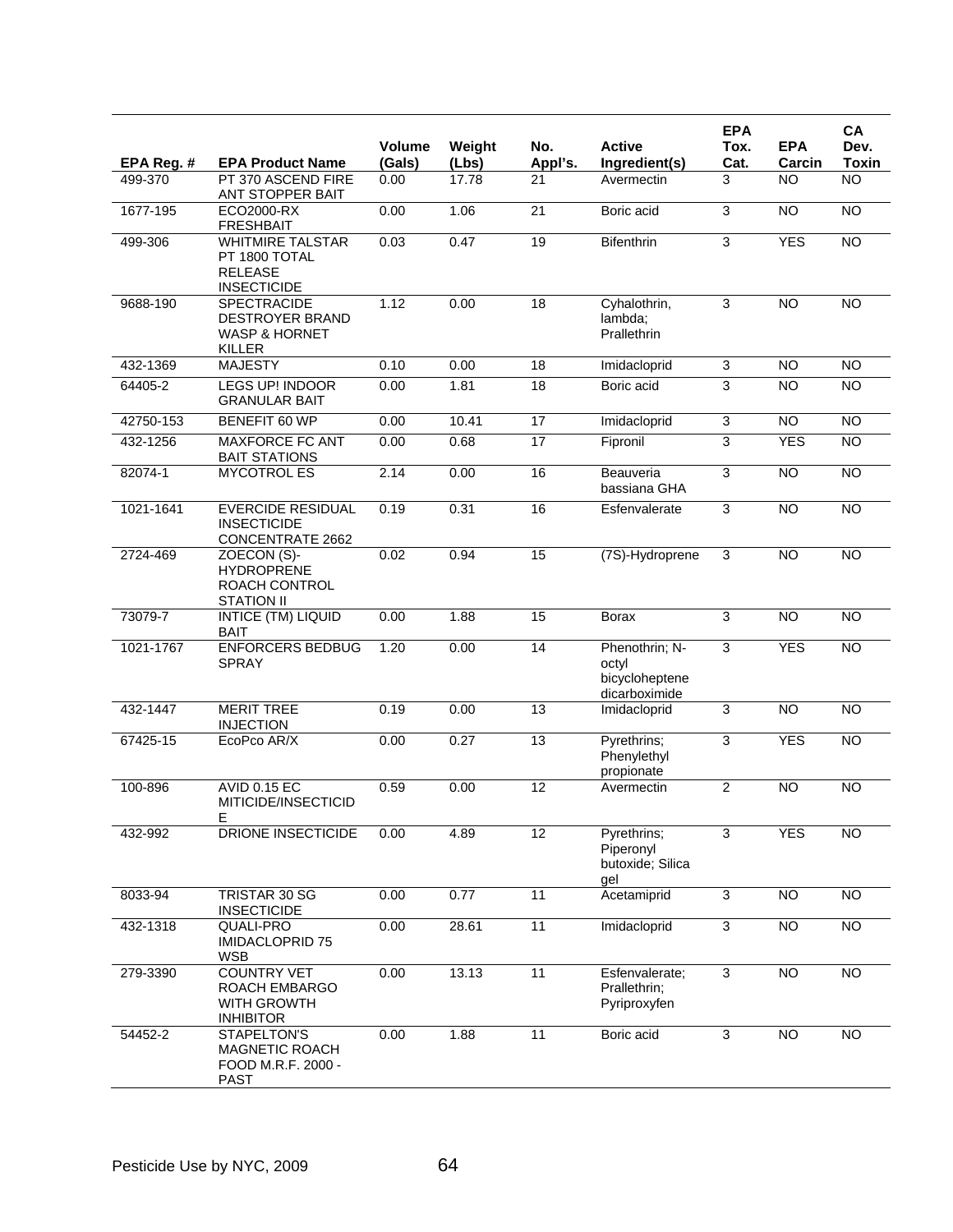|                       |                                                                                   |                 |               |                |                                                                                                                     | <b>EPA</b>     |                      | <b>CA</b>            |
|-----------------------|-----------------------------------------------------------------------------------|-----------------|---------------|----------------|---------------------------------------------------------------------------------------------------------------------|----------------|----------------------|----------------------|
|                       | <b>EPA Product Name</b>                                                           | <b>Volume</b>   | Weight        | No.<br>Appl's. | <b>Active</b><br>Ingredient(s)                                                                                      | Tox.<br>Cat.   | <b>EPA</b><br>Carcin | Dev.<br><b>Toxin</b> |
| EPA Reg. #<br>49538-3 | PHYTON 27 NEW<br><b>DIMENSION</b>                                                 | (Gals)<br>13.06 | (Lbs)<br>0.00 | 10             | Copper sulfate<br>(pentahydrate)                                                                                    | 3              | <b>NO</b>            | <b>NO</b>            |
| 499-362               | <b>WHITMIRE PT 515</b><br><b>WASP FREEZE</b>                                      | 0.00            | 8.81          | 10             | Phenothrin; D-                                                                                                      | 3              | <b>YES</b>           | $\overline{NO}$      |
| 9444-183              | <b>INTRUDER RESIDUAL</b><br><b>WITH CYFLUTHRIN</b>                                | 0.00            | 3.84          | 10             | trans Allethrin<br>Cyfluthrin;<br>Pyrethrins;<br>Piperonyl<br>butoxide                                              | 3              | <b>YES</b>           | <b>NO</b>            |
| 432-772               | <b>DELTA DUST</b>                                                                 | 0.00            | 2.28          | 10             | Deltamethrin                                                                                                        | 3              | NO                   | NO                   |
| 11556-145             | <b>TEMPO SC ULTRA</b><br>PEST CONTROL<br>CONCENTRATE                              | 0.00            | 0.21          | 10             | Cyfluthrin, beta                                                                                                    | 3              | $\overline{NO}$      | <b>NO</b>            |
| 100-1088              | <b>SCIMITAR GC</b><br><b>INSECTICIDE</b>                                          | 9.42            | 0.00          | 8              | Cyhalothrin,<br>lambda                                                                                              | 3              | <b>NO</b>            | <b>NO</b>            |
| 655-798               | <b>PRENTOX EXCITE (R)</b>                                                         | 3.88            | 0.06          | 8              | Pyrethrins;<br>Piperonyl<br>butoxide                                                                                | 3              | <b>YES</b>           | NO                   |
| 73049-46              | FORAY 48BC                                                                        | 1.97            | 0.00          | 8              | <b>Bacillus</b><br>thuringiensis,<br>subsp. Kurstaki,<br>strain ABTS-351,<br>fermentation<br>solids and<br>solubles | $\overline{3}$ | <b>NO</b>            | <b>NO</b>            |
| 73049-11              | <b>VECTOBAC - AS</b>                                                              | 1.75            | 0.00          | 8              | <b>Bacillus</b><br>thuringiensis,<br>subsp.<br>Israelensis, strain<br>AM 65-52                                      | 3              | <b>NO</b>            | <b>NO</b>            |
| 59639-96              | <b>DISTANCE INSECT</b><br><b>GROWTH</b><br><b>REGULATOR</b>                       | 0.29            | 0.00          | 8              | Pyriproxyfen                                                                                                        | 3              | <b>NO</b>            | <b>NO</b>            |
| 70051-27              | <b>AZANTIN XL</b><br><b>BIOLOGICAL</b><br><b>INSECTICIDE</b>                      | 0.22            | 0.00          | 8              | Azadirachtin                                                                                                        | 3              | <b>NO</b>            | <b>NO</b>            |
| 400-508               | <b>FLORAMITE SC</b>                                                               | 0.19            | 0.00          | 8              | <b>Bifenazate</b>                                                                                                   | 3              | <b>NO</b>            | <b>NO</b>            |
| 1021-1688             | ANVIL 10+10 ULV                                                                   | 0.00            | 153.04        | $\overline{8}$ | Phenothrin;<br>Piperonyl<br>butoxide                                                                                | 3              | <b>YES</b>           | <b>NO</b>            |
| 499-515               | <b>MOTHEREARTH</b><br><b>GRANULAR SCATTER</b><br><b>BAIT</b>                      | 0.00            | 1.00          | 8              | Boric acid                                                                                                          | 3              | <b>NO</b>            | <b>NO</b>            |
| 66222-19              | QUALI-PRO<br>CHLOPYRIFOS 4E                                                       | 14.16           | 0.00          | $\overline{7}$ | Chlorpyrifos                                                                                                        | $\overline{2}$ | <b>NO</b>            | <b>NO</b>            |
| 42750-115             | <b>IMIDIPRO SYSTEMIC</b><br><b>INSECTICIDE</b>                                    | 6.84            | 0.00          | $\overline{7}$ | Imidacloprid                                                                                                        | $\overline{3}$ | $\overline{NO}$      | N <sub>O</sub>       |
| 432-1402              | DECATHLON 20 WP<br><b>GREENHOUSE AND</b><br><b>NURSERY</b><br><b>INSECTICIDE</b>  | 0.00            | 0.62          | $\overline{7}$ | Cyfluthrin                                                                                                          | $\overline{3}$ | <b>NO</b>            | $\overline{NO}$      |
| 67760-99              | <b>PROAXIS EX</b>                                                                 | 0.87            | 2.25          | 6              | Cyhalothrin,<br>gamma                                                                                               | $\overline{3}$ | NO <sub>1</sub>      | <b>NO</b>            |
| 279-3206              | <b>TALSTAR TC</b><br><b>FLOWABLE</b><br><b>TERMITICIDE/INSECTI</b><br><b>CIDE</b> | 0.07            | 2.19          | 6              | Bifenthrin                                                                                                          | $\overline{3}$ | <b>YES</b>           | <b>NO</b>            |
| 655-802               | PRENTOX LARVA-LUR<br><b>CONTAINS</b><br><b>PROPOXUR</b>                           | 0.00            | 5.02          | 6              | Propoxur                                                                                                            | 3              | <b>YES</b>           | NO                   |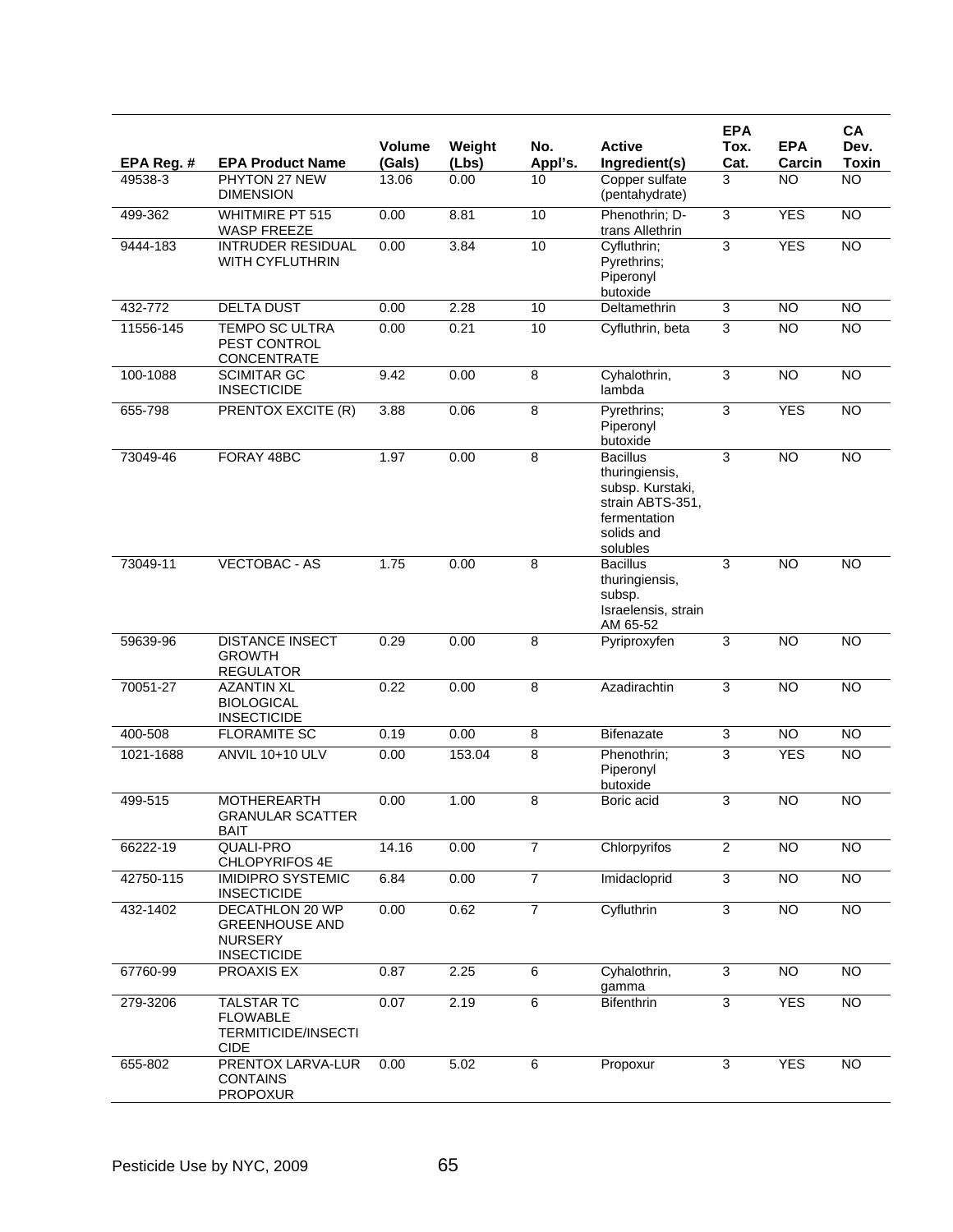|            |                                                                       | Volume | Weight   | No.                     | <b>Active</b>                                                                    | <b>EPA</b><br>Tox. | <b>EPA</b>      | CA<br>Dev.      |
|------------|-----------------------------------------------------------------------|--------|----------|-------------------------|----------------------------------------------------------------------------------|--------------------|-----------------|-----------------|
| EPA Reg. # | <b>EPA Product Name</b>                                               | (Gals) | (Lbs)    | Appl's.                 | Ingredient(s)                                                                    | Cat.               | Carcin          | <b>Toxin</b>    |
| 47000-73   | SSI-50 INSECTICIDE                                                    | 0.00   | 2.31     | 6                       | Pyrethrins;<br>Piperonyl<br>butoxide; N-octyl<br>bicycloheptene<br>dicarboximide | 3                  | <b>YES</b>      | <b>NO</b>       |
| 279-3287   | <b>FLONICAMID 50SG</b><br><b>INSECTICIDE</b>                          | 0.00   | 1.77     | 6                       | Flonicamid                                                                       | 3                  | <b>NO</b>       | NO              |
| 73079-5    | <b>INTICE ROACH BAIT</b>                                              | 0.00   | 0.36     | 6                       | Boric acid                                                                       | 3                  | $\overline{NO}$ | $\overline{NO}$ |
| 100-1218   | <b>DEMON MAX</b><br><b>INSECTICIDE</b>                                | 0.00   | 0.15     | 6                       | Cypermethrin,<br>beta                                                            | $\overline{2}$     | <b>YES</b>      | <b>NO</b>       |
| 499-452    | <b>ULD BP-100</b><br><b>INSECTICIDE</b>                               | 0.72   | 1.31     | 5                       | Pyrethrins;<br>Piperonyl<br>butoxide; N-octyl<br>bicycloheptene<br>dicarboximide | 3                  | <b>YES</b>      | $\overline{NO}$ |
| 279-3081   | <b>CYNOFF EC</b><br><b>INSECTICIDE</b>                                | 0.02   | 0.00     | $\overline{5}$          | Cypermethrin,<br>beta                                                            | 3                  | <b>YES</b>      | <b>NO</b>       |
| 48813-1    | SUFFOIL-X                                                             | 0.97   | 0.00     | $\overline{4}$          | <b>NULL</b>                                                                      | $\overline{3}$     | $\overline{NO}$ | $\overline{NO}$ |
| 149-8      | TERRO ANT KILLER II                                                   | 0.09   | 0.06     | 4                       | <b>Borax</b>                                                                     | 3                  | <b>NO</b>       | <b>NO</b>       |
| 499-444    | <b>WHITMIRE MICRO-</b><br><b>GEN TC 164</b>                           | 0.03   | 0.44     | $\overline{\mathbf{4}}$ | Pyrethrins;<br>Piperonyl<br>butoxide                                             | $\overline{3}$     | <b>YES</b>      | <b>NO</b>       |
| 228-588    | MALLET 75 WP                                                          | 0.00   | 21.20    | $\overline{4}$          | Imidacloprid                                                                     | $\overline{3}$     | <b>NO</b>       | <b>NO</b>       |
| 2724-274   | <b>GOLDEN MALRIN RF-</b><br>128 FLY KILLER                            | 0.00   | 0.91     | 4                       | Methomyl; (Z)-9-<br>Tricosene                                                    | 3                  | <b>NO</b>       | <b>NO</b>       |
| 48813-1    | SAF-T-SIDE FOR<br>CITRUS SAF-T-SIDE<br>FOR ORNAMENTALS<br>S           | 6.00   | 0.00     | 3                       | <b>NULL</b>                                                                      | 3                  | <b>NO</b>       | $\overline{NO}$ |
| 279-3155   | <b>TALSTAR NURSERY</b><br><b>FLOWABLE</b><br>INSECTICIDE/MITICID<br>E | 2.80   | 6.56     | 3                       | <b>Bifenthrin</b>                                                                | $\overline{3}$     | <b>YES</b>      | <b>NO</b>       |
| 62719-515  | M-PEDE<br><b>INSECTICIDE/FUNGICI</b><br>DE                            | 2.50   | 0.00     | 3                       | Potassium<br>laurate                                                             | $\overline{2}$     | <b>NO</b>       | <b>NO</b>       |
| 73049-38   | VECTOBAC 12AS<br><b>BIOLOGICAL</b><br>LARVICIDE                       | 0.88   | 0.00     | 3                       | <b>Bacillus</b><br>thuringiensis,<br>subsp.<br>Israelensis, strain<br>AM 65-52   | 3                  | <b>NO</b>       | <b>NO</b>       |
| 36488-45   | <b>INSECTICIDAL SOAP</b><br>49.52 CF                                  | 0.20   | 0.00     | 3                       | Potassium<br>laurate                                                             | $\overline{2}$     | $\overline{NO}$ | $\overline{NO}$ |
| 67425-4    | ECOPCO AC<br><b>CONTACT</b><br><b>INSECTICIDE</b>                     | 0.14   | 0.00     | 3                       | Eugenol;<br>Phenylethyl<br>propionate                                            | $\overline{3}$     | NO <sub>1</sub> | <b>NO</b>       |
| 71711-4    | SEPRO AKARI 5SC<br>MITICIDE/INSECTICID<br>E.                          | 0.13   | 0.00     | $\overline{3}$          | Fenpryroximate                                                                   | $\overline{2}$     | $\overline{NO}$ | $\overline{NO}$ |
| 9198-167   | ANDERSONS GOLF<br><b>PRODUCTS</b><br><b>INSECTICIDE III</b>           | 0.00   | 1,048.00 | 3                       | Chlorpyrifos                                                                     | $\overline{3}$     | $\overline{NO}$ | <b>NO</b>       |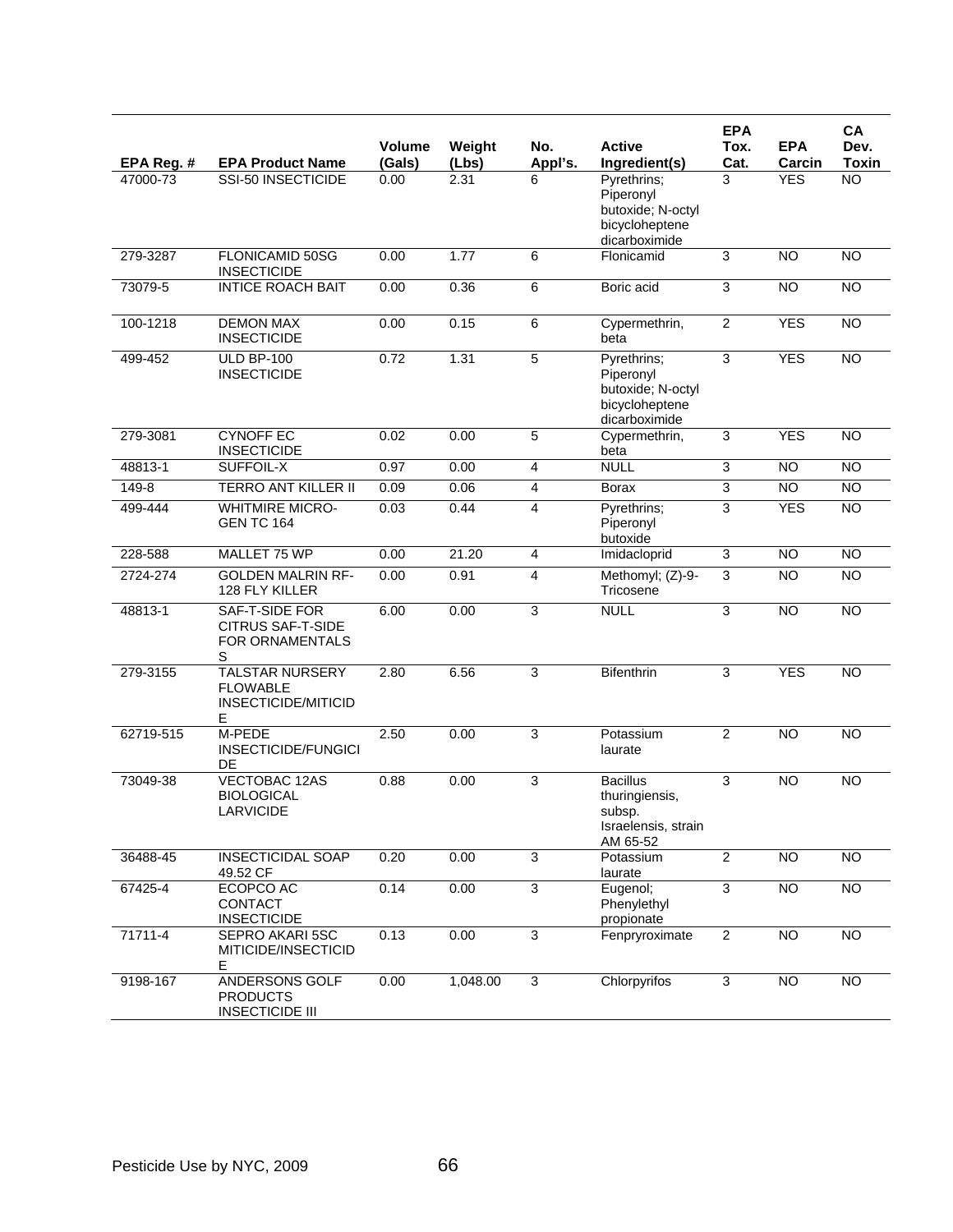|            |                                                                                  |                  |                 |                |                                                                                                        | <b>EPA</b>     |                      | CA                   |
|------------|----------------------------------------------------------------------------------|------------------|-----------------|----------------|--------------------------------------------------------------------------------------------------------|----------------|----------------------|----------------------|
| EPA Reg. # | <b>EPA Product Name</b>                                                          | Volume<br>(Gals) | Weight<br>(Lbs) | No.<br>Appl's. | <b>Active</b><br>Ingredient(s)                                                                         | Tox.<br>Cat.   | <b>EPA</b><br>Carcin | Dev.<br><b>Toxin</b> |
| 279-3389   | CB-405 FOGGER WB                                                                 | 0.00             | 3.31            | 3              | Esfenvalerate; N-<br>octyl<br>bicycloheptene<br>dicarboximide:<br>Piperonyl<br>butoxide;<br>Pyrethrins | 3              | <b>YES</b>           | $\overline{NO}$      |
| 279-3153   | <b>FIRSTLINE TERMITE</b><br><b>BAIT STATION</b>                                  | 0.00             | 0.28            | $\mathsf 3$    | Sulfluramid                                                                                            | 3              | <b>NO</b>            | <b>NO</b>            |
| 19713-123  | <b>DAMOIL DORMANT &amp;</b><br>SUMMER SPRAY OIL                                  | 23.00            | 0.00            | $\overline{2}$ | Kerosene                                                                                               | 3              | <b>NO</b>            | $\overline{NO}$      |
| 432-1289   | DYLOX 80 TURF AND<br>ORNAMENTAL<br><b>INSECTICIDE</b>                            | 10.00            | 20.00           | $\overline{2}$ | Trichlorfon                                                                                            | $\overline{2}$ | <b>YES</b>           | <b>NO</b>            |
| 62719-471  | MACH 2 2SC                                                                       | 9.50             | 0.00            | 2              | Halofenozide                                                                                           | 3              | N <sub>O</sub>       | <b>NO</b>            |
| 499-384    | <b>JOHNSON WAX</b><br>PROFESSIONAL<br><b>BRAND BORIC ACID</b><br><b>PRESSURI</b> | 2.95             | 0.00            | $\overline{2}$ | Boric acid                                                                                             | 3              | <b>NO</b>            | $\overline{NO}$      |
| 432-1338   | TEMPO 20 WP GOLF<br><b>COURSE INSECTICIDE</b>                                    | 0.38             | 5.63            | $\overline{2}$ | Cyfluthrin                                                                                             | 3              | <b>NO</b>            | <b>NO</b>            |
| 10404-66   | <b>LESCO</b><br>HORTICULTURAL OIL<br><b>INSECTICIDE</b>                          | 0.35             | 0.00            | $\overline{2}$ | Petroleum<br>distillates                                                                               | 3              | <b>NO</b>            | $\overline{NO}$      |
| 499-437    | WHITMIRE PT 2120 TR<br><b>PRECLUDE</b>                                           | 0.03             | 0.00            | $\overline{c}$ | Fenoxycarb                                                                                             | $\overline{3}$ | <b>YES</b>           | <b>NO</b>            |
| 432-1457   | <b>MERIT FXT TABLET</b><br><b>INSECTICIDE</b>                                    | 0.00             | 1.54            | $\overline{2}$ | Imidacloprid                                                                                           | 3              | <b>NO</b>            | $\overline{NO}$      |
| 6218-47    | <b>ANTI-MOS BRIQUETS</b>                                                         | 0.00             | 0.69            | $\overline{c}$ | <b>Bacillus</b><br>thuringiensis<br>subspecies<br>Israelensis strain<br><b>BMP 144</b>                 | 3              | <b>NO</b>            | <b>NO</b>            |
| 64405-8    | <b>SPECTRACIDE</b><br>TERMINATE TERMITE<br>& CARPENTER ANT<br>KILL               | 0.00             | 0.31            | $\overline{2}$ | <b>Disodium</b><br>octaborate<br>tetrahydrate                                                          | 3              | <b>NO</b>            | $\overline{NO}$      |
| 100-1066   | <b>BORDER INSECTICIDE</b>                                                        | 0.00             | 0.28            | $\overline{2}$ | Cyhalothrin,<br>lambda                                                                                 | 3              | <b>NO</b>            | <b>NO</b>            |
| 279-3386   | DRAX ANT KIL-PF                                                                  | 0.00             | 0.09            | $\overline{2}$ | Boric acid                                                                                             | $\overline{3}$ | $\overline{NO}$      | <b>NO</b>            |
| 51036-32   | PARATHION 15 WP                                                                  | 2.60             | 0.00            | $\mathbf{1}$   | Parathion                                                                                              | $\mathbf{1}$   | <b>YES</b>           | <b>NO</b>            |
| 499-462    | PRO-CONTROL<br><b>FOGGER IV</b>                                                  | 0.23             | 0.00            | 1              | Cyfluthrin;<br>Pyrethrins;<br>Piperonyl<br>butoxide                                                    | 3              | <b>YES</b>           | <b>NO</b>            |
| 499-519    | TC 232 W&H                                                                       | 0.11             | 0.00            | $\mathbf{1}$   | Limonene                                                                                               | $\overline{3}$ | <b>NO</b>            | $\overline{NO}$      |
| 66222-40   | PEDESTAL                                                                         | 0.03             | 0.00            | $\mathbf{1}$   | Novaluron                                                                                              | $\overline{3}$ | NO                   | <b>NO</b>            |
| 66222-210  | ABAMECTIN 0.15 EC<br><b>TNO</b>                                                  | 0.01             | 0.00            | $\mathbf{1}$   | Avermectin                                                                                             | $\overline{2}$ | $\overline{NO}$      | N <sub>O</sub>       |
| 655-489    | PRENTOX PYRONYL<br><b>CROP SPRAY</b>                                             | 0.00             | 0.00            | $\mathbf{1}$   | Pyrethrins;<br>Piperonyl<br>butoxide                                                                   | $\overline{3}$ | <b>YES</b>           | <b>NO</b>            |
| 432-1339   | <b>GRUBEX</b>                                                                    | 0.00             | 3,550.00        | $\mathbf 1$    | Imidacloprid                                                                                           | 3              | NO                   | <b>NO</b>            |
| 432-1349   | THE ANDERSONS<br>PROFESSIONAL TURF<br>PRODUCTS FERTILIZE                         | 0.00             | 300.00          | $\mathbf{1}$   | Imidacloprid                                                                                           | $\overline{3}$ | <b>NO</b>            | <b>NO</b>            |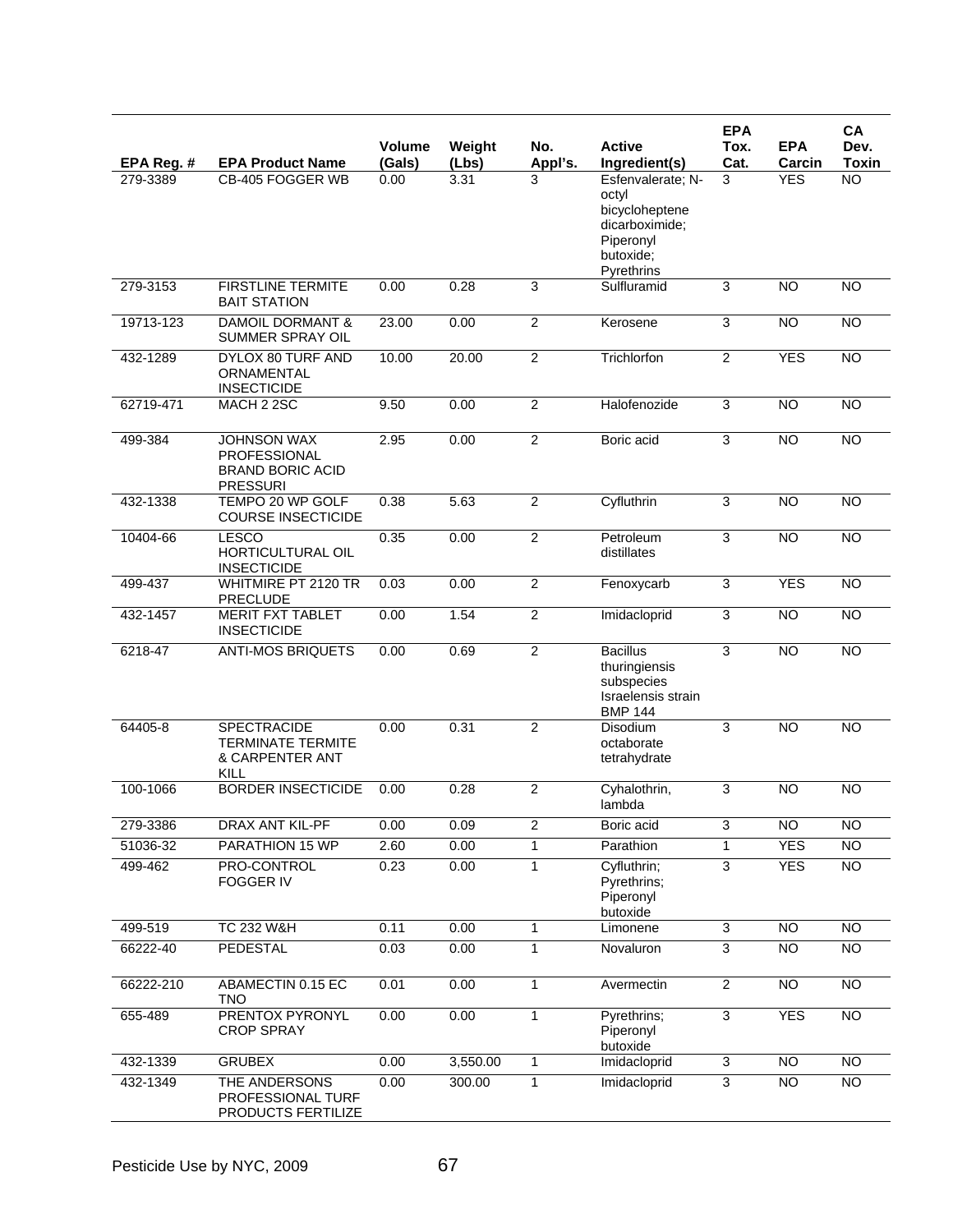|            |                                                                                | <b>Volume</b> | Weight | No.          | <b>Active</b>                                                                                                       | <b>EPA</b><br>Tox. | <b>EPA</b> | CA<br>Dev.      |
|------------|--------------------------------------------------------------------------------|---------------|--------|--------------|---------------------------------------------------------------------------------------------------------------------|--------------------|------------|-----------------|
| EPA Reg. # | <b>EPA Product Name</b>                                                        | (Gals)        | (Lbs)  | Appl's.      | Ingredient(s)                                                                                                       | Cat.               | Carcin     | <b>Toxin</b>    |
| 73049-73   | <b>PYRETHRUM</b><br>EXTRACT HR.                                                | 0.00          | 40.00  | 1            | Pyrethrins                                                                                                          | 3                  | <b>YES</b> | $\overline{NO}$ |
| 432-1464   | DYLOX 420 SL TURF<br>AND ORNAMENTAL<br><b>INSECTICIDE</b>                      | 0.00          | 8.80   | 1            | Trichlorfon                                                                                                         | 3                  | <b>YES</b> | <b>NO</b>       |
| 279-3156   | LESCO CROSSCHECK<br>PLUS GC<br>INSECTICIDE/MITECID<br>Е                        | 0.00          | 5.00   | 1            | <b>Bifenthrin</b>                                                                                                   | 3                  | <b>YES</b> | <b>NO</b>       |
| 1021-1635  | SPECKOZ EVERCIDE<br><b>TOTAL RELEASE</b><br><b>AEROSOL</b>                     | 0.00          | 3.00   | $\mathbf{1}$ | Esfenvalerate; N-<br>octyl<br>bicycloheptene<br>dicarboximide;<br>Piperonyl<br>butoxide;<br>Pyrethrins              | 3                  | <b>YES</b> | <b>NO</b>       |
| 53871-3    | <b>STIMUKIL FLY BAIT</b>                                                       | 0.00          | 0.63   | $\mathbf{1}$ | Methomyl; (Z)-9-<br>Tricosene                                                                                       | $\overline{3}$     | <b>NO</b>  | <b>NO</b>       |
| 432-1418   | ALLECTUS 0.18 G<br><b>PLUS TURF</b><br><b>FERTILIZER</b><br><b>INSECTICIDE</b> | 0.00          | 0.50   | $\mathbf{1}$ | Bifenthrin;<br>Imidacloprid                                                                                         | $\overline{3}$     | <b>YES</b> | <b>NO</b>       |
| 279-3393   | CB-80-1 FOR INSECT<br><b>CONTROL</b>                                           | 0.00          | 0.38   | $\mathbf{1}$ | Pyrethrins;<br>Piperonyl<br>butoxide                                                                                | 3                  | <b>YES</b> | <b>NO</b>       |
| 73049-39   | DIPEL DF DRY<br><b>FLOWABLE</b><br><b>BIOLOGICAL</b><br><b>INSECTICIDE</b>     | 0.00          | 0.30   | $\mathbf{1}$ | <b>Bacillus</b><br>thuringiensis,<br>subsp. Kurstaki,<br>strain ABTS-351,<br>fermentation<br>solids and<br>solubles | 3                  | <b>NO</b>  | <b>NO</b>       |
| 1021-1424  | PYROCIDE FOGGING<br><b>CONCENTRATE 7338</b>                                    | 0.00          | 0.13   | 1            | Pyrethrins;<br>Piperonyl<br>butoxide; N-octyl<br>bicycloheptene<br>dicarboximide                                    | $\overline{3}$     | <b>YES</b> | <b>NO</b>       |
| 241-313    | SIEGE PBS GEL<br><b>INSECTICIDE</b>                                            | 0.00          | 0.07   | $\mathbf{1}$ | Hydramethylnon                                                                                                      | 3                  | <b>YES</b> | <b>YES</b>      |
| 432-1301   | TEMPO 20 WP IN<br><b>WATER SOLUBLE</b><br><b>PACKETS</b>                       | 0.00          | 0.06   | 1            | Cyfluthrin                                                                                                          | $\overline{3}$     | NO         | NO              |
| 499-509    | WHITMIRE DE 1606                                                               | 0.00          | 0.06   | $\mathbf{1}$ | Diatomaceous<br>earth                                                                                               | 3                  | <b>NO</b>  | <b>NO</b>       |
| 8848-20205 | <b>BLACK JACK BORIC</b><br><b>ACID POWDER</b><br><b>ROACH KILLER</b>           | 0.00          | 0.06   | 1            | Boric acid                                                                                                          | $\overline{3}$     | <b>NO</b>  | <b>NO</b>       |
| 432-1375   | PRE-EMPT FLY BAIT                                                              | 0.00          | 0.05   | $\mathbf{1}$ | Imidacloprid                                                                                                        | $\overline{3}$     | NO         | $\overline{NO}$ |
| 73766-1    | <b>ADIOS ANT KILLER</b><br>GEL                                                 | 0.00          | 0.05   | 1            | Disodium<br>octaborate<br>tetrahydrate                                                                              | 3                  | <b>NO</b>  | <b>NO</b>       |
| 432-1258   | <b>MAXFORCE LARGE</b><br>ROACH BAIT F.03                                       | 0.00          | 0.04   | 1            | Fipronil                                                                                                            | 3                  | <b>YES</b> | <b>NO</b>       |
| 432-1377   | TEMPO ULTRA WSP                                                                | 0.00          | 0.03   | 1            | Cyfluthrin, beta                                                                                                    | $\mathbf{3}$       | <b>NO</b>  | <b>NO</b>       |
| 432-469    | <b>BAYGON</b><br><b>TRANSPARENT</b><br><b>EMULSION</b><br><b>CONCENTRATE 5</b> | 0.00          | 0.03   | $\mathbf{1}$ | Propoxur                                                                                                            | $\overline{2}$     | <b>YES</b> | $\overline{NO}$ |
| 432-1265   | MAXFORCE IBH11                                                                 | 0.00          | 0.02   | 1            | Hydramethylnon                                                                                                      | 3                  | <b>YES</b> | <b>YES</b>      |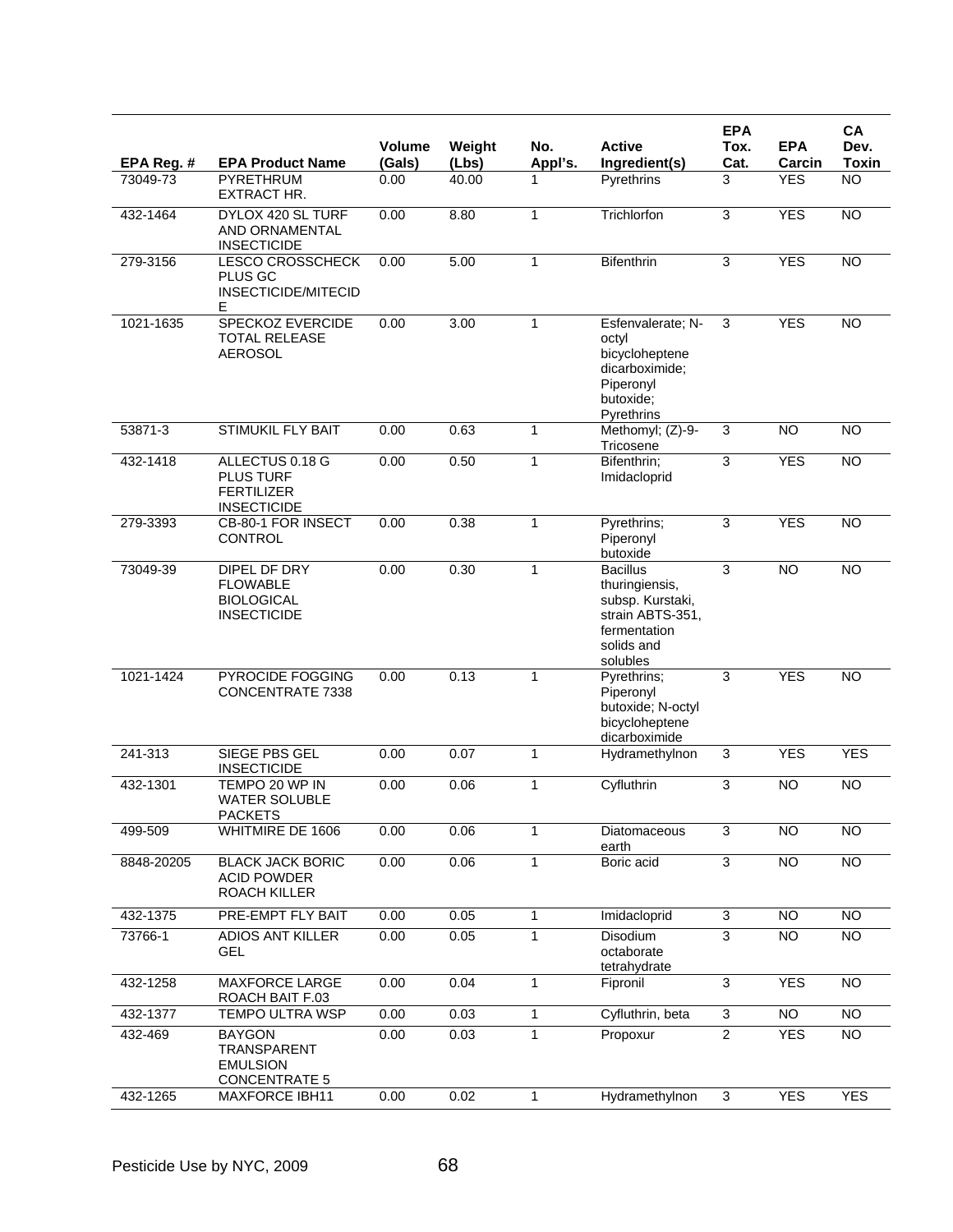|                   |                                                                                 |                  |                 |                |                                                   | <b>EPA</b>     |                      | CA                   |
|-------------------|---------------------------------------------------------------------------------|------------------|-----------------|----------------|---------------------------------------------------|----------------|----------------------|----------------------|
| EPA Reg. #        | <b>EPA Product Name</b>                                                         | Volume<br>(Gals) | Weight<br>(Lbs) | No.<br>Appl's. | <b>Active</b><br>Ingredient(s)                    | Tox.<br>Cat.   | <b>EPA</b><br>Carcin | Dev.<br><b>Toxin</b> |
| 499-459           | MICRO-GEN ANT<br><b>REACTOR</b>                                                 | 0.00             | 0.01            | 1              | Sulfluramid                                       | 3              | NO                   | <b>NO</b>            |
| 432-1313          | <b>TEMPO 2 TC</b><br><b>INSECTICIDE</b>                                         | 0.00             | 0.00            | 1              | Cyfluthrin                                        | $\overline{2}$ | <b>NO</b>            | <b>NO</b>            |
| <b>Herbicides</b> |                                                                                 |                  |                 |                |                                                   |                |                      |                      |
| 524-475           | <b>ROUNDUP ULTRA</b><br><b>HERBICIDE</b>                                        | 548.92           | 189.06          | 1282           | Glyphosate,<br>isopropylamine<br>salt             | 3              | <b>NO</b>            | <b>NO</b>            |
| 62719-556         | <b>ACCORD XRT II</b>                                                            | 220.32           | 0.00            | 486            | Glyphosate,<br>dimethylammoniu<br>m salt          | 3              | $\overline{NO}$      | N <sub>O</sub>       |
| 228-397           | <b>RIVERDALE</b><br><b>VANQUISH</b><br><b>HERBICIDE</b>                         | 74.81            | 0.00            | 402            | Dicamba,<br>diglycolamine salt                    | 3              | $\overline{10}$      | NO                   |
| 241-360           | LESCO PRE-M 3.3EC<br><b>TURF HERBICIDE</b>                                      | 5.19             | 1,726.25        | 365            | Pendimethalin                                     | 3              | <b>YES</b>           | NO                   |
| 241-341           | PENDULUM 3.3 EC<br><b>HERBICIDE</b>                                             | 44.10            | 182.38          | 317            | Pendimethalin                                     | $\overline{3}$ | <b>YES</b>           | <b>NO</b>            |
| 62719-542         | <b>DIMENSION 2EW</b>                                                            | 387.78           | 0.00            | 290            | Dithiopyr                                         | $\overline{2}$ | <b>NO</b>            | <b>NO</b>            |
| 352-622           | <b>DUPONT OUST EXTRA</b><br><b>HERBICIDE</b>                                    | 6.83             | 0.00            | 253            | Sulfometuron<br>methyl;<br>Metsulfuron-<br>methyl | 3              | <b>NO</b>            | <b>NO</b>            |
| 62719-176         | <b>PATHFINDER II</b>                                                            | 1,147.56         | 0.00            | 246            | Triclopyr,<br>butoxyethyl ester                   | 3              | N <sub>O</sub>       | $\overline{NO}$      |
| 62719-517         | <b>ACCORD XRT</b>                                                               | 3,527.85         | 0.00            | 227            | Glyphosate,<br>isopropylamine<br>salt             | 3              | N <sub>O</sub>       | $\overline{NO}$      |
| 62719-527         | <b>GARLON 4 ULTRA</b>                                                           | 184.02           | 0.00            | 190            | Triclopyr                                         | $\overline{2}$ | $\overline{N}$       | NO                   |
| 66222-169         | <b>VEGETATION</b><br><b>MANAGEMENT SFM</b><br>75                                | 104.67           | 0.00            | 184            | Sulfometuron<br>methyl                            | 3              | <b>NO</b>            | $\overline{NO}$      |
| 62719-324         | <b>GLYPRO</b>                                                                   | 598.19           | 0.00            | 151            | Glyphosate,<br>isopropylamine<br>salt             | $\overline{3}$ | <b>NO</b>            | <b>NO</b>            |
| 524-454           | <b>ROUNDUP ORIGINAL</b><br><b>II HERBICIDE</b>                                  | 76.95            | 0.00            | 148            | Glyphosate,<br>isopropylamine<br>salt             | $\overline{2}$ | <b>NO</b>            | <b>NO</b>            |
| 100-937           | PRIMO MAXX                                                                      | 51.03            | 76.69           | 63             | Trinexapac-ethyl                                  | 3              | <b>NO</b>            | <b>NO</b>            |
| 71995-25          | <b>ROUNDUP WEED &amp;</b><br><b>GRASS KILLER</b><br><b>SUPER</b><br>CONCENTRATE | 31.33            | 0.00            | 42             | Glyphosate,<br>isopropylamine<br>salt             | 3              | <b>NO</b>            | $\overline{NO}$      |
| 228-366           | <b>RAZOR HERBICIDE</b>                                                          | 4.09             | 0.00            | 37             | Glyphosate,<br>isopropylamine<br>salt             | $\overline{3}$ | N <sub>O</sub>       | <b>NO</b>            |
| 228-635           | <b>LESCO REGIMAX PGR</b><br>PLANT GROWTH<br><b>REGULATOR</b>                    | 6.51             | 0.00            | 36             | Trinexapac-ethyl                                  | 3              | $\overline{N}$       | <b>NO</b>            |
| 62719-40          | GARLON 4                                                                        | 76.93            | 0.00            | 24             | Triclopyr,<br>butoxyethyl ester                   | 3              | <b>NO</b>            | <b>NO</b>            |
| 524-343           | ROUNDUP CUSTOM<br><b>HERBICIDE</b>                                              | 0.79             | 0.00            | 11             | Glyphosate,<br>isopropylamine<br>salt             | 3              | <b>NO</b>            | $\overline{NO}$      |
| 82052-1           | <b>AVENGER WEED</b><br><b>KILLER</b><br>CONCENTRATE                             | 14.88            | 0.00            | $\overline{8}$ | Limonene                                          | $\overline{3}$ | $\overline{3}$       | $\overline{10}$      |
| 432-950           | <b>ACCLAIM EXTRA</b><br><b>HERBICIDE</b>                                        | 3.89             | 17.38           | 8              | Fenoxaprop-P (+)                                  | 3              | <b>NO</b>            | <b>NO</b>            |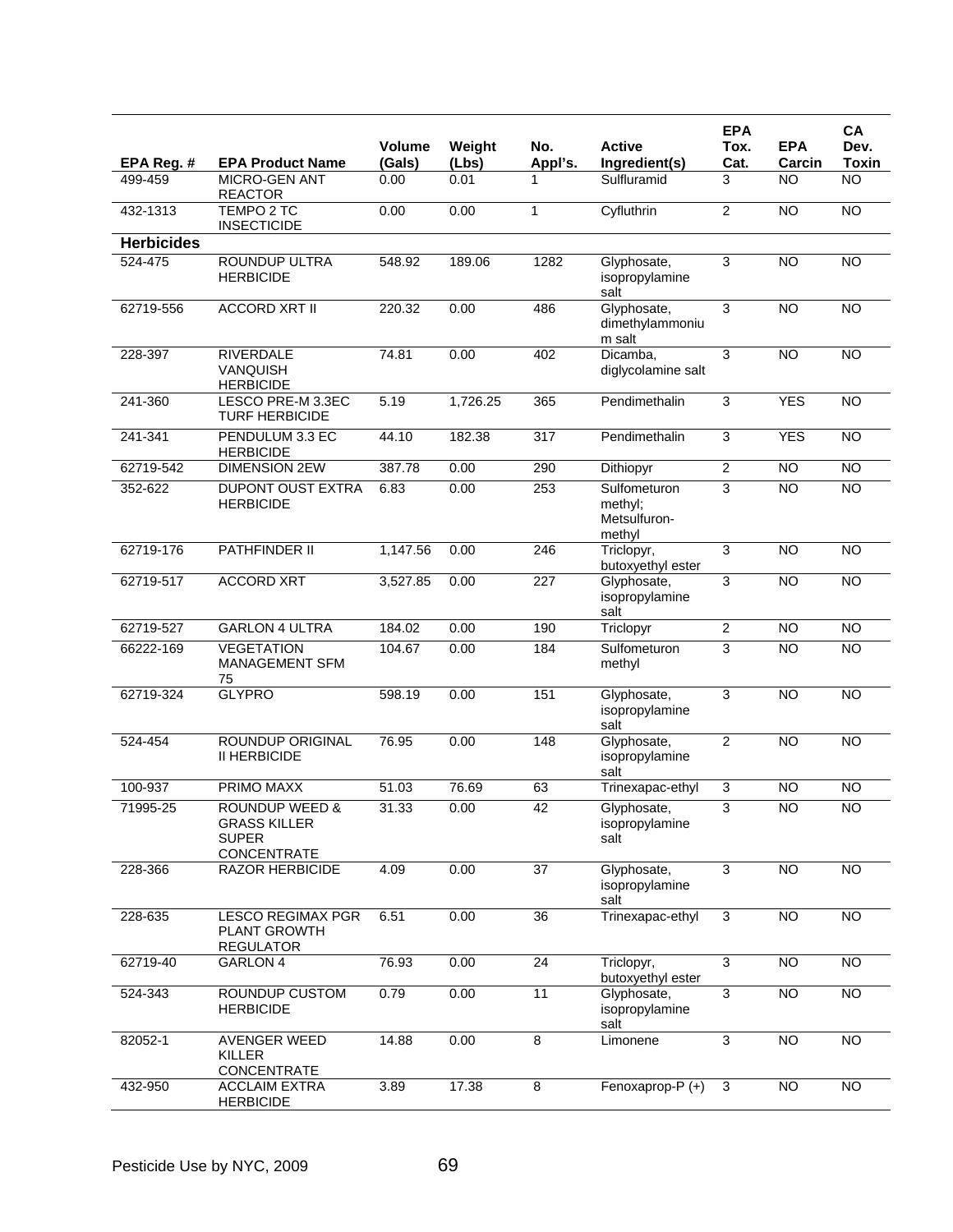|            |                                                                                    |                         |                 |                |                                                                                                        | <b>EPA</b>     |                      | CA                   |
|------------|------------------------------------------------------------------------------------|-------------------------|-----------------|----------------|--------------------------------------------------------------------------------------------------------|----------------|----------------------|----------------------|
| EPA Reg. # | <b>EPA Product Name</b>                                                            | <b>Volume</b><br>(Gals) | Weight<br>(Lbs) | No.<br>Appl's. | <b>Active</b><br>Ingredient(s)                                                                         | Tox.<br>Cat.   | <b>EPA</b><br>Carcin | Dev.<br><b>Toxin</b> |
| 524-517    | <b>ACCORD XL</b><br><b>HERBICIDE</b>                                               | 2.56                    | 0.00            | 8              | Glyphosate,<br>isopropylamine<br>salt                                                                  | 3              | <b>NO</b>            | $\overline{NO}$      |
| 62719-445  | <b>DIMENSION* ULTRA</b><br>40WP                                                    | 0.00                    | 53.75           | 8              | Dithiopyr                                                                                              | 3              | <b>NO</b>            | <b>NO</b>            |
| 66330-276  | DICAMBA DMA 4# AG                                                                  | 0.00                    | 27.75           | 8              | Dicamba,<br>dimethylamine<br>salt                                                                      | $\overline{2}$ | NO                   | $\overline{NO}$      |
| 71368-20   | <b>NUFARM CREDIT</b><br><b>HERBICIDE</b>                                           | 6.00                    | 0.00            | $\overline{7}$ | Glyphosate,<br>isopropylamine<br>salt                                                                  | 3              | <b>NO</b>            | <b>NO</b>            |
| 228-635    | NUFARM T-PAC SPC<br><b>MEC PLANT GROWTH</b><br><b>REGULATOR</b>                    | 1.80                    | 7.11            | $\overline{7}$ | Trinexapac-ethyl                                                                                       | 3              | <b>NO</b>            | <b>NO</b>            |
| 62719-137  | <b>SPRING CRABGRASS</b><br><b>CONTROL</b>                                          | 0.00                    | 2,000.00        | $\overline{7}$ | Benfluralin;<br>Trifluralin                                                                            | $\overline{3}$ | <b>YES</b>           | <b>NO</b>            |
| 9198-237   | THE ANDERSONS<br><b>WEED &amp; GRASS</b><br>PREVENTER WITH 5%<br><b>TRAMM</b>      | 0.00                    | 360.00          | $\overline{7}$ | Trifluralin                                                                                            | 3              | <b>YES</b>           | <b>NO</b>            |
| 432-1230   | <b>PROXY GROWTH</b><br><b>REGULATOR</b>                                            | 28.60                   | 40.00           | 6              | Ethephon                                                                                               | $\mathbf{1}$   | <b>NO</b>            | <b>NO</b>            |
| 2217-543   | <b>TRIMEC HERBICIDE</b>                                                            | 4.04                    | 0.00            | $\overline{5}$ | $2,4-D,$<br>dimethylamine<br>salt; MCPP-P,<br>dimethylamine<br>salt; Dicamba,<br>dimethylamine<br>salt | $\mathbf{1}$   | $\overline{NO}$      | NO                   |
| 83220-1    | <b>EZJECT SELECTIVE</b><br><b>INJECTION</b><br><b>HERBICIDE</b><br><b>CAPSULES</b> | 0.00                    | 4.00            | 5              | Glyphosate,<br>isopropylamine<br>salt                                                                  | 3              | <b>NO</b>            | N <sub>O</sub>       |
| 352-395    | <b>DUPONT KRENITE S</b><br><b>BRUSH CONTROL</b><br><b>AGENT</b>                    | 46.70                   | 0.00            | $\overline{4}$ | Fosamine,<br>ammonium salt                                                                             | 3              | <b>NO</b>            | <b>NO</b>            |
| 524-454    | <b>CORNERSTONE PLUS</b>                                                            | 27.89                   | 0.00            | $\overline{4}$ | Glyphosate,<br>isopropylamine<br>salt                                                                  | $\overline{2}$ | <b>NO</b>            | <b>NO</b>            |
| 10404-43   | <b>LESCO THREE-WAY</b><br><b>SELECTIVE</b><br><b>HERBICIDE</b>                     | 25.70                   | 0.00            | 4              | $2,4-D,$<br>dimethylamine<br>salt; Dicamba,<br>dimethylamine<br>salt; MCPP-P,<br>dimethylamine<br>salt | $\mathbf{1}$   | <b>NO</b>            | <b>NO</b>            |
| 66330-293  | LESCO T-STORM<br><b>FLOWABLE TURF &amp;</b><br>ORNAMENTAL<br><b>FUNGICIDE</b>      | 9.14                    | 0.00            | 4              | Thiophanate-<br>methyl                                                                                 | $\overline{3}$ | <b>YES</b>           | <b>YES</b>           |
| 9198-213   | THE ANDERSONS<br>0.25% GRANULAR<br><b>DITHIOPYR</b><br><b>HERBICIDE</b>            | 0.00                    | 7,075.00        | $\overline{4}$ | Dithiopyr                                                                                              | 3              | <b>NO</b>            | <b>NO</b>            |
| 961-405    | <b>LEBANON</b><br>TRIFLURALIN G-5                                                  | 0.00                    | 68.75           | $\overline{4}$ | Trifluralin                                                                                            | 3              | <b>YES</b>           | NO                   |
| 81880-1    | <b>SEDGEHAMMER</b>                                                                 | 0.00                    | 0.06            | 4              | Halosulfuron-<br>methyl                                                                                | 3              | <b>NO</b>            | <b>NO</b>            |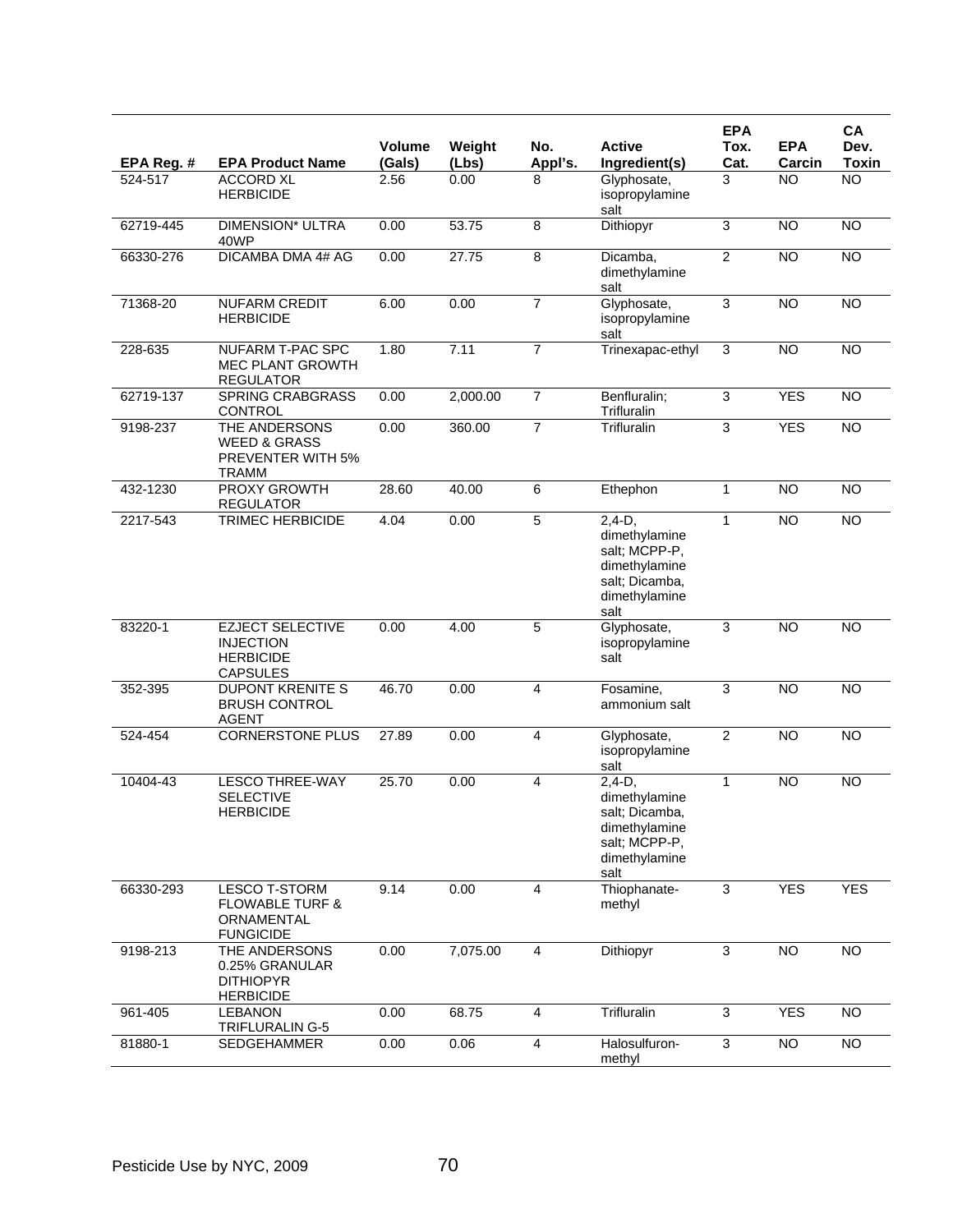|            |                                                                                    |                         |                 | No.            | <b>Active</b>                                                                                          | <b>EPA</b>     | <b>EPA</b>      | CA<br>Dev.      |
|------------|------------------------------------------------------------------------------------|-------------------------|-----------------|----------------|--------------------------------------------------------------------------------------------------------|----------------|-----------------|-----------------|
| EPA Reg. # | <b>EPA Product Name</b>                                                            | <b>Volume</b><br>(Gals) | Weight<br>(Lbs) | Appl's.        | Ingredient(s)                                                                                          | Tox.<br>Cat.   | Carcin          | <b>Toxin</b>    |
| 9198-22    | TURF CARE 30-5-3<br>$W/2$ , 4-D & SILVEX                                           | 7.50                    | 0.00            | 3              | $2,4-D,$<br>dimethylamine<br>salt; Silvex,<br>isooctyl ester                                           | 3              | <b>NO</b>       | <b>NO</b>       |
| 2217-758   | TRIMEC 937<br><b>HERBICIDE</b>                                                     | 1.32                    | 0.00            | $\overline{3}$ | $2,4-D, 2-$<br>ethylhexyl ester;<br>2,4-DP-P,<br>isooctyl ester;<br>Dicamba                            | 2              | <b>NO</b>       | <b>NO</b>       |
| 2217-696   | <b>BETAMEC 4 PRE-</b><br><b>EMERGENCE GRASS</b><br><b>KILLER</b>                   | 15.00                   | 0.00            | $\overline{2}$ | Bensulide                                                                                              | 3              | <b>NO</b>       | $\overline{NO}$ |
| 2217-759   | <b>EMBARK 2-S PLANT</b><br><b>GROWTH</b><br><b>REGULATOR</b>                       | 13.88                   | 0.00            | $\overline{2}$ | Mefluidide,<br>diethanolamine<br>salt                                                                  | 3              | <b>NO</b>       | <b>NO</b>       |
| 264-267    | <b>ETHREL BRAND</b><br>ETHEPHON PLANT<br><b>REGULATOR</b>                          | 13.10                   | 0.00            | $\overline{2}$ | Ethephon                                                                                               | 1              | <b>NO</b>       | <b>NO</b>       |
| 62719-92   | <b>CONFRONT</b>                                                                    | 4.50                    | 0.00            | $\overline{2}$ | Clopyralid,<br>triethanolamine:<br>Triclopyr,<br>triethylamine salt                                    | $\mathbf{1}$   | NO              | $\overline{NO}$ |
| 524-535    | <b>MON 78365</b><br><b>HERBICIDE</b>                                               | 4.00                    | 0.56            | $\overline{2}$ | Glyphosate,<br>monoammonium<br>salt; Diquat<br>dibromide                                               | 3              | <b>NO</b>       | <b>NO</b>       |
| 62719-92   | <b>CONFRONT</b>                                                                    | 3.60                    | 2.29            | $\overline{2}$ | Triclopyr,<br>triethylamine salt;<br>Clopyralid,<br>triethanolamine                                    | $\mathbf{1}$   | <b>NO</b>       | <b>NO</b>       |
| 10404-44   | <b>LESCO THREE-WAY</b><br><b>BENTGRASS</b><br><b>SELECTIVE</b><br><b>HERBICIDE</b> | 2.25                    | 0.00            | $\overline{2}$ | $2,4-D,$<br>dimethylamine<br>salt; Dicamba,<br>dimethylamine<br>salt; MCPP-P,<br>dimethylamine<br>salt | $\mathbf{1}$   | $\overline{10}$ | <b>NO</b>       |
| 62719-37   | <b>GARLON* 3A</b>                                                                  | 0.94                    | 0.00            | $\overline{2}$ | Triclopyr,<br>triethylamine salt                                                                       | $\mathbf{1}$   | $\overline{10}$ | <b>NO</b>       |
| 62719-305  | LONTREL TURF AND<br>ORNAMENTAL                                                     | 0.89                    | 0.00            | $\overline{2}$ | Clopyralid                                                                                             | 3              | <b>NO</b>       | <b>NO</b>       |
| 72112-4    | <b>GLYPHOSATE PRO</b><br>4TM                                                       | 0.69                    | 0.00            | $\overline{c}$ | Glyphosate,<br>isopropylamine<br>salt                                                                  | 3              | NO              | NO              |
| 62719-529  | <b>SCYTHE HERBICIDE</b>                                                            | 0.20                    | 0.00            | $\overline{2}$ | Nonanoic acid                                                                                          | $\overline{2}$ | N <sub>O</sub>  | <b>NO</b>       |
| 7969-2     | <b>BASF BASFAPON</b>                                                               | 0.15                    | 0.00            | $\overline{2}$ | Dalapon, sodium<br>salt                                                                                | $\overline{2}$ | $\overline{NO}$ | $\overline{NO}$ |
| 100-817    | <b>BICEP II MAGNUM</b><br><b>HERBICIDE</b>                                         | 0.14                    | 0.00            | $\overline{2}$ | Atrazine;<br>Metolachlor, (S)                                                                          | $\overline{3}$ | <b>YES</b>      | $\overline{NO}$ |
| 524-475    | ROUNDUP ULTRA                                                                      | 0.11                    | 0.00            | $\overline{2}$ | Glyphosate,<br>isopropylamine<br>salt                                                                  | $\overline{3}$ | $\overline{NO}$ | $\overline{NO}$ |
| 352-607    | <b>DUPONT</b><br><b>GLYPHOSATE</b><br><b>HERBICIDE</b>                             | 0.04                    | 0.00            | $\overline{2}$ | Glyphosate,<br>isopropylamine<br>salt                                                                  | $\overline{2}$ | $\overline{NO}$ | $\overline{NO}$ |
| 9198-176   | ANDERSON'S<br>GOOSE/CRABGRASS<br><b>CONTROL</b>                                    | 0.00                    | 415.00          | $\overline{2}$ | Bensulide;<br>Oxadiazon                                                                                | $\overline{2}$ | <b>YES</b>      | <b>YES</b>      |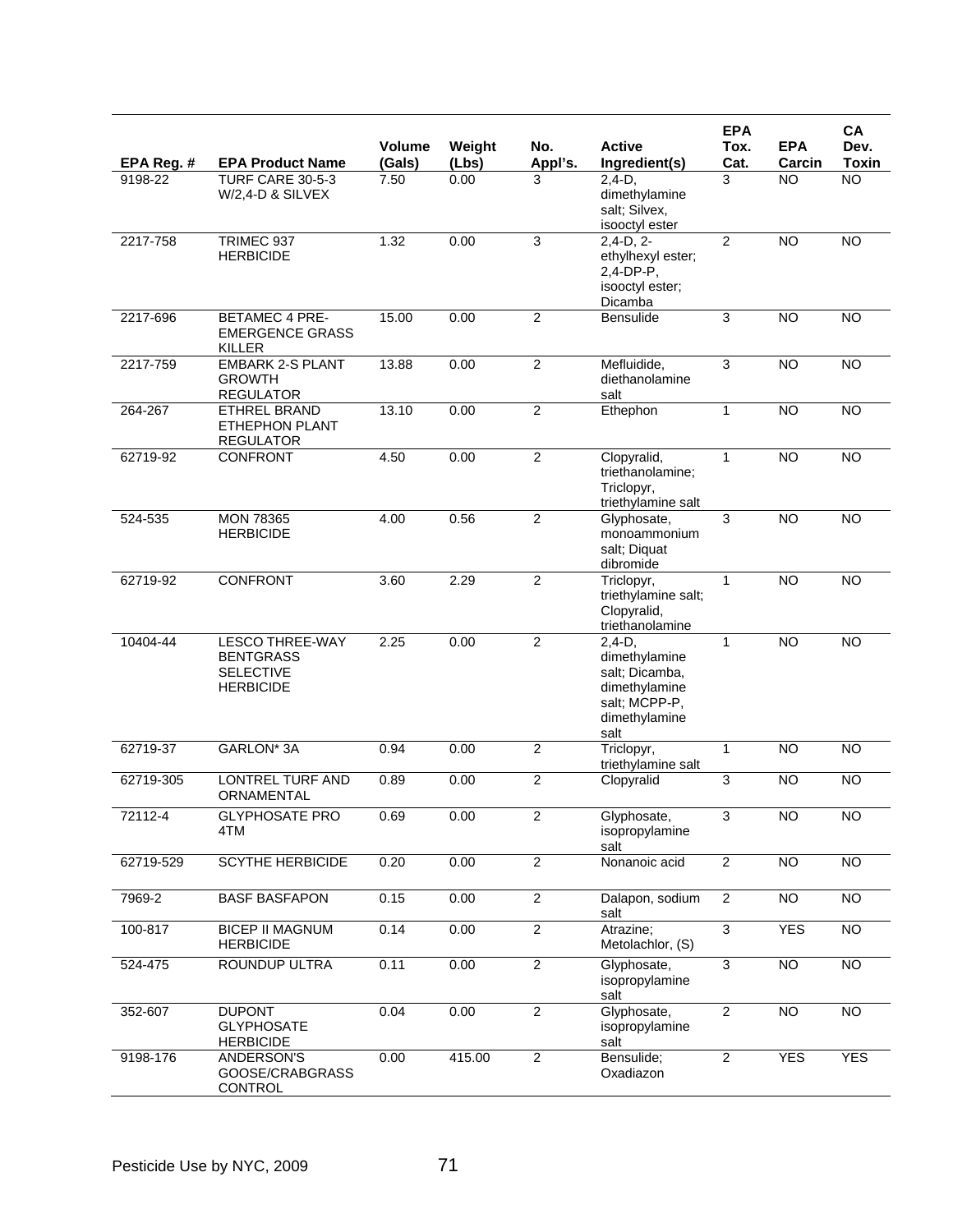|                       |                                                                             |                |                 |                |                                                                                                        | <b>EPA</b>     |                     | CA                        |
|-----------------------|-----------------------------------------------------------------------------|----------------|-----------------|----------------|--------------------------------------------------------------------------------------------------------|----------------|---------------------|---------------------------|
|                       | <b>EPA Product Name</b>                                                     | <b>Volume</b>  | Weight          | No.            | <b>Active</b>                                                                                          | Tox.           | <b>EPA</b>          | Dev.                      |
| EPA Reg. #<br>961-359 | <b>LEBANON FERTILIZER</b><br><b>WITH DIMENSION</b><br>(0.09%) CRABGRAS      | (Gals)<br>0.00 | (Lbs)<br>320.00 | Appl's.<br>2   | Ingredient(s)<br>Dithiopyr                                                                             | Cat.<br>3      | Carcin<br><b>NO</b> | <b>Toxin</b><br><b>NO</b> |
| 228-413               | <b>HOWARD JOHNSON'S</b><br><b>VIPER WEED AND</b><br>FEED                    | 0.00           | 120.00          | $\overline{2}$ | $2,4-D$ ; $2,4-D$ , $2-D$<br>ethylhexyl ester;<br>Dicamba:<br>Mecoprop-P                               | 3              | <b>YES</b>          | $\overline{NO}$           |
| 7969-234              | AC 303757/AC 263499<br><b>HERBICIDE</b>                                     | 0.00           | 74.88           | $\overline{2}$ | Glyphosate,<br>isopropylamine<br>salt; Imazethapyr                                                     | $\overline{2}$ | <b>NO</b>           | $\overline{NO}$           |
| 524-532               | MON 78623 58%<br><b>TECHNICAL</b><br><b>SOLUTION</b>                        | 100.00         | 0.00            | 1              | Glyphosate,<br>potassium salt                                                                          | 3              | <b>NO</b>           | <b>NO</b>                 |
| 524-531               | RT MASTER                                                                   | 100.00         | 0.00            | $\mathbf{1}$   | $2,4-D,$<br>isopropylamine<br>salt; Glyphosate,<br>isopropylamine<br>salt                              | 3              | <b>NO</b>           | <b>NO</b>                 |
| 100-834               | <b>BARRICADE 65WG</b><br><b>HERBICIDE</b>                                   | 10.13          | 0.00            | $\mathbf{1}$   | Prodiamine                                                                                             | 3              | <b>YES</b>          | <b>NO</b>                 |
| 2217-529              | TRIMEC BROADLEAF<br><b>HERBICIDE</b><br><b>BENTGRASS</b><br><b>FORMULA</b>  | 8.00           | 0.00            | $\mathbf{1}$   | $2,4-D,$<br>dimethylamine<br>salt; Dicamba,<br>dimethylamine<br>salt; MCPP-P,<br>dimethylamine<br>salt | 3              | N <sub>O</sub>      | $\overline{NO}$           |
| 524-536               | <b>MON 78473</b><br><b>HERBICIDE</b>                                        | 4.00           | 0.00            | 1              | Glyphosate,<br>isopropylamine<br>salt;                                                                 | 3              | $\overline{10}$     | $\overline{NO}$           |
| 62719-322             | <b>NAF-545</b>                                                              | 1.25           | 0.00            | $\mathbf{1}$   | Glyphosate,<br>isopropylamine<br>salt                                                                  | 3              | N <sub>O</sub>      | $\overline{NO}$           |
| 71995-29              | <b>ROUNDUP WEED &amp;</b><br><b>GRASS KILLER</b><br><b>CONCENTRATE PLUS</b> | 0.09           | 0.00            | $\mathbf{1}$   | Glyphosate,<br>isopropylamine<br>salt; Diquat<br>dibromide                                             | 3              | <b>NO</b>           | <b>NO</b>                 |
| 100-706               | <b>RIFLE HERBICIDE</b>                                                      | 0.03           | 0.00            | 1              | Primisulfuron-<br>methyl                                                                               | 3              | <b>NO</b>           | <b>NO</b>                 |
| 524-529               | ROUNDUP PRO<br>CONCENTRATE                                                  | 0.03           | 0.00            | $\mathbf{1}$   | Glyphosate,<br>isopropylamine<br>salt                                                                  | 3              | <b>NO</b>           | <b>NO</b>                 |
| 10404-84              | 0.07% DIMENSION<br>PLUS FERTILIZER                                          | 0.00           | 3,400.00        | 1              | Dithiopyr                                                                                              | 3              | N <sub>O</sub>      | $\overline{NO}$           |
| 62719-590             | PENOXSULAM 3 FERT                                                           | 0.00           | 1,750.00        | $\mathbf{1}$   | 2,4-D; Dicamba;<br>Penoxsulam                                                                          | $\overline{3}$ | NO                  | NO                        |
| 2217-794              | ANDERSONS GOLF<br><b>PRODUCTS TURF</b><br>FERTILIZER 28-0-4<br>WIT          | 0.00           | 1,250.00        | $\mathbf{1}$   | 2,4-D; Dicamba;<br>Mecoprop-P                                                                          | $\mathfrak{S}$ | <b>YES</b>          | <b>NO</b>                 |
| 961-360               | <b>LEBANON FERTILIZER</b><br><b>WITH DIMENSION</b><br>(0.13%) CRABGRAS      | 0.00           | 150.00          | $\mathbf{1}$   | Dithiopyr                                                                                              | 3              | <b>NO</b>           | N <sub>O</sub>            |
| 10163-213             | <b>GORDON'S</b><br>PROFESSIONAL TURF<br>& ORNAMENTAL<br>PRODUCTS T          | 0.00           | 48.00           | $\mathbf{1}$   | Siduron                                                                                                | $\overline{3}$ | NO                  | $\overline{NO}$           |
| <b>Fungicides</b>     |                                                                             |                |                 |                |                                                                                                        |                |                     |                           |
| 100-1093              | <b>HERITAGE FUNGICIDE</b>                                                   | 0.00           | 88.47           | 57             | Azoxystrobin                                                                                           | 3              | $\overline{N}$      | <b>NO</b>                 |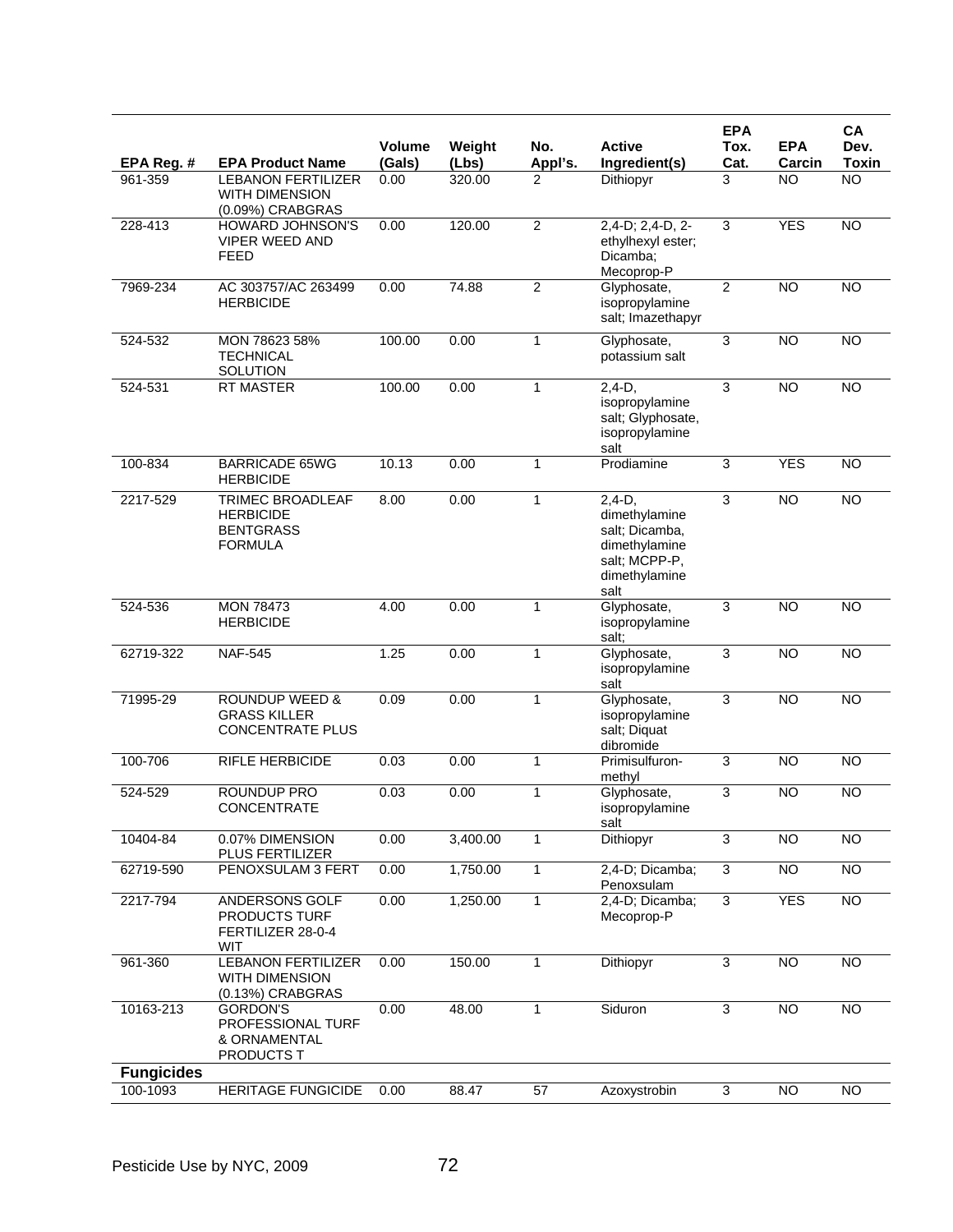|            |                                                                               | <b>Volume</b> | Weight   | No.             | <b>Active</b>                             | <b>EPA</b><br>Tox. | <b>EPA</b>      | <b>CA</b><br>Dev. |
|------------|-------------------------------------------------------------------------------|---------------|----------|-----------------|-------------------------------------------|--------------------|-----------------|-------------------|
| EPA Reg. # | <b>EPA Product Name</b>                                                       | (Gals)        | (Lbs)    | Appl's.         | Ingredient(s)                             | Cat.               | Carcin          | <b>Toxin</b>      |
| 100-892    | ARBOTECT 20-S<br><b>FUNGICIDE</b>                                             | 2.06          | 219.50   | 46              | Thiabendazole                             | 3                  | <b>NO</b>       | <b>NO</b>         |
| 60063-3    | <b>LESCO MANICURE</b><br><b>ULTRA</b>                                         | 0.00          | 1,987.00 | 36              | Chlorothalonil                            | $\overline{2}$     | <b>YES</b>      | $\overline{NO}$   |
| 432-890    | ALIETTE WDG BRAND<br><b>FUNGICIDE</b>                                         | 0.00          | 1,450.44 | 35              | Fosetyl-Al                                | 3                  | NO              | $\overline{NO}$   |
| 100-796    | <b>SUBDUE MAXX</b>                                                            | 59.07         | 30.38    | 33              | Mefenoxam                                 | 3                  | <b>NO</b>       | <b>NO</b>         |
| 8622-56    | <b>BIOBROM C-100G</b>                                                         | 0.00          | 16.88    | 30              | 2,2-dibromo-3-<br>nitrilopropionamid<br>е | 1                  | <b>NO</b>       | <b>NO</b>         |
| 50534-202  | <b>MANICURE ULTREX</b><br><b>TURF &amp; ORNAMENTAL</b>                        | 40.00         | 821.00   | 29              | Chlorothalonil                            | $\mathbf{1}$       | <b>YES</b>      | $\overline{NO}$   |
| 432-1360   | <b>BAYLETON 50 TURF</b><br>AND ORNAMENTAL<br><b>FUNGICIDE IN WATER</b>        | 10.78         | 242.44   | 27              | Triadimefon                               | 3                  | <b>YES</b>      | <b>YES</b>        |
| 70299-1    | <b>ZEROTOL</b><br>ALGAECIDE/FUNGICID<br>Е                                     | 31.45         | 0.00     | $\overline{23}$ | Hydrogen<br>peroxide                      | 1                  | <b>NO</b>       | <b>NO</b>         |
| 66222-149  | <b>ARMOR TECH CLT 825</b>                                                     | 0.00          | 660.50   | 20              | Chlorothalonil                            | $\overline{2}$     | <b>YES</b>      | <b>NO</b>         |
| 7969-224   | <b>CURALAN EG</b>                                                             | 0.00          | 511.18   | 19              | Vinclozolin                               | $\overline{3}$     | <b>YES</b>      | <b>YES</b>        |
| 7969-184   | Insignia Fungicide                                                            | 0.72          | 157.55   | $\overline{18}$ | Pyraclostrobin                            | $\overline{3}$     | NO              | $\overline{NO}$   |
| 50534-209  | <b>MANICURE 6</b><br><b>FLOWABLE</b>                                          | 70.00         | 0.00     | 16              | Chlorothalonil                            | 3                  | <b>YES</b>      | <b>NO</b>         |
| 432-890    | <b>LESCO PRODIGY</b><br><b>SIGNATURE</b>                                      | 0.00          | 661.50   | 16              | Fosetyl-Al                                | 3                  | <b>NO</b>       | $\overline{NO}$   |
| 100-741    | <b>ALAMO FUNGICIDE</b>                                                        | 53.00         | 0.00     | 15              | Propiconazole                             | $\overline{2}$     | <b>YES</b>      | <b>NO</b>         |
| 432-942    | <b>BANOL TURF AND</b><br>ORNAMENTAL<br><b>FUNGICIDE</b>                       | 36.59         | 1.25     | $\overline{15}$ | Propamocarb<br>hydrochloride              | 3                  | $\overline{10}$ | $\overline{NO}$   |
| 66222-154  | <b>QUALI-PRO</b><br>CHLOROTHALONIL<br>720 SFT                                 | 97.00         | 0.00     | 13              | Chlorothalonil                            | $\overline{2}$     | <b>YES</b>      | <b>NO</b>         |
| 62719-346  | <b>SPECTATOR TURF &amp;</b><br>ORNAMENTAL<br><b>FUNGICIDE</b>                 | 28.98         | 0.00     | 13              | Propiconazole                             | $\overline{2}$     | <b>YES</b>      | <b>NO</b>         |
| 228-623    | : NUFARM<br>PROPICONAZOLE<br><b>SPC 14.3 MEC</b><br><b>FUNGICIDE</b>          | 24.63         | 55.00    | 13              | Propiconazole                             | $\overline{2}$     | <b>YES</b>      | $\overline{NO}$   |
| 66222-41   | PRIMEERAONE<br>PROPICONAZOLA 14.3                                             | 16.39         | 0.00     | $\overline{12}$ | Propiconazole                             | $\overline{2}$     | <b>YES</b>      | $\overline{NO}$   |
| 60063-7    | <b>LESCO MANICRUE</b><br>6FL                                                  | 69.10         | 0.00     | $\overline{11}$ | Chlorothalonil                            | $\overline{2}$     | <b>YES</b>      | $\overline{NO}$   |
| 432-888    | CHIPCO 26019 FLO<br><b>BRAND FUNGICIDE</b>                                    | 43.00         | 0.00     | $\overline{11}$ | Iprodione                                 | $\overline{3}$     | <b>YES</b>      | $\overline{NO}$   |
| 9198-115   | THE ANDERSONS<br><b>TURF FUNGICIDE</b><br>WITH 5.0% DACONIL                   | 0.00          | 2,890.00 | $\overline{11}$ | Chlorothalonil                            | $\mathbf{1}$       | <b>YES</b>      | $\overline{NO}$   |
| 62719-463  | EAGLE 20EW                                                                    | 0.45          | 0.00     | 10              | Myclobutanil                              | $\overline{3}$     | <b>NO</b>       | <b>YES</b>        |
| 58185-30   | FUNGO 50 WSB<br><b>WETTABLE POWDER</b><br><b>TURF &amp; ORNAMENTAL</b><br>SYS | 0.00          | 19.75    | 10              | Thiophanate-<br>methyl                    | 3                  | <b>YES</b>      | <b>YES</b>        |
| 100-641    | <b>BANNER FUNGICIDE</b>                                                       | 20.00         | 0.00     | 9               | Propiconazole                             | $\overline{2}$     | <b>YES</b>      | <b>NO</b>         |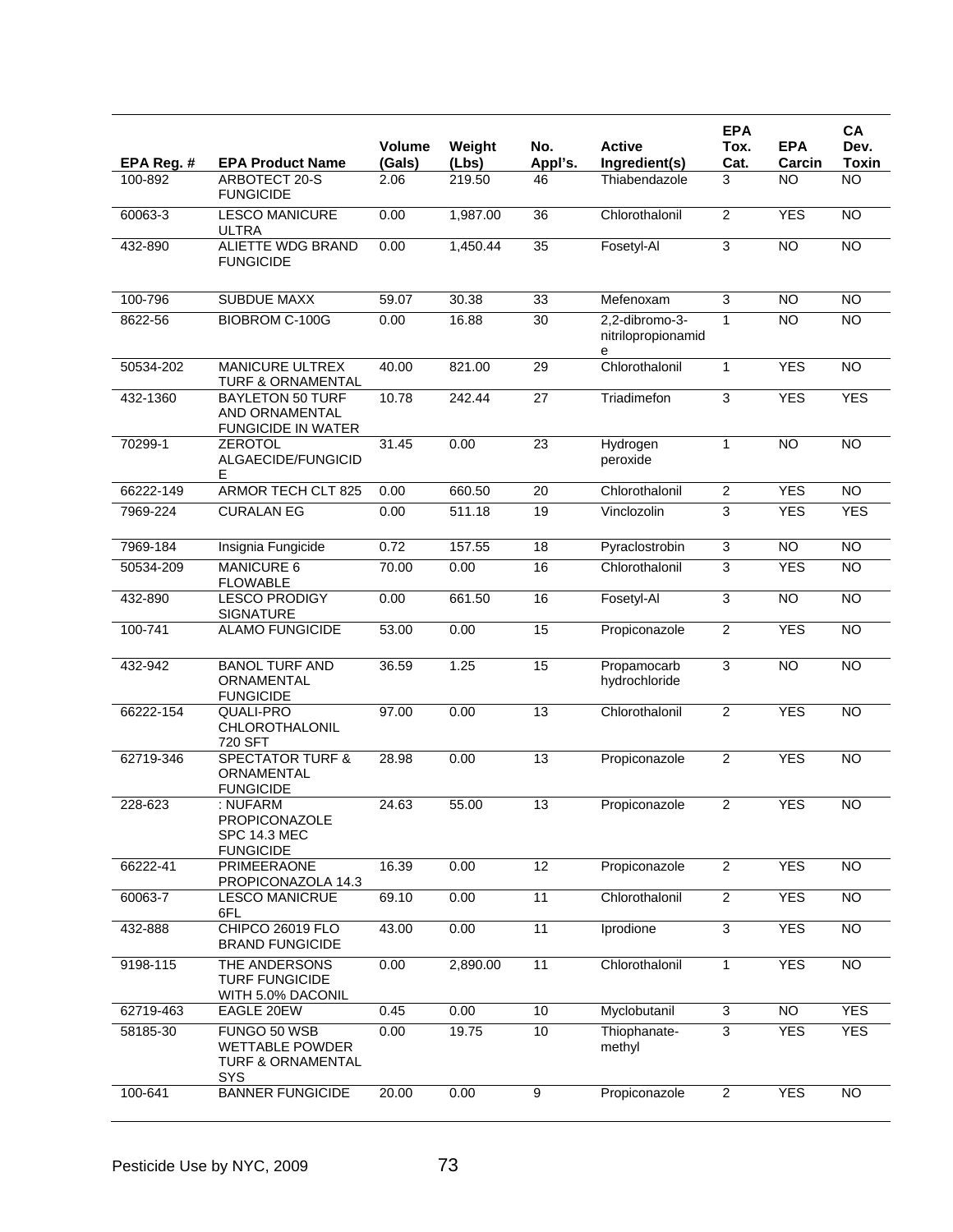|            |                                                                    |                         |                 |                |                                                                                       | <b>EPA</b>     |                      | CA                   |
|------------|--------------------------------------------------------------------|-------------------------|-----------------|----------------|---------------------------------------------------------------------------------------|----------------|----------------------|----------------------|
| EPA Reg. # | <b>EPA Product Name</b>                                            | <b>Volume</b><br>(Gals) | Weight<br>(Lbs) | No.<br>Appl's. | <b>Active</b><br>Ingredient(s)                                                        | Tox.<br>Cat.   | <b>EPA</b><br>Carcin | Dev.<br><b>Toxin</b> |
| 432-1371   | <b>COMPASS</b>                                                     | 0.00                    | 30.00           | 9              | Trifloxystrobin                                                                       | 3              | $\overline{NO}$      | NO                   |
| 228-623    | <b>LESCO SPECTATOR</b><br>ULTRA 1.3 FUNGICIDE                      | 11.83                   | 19.00           | 8              | Propiconazole                                                                         | $\overline{2}$ | <b>YES</b>           | $\overline{NO}$      |
| 10163-274  | <b>RUBIGAN A.S. TURF</b><br>AND ORNAMENTAL                         | 0.27                    | 6.00            | 8              | Fenarimol                                                                             | 3              | <b>NO</b>            | <b>NO</b>            |
| 5905-541   | ARMICARB 100                                                       | 0.00                    | 18.08           | $\overline{8}$ | Potassium<br>bicarbonate                                                              | $\overline{3}$ | NO                   | $\overline{NO}$      |
| 66330-305  | LESCO 18 PLUS                                                      | 45.00                   | 0.00            | 7              | Iprodione                                                                             | $\overline{3}$ | <b>YES</b>           | <b>NO</b>            |
| 538-183    | <b>PROTURF FLUID</b><br><b>FUNGICIDE</b>                           | 29.75                   | 0.00            | $\overline{7}$ | Thiophanate-<br>methyl; Iprodione                                                     | 3              | <b>YES</b>           | <b>YES</b>           |
| 67690-37   | <b>CUPRO 2005 T/N/O</b>                                            | 0.00                    | 25.00           | 7              | Copper hydroxide                                                                      | $\overline{2}$ | <b>NO</b>            | <b>NO</b>            |
| 432-1446   | <b>TARTAN FLO</b><br><b>FUNGICIDE</b>                              | 11.90                   | 0.00            | 6              | Triadimefon;<br>Trifloxystrobin                                                       | 3              | <b>YES</b>           | <b>YES</b>           |
| 400-521    | <b>TERRAGUARD SC</b>                                               | 0.09                    | 0.00            | 6              | Triflumizole                                                                          | $\overline{3}$ | $\overline{NO}$      | $\overline{NO}$      |
| 66330-41   | <b>ENDORSE WETTABLE</b><br>POWDER TURF<br><b>FUNGICIDE</b>         | 0.00                    | 215.50          | 6              | Polyoxin D zinc<br>salt                                                               | 3              | N <sub>O</sub>       | <b>NO</b>            |
| 70870-1    | <b>MILSTOP BROAD</b><br><b>SPECTRUM FOLIAR</b><br><b>FUNGICIDE</b> | 0.00                    | 12.25           | 6              | Potassium<br>bicarbonate                                                              | 3              | <b>NO</b>            | <b>NO</b>            |
| 100-769    | <b>MEDALLION</b><br><b>FUNGICIDE</b>                               | 0.00                    | 0.56            | 6              | Fludioxonil                                                                           | 3              | $\overline{10}$      | $\overline{NO}$      |
| 432-942    | PROKOZ BANOL                                                       | 5.34                    | 0.00            | 5              | Propamocarb<br>hydrochloride                                                          | 3              | $\overline{NO}$      | $\overline{NO}$      |
| 62719-388  | FORE 80WP<br><b>RAINSHIELD</b>                                     | 0.00                    | 289.00          | 5              | Mancozeb                                                                              | $\overline{3}$ | <b>YES</b>           | $\overline{NO}$      |
| 60063-3    | <b>ECHO 825</b>                                                    | 0.00                    | 100.00          | 5              | Chlorothalonil                                                                        | $\overline{2}$ | <b>YES</b>           | N <sub>O</sub>       |
| 7969-196   | <b>EMERALD FUNGICIDE</b>                                           | 0.00                    | 7.35            | 5              | Nicobifen                                                                             | $\overline{2}$ | <b>YES</b>           | N <sub>O</sub>       |
| 707-133    | A102                                                               | 40.00                   | 0.00            | 4              | 5-chloro-2-<br>methyl-4-<br>isothiazolin-3-<br>one; 2-methyl-4-<br>isothiazolin-3-one | $\mathbf{1}$   | $\overline{10}$      | NO                   |
| 228-633    | <b>NUFARM</b><br>PROPICONAZOLE<br><b>SPC EC FUNGICIDE</b>          | 13.50                   | 11.44           | 4              | Propiconazole                                                                         | $\overline{2}$ | <b>YES</b>           | <b>NO</b>            |
| 50534-211  | DACONIL ZN<br><b>FLOWABLE</b><br><b>FUNGICIDE</b>                  | 12.50                   | 0.00            | 4              | Chlorothalonil                                                                        | $\overline{2}$ | <b>YES</b>           | $\overline{NO}$      |
| 432-1445   | <b>BAYLETON FLO TURF</b><br>AND ORNAMENTAL<br><b>FUNGICIDE</b>     | 8.50                    | 0.00            | 4              | Triadimefon                                                                           | 3              | <b>YES</b>           | <b>YES</b>           |
| 9198-111   | THE ANDERSONS<br>1.0% BAYLETON(R)<br><b>FUNGICIDE</b>              | 0.00                    | 460.00          | $\overline{4}$ | Triadimefon                                                                           | $\overline{3}$ | <b>YES</b>           | <b>YES</b>           |
| 70506-185  | PENNCOZEB 75 DF                                                    | 0.00                    | 128.00          | $\overline{4}$ | Mancozeb                                                                              | 3              | <b>YES</b>           | <b>NO</b>            |
| 73314-2    | <b>ACTINO-IRON</b><br><b>BIOLOGICAL</b><br><b>FUNGICIDE</b>        | 0.00                    | 6.00            | $\overline{4}$ | Streptomyces<br>Iydicus WYEC<br>108                                                   | 3              | <b>NO</b>            | <b>NO</b>            |
| 68539-3    | T-22G BIOLOGICAL<br>PLANT PROTECTANT<br><b>GRANULES</b>            | 0.00                    | 6.00            | 4              | Trichoderma<br>harzianum rifai<br>strain KRL-AG2                                      | 3              | $\overline{NO}$      | $\overline{NO}$      |
| 228-684    | <b>NUFARM IPRODIONE</b><br><b>SPC FUNGICIDE</b>                    | 22.00                   | 0.00            | 3              | Iprodione                                                                             | 3              | <b>YES</b>           | <b>NO</b>            |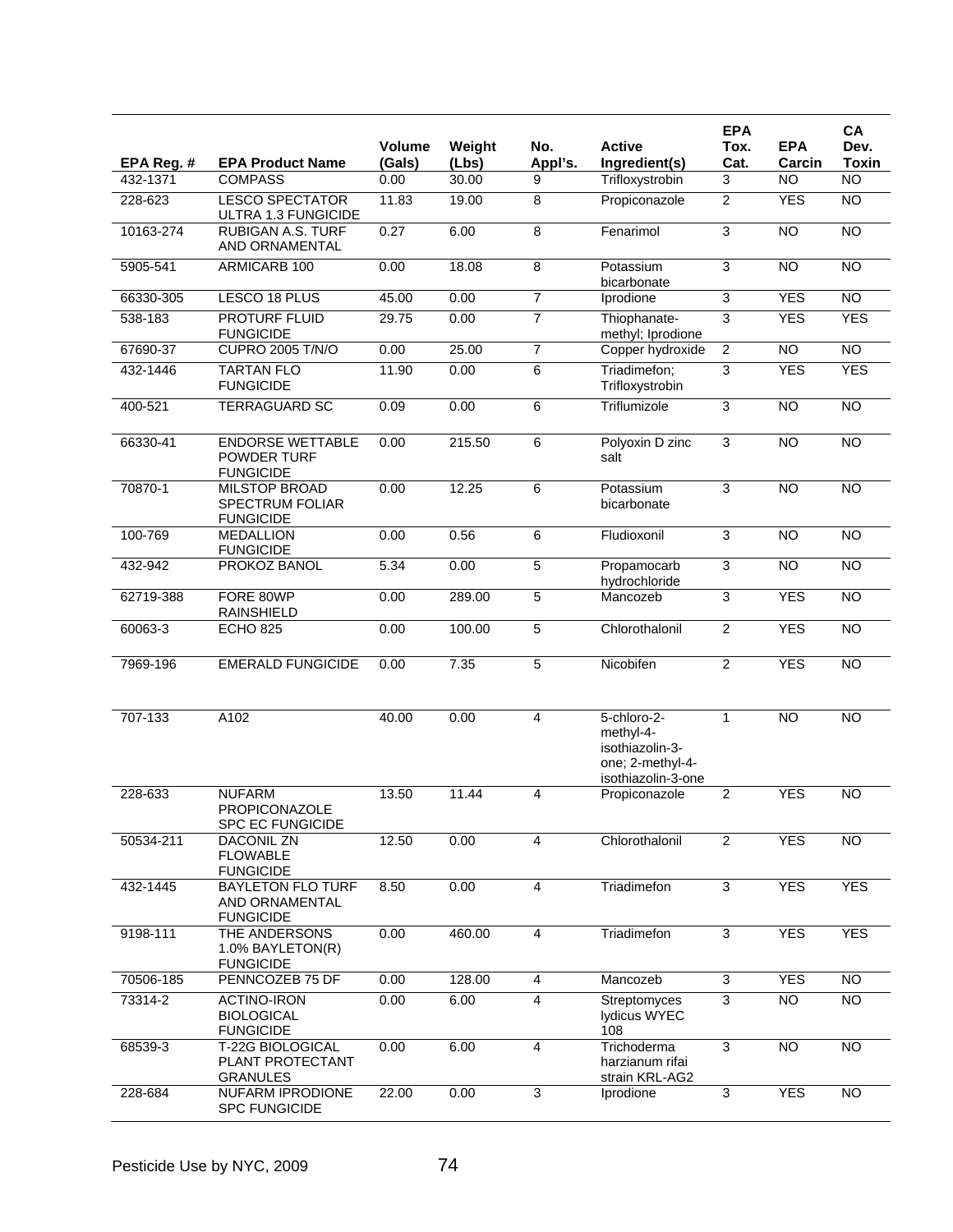|            |                                                                                       |                         |                 |                |                                                            | <b>EPA</b>     |                      | CA                   |
|------------|---------------------------------------------------------------------------------------|-------------------------|-----------------|----------------|------------------------------------------------------------|----------------|----------------------|----------------------|
| EPA Reg. # | <b>EPA Product Name</b>                                                               | <b>Volume</b><br>(Gals) | Weight<br>(Lbs) | No.<br>Appl's. | <b>Active</b><br>Ingredient(s)                             | Tox.<br>Cat.   | <b>EPA</b><br>Carcin | Dev.<br><b>Toxin</b> |
| 228-626    | <b>NUFARM T-METHYL</b><br>PRO 4.5 F FUNGICIDE                                         | 17.23                   | 0.00            | 3              | Thiophanate-<br>methyl                                     | 3              | <b>YES</b>           | <b>YES</b>           |
| 228-630    | <b>NUFARM TM+IP SPC</b><br><b>FUNGICIDE</b>                                           | 13.00                   | 0.00            | 3              | Iprodione;<br>Thiophanate-<br>methyl                       | $\overline{3}$ | <b>YES</b>           | <b>YES</b>           |
| 10404-60   | <b>LESCO TWOSOME</b><br><b>FLOWABLE</b><br><b>FUNGICIDE</b>                           | 12.50                   | 0.00            | 3              | Chlorothalonil;<br>Fenarimol                               | $\mathbf{1}$   | <b>YES</b>           | <b>NO</b>            |
| 69592-19   | RHAPSODY AS0                                                                          | 3.52                    | 0.00            | 3              | QST 713 strain of<br>dried Bacillus<br>subtilis            | 3              | $\overline{10}$      | $\overline{NO}$      |
| 55260-9    | PROPLANT TURF AND<br>ORNAMENTAL<br><b>FUNGICIDE</b>                                   | 3.30                    | 0.00            | 3              | Propamocarb<br>hydrochloride                               | $\overline{3}$ | <b>NO</b>            | <b>NO</b>            |
| 100-1231   | <b>INSTRATA</b>                                                                       | 17.50                   | 0.00            | $\overline{2}$ | Chlorothalonil;<br>Fludioxonil:<br>Propiconazole           | 3              | <b>YES</b>           | NO                   |
| 432-1414   | 26/36 FUNGICIDE                                                                       | 10.00                   | 0.00            | $\overline{2}$ | Iprodione;<br>Thiophanate-<br>methyl                       | $\overline{2}$ | <b>YES</b>           | <b>YES</b>           |
| 45728-26   | <b>SPOTRETE F</b>                                                                     | 10.00                   | 0.00            | $\overline{2}$ | Thiram                                                     | $\overline{3}$ | <b>NO</b>            | <b>NO</b>            |
| 72112-6    | MAINSAIL 6.0 F                                                                        | 9.00                    | 0.00            | $\overline{2}$ | Chlorothalonil                                             | 3              | <b>YES</b>           | <b>NO</b>            |
| 55146-73   | MEFENOXAM 2                                                                           | 4.00                    | 0.00            | $\overline{c}$ | Mefenoxam                                                  | $\overline{2}$ | $\overline{NO}$      | <b>NO</b>            |
| 69592-19   | <b>CEASE</b>                                                                          | 3.50                    | 0.00            | $\overline{2}$ | QST 713 strain of<br>dried Bacillus<br>subtilis            | 3              | $\overline{NO}$      | NO                   |
| 70252-11   | QUALI-PRO<br>MEFENOXAM 2 AQ                                                           | 2.08                    | 0.00            | $\overline{2}$ | Mefenoxam                                                  | 3              | <b>NO</b>            | <b>NO</b>            |
| 71962-1    | <b>AGRI-FOS SYSTEMIC</b><br><b>FUNGICIDE</b>                                          | 1.69                    | 0.00            | $\overline{2}$ | Mono- and di-<br>potassium salts<br>of phosphorous<br>acid | $\overline{3}$ | NO                   | <b>NO</b>            |
| 5481-211   | PCNB 10% GRANULES<br><b>SOIL FUNGICIDE</b>                                            | 0.00                    | 750.00          | $\overline{2}$ | <b>PCNB</b>                                                | 3              | <b>YES</b>           | <b>NO</b>            |
| 100-794    | ANDERSONS GOLF<br>PRODUCTS PYTHIUM<br><b>CONTROL WITH</b><br><b>MEFEN</b>             | 0.00                    | 300.00          | $\overline{2}$ | Mefenoxam                                                  | 3              | NO                   | NO                   |
| 67690-39   | PENTATHLON DF<br><b>FUNGICIDE</b><br><b>DISPERSIBLE</b><br><b>GRANULES</b>            | 0.00                    | 288.00          | $\overline{2}$ | Mancozeb                                                   | 3              | <b>YES</b>           | <b>NO</b>            |
| 50534-202  | DACONIL SDG                                                                           | 0.00                    | 63.00           | $\overline{2}$ | Chlorothalonil                                             | 1              | <b>YES</b>           | <b>NO</b>            |
| 68173-2    | <b>ENDORSE WETTABLE</b><br>POWDER TURF<br><b>FUNGICIDE IN WATER</b><br><b>SO</b>      | 0.00                    | 62.00           | $\overline{2}$ | Polyoxin D zinc<br>salt                                    | $\overline{3}$ | NO.                  | <b>NO</b>            |
| 432-1360   | <b>LESCO SYSTEMIC</b><br><b>FUNGICIDE</b><br><b>CONTAINING 50%</b><br><b>BAYLETON</b> | 0.00                    | 11.00           | $\overline{2}$ | Triadimefon                                                | 3              | <b>YES</b>           | <b>YES</b>           |
| 70252-11   | MEFENOXAM 2L                                                                          | 3.60                    | 0.00            | 1              | Mefenoxam                                                  | $\overline{3}$ | $\overline{NO}$      | $\overline{NO}$      |
| 62719-422  | FORE WSP TURF AND<br>ORNAMENTAL<br><b>FUNGICIDE</b>                                   | 1.38                    | 0.00            | 1              | Mancozeb                                                   | 3              | <b>YES</b>           | <b>NO</b>            |
| 50534-209  | DACONIL 720<br><b>FLOWABLE</b><br><b>FUNGICIDE</b>                                    | 1.00                    | 0.00            | 1              | Chlorothalonil                                             | $\mathbf{3}$   | <b>YES</b>           | <b>NO</b>            |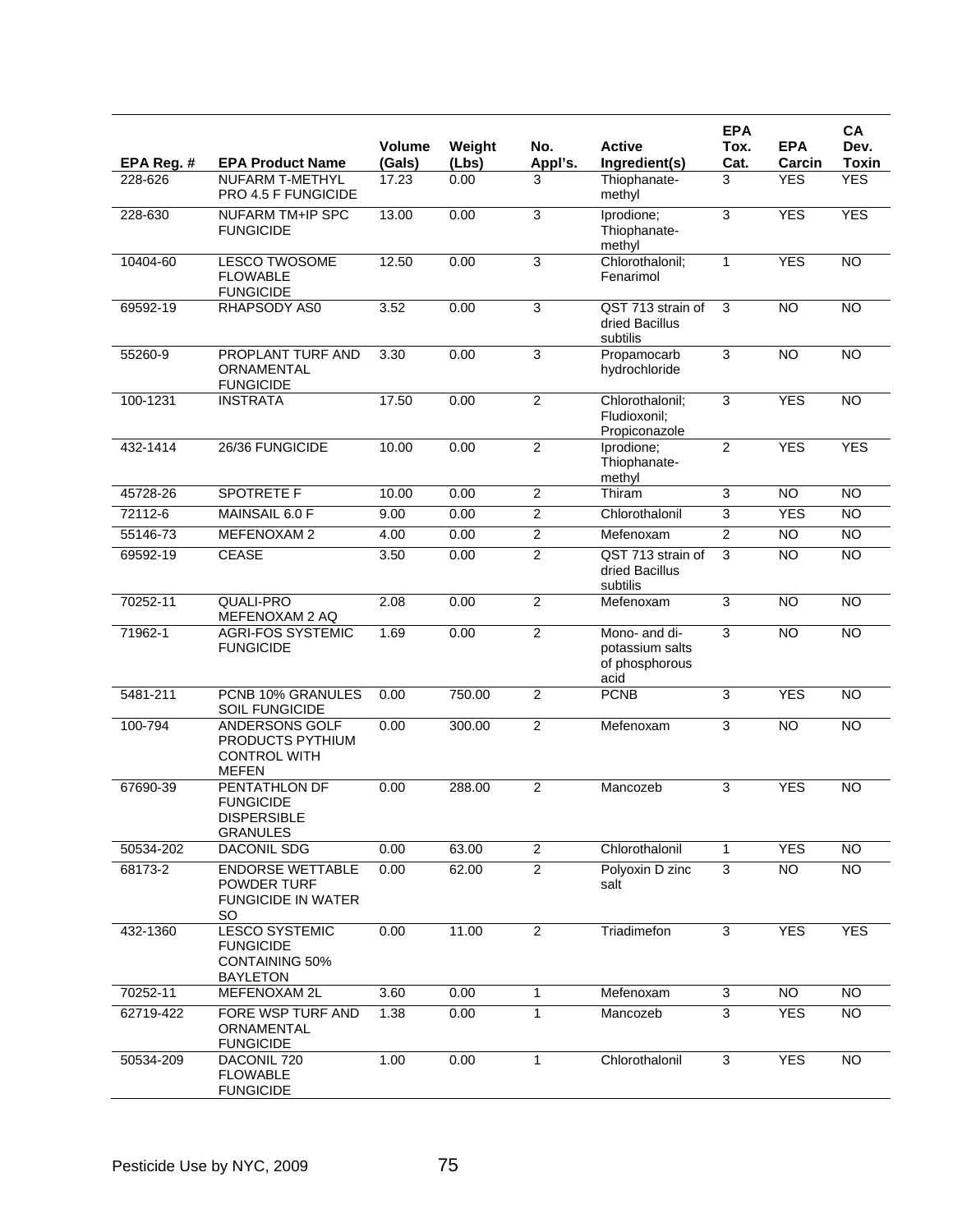|                                                  |                                                                                  |                |               |                |                                             | <b>EPA</b>     |                      | CA                         |
|--------------------------------------------------|----------------------------------------------------------------------------------|----------------|---------------|----------------|---------------------------------------------|----------------|----------------------|----------------------------|
|                                                  |                                                                                  | <b>Volume</b>  | Weight        | No.            | <b>Active</b>                               | Tox.           | <b>EPA</b>           | Dev.                       |
| EPA Reg. #<br>9198-222                           | <b>EPA Product Name</b><br>ANDERSONS GOLF                                        | (Gals)<br>1.00 | (Lbs)<br>0.00 | Appl's.        | Ingredient(s)<br>Thiophanate-               | Cat.<br>3      | Carcin<br><b>YES</b> | <b>Toxin</b><br><b>YES</b> |
|                                                  | PRODUCTS FUNGO<br><b>FLO</b>                                                     |                |               |                | methyl                                      |                |                      |                            |
| 100-1216                                         | <b>BANNER HERITAGE</b><br>MAXX                                                   | 1.00           | 0.00          | 1              | Azoxystrobin;<br>Propiconazole              | 3              | <b>YES</b>           | <b>NO</b>                  |
| 58185-33                                         | <b>DOMAIN FL</b>                                                                 | 0.39           | 0.00          | $\mathbf{1}$   | Thiophanate-<br>methyl                      | 3              | <b>YES</b>           | <b>YES</b>                 |
| 10465-3                                          | <b>LIQUID COPPER</b><br><b>FUNGICIDE</b>                                         | 0.00           | 0.00          | $\mathbf{1}$   | Copper<br>ammonium<br>complex               | 3              | N <sub>O</sub>       | N <sub>O</sub>             |
| 1001-70                                          | 3336 G                                                                           | 0.00           | 300.00        | 1              | Thiophanate-<br>methyl                      | 3              | <b>YES</b>           | <b>YES</b>                 |
| 7969-85                                          | <b>LESCO TOUCHE EG</b><br><b>FUNGICIDE</b>                                       | 0.00           | 63.25         | 1              | Vinclozolin                                 | 3              | <b>YES</b>           | <b>YES</b>                 |
| 62719-402                                        | <b>DITHANE DF</b><br><b>RAINSHIELD</b>                                           | 0.00           | 45.50         | $\mathbf{1}$   | Mancozeb                                    | 3              | <b>YES</b>           | NO                         |
| 66330-305                                        | <b>IPRODIONE 2SE TURF</b>                                                        | 0.00           | 40.00         | $\mathbf{1}$   | Iprodione                                   | 3              | <b>YES</b>           | $\overline{NO}$            |
| 50534-202                                        | <b>MANICURE ULTREX</b>                                                           | 0.00           | 28.00         | 1              | Chlorothalonil                              | $\mathbf{1}$   | <b>YES</b>           | <b>NO</b>                  |
| 400-416                                          | <b>TERRAZOLE 35%</b><br><b>WETTABLE POWDER</b>                                   | 0.00           | 28.00         | $\mathbf{1}$   | Terrazole                                   | 3              | <b>YES</b>           | <b>NO</b>                  |
| 352-656                                          | KOCIDE 2000                                                                      | 0.00           | 0.13          | 1              | Copper hydroxide                            | $\overline{2}$ | <b>NO</b>            | <b>NO</b>                  |
| 64137-5                                          | <b>MYCOSTOP</b><br><b>BIOFUNGICIDE FOR</b><br>AGRONOMIC,<br><b>VEGETABLE AND</b> | 0.00           | 0.06          | 1              | Streptomyces<br>griseoviridis<br>strain K61 | 3              | <b>NO</b>            | $\overline{NO}$            |
| Other (Repellents, Biochemical Pesticides, Etc.) |                                                                                  |                |               |                |                                             |                |                      |                            |
| 2724-421                                         | ZOECON RF-292<br><b>BRIQUET</b>                                                  | 0.00           | 368.31        | 1928           | S-Methoprene                                | 3              | <b>NO</b>            | <b>NO</b>                  |
| 2724-351                                         | ZOECON RF-259<br><b>EMULSIFIABLE</b><br>CONCENTRATE                              | 10.87          | 16.11         | 1192           | (7S)-Hydroprene                             | $\overline{3}$ | <b>NO</b>            | $\overline{NO}$            |
| 69117-7                                          | PINSCHER PGR                                                                     | 0.15           | 0.00          | 76             | Dikegulac sodium                            | 3              | <b>NO</b>            | $\overline{NO}$            |
| 2724-351                                         | <b>ZOECON GENCOR 9%</b><br><b>EMULSIFIABLE</b><br>CONCENTRATE                    | 0.38           | 0.00          | 43             | (7S)-Hydroprene                             | 3              | N <sub>O</sub>       | <b>NO</b>                  |
| 71096-7                                          | <b>ORTHO BUG-GETA</b><br>SNAIL & SLUG KILLER<br>1                                | 0.00           | 7.25          | 11             | Metaldehyde                                 | 3              | <b>NO</b>            | <b>NO</b>                  |
| 60061-71                                         | PETTIT MARINE PAINT<br>PREMIUM SINGLE<br>SEASON ABLATIVE                         | 0.00           | 13.00         | 10             | Copper oxide<br>(ous)                       | $\overline{2}$ | NO                   | NO <sub>1</sub>            |
| 100-1014                                         | PACLOBUTRAZOL<br>2SC                                                             | 0.00           | 8.75          | 10             | Paclobutrazol                               | 3              | <b>NO</b>            | <b>NO</b>                  |
| 10551-1                                          | <b>THE GIANT</b><br><b>DESTROYER</b>                                             | 0.00           | 34.00         | $\overline{7}$ | Carbon; Sodium<br>nitrate; Sulfur           | 3              | <b>NO</b>            | $\overline{NO}$            |
| 60061-14                                         | WOOLSEY/Z*SPAR<br><b>SUPER TOX ANTI-</b><br><b>FOULING FINISH B-74</b>           | 0.00           | 6.25          | $\overline{5}$ | Copper oxide<br>(ous)                       | $\overline{2}$ | $\overline{N}$       | NO <sub>1</sub>            |
| 100-1014                                         | <b>CAMBISTAT 2SC</b>                                                             | 0.38           | 0.00          | $\overline{4}$ | Paclobutrazol                               | $\overline{3}$ | <b>NO</b>            | $\overline{NO}$            |
| 73049-15                                         | PROGIBB 4% PLANT<br><b>GROWTH</b><br><b>REGULATOR</b><br>SOLUTION                | 0.00           | 0.00          | 4              | Gibberellins                                | $\overline{2}$ | $\overline{N}$       | $\overline{N}$             |
| 60061-117                                        | PETTIT MARINE PAINT<br><b>ULTIMA SR</b><br><b>ANTIFOULING PAINT</b>              | 0.00           | 2.00          | $\overline{2}$ | Copper oxide<br>(ous); Cybutryne            | $\overline{2}$ | <b>NO</b>            | <b>NO</b>                  |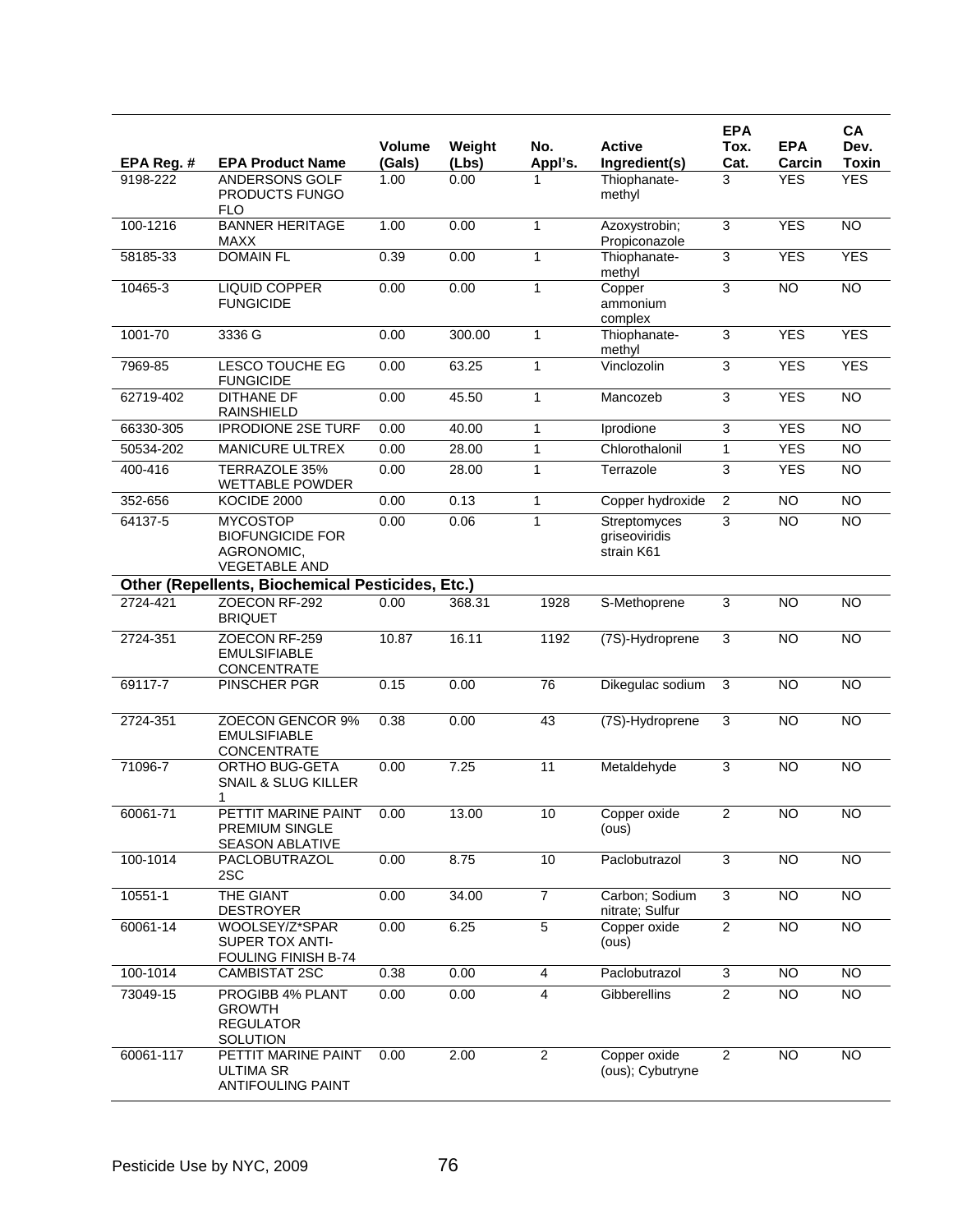| EPA Reg. $#$ | <b>EPA Product Name</b>                                          | <b>Volume</b><br>(Gals) | Weight<br>(Lbs) | No.<br>Appl's. | <b>Active</b><br>Ingredient(s)                                        | <b>EPA</b><br>Tox.<br>Cat. | <b>EPA</b><br>Carcin | <b>CA</b><br>Dev.<br>Toxin |
|--------------|------------------------------------------------------------------|-------------------------|-----------------|----------------|-----------------------------------------------------------------------|----------------------------|----------------------|----------------------------|
| 1706-179     | STABREX ST 70                                                    | 23.00                   | 0.00            |                | Sodium<br>hypochlorite;<br>Sodium bromide                             |                            | NO.                  | NO.                        |
| 2217-768     | EMBARK E-Z-TU-USE<br><b>PLANT GROWTH</b><br><b>REGULATOR</b>     | 0.50                    | 0.00            |                | Mefluidide,<br>diethanolamine<br>salt                                 | 3                          | NO                   | NO                         |
| 72041-2      | <b>GOOSE REPELLENT</b>                                           | 0.23                    | 0.00            |                | Methyl<br>anthranilate                                                | 3                          | <b>NO</b>            | <b>NO</b>                  |
| 73049-67     | DITERA DF<br><b>BIOLOGICAL</b><br><b>NEMATICIDE</b>              | 0.00                    | 2.00            |                | Myrothecium<br>verrucaria, dried<br>fermentation<br>solids & solubles | 3                          | NO                   | NO.                        |
| 60061-63     | PETTIT MARINE PAINT<br>UNEPOXY STANDARD<br><b>ANTIFOULING B</b>  | 0.00                    | 1.00            |                | Copper oxide<br>(ous)                                                 | 2                          | <b>NO</b>            | <b>NO</b>                  |
| 55943-1      | <b>HOT FOOT BIRD</b><br><b>REPELLENT</b>                         | 0.00                    | 0.94            |                | Polybutenes                                                           | 3                          | <b>NO</b>            | <b>NO</b>                  |
| 58630-1      | DR. T'S SNAKE-A-WAY<br><b>SNAKE REPELLING</b><br><b>GRANULES</b> | 0.00                    | 0.06            |                | Naphthalene;<br>Sulfur                                                | 3                          | <b>NO</b>            | <b>NO</b>                  |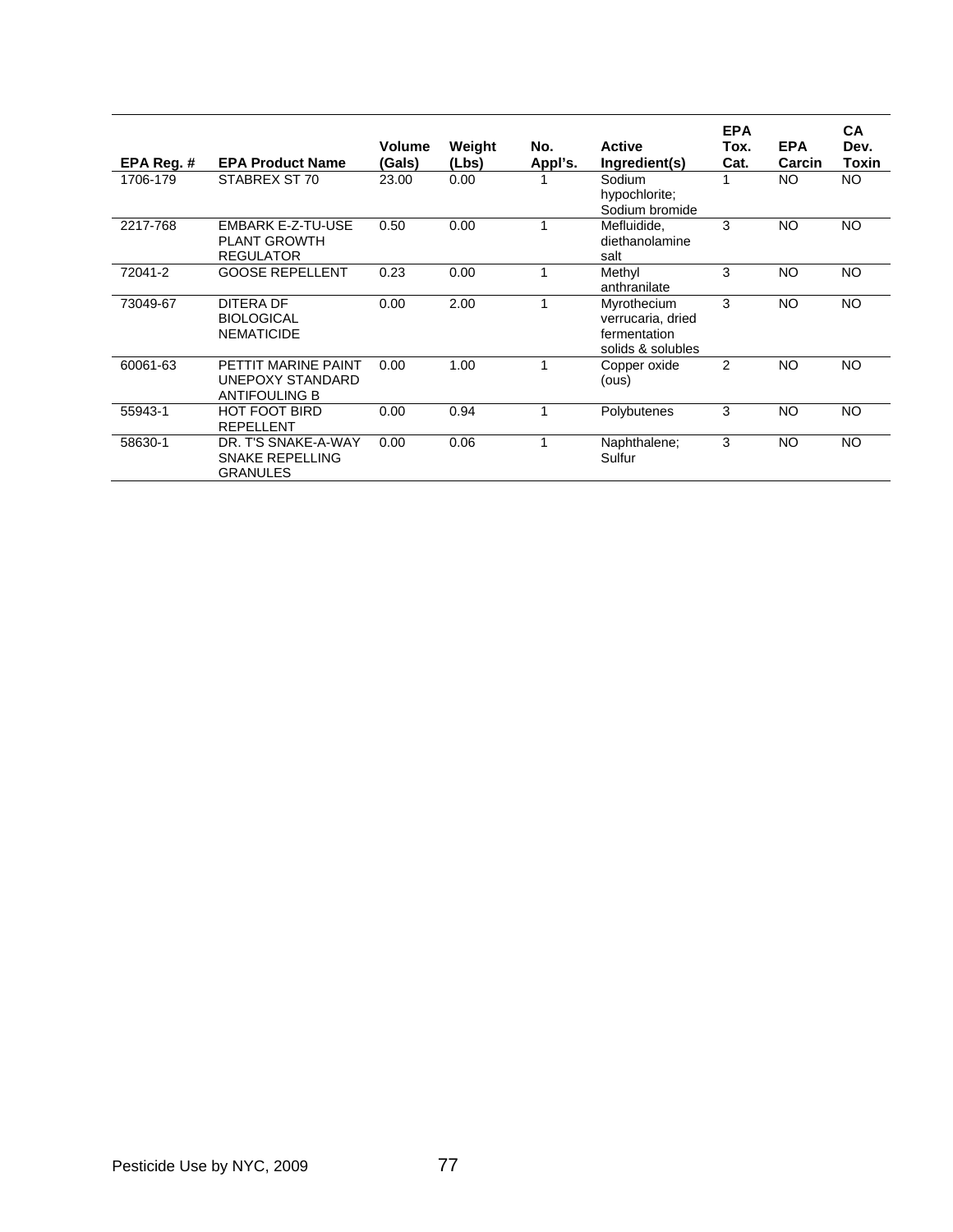## Appendix 2 Complete listing of pesticide products used by the Department of Parks and Recreation

|                     |                                                                                         | Volume | Weight | No.             | <b>Active</b>       | <b>EPA</b><br>Tox         | <b>EPA</b>      | CA<br>Dev.      |
|---------------------|-----------------------------------------------------------------------------------------|--------|--------|-----------------|---------------------|---------------------------|-----------------|-----------------|
| EPA Reg. #          | <b>EPA Product Name</b>                                                                 | (Gals) | (Lbs)  | Appl's.         | Ingredient(s)       | Cat                       | Carcin          | Toxin           |
| <b>Rodenticides</b> |                                                                                         |        |        |                 |                     |                           |                 |                 |
| 12455-76            | <b>CONTRAC</b><br>RODENTICIDE READY<br>TO USE PLACE PAC                                 | 0.00   | 342.74 | 528             | Bromadiolone        | 3                         | <b>NO</b>       | <b>NO</b>       |
| 12455-75            | <b>CONTRAC RAT AND</b><br>MOUSE BAIT READY<br>TO USE PLACE PAC                          | 0.00   | 104.06 | 234             | Bromadiolone        | 3                         | <b>NO</b>       | <b>NO</b>       |
| 12455-79            | CONTRAC ALL-<br><b>WEATHER BLOX</b>                                                     | 0.00   | 94.69  | 177             | Bromadiolone        | $\overline{3}$            | <b>NO</b>       | <b>NO</b>       |
| 7173-202            | <b>MAKI MINI BLOCKS</b>                                                                 | 0.00   | 114.64 | 149             | <b>Bromadiolone</b> | 3                         | <b>NO</b>       | <b>NO</b>       |
| 7173-218            | <b>GENERATION MINI</b><br><b>BLOCKS</b>                                                 | 0.18   | 43.34  | 65              | Difethialone        | 3                         | <b>NO</b>       | <b>NO</b>       |
| 12455-86            | <b>CONTRAC</b><br>RODENTICIDE PLACE<br><b>PAC</b>                                       | 0.00   | 42.66  | 39              | Bromadiolone        | 3                         | <b>NO</b>       | <b>NO</b>       |
| 12455-69            | CONTRAC<br><b>RODENTICIDE</b>                                                           | 0.28   | 0.84   | 23              | Bromadiolone        | 3                         | <b>NO</b>       | <b>NO</b>       |
| 7173-188            | <b>MAKI RAT AND</b><br><b>MOUSE BAIT PACKS</b><br>(PELLETS)                             | 0.13   | 0.13   | $\overline{13}$ | Bromadiolone        | 3                         | $\overline{NO}$ | N <sub>O</sub>  |
| 12455-97            | <b>FASTRAC PLACE</b><br><b>PACS</b>                                                     | 0.00   | 9.19   | 13              | <b>Bromethalin</b>  | 3                         | <b>NO</b>       | <b>NO</b>       |
| 12455-95            | <b>FASTRAC ALL-</b><br><b>WEATHER BLOX</b>                                              | 0.00   | 10.25  | 11              | <b>Bromethalin</b>  | 3                         | <b>NO</b>       | <b>NO</b>       |
| 12455-56            | <b>DITRAC TRACKING</b><br><b>POWDER</b>                                                 | 0.00   | 1.63   | 11              | Diphacinone         | $\overline{2}$            | <b>NO</b>       | $\overline{NO}$ |
| 100-1050            | <b>TALON-G</b><br>RODENTICIDE BAIT<br>PACK MINI-PELLETS<br><b>WITH BI</b>               | 87.00  | 0.27   | $\overline{8}$  | Brodifacoum         | 3                         | NO              | N <sub>O</sub>  |
| 12455-89            | <b>FINAL ALL-WEATHER</b><br><b>BLOX</b>                                                 | 0.00   | 4.69   | 6               | Brodifacoum         | 3                         | <b>NO</b>       | <b>NO</b>       |
| 432-748             | <b>GOLD CREST</b><br><b>VENGEANCE</b><br>RODENTICIDE SMALL<br><b>BAIT PACKS</b>         | 0.00   | 1.63   | $\overline{5}$  | <b>Bromethalin</b>  | 3                         | NO              | $\overline{NO}$ |
| 100-1051            | <b>TALON-G</b><br><b>RODENTICIDE BAIT</b><br>PACK PELLETS WITH<br><b>BITREX</b>         | 0.00   | 3.13   | $\overline{2}$  | Brodifacoum         | 3                         | <b>NO</b>       | <b>NO</b>       |
| 12455-9             | <b>DIPHACINONE</b><br><b>CONCENTRATE</b>                                                | 0.00   | 0.20   | $\overline{2}$  | Diphacinone         | 2                         | <b>NO</b>       | <b>NO</b>       |
| 56-58               | <b>EATON'S AC</b><br>FORMULA 90<br><b>RODENTICIDE</b>                                   | 0.00   | 0.14   | $\overline{2}$  | Chlorophacinone     | 3                         | $\overline{10}$ | NO              |
| 12455-97            | <b>TOMCAT</b><br><b>QUICKSTRIKE</b><br>PELLETED BAIT                                    | 1.80   | 0.00   | $\mathbf{1}$    | Bromethalin         | $\ensuremath{\mathsf{3}}$ | <b>NO</b>       | <b>NO</b>       |
| 7173-213            | <b>MAKI PELLETS</b><br><b>PLACEPACKS</b>                                                | 0.00   | 2.50   | 1               | Bromadiolone        | 3                         | $\overline{10}$ | $\overline{N}$  |
| 67517-66            | <b>JTEATON</b><br><b>BROMETHALIN ALL</b><br><b>WEATHER BAIT</b><br><b>BLOCKS RODENT</b> | 0.00   | 0.00   | $\mathbf{1}$    | Bromethalin         | $\overline{2}$            | $\overline{NO}$ | NO              |

## **Pesticide Products Used by DPR in 2009 by Type**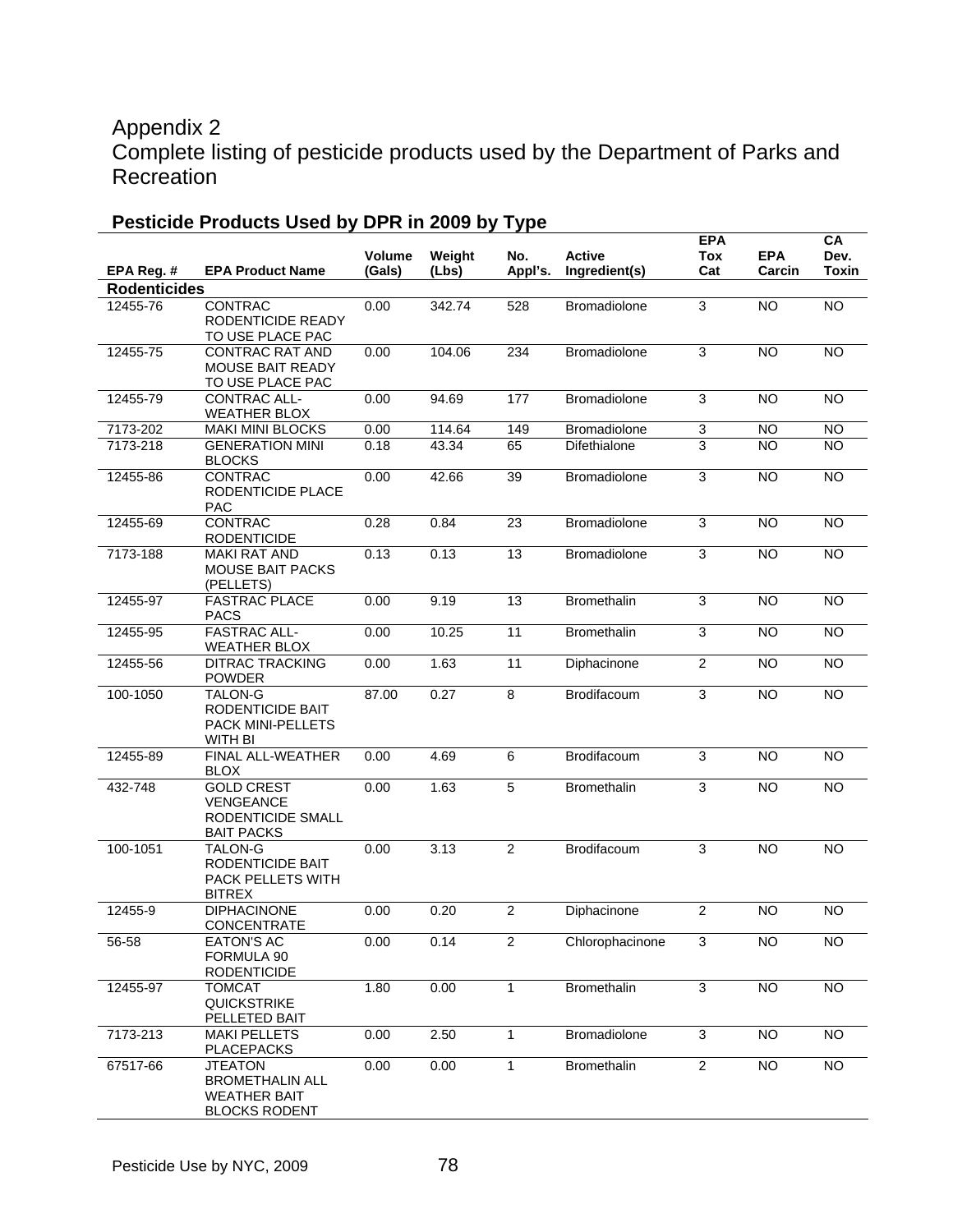|                     |                                                                                |                  |                 | No.             | <b>Active</b>                                                               | <b>EPA</b>        |                      | CA              |
|---------------------|--------------------------------------------------------------------------------|------------------|-----------------|-----------------|-----------------------------------------------------------------------------|-------------------|----------------------|-----------------|
| EPA Reg. #          | <b>EPA Product Name</b>                                                        | Volume<br>(Gals) | Weight<br>(Lbs) | Appl's.         | Ingredient(s)                                                               | <b>Tox</b><br>Cat | <b>EPA</b><br>Carcin | Dev.<br>Toxin   |
| 67517-72            | <b>ASSAULT</b><br>MOUSE/RAT PLACE<br><b>PACK</b>                               | 0.00             | 0.00            |                 | <b>Bromethalin</b>                                                          | 3                 | <b>NO</b>            | $\overline{NO}$ |
| <b>Insecticides</b> |                                                                                |                  |                 |                 |                                                                             |                   |                      |                 |
| 432-1318            | MERIT 75 WSP                                                                   | 0.43             | 1,370.39        | 10,182          | Imidacloprid                                                                | 3                 | NO                   | <b>NO</b>       |
| 7946-25             | <b>IMICIDE HP</b>                                                              | 31.46            | 0.00            | 332             | Imidacloprid                                                                | 3                 | <b>NO</b>            | <b>NO</b>       |
| 73049-20            | <b>VECTOLEX CG</b><br><b>BIOLOGICAL</b><br><b>LARVICIDE</b>                    | 0.00             | 2,815.00        | 205             | Bacillus sphaericus                                                         | 3                 | <b>NO</b>            | <b>NO</b>       |
| 73049-19            | <b>VECTOBAC CG</b><br><b>BIOLOGICAL</b><br><b>LARVICIDE</b><br><b>GRANULES</b> | 0.00             | 2,654.88        | 151             | <b>Bacillus</b><br>thuringiensis,<br>subsp. Israelensis,<br>strain AM 65-52 | 3                 | N <sub>O</sub>       | $\overline{NO}$ |
| 86330-11            | SUNSPRAY 6E PLUS                                                               | 25.81            | 0.00            | 61              | Mineral oil                                                                 | 3                 | <b>NO</b>            | <b>NO</b>       |
| 70051-2             | TRIACT 70                                                                      | 41.30            | 0.00            | 27              | Neem oil                                                                    | 3                 | <b>NO</b>            | <b>NO</b>       |
| 72-574              | MILLER HOT SAUCE<br>ANIMAL REPELLENT                                           | 0.20             | 0.00            | 24              | Capsicum<br>oleoresin                                                       | 3                 | <b>NO</b>            | <b>NO</b>       |
| 62719-291           | <b>CONSERVE SC TURF</b><br>AND ORNAMENTAL                                      | 0.79             | 0.00            | $\overline{23}$ | Spinosad                                                                    | 3                 | N <sub>O</sub>       | $\overline{NO}$ |
| 2724-476            | <b>ENSTAR II INSECT</b><br><b>GROWTH</b><br><b>REGULATOR</b><br>(ENSTAR 5E)    | 0.46             | 0.00            | 22              | (S)-Kinoprene                                                               | $\overline{2}$    | <b>NO</b>            | $\overline{NO}$ |
| 432-1369            | <b>MAJESTY</b>                                                                 | 0.10             | 0.00            | 18              | Imidacloprid                                                                | 3                 | <b>NO</b>            | <b>NO</b>       |
| 42750-153           | BENEFIT 60 WP                                                                  | 0.00             | 10.41           | 17              | Imidacloprid                                                                | $\overline{3}$    | <b>NO</b>            | <b>NO</b>       |
| 82074-1             | <b>MYCOTROL ES</b>                                                             | 2.14             | 0.00            | 16              | Beauveria<br>bassiana GHA                                                   | 3                 | <b>NO</b>            | <b>NO</b>       |
| 432-1363            | <b>TEMPO SC</b><br><b>INSECTICIDE</b>                                          | 2.62             | 0.00            | $\overline{15}$ | Cyfluthrin, beta                                                            | $\overline{3}$    | N <sub>O</sub>       | $\overline{NO}$ |
| 432-1447            | <b>MERIT TREE</b><br><b>INJECTION</b>                                          | 0.19             | 0.00            | 13              | Imidacloprid                                                                | $\overline{3}$    | <b>NO</b>            | <b>NO</b>       |
| 100-896             | <b>AVID 0.15 EC</b><br>MITICIDE/INSECTICID<br>Е                                | 0.59             | 0.00            | 12              | Avermectin                                                                  | $\overline{2}$    | <b>NO</b>            | <b>NO</b>       |
| 8033-94             | TRISTAR 30 SG<br><b>INSECTICIDE</b>                                            | 0.00             | 0.77            | 11              | Acetamiprid                                                                 | 3                 | <b>NO</b>            | <b>NO</b>       |
| 432-1318            | QUALI-PRO<br><b>IMIDACLOPRID 75</b><br><b>WSB</b>                              | 0.00             | 28.61           | $\overline{11}$ | Imidacloprid                                                                | 3                 | <b>NO</b>            | $\overline{NO}$ |
| 49538-3             | PHYTON 27 NEW<br><b>DIMENSION</b>                                              | 13.06            | 0.00            | 10              | Copper sulfate<br>(pentahydrate)                                            | 3                 | <b>NO</b>            | <b>NO</b>       |
| 499-470             | <b>WHITMIRE MICRO-</b><br><b>GEN TC 198</b>                                    | 1.38             | 0.00            | 9               | Cyfluthrin                                                                  | $\overline{3}$    | <b>NO</b>            | NO              |
| 352-652             | DUPONT ADVION<br><b>COCKROACH GEL</b><br><b>BAIT</b>                           | 0.00             | 0.36            | 9               | Indoxacarb                                                                  | 3                 | <b>NO</b>            | $\overline{10}$ |
| 100-1088            | <b>SCIMITAR GC</b><br><b>INSECTICIDE</b>                                       | 9.42             | 0.00            | 8               | Cyhalothrin,<br>lambda                                                      | 3                 | <b>NO</b>            | $\overline{NO}$ |
| 73049-11            | <b>VECTOBAC - AS</b>                                                           | 1.75             | 0.00            | 8               | <b>Bacillus</b><br>thuringiensis,<br>subsp. Israelensis,<br>strain AM 65-52 | $\overline{3}$    | <b>NO</b>            | NO              |
| 70051-27            | <b>AZANTIN XL</b><br><b>BIOLOGICAL</b><br><b>INSECTICIDE</b>                   | 0.22             | 0.00            | $\overline{8}$  | Azadirachtin                                                                | $\sqrt{3}$        | <b>NO</b>            | $\overline{NO}$ |
| 400-508             | <b>FLORAMITE SC</b>                                                            | 0.19             | 0.00            | $\infty$        | Bifenazate                                                                  | 3                 | NO                   | $\overline{10}$ |
| 66222-19            | <b>QUALI-PRO</b><br>CHLOPYRIFOS 4E                                             | 14.16            | 0.00            | $\overline{7}$  | Chlorpyrifos                                                                | $\overline{2}$    | <b>NO</b>            | <b>NO</b>       |
| 42750-115           | <b>IMIDIPRO SYSTEMIC</b><br><b>INSECTICIDE</b>                                 | 6.84             | 0.00            | $\overline{7}$  | Imidacloprid                                                                | 3                 | <b>NO</b>            | NO              |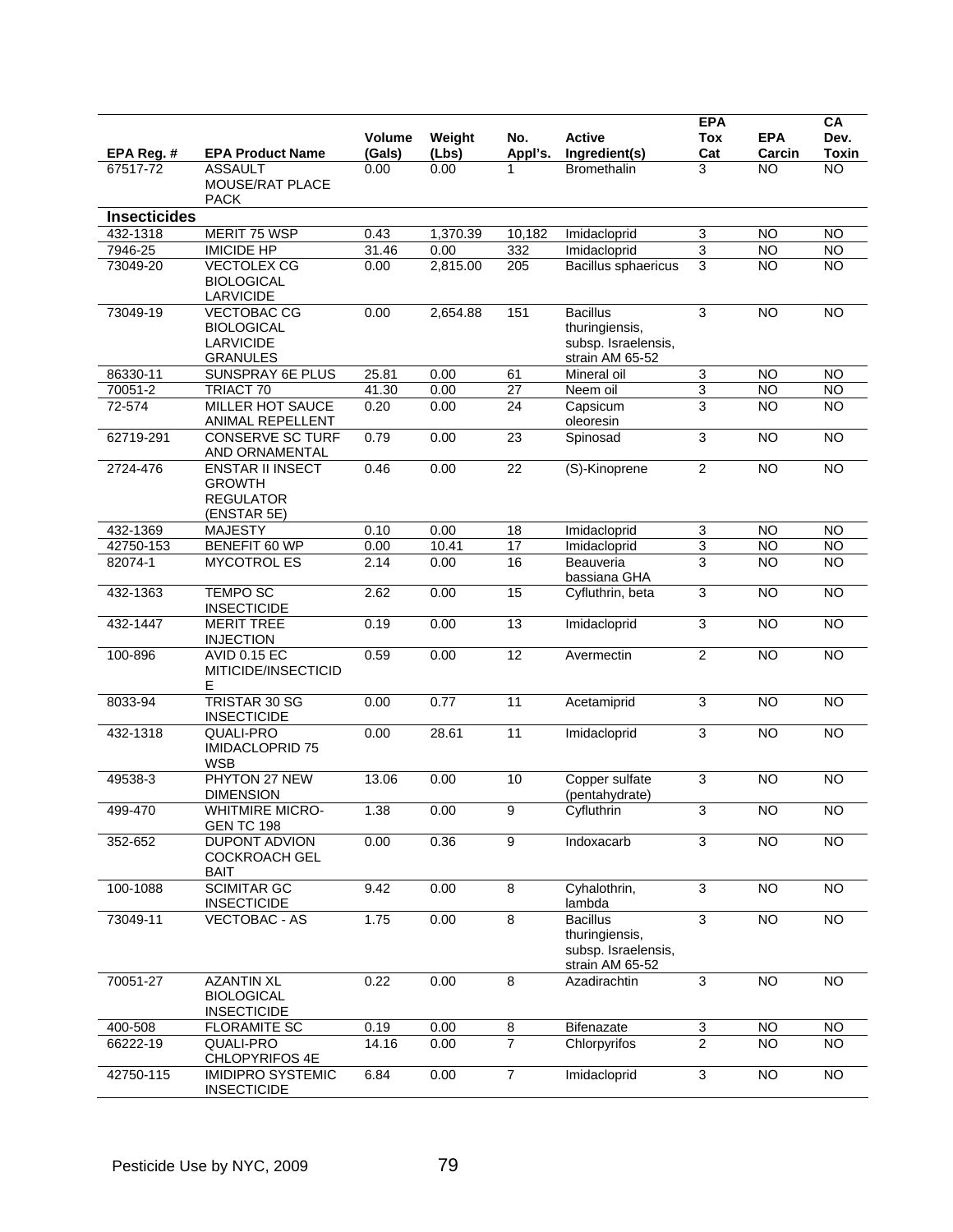| EPA Reg. # | <b>EPA Product Name</b>                                                                 | <b>Volume</b><br>(Gals) | Weight<br>(Lbs) | No.<br>Appl's.          | <b>Active</b><br>Ingredient(s)                                                   | <b>EPA</b><br>Tox<br>Cat  | <b>EPA</b><br>Carcin | CA<br>Dev.<br>Toxin |
|------------|-----------------------------------------------------------------------------------------|-------------------------|-----------------|-------------------------|----------------------------------------------------------------------------------|---------------------------|----------------------|---------------------|
| 432-1402   | <b>DECATHLON 20 WP</b><br><b>GREENHOUSE AND</b><br><b>NURSERY</b><br><b>INSECTICIDE</b> | 0.00                    | 0.62            | 7                       | Cyfluthrin                                                                       | 3                         | <b>NO</b>            | $\overline{NO}$     |
| 67760-99   | PROAXIS EX                                                                              | 0.87                    | 2.25            | 6                       | Cyhalothrin,<br>gamma                                                            | 3                         | <b>NO</b>            | <b>NO</b>           |
| 279-3287   | FLONICAMID 50SG<br><b>INSECTICIDE</b>                                                   | 0.00                    | 1.77            | 6                       | Flonicamid                                                                       | 3                         | N <sub>O</sub>       | $\overline{NO}$     |
| 432-1259   | <b>MAXFORCE FC</b><br>SELECT PROF.<br><b>INSECT CONTROL</b><br>ROACH KILLER BAIT<br>GEL | 0.00                    | 0.22            | 6                       | Fipronil                                                                         | 3                         | <b>YES</b>           | <b>NO</b>           |
| 499-362    | <b>WHITMIRE PT 515</b><br><b>WASP FREEZE</b>                                            | 0.00                    | 7.25            | 5                       | Phenothrin; D-trans<br>Allethrin                                                 | 3                         | <b>YES</b>           | <b>NO</b>           |
| 48813-1    | SUFFOIL-X                                                                               | 0.97                    | 0.00            | $\overline{\mathbf{4}}$ | <b>NULL</b>                                                                      | $\ensuremath{\mathsf{3}}$ | <b>NO</b>            | <b>NO</b>           |
| 279-3206   | <b>TALSTAR TC</b><br><b>FLOWABLE</b><br><b>TERMITICIDE/INSECTI</b><br><b>CIDE</b>       | 0.04                    | 0.00            | 4                       | <b>Bifenthrin</b>                                                                | 3                         | <b>YES</b>           | <b>NO</b>           |
| 228-588    | MALLET 75 WP                                                                            | 0.00                    | 21.20           | 4                       | Imidacloprid                                                                     | 3                         | NO                   | <b>NO</b>           |
| 432-1256   | MAXFORCE FC ANT<br><b>BAIT STATIONS</b>                                                 | 0.00                    | 0.13            | 4                       | Fipronil                                                                         | 3                         | <b>YES</b>           | <b>NO</b>           |
| 48813-1    | SAF-T-SIDE FOR<br>CITRUS SAF-T-SIDE<br><b>FOR ORNAMENTALS</b><br>S                      | 6.00                    | 0.00            | 3                       | <b>NULL</b>                                                                      | $\overline{3}$            | <b>NO</b>            | <b>NO</b>           |
| 279-3155   | <b>TALSTAR NURSERY</b><br><b>FLOWABLE</b><br>INSECTICIDE/MITICID<br>Е                   | 2.80                    | 6.56            | 3                       | <b>Bifenthrin</b>                                                                | 3                         | <b>YES</b>           | <b>NO</b>           |
| 62719-515  | M-PEDE<br>INSECTICIDE/FUNGIC<br><b>IDE</b>                                              | 2.50                    | 0.00            | 3                       | Potassium laurate                                                                | 2                         | <b>NO</b>            | <b>NO</b>           |
| 73049-38   | <b>VECTOBAC 12AS</b><br><b>BIOLOGICAL</b><br><b>LARVICIDE</b>                           | 0.88                    | 0.00            | $\overline{3}$          | <b>Bacillus</b><br>thuringiensis,<br>subsp. Israelensis,<br>strain AM 65-52      | 3                         | <b>NO</b>            | <b>NO</b>           |
| 100-1066   | <b>DEMAND CS</b><br><b>INSECTICIDE</b>                                                  | 0.28                    | 0.00            | 3                       | Cyhalothrin,<br>lambda                                                           | 3                         | <b>NO</b>            | <b>NO</b>           |
| 36488-45   | <b>INSECTICIDAL SOAP</b><br>49.52 CF                                                    | 0.20                    | 0.00            | 3                       | Potassium laurate                                                                | 2                         | <b>NO</b>            | <b>NO</b>           |
| 71711-4    | SEPRO AKARI 5SC<br>MITICIDE/INSECTICID<br>Е                                             | 0.13                    | 0.00            | 3                       | Fenpryroximate                                                                   | $\overline{2}$            | <b>NO</b>            | <b>NO</b>           |
| 9198-167   | ANDERSONS GOLF<br><b>PRODUCTS</b><br><b>INSECTICIDE III</b>                             | 0.00                    | 1,048.00        | 3                       | Chlorpyrifos                                                                     | 3                         | NO <sub>1</sub>      | <b>NO</b>           |
| 499-452    | <b>ULD BP-100</b><br><b>INSECTICIDE</b>                                                 | 0.00                    | 1.13            | $\overline{3}$          | Pyrethrins;<br>Piperonyl butoxide;<br>N-octyl<br>bicycloheptene<br>dicarboximide | 3                         | <b>YES</b>           | $\overline{NO}$     |
| 64405-2    | <b>REDZONE BAIT</b>                                                                     | 0.00                    | 0.69            | 3                       | Boric acid                                                                       | 3                         | <b>NO</b>            | $\overline{10}$     |
| 1021-1641  | <b>EVERCIDE RESIDUAL</b><br><b>INSECTICIDE</b><br><b>CONCENTRATE 2662</b>               | 0.00                    | 0.31            | 3                       | Esfenvalerate                                                                    | 3                         | <b>NO</b>            | <b>NO</b>           |
| 432-1264   | MAXFORCE FC ANT<br>KILLER BAIT GEL                                                      | 0.00                    | 0.06            | 3                       | Fipronil                                                                         | 3                         | <b>YES</b>           | <b>NO</b>           |
| 19713-123  | DAMOIL DORMANT &<br>SUMMER SPRAY OIL                                                    | 23.00                   | 0.00            | $\overline{2}$          | Kerosene                                                                         | $\overline{3}$            | $\overline{NO}$      | $\overline{10}$     |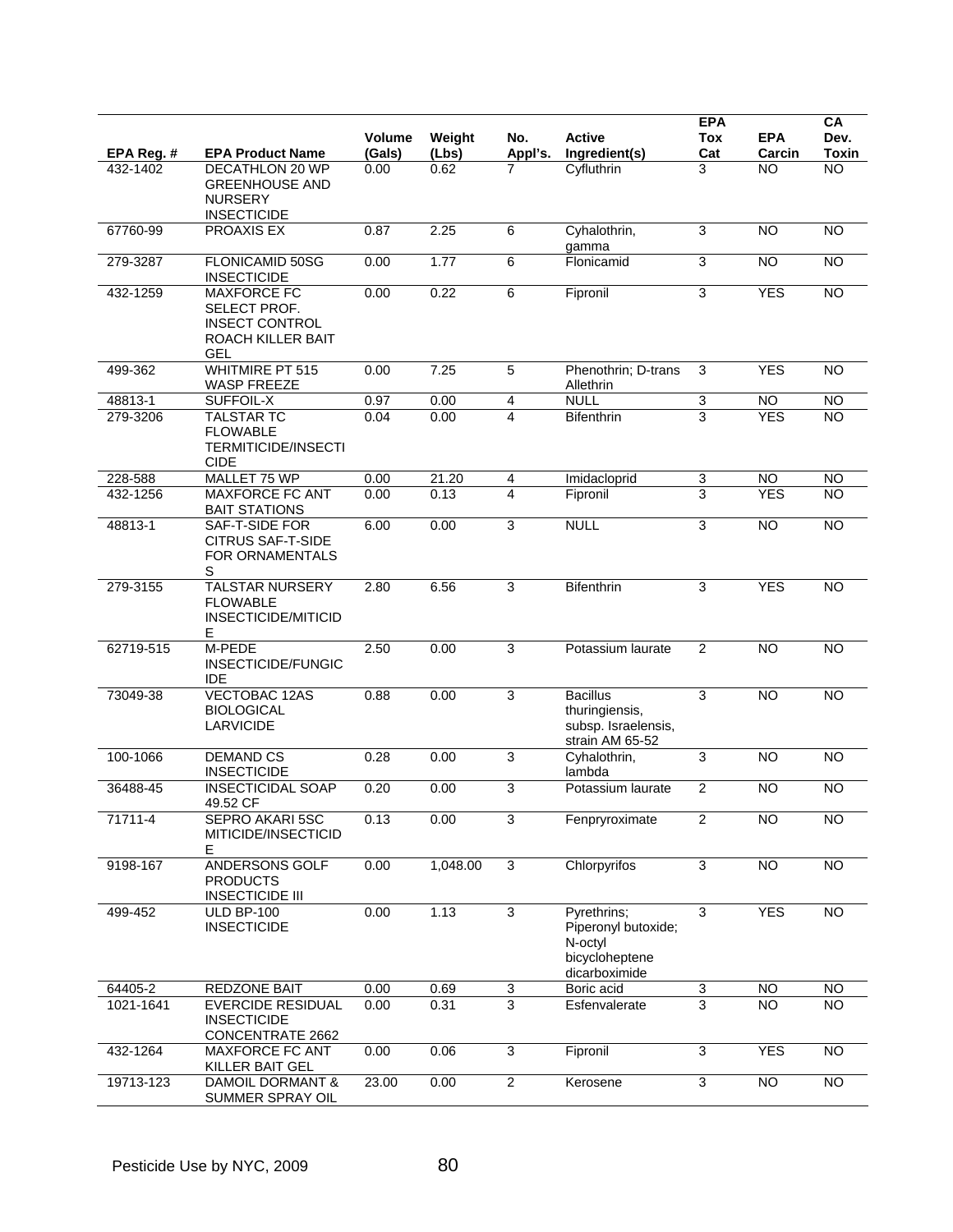| EPA Reg. # | <b>EPA Product Name</b>                                                          | <b>Volume</b><br>(Gals) | Weight<br>(Lbs) | No.<br>Appl's. | <b>Active</b><br>Ingredient(s)                                                                                   | <b>EPA</b><br><b>Tox</b><br>Cat | <b>EPA</b><br>Carcin | CA<br>Dev.<br><b>Toxin</b> |
|------------|----------------------------------------------------------------------------------|-------------------------|-----------------|----------------|------------------------------------------------------------------------------------------------------------------|---------------------------------|----------------------|----------------------------|
| 432-1289   | DYLOX 80 TURF AND<br>ORNAMENTAL<br><b>INSECTICIDE</b>                            | 10.00                   | 20.00           | $\overline{2}$ | Trichlorfon                                                                                                      | 2                               | <b>YES</b>           | $\overline{N}$             |
| 62719-471  | MACH 2 2SC                                                                       | 9.50                    | 0.00            | $\overline{2}$ | Halofenozide                                                                                                     | 3                               | $\overline{NO}$      | $\overline{NO}$            |
| 432-763    | <b>SUSPEND SC</b>                                                                | 1.95                    | 0.00            | $\overline{2}$ | Deltamethrin                                                                                                     | 3                               | N <sub>O</sub>       | $\overline{NO}$            |
| 432-1338   | TEMPO 20 WP GOLF<br><b>COURSE</b><br><b>INSECTICIDE</b>                          | 0.38                    | 5.63            | $\overline{2}$ | Cyfluthrin                                                                                                       | 3                               | <b>NO</b>            | N <sub>O</sub>             |
| 10404-66   | <b>LESCO</b><br>HORTICULTURAL OIL<br><b>INSECTICIDE</b>                          | 0.35                    | 0.00            | $\overline{2}$ | Petroleum<br>distillates                                                                                         | 3                               | N <sub>O</sub>       | $\overline{NO}$            |
| 432-1457   | <b>MERIT FXT TABLET</b><br><b>INSECTICIDE</b>                                    | 0.00                    | 1.54            | $\overline{2}$ | Imidacloprid                                                                                                     | $\overline{3}$                  | N <sub>O</sub>       | <b>NO</b>                  |
| 6218-47    | SUMMIT B.T.I.<br><b>BRIQUETS</b>                                                 | 0.00                    | 1.29            | $\overline{2}$ | <b>Bacillus</b><br>thuringiensis<br>subspecies<br>Israelensis strain<br><b>BMP 144</b>                           | $\overline{3}$                  | N <sub>O</sub>       | $\overline{N}$             |
| 9444-183   | <b>INTRUDER RESIDUAL</b><br><b>WITH CYFLUTHRIN</b>                               | 0.00                    | 0.25            | $\overline{2}$ | Cyfluthrin;<br>Pyrethrins;<br>Piperonyl butoxide                                                                 | $\overline{3}$                  | <b>YES</b>           | <b>NO</b>                  |
| 432-1460   | <b>MAXFORCE FC</b><br>ROACH KILLER BAIT<br><b>GEL F.05</b>                       | 0.00                    | 0.06            | $\overline{2}$ | Fipronil                                                                                                         | 3                               | <b>YES</b>           | <b>NO</b>                  |
| 73079-1    | <b>INTICE SWEET ANT</b><br><b>GEL</b>                                            | 0.00                    | 0.05            | $\overline{2}$ | Boric acid                                                                                                       | $\overline{3}$                  | <b>NO</b>            | $\overline{NO}$            |
| 51036-32   | PARATHION 15 WP                                                                  | 2.60                    | 0.00            | 1              | Parathion                                                                                                        | 1                               | <b>YES</b>           | <b>NO</b>                  |
| 499-519    | TC 232 W&H                                                                       | 0.11                    | 0.00            | 1              | Limonene                                                                                                         | 3                               | <b>NO</b>            | NO                         |
| 66222-40   | PEDESTAL                                                                         | 0.03                    | 0.00            | 1              | Novaluron                                                                                                        | 3                               | $\overline{NO}$      | $\overline{NO}$            |
| 66222-210  | ABAMECTIN 0.15 EC<br><b>TNO</b>                                                  | 0.01                    | 0.00            | $\mathbf{1}$   | Avermectin                                                                                                       | $\overline{c}$                  | <b>NO</b>            | <b>NO</b>                  |
| 655-489    | PRENTOX PYRONYL<br><b>CROP SPRAY</b>                                             | 0.00                    | 0.00            | $\mathbf{1}$   | Pyrethrins;<br>Piperonyl butoxide                                                                                | $\overline{3}$                  | <b>YES</b>           | $\overline{N}$             |
| 432-1339   | <b>GRUBEX</b>                                                                    | 0.00                    | 3,550.00        | 1              | Imidacloprid                                                                                                     | 3                               | <b>NO</b>            | <b>NO</b>                  |
| 432-1349   | THE ANDERSONS<br><b>PROFESSIONAL</b><br><b>TURF PRODUCTS</b><br><b>FERTILIZE</b> | 0.00                    | 300.00          | $\mathbf{1}$   | Imidacloprid                                                                                                     | 3                               | <b>NO</b>            | <b>NO</b>                  |
| 73049-73   | <b>PYRETHRUM</b><br>EXTRACT HR.                                                  | 0.00                    | 40.00           | 1              | Pyrethrins                                                                                                       | $\overline{3}$                  | <b>YES</b>           | <b>NO</b>                  |
| 432-1464   | DYLOX 420 SL TURF<br>AND ORNAMENTAL<br><b>INSECTICIDE</b>                        | 0.00                    | 8.80            | 1              | Trichlorfon                                                                                                      | 3                               | <b>YES</b>           | <b>NO</b>                  |
| 279-3156   | <b>LESCO</b><br><b>CROSSCHECK PLUS</b><br>GC<br><b>INSECTICIDE/MITECI</b><br>DE  | 0.00                    | 5.00            | 1              | <b>Bifenthrin</b>                                                                                                | 3                               | <b>YES</b>           | <b>NO</b>                  |
| 432-1418   | ALLECTUS 0.18 G<br><b>PLUS TURF</b><br><b>FERTILIZER</b><br><b>INSECTICIDE</b>   | 0.00                    | 0.50            | $\mathbf{1}$   | Bifenthrin;<br>Imidacloprid                                                                                      | 3                               | <b>YES</b>           | <b>NO</b>                  |
| 279-3393   | CB-80-1 FOR INSECT<br><b>CONTROL</b>                                             | 0.00                    | 0.38            | $\mathbf{1}$   | Pyrethrins;<br>Piperonyl butoxide                                                                                | 3                               | <b>YES</b>           | <b>NO</b>                  |
| 73049-39   | DIPEL DF DRY<br><b>FLOWABLE</b><br><b>BIOLOGICAL</b><br><b>INSECTICIDE</b>       | 0.00                    | 0.30            | 1              | <b>Bacillus</b><br>thuringiensis,<br>subsp. Kurstaki,<br>strain ABTS-351,<br>fermentation solids<br>and solubles | 3                               | <b>NO</b>            | <b>NO</b>                  |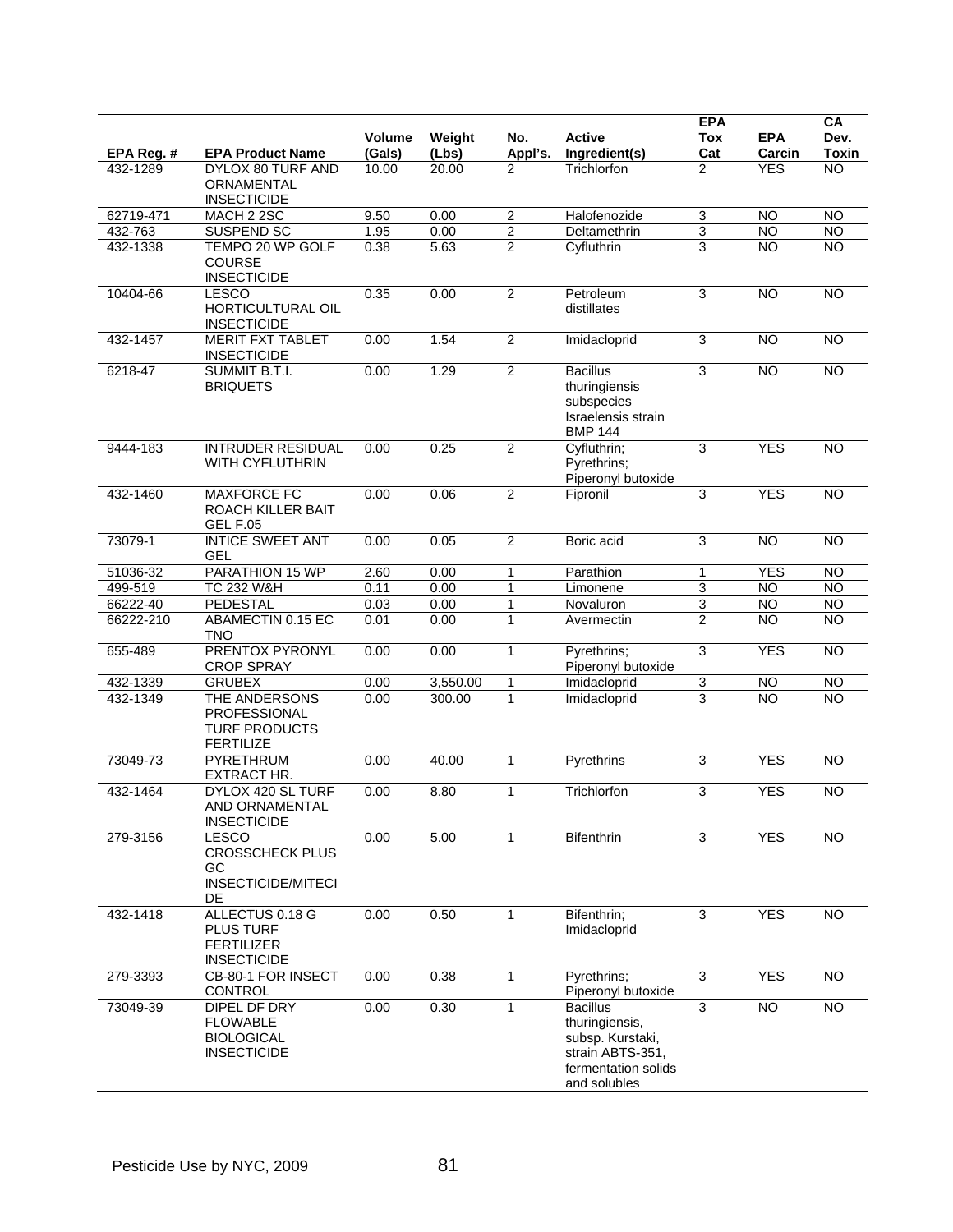| EPA Reg. #        | <b>EPA Product Name</b>                                                     | <b>Volume</b><br>(Gals)   | Weight<br>(Lbs) | No.<br>Appl's.   | <b>Active</b><br>Ingredient(s)          | <b>EPA</b><br><b>Tox</b><br>Cat | <b>EPA</b><br>Carcin | CA<br>Dev.<br>Toxin |
|-------------------|-----------------------------------------------------------------------------|---------------------------|-----------------|------------------|-----------------------------------------|---------------------------------|----------------------|---------------------|
| 8848-20205        | <b>BLACK JACK BORIC</b><br><b>ACID POWDER</b><br>ROACH KILLER               | 0.00                      | 0.06            | 1                | Boric acid                              | 3                               | <b>NO</b>            | $\overline{NO}$     |
| 499-370           | PT 370 ASCEND FIRE<br>ANT STOPPER BAIT                                      | 0.00                      | 0.06            | 1                | Avermectin                              | 3                               | <b>NO</b>            | <b>NO</b>           |
| 432-1301          | TEMPO 20 WP IN<br><b>WATER SOLUBLE</b><br><b>PACKETS</b>                    | 0.00                      | 0.06            | 1                | Cyfluthrin                              | $\overline{3}$                  | $\overline{NO}$      | $\overline{NO}$     |
| 73766-1           | <b>GOURMET ANT BAIT</b><br>GEL                                              | 0.00                      | 0.04            | $\mathbf{1}$     | Disodium<br>octaborate<br>tetrahydrate  | 3                               | <b>NO</b>            | <b>NO</b>           |
| 432-1257          | <b>MAXFORCE ROACH</b><br>BAIT F.05                                          | 0.00                      | 0.02            | 1                | Fipronil                                | 3                               | <b>YES</b>           | $\overline{NO}$     |
| 432-1252          | <b>MAXFORCE</b><br>PROFESSIONAL<br><b>INSECT CONTROL</b><br>ANT KILLER BA   | 0.00                      | 0.01            | 1                | Hydramethylnon                          | $\overline{3}$                  | <b>YES</b>           | <b>YES</b>          |
| 499-459           | MICRO-GEN ANT<br><b>REACTOR</b>                                             | 0.00                      | 0.01            | 1                | Sulfluramid                             | 3                               | <b>NO</b>            | <b>NO</b>           |
| 2724-469          | ZOECON (S)-<br><b>HYDROPRENE</b><br>ROACH CONTROL<br><b>STATION II</b>      | 0.00                      | 0.00            | $\mathbf{1}$     | (7S)-Hydroprene                         | 3                               | <b>NO</b>            | <b>NO</b>           |
| <b>Herbicides</b> |                                                                             |                           |                 |                  |                                         |                                 |                      |                     |
| 524-475           | ROUNDUP ULTRA<br><b>HERBICIDE</b>                                           | 486.35                    | 189.06          | 1,221            | Glyphosate,<br>isopropylamine salt      | 3                               | <b>NO</b>            | $\overline{NO}$     |
| 241-360           | LESCO PRE-M 3.3EC<br><b>TURF HERBICIDE</b>                                  | 5.19                      | 1,726.25        | 365              | Pendimethalin                           | $\overline{3}$                  | <b>YES</b>           | <b>NO</b>           |
| 241-341           | PENDULUM 3.3 EC<br><b>HERBICIDE</b>                                         | 44.10                     | 182.38          | $\overline{317}$ | Pendimethalin                           | 3                               | <b>YES</b>           | N <sub>O</sub>      |
| 62719-542         | <b>DIMENSION 2EW</b>                                                        | 380.99                    | 0.00            | 283              | Dithiopyr                               | $\overline{\mathbf{c}}$         | <b>NO</b>            | NO                  |
| 62719-517         | <b>ACCORD XRT</b>                                                           | 3,527.8<br>5              | 0.00            | 227              | Glyphosate,<br>isopropylamine salt      | 3                               | <b>NO</b>            | $\overline{N}$      |
| 62719-556         | <b>ACCORD XRT II</b>                                                        | 152.88                    | 0.00            | 221              | Glyphosate,<br>dimethylammonium<br>salt | 3                               | <b>NO</b>            | <b>NO</b>           |
| 62719-527         | <b>GARLON 4 ULTRA</b>                                                       | 181.95                    | 0.00            | 182              | Triclopyr                               | $\boldsymbol{2}$                | <b>NO</b>            | <b>NO</b>           |
| 62719-324         | <b>GLYPRO</b>                                                               | 598.19                    | 0.00            | 151              | Glyphosate,<br>isopropylamine salt      | $\overline{3}$                  | <b>NO</b>            | $\overline{10}$     |
| 62719-176         | PATHFINDER II                                                               | $1,106.\overline{4}$<br>2 | 0.00            | 83               | Triclopyr,<br>butoxyethyl ester         | 3                               | <b>NO</b>            | <b>NO</b>           |
| 100-937           | PRIMO MAXX                                                                  | 51.03                     | 76.69           | 63               | Trinexapac-ethyl                        | 3                               | <b>NO</b>            | NO                  |
| 71995-25          | ROUNDUP WEED &<br><b>GRASS KILLER</b><br><b>SUPER</b><br><b>CONCENTRATE</b> | 31.09                     | 0.00            | 41               | Glyphosate,<br>isopropylamine salt      |                                 | <b>NO</b>            | NO.                 |
| 228-635           | <b>LESCO REGIMAX</b><br>PGR PLANT GROWTH<br><b>REGULATOR</b>                | 6.51                      | 0.00            | $\overline{36}$  | Trinexapac-ethyl                        | 3                               | $\overline{NO}$      | NO                  |
| 62719-40          | <b>GARLON 4</b>                                                             | 76.93                     | 0.00            | 24               | Triclopyr,<br>butoxyethyl ester         | $\overline{3}$                  | <b>NO</b>            | $\overline{NO}$     |
| 228-366           | <b>RAZOR HERBICIDE</b>                                                      | 2.29                      | 0.00            | 23               | Glyphosate,<br>isopropylamine salt      | 3                               | <b>NO</b>            | NO                  |
| 82052-1           | <b>AVENGER WEED</b><br>KILLER<br>CONCENTRATE                                | 14.88                     | 0.00            | $\overline{8}$   | Limonene                                | $\overline{3}$                  | $\overline{NO}$      | $\overline{10}$     |
| 432-950           | <b>ACCLAIM EXTRA</b><br><b>HERBICIDE</b>                                    | 3.89                      | 17.38           | 8                | Fenoxaprop-P (+)                        | 3                               | NO                   | <b>NO</b>           |
| 62719-445         | DIMENSION* ULTRA<br>40WP                                                    | 0.00                      | 53.75           | 8                | Dithiopyr                               | $\overline{3}$                  | <b>NO</b>            | <b>NO</b>           |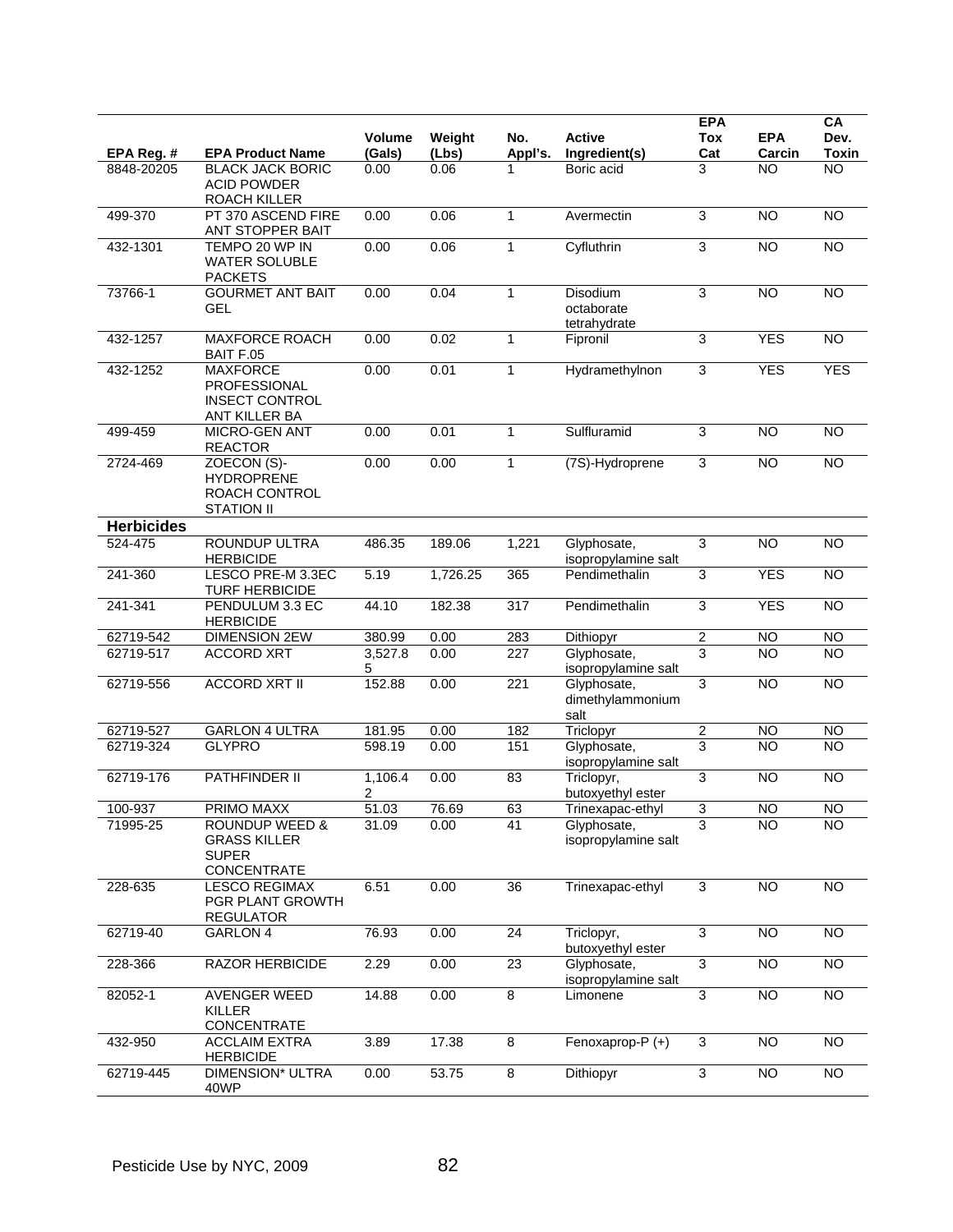| EPA Reg. # | <b>EPA Product Name</b>                                                              | <b>Volume</b><br>(Gals) | Weight<br>(Lbs) | No.<br>Appl's.          | <b>Active</b><br>Ingredient(s)                                                                      | <b>EPA</b><br>Tox<br>Cat | <b>EPA</b><br>Carcin | CA<br>Dev.<br>Toxin |
|------------|--------------------------------------------------------------------------------------|-------------------------|-----------------|-------------------------|-----------------------------------------------------------------------------------------------------|--------------------------|----------------------|---------------------|
| 66330-276  | DICAMBA DMA 4# AG                                                                    | 0.00                    | 27.75           | 8                       | Dicamba,<br>dimethylamine salt                                                                      | 2                        | NO                   | <b>NO</b>           |
| 228-635    | <b>NUFARM T-PAC SPC</b><br><b>MEC PLANT GROWTH</b><br><b>REGULATOR</b>               | 1.80                    | 7.11            | $\overline{7}$          | Trinexapac-ethyl                                                                                    | $\overline{3}$           | <b>NO</b>            | <b>NO</b>           |
| 432-1230   | PROXY GROWTH<br><b>REGULATOR</b>                                                     | 28.60                   | 40.00           | $\overline{6}$          | Ethephon                                                                                            | $\mathbf{1}$             | $\overline{NO}$      | $\overline{NO}$     |
| 2217-543   | <b>TRIMEC HERBICIDE</b>                                                              | 4.04                    | 0.00            | $\overline{5}$          | $2,4-D,$<br>dimethylamine salt;<br>MCPP-P,<br>dimethylamine salt;<br>Dicamba.<br>dimethylamine salt | $\mathbf{1}$             | <b>NO</b>            | <b>NO</b>           |
| 83220-1    | <b>EZJECT SELECTIVE</b><br><b>INJECTION</b><br><b>HERBICIDE</b><br><b>CAPSULES</b>   | 0.00                    | 4.00            | 5                       | Glyphosate,<br>isopropylamine salt                                                                  | 3                        | <b>NO</b>            | <b>NO</b>           |
| 10404-43   | <b>LESCO THREE-WAY</b><br><b>SELECTIVE</b><br><b>HERBICIDE</b>                       | 25.70                   | 0.00            | $\overline{4}$          | $2,4-D,$<br>dimethylamine salt;<br>Dicamba,<br>dimethylamine salt;<br>MCPP-P,<br>dimethylamine salt | $\mathbf{1}$             | <b>NO</b>            | <b>NO</b>           |
| 66330-293  | <b>LESCO T-STORM</b><br><b>FLOWABLE TURF &amp;</b><br>ORNAMENTAL<br><b>FUNGICIDE</b> | 9.14                    | 0.00            | 4                       | Thiophanate-<br>methyl                                                                              | 3                        | <b>YES</b>           | <b>YES</b>          |
| 9198-213   | THE ANDERSONS<br>0.25% GRANULAR<br><b>DITHIOPYR</b><br><b>HERBICIDE</b>              | 0.00                    | 7,075.00        | $\overline{4}$          | Dithiopyr                                                                                           | 3                        | <b>NO</b>            | <b>NO</b>           |
| 961-405    | <b>LEBANON</b><br>TRIFLURALIN G-5                                                    | 0.00                    | 68.75           | $\overline{4}$          | Trifluralin                                                                                         | $\overline{3}$           | <b>YES</b>           | $\overline{NO}$     |
| 81880-1    | SEDGEHAMMER                                                                          | 0.00                    | 0.06            | $\overline{\mathbf{4}}$ | Halosulfuron-<br>methyl                                                                             | 3                        | N <sub>O</sub>       | <b>NO</b>           |
| 9198-22    | TURF CARE 30-5-3<br>$W/2$ , 4-D & SILVEX                                             | 7.50                    | 0.00            | 3                       | $2,4-D,$<br>dimethylamine salt;<br>Silvex, isooctyl<br>ester                                        | 3                        | <b>NO</b>            | <b>NO</b>           |
| 2217-758   | TRIMEC 937<br><b>HERBICIDE</b>                                                       | 1.32                    | 0.00            | $\overline{3}$          | 2,4-D, 2-ethylhexyl<br>ester; 2,4-DP-P,<br>isooctyl ester;<br>Dicamba                               | $\overline{2}$           | <b>NO</b>            | <b>NO</b>           |
| 2217-696   | <b>BETAMEC 4 PRE-</b><br><b>EMERGENCE GRASS</b><br><b>KILLER</b>                     | 15.00                   | 0.00            | $\overline{2}$          | Bensulide                                                                                           | 3                        | <b>NO</b>            | <b>NO</b>           |
| 2217-759   | <b>EMBARK 2-S PLANT</b><br><b>GROWTH</b><br><b>REGULATOR</b>                         | 13.88                   | 0.00            | $\overline{2}$          | Mefluidide,<br>diethanolamine salt                                                                  | 3                        | <b>NO</b>            | <b>NO</b>           |
| 264-267    | <b>ETHREL BRAND</b><br>ETHEPHON PLANT<br><b>REGULATOR</b>                            | 13.10                   | 0.00            | $\overline{2}$          | Ethephon                                                                                            | $\mathbf{1}$             | <b>NO</b>            | <b>NO</b>           |
| 62719-92   | <b>CONFRONT</b>                                                                      | 4.50                    | 0.00            | $\overline{2}$          | Clopyralid,<br>triethanolamine;<br>Triclopyr,<br>triethylamine salt                                 | 1                        | $\overline{10}$      | $\overline{N}$      |
| 524-535    | <b>MON 78365</b><br><b>HERBICIDE</b>                                                 | 4.00                    | 0.56            | $\overline{2}$          | Glyphosate,<br>monoammonium<br>salt; Diquat<br>dibromide                                            | 3                        | $\overline{NO}$      | <b>NO</b>           |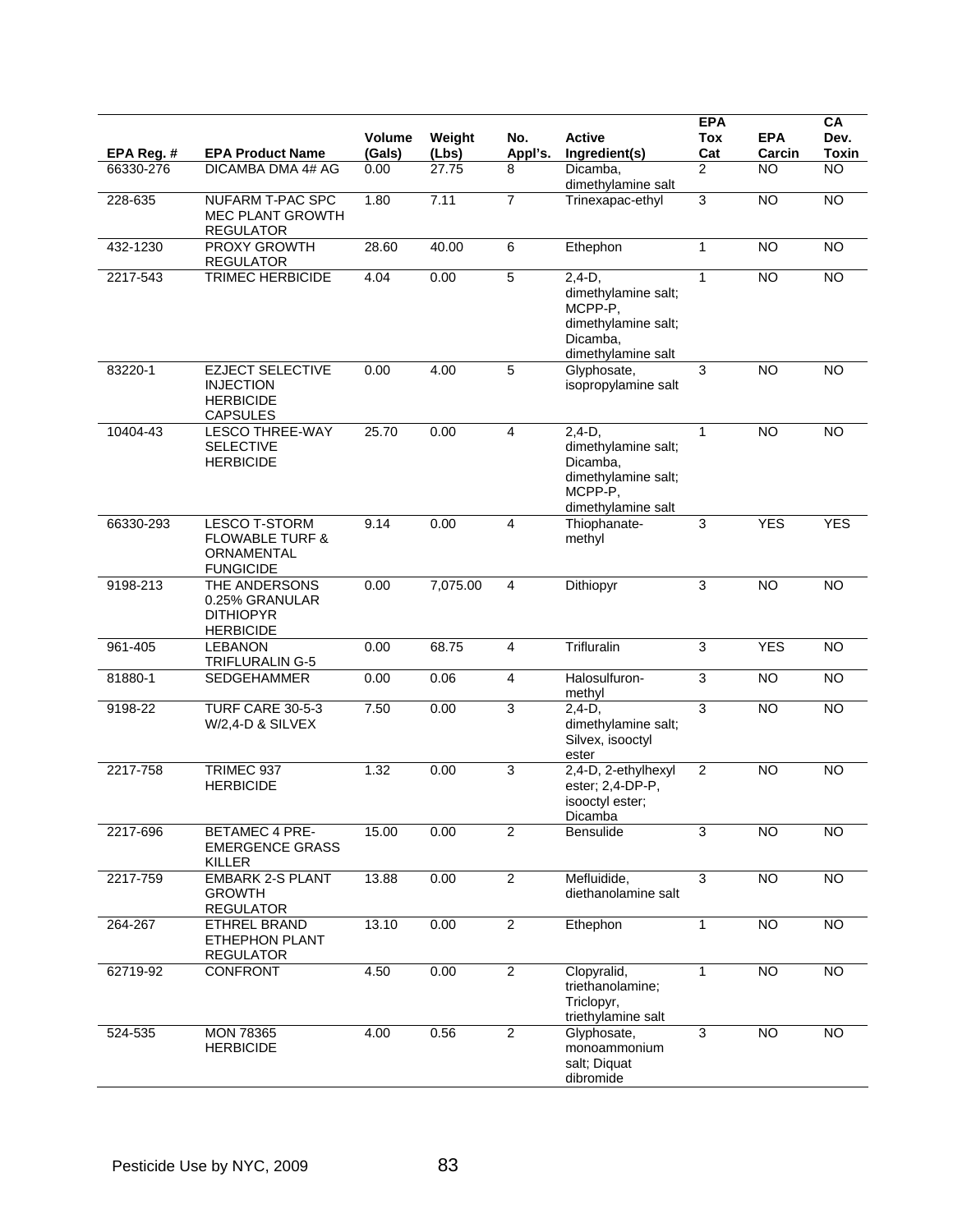| EPA Reg. #        | <b>EPA Product Name</b>                                                            | <b>Volume</b><br>(Gals) | Weight<br>(Lbs) | No.<br>Appl's. | <b>Active</b><br>Ingredient(s)                                                                      | <b>EPA</b><br>Tox<br>Cat | <b>EPA</b><br>Carcin | CA<br>Dev.<br><b>Toxin</b> |
|-------------------|------------------------------------------------------------------------------------|-------------------------|-----------------|----------------|-----------------------------------------------------------------------------------------------------|--------------------------|----------------------|----------------------------|
| 62719-92          | <b>CONFRONT</b>                                                                    | 3.60                    | 2.29            | 2              | Triclopyr,<br>triethylamine salt;<br>Clopyralid,<br>triethanolamine                                 | 1                        | <b>NO</b>            | <b>NO</b>                  |
| 10404-44          | <b>LESCO THREE-WAY</b><br><b>BENTGRASS</b><br><b>SELECTIVE</b><br><b>HERBICIDE</b> | 2.25                    | 0.00            | $\overline{2}$ | $2,4-D,$<br>dimethylamine salt;<br>Dicamba,<br>dimethylamine salt;<br>MCPP-P,<br>dimethylamine salt | $\mathbf{1}$             | $\overline{NO}$      | $\overline{NO}$            |
| 62719-37          | GARLON* 3A                                                                         | 0.94                    | 0.00            | $\overline{2}$ | Triclopyr,<br>triethylamine salt                                                                    | 1                        | <b>NO</b>            | <b>NO</b>                  |
| 62719-305         | LONTREL TURF AND<br>ORNAMENTAL                                                     | 0.89                    | 0.00            | $\overline{2}$ | Clopyralid                                                                                          | $\overline{3}$           | <b>NO</b>            | $\overline{NO}$            |
| 72112-4           | <b>GLYPHOSATE PRO</b><br>4TM                                                       | 0.69                    | 0.00            | $\overline{2}$ | Glyphosate,<br>isopropylamine salt                                                                  | $\overline{3}$           | <b>NO</b>            | <b>NO</b>                  |
| 62719-529         | <b>SCYTHE HERBICIDE</b>                                                            | 0.20                    | 0.00            | $\overline{2}$ | Nonanoic acid                                                                                       | $\overline{2}$           | <b>NO</b>            | <b>NO</b>                  |
| 7969-2            | <b>BASF BASFAPON</b>                                                               | 0.15                    | 0.00            | $\overline{2}$ | Dalapon, sodium<br>salt                                                                             | $\overline{2}$           | <b>NO</b>            | <b>NO</b>                  |
| 524-475           | <b>ROUNDUP ULTRA</b>                                                               | 0.11                    | 0.00            | $\overline{2}$ | Glyphosate,<br>isopropylamine salt                                                                  | 3                        | $\overline{NO}$      | $\overline{NO}$            |
| 9198-176          | ANDERSON'S<br>GOOSE/CRABGRASS<br><b>CONTROL</b>                                    | 0.00                    | 415.00          | $\sqrt{2}$     | Bensulide:<br>Oxadiazon                                                                             | $\overline{c}$           | <b>YES</b>           | <b>YES</b>                 |
| 7969-234          | AC 303757/AC 263499<br><b>HERBICIDE</b>                                            | 0.00                    | 74.88           | $\overline{2}$ | Glyphosate,<br>isopropylamine<br>salt; Imazethapyr                                                  | $\overline{2}$           | <b>NO</b>            | <b>NO</b>                  |
| 100-834           | <b>BARRICADE 65WG</b><br><b>HERBICIDE</b>                                          | 10.13                   | 0.00            | 1              | Prodiamine                                                                                          | 3                        | <b>YES</b>           | <b>NO</b>                  |
| 2217-529          | TRIMEC BROADLEAF<br><b>HERBICIDE</b><br><b>BENTGRASS</b><br><b>FORMULA</b>         | 8.00                    | 0.00            | $\mathbf{1}$   | $2,4-D,$<br>dimethylamine salt;<br>Dicamba,<br>dimethylamine salt;<br>MCPP-P.<br>dimethylamine salt | 3                        | <b>NO</b>            | <b>NO</b>                  |
| 524-536           | <b>MON 78473</b><br><b>HERBICIDE</b>                                               | 4.00                    | 0.00            | $\mathbf{1}$   | Glyphosate,<br>isopropylamine<br>salt:                                                              | 3                        | <b>NO</b>            | <b>NO</b>                  |
| $100 - 706$       | <b>RIFLE HERBICIDE</b>                                                             | 0.03                    | 0.00            | $\mathbf{1}$   | Primisulfuron-<br>methyl                                                                            | 3                        | <b>NO</b>            | <b>NO</b>                  |
| 524-529           | <b>ROUNDUP PRO</b><br>CONCENTRATE                                                  | 0.03                    | 0.00            | $\mathbf{1}$   | Glyphosate,<br>isopropylamine salt                                                                  | 3                        | N <sub>O</sub>       | <b>NO</b>                  |
| 10404-84          | 0.07% DIMENSION<br>PLUS FERTILIZER                                                 | 0.00                    | 3,400.00        | 1              | Dithiopyr                                                                                           | 3                        | <b>NO</b>            | <b>NO</b>                  |
| 2217-794          | ANDERSONS GOLF<br>PRODUCTS TURF<br>FERTILIZER 28-0-4<br><b>WIT</b>                 | 0.00                    | 1,250.00        | $\mathbf{1}$   | 2,4-D; Dicamba;<br>Mecoprop-P                                                                       | 3                        | <b>YES</b>           | <b>NO</b>                  |
| 961-360           | <b>LEBANON</b><br><b>FERTILIZER WITH</b><br>DIMENSION (0.13%)<br><b>CRABGRAS</b>   | 0.00                    | 150.00          | $\mathbf{1}$   | Dithiopyr                                                                                           | 3                        | $\overline{NO}$      | <b>NO</b>                  |
| 10163-213         | <b>GORDON'S</b><br>PROFESSIONAL<br>TURF &<br>ORNAMENTAL<br>PRODUCTS T              | 0.00                    | 48.00           | 1              | Siduron                                                                                             | 3                        | $\overline{NO}$      | $\overline{NO}$            |
| <b>Fungicides</b> |                                                                                    |                         |                 |                |                                                                                                     |                          |                      |                            |
| 100-1093          | <b>HERITAGE</b><br><b>FUNGICIDE</b>                                                | 0.00                    | 88.47           | 57             | Azoxystrobin                                                                                        | $\mathsf 3$              | <b>NO</b>            | <b>NO</b>                  |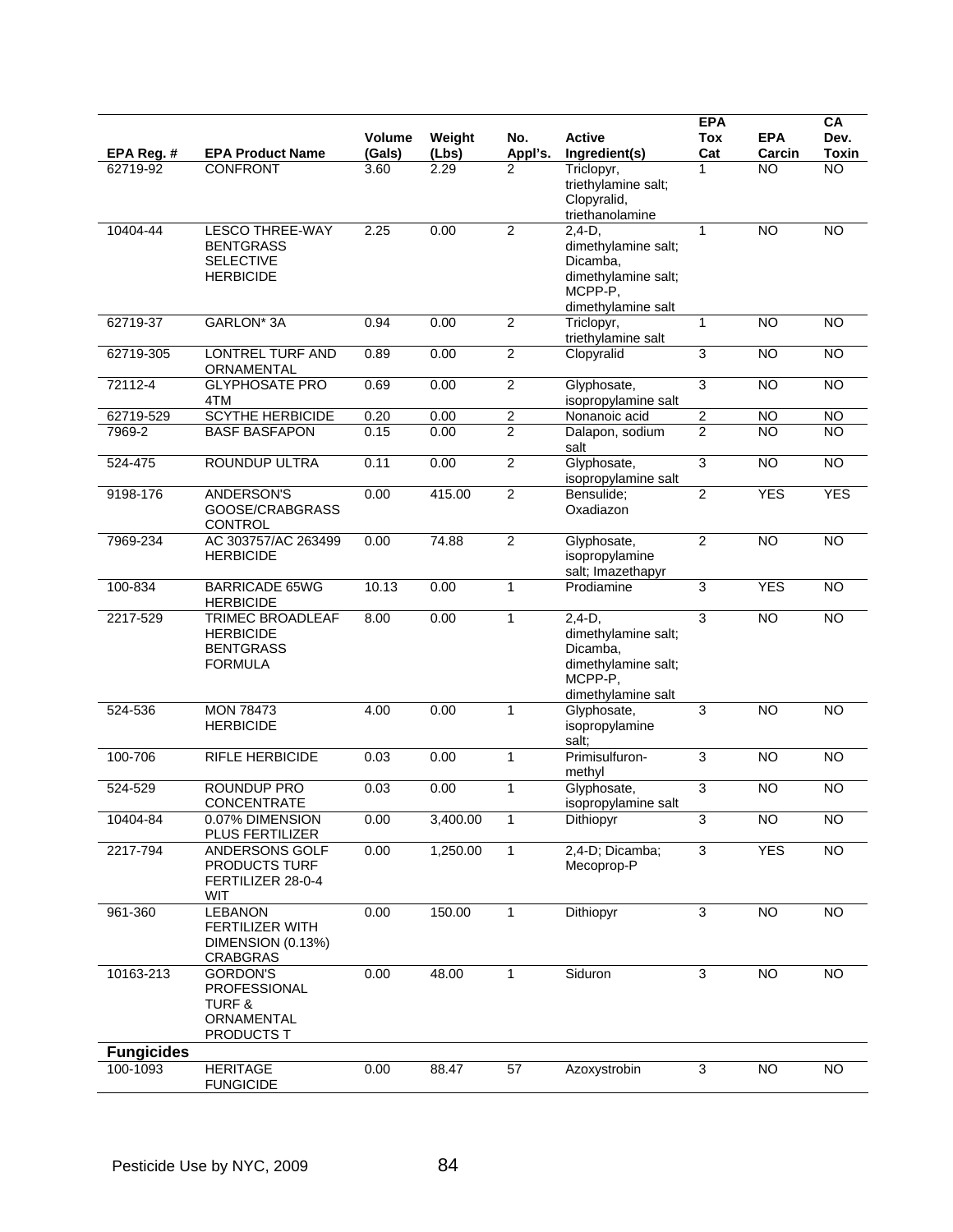|            |                                                                               | <b>Volume</b> | Weight   | No.             | <b>Active</b>                | <b>EPA</b><br><b>Tox</b>  | <b>EPA</b>      | CA<br>Dev.      |
|------------|-------------------------------------------------------------------------------|---------------|----------|-----------------|------------------------------|---------------------------|-----------------|-----------------|
| EPA Reg. # | <b>EPA Product Name</b>                                                       | (Gals)        | (Lbs)    | Appl's.         | Ingredient(s)                | Cat                       | Carcin          | Toxin           |
| 100-892    | ARBOTECT 20-S<br><b>FUNGICIDE</b>                                             | 2.06          | 219.50   | 46              | Thiabendazole                | 3                         | <b>NO</b>       | $\overline{NO}$ |
| 60063-3    | <b>LESCO MANICURE</b><br><b>ULTRA</b>                                         | 0.00          | 1,987.00 | $\overline{36}$ | Chlorothalonil               | $\overline{2}$            | <b>YES</b>      | <b>NO</b>       |
| 432-890    | <b>ALIETTE WDG BRAND</b><br><b>FUNGICIDE</b>                                  | 0.00          | 1,450.44 | 35              | Fosetyl-Al                   | 3                         | $\overline{NO}$ | NO              |
| 100-796    | <b>SUBDUE MAXX</b>                                                            | 59.07         | 30.38    | 33              | Mefenoxam                    | 3                         | <b>NO</b>       | NO              |
| 50534-202  | <b>MANICURE ULTREX</b><br><b>TURF &amp;</b><br>ORNAMENTAL                     | 40.00         | 821.00   | $\overline{29}$ | Chlorothalonil               | $\mathbf{1}$              | <b>YES</b>      | $\overline{NO}$ |
| 432-1360   | <b>BAYLETON 50 TURF</b><br>AND ORNAMENTAL<br><b>FUNGICIDE IN WATER</b>        | 10.78         | 242.44   | $\overline{27}$ | Triadimefon                  | 3                         | <b>YES</b>      | <b>YES</b>      |
| 70299-1    | <b>ZEROTOL</b><br>ALGAECIDE/FUNGICI<br>DE                                     | 31.45         | 0.00     | 23              | Hydrogen peroxide            | $\mathbf{1}$              | <b>NO</b>       | $\overline{NO}$ |
| 66222-149  | <b>ARMOR TECH CLT</b><br>825                                                  | 0.00          | 660.50   | 20              | Chlorothalonil               | $\overline{2}$            | <b>YES</b>      | <b>NO</b>       |
| 7969-224   | <b>CURALAN EG</b>                                                             | 0.00          | 511.18   | 19              | Vinclozolin                  | $\ensuremath{\mathsf{3}}$ | <b>YES</b>      | <b>YES</b>      |
| 7969-184   | Insignia Fungicide                                                            | 0.72          | 157.55   | $\overline{18}$ | Pyraclostrobin               | 3                         | <b>NO</b>       | N <sub>O</sub>  |
| 50534-209  | <b>MANICURE 6</b><br><b>FLOWABLE</b>                                          | 70.00         | 0.00     | 16              | Chlorothalonil               | 3                         | <b>YES</b>      | <b>NO</b>       |
| 432-890    | <b>LESCO PRODIGY</b><br><b>SIGNATURE</b>                                      | 0.00          | 661.50   | 16              | Fosetyl-Al                   | 3                         | $\overline{NO}$ | NO              |
| 100-741    | <b>ALAMO FUNGICIDE</b>                                                        | 53.00         | 0.00     | 15              | Propiconazole                | $\overline{2}$            | <b>YES</b>      | NO              |
| 432-942    | <b>BANOL TURF AND</b><br>ORNAMENTAL<br><b>FUNGICIDE</b>                       | 36.59         | 1.25     | $\overline{15}$ | Propamocarb<br>hydrochloride | $\overline{3}$            | <b>NO</b>       | $\overline{NO}$ |
| 66222-154  | QUALI-PRO<br>CHLOROTHALONIL<br>720 SFT                                        | 97.00         | 0.00     | $\overline{13}$ | Chlorothalonil               | $\overline{2}$            | <b>YES</b>      | <b>NO</b>       |
| 62719-346  | <b>SPECTATOR TURF &amp;</b><br>ORNAMENTAL<br><b>FUNGICIDE</b>                 | 28.98         | 0.00     | 13              | Propiconazole                | $\overline{2}$            | <b>YES</b>      | $\overline{NO}$ |
| 228-623    | : NUFARM<br>PROPICONAZOLE<br><b>SPC 14.3 MEC</b><br><b>FUNGICIDE</b>          | 24.63         | 55.00    | 13              | Propiconazole                | $\overline{2}$            | <b>YES</b>      | <b>NO</b>       |
| 66222-41   | PRIMEERAONE<br>PROPICONAZOLA<br>14.3                                          | 16.39         | 0.00     | 12              | Propiconazole                | $\overline{2}$            | <b>YES</b>      | NO              |
| 60063-7    | <b>LESCO MANICRUE</b><br>6FL                                                  | 69.10         | 0.00     | 11              | Chlorothalonil               | $\overline{2}$            | <b>YES</b>      | <b>NO</b>       |
| 432-888    | CHIPCO 26019 FLO<br><b>BRAND FUNGICIDE</b>                                    | 43.00         | 0.00     | $\overline{11}$ | Iprodione                    | 3                         | <b>YES</b>      | N <sub>O</sub>  |
| 9198-115   | THE ANDERSONS<br><b>TURF FUNGICIDE</b><br>WITH 5.0% DACONIL                   | 0.00          | 2,890.00 | $\overline{11}$ | Chlorothalonil               | $\mathbf{1}$              | <b>YES</b>      | N <sub>O</sub>  |
| 62719-463  | EAGLE 20EW                                                                    | 0.45          | 0.00     | 10              | Myclobutanil                 | $\overline{3}$            | <b>NO</b>       | <b>YES</b>      |
| 58185-30   | FUNGO 50 WSB<br><b>WETTABLE POWDER</b><br><b>TURF &amp;</b><br>ORNAMENTAL SYS | 0.00          | 19.75    | 10              | Thiophanate-<br>methyl       | $\overline{3}$            | <b>YES</b>      | <b>YES</b>      |
| 100-641    | <b>BANNER FUNGICIDE</b>                                                       | 20.00         | 0.00     | 9               | Propiconazole                | $\sqrt{2}$                | <b>YES</b>      | <b>NO</b>       |
| 432-1371   | <b>COMPASS</b>                                                                | 0.00          | 30.00    | $\overline{9}$  | Trifloxystrobin              | $\mathbf{c}$              | $\overline{N}$  | NO              |
| 228-623    | <b>LESCO SPECTATOR</b><br>ULTRA 1.3<br><b>FUNGICIDE</b>                       | 11.83         | 19.00    | 8               | Propiconazole                | $\overline{2}$            | <b>YES</b>      | <b>NO</b>       |
| 10163-274  | RUBIGAN A.S. TURF<br>AND ORNAMENTAL                                           | 0.27          | 6.00     | 8               | Fenarimol                    | 3                         | NO              | N <sub>O</sub>  |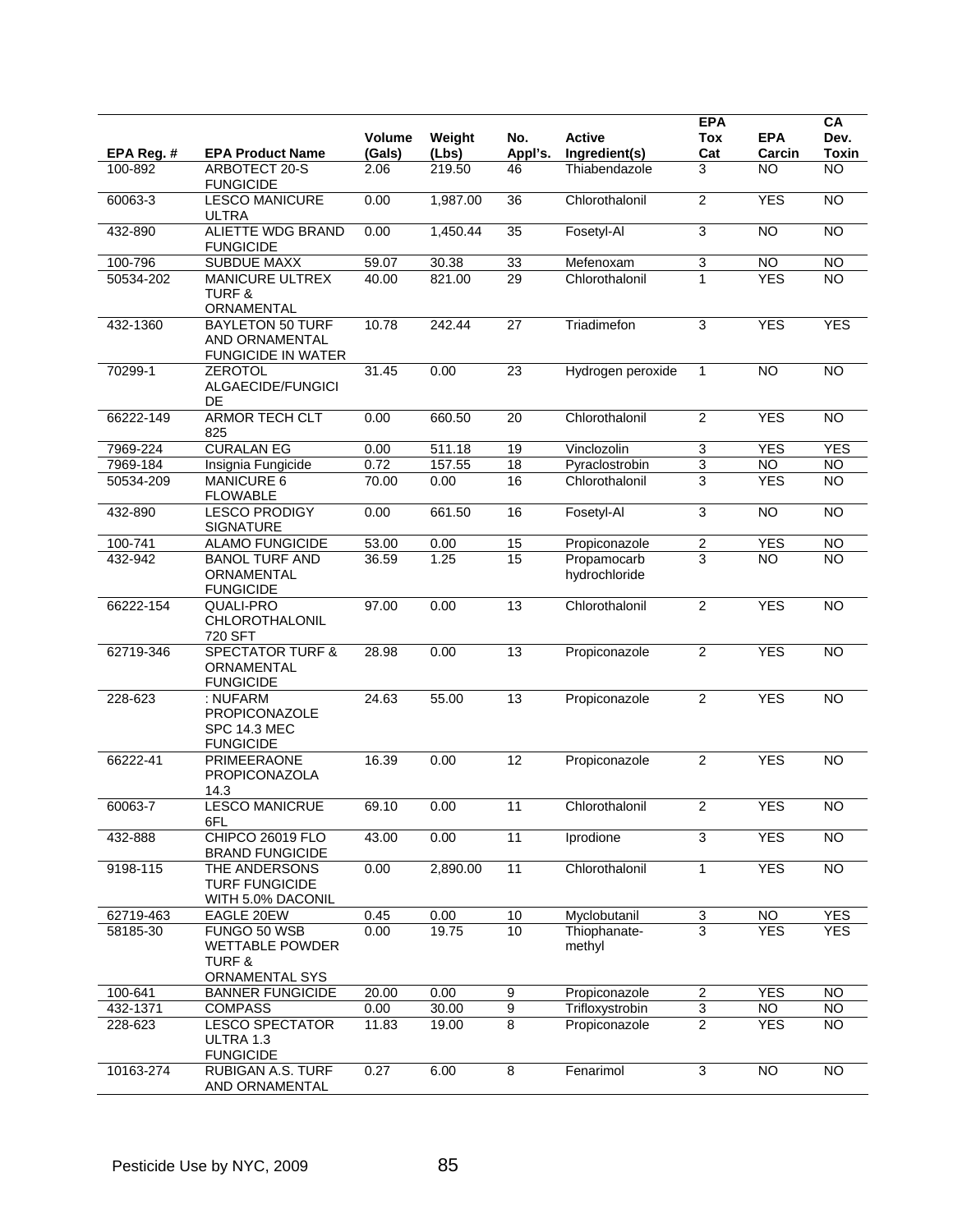| EPA Reg. # | <b>EPA Product Name</b>                                            | <b>Volume</b><br>(Gals) | Weight<br>(Lbs) | No.<br>Appl's.          | <b>Active</b><br>Ingredient(s)                   | <b>EPA</b><br><b>Tox</b><br>Cat | <b>EPA</b><br>Carcin | CA<br>Dev.<br>Toxin |
|------------|--------------------------------------------------------------------|-------------------------|-----------------|-------------------------|--------------------------------------------------|---------------------------------|----------------------|---------------------|
| 5905-541   | ARMICARB 100                                                       | 0.00                    | 18.08           | 8                       | Potassium<br>bicarbonate                         | 3                               | <b>NO</b>            | <b>NO</b>           |
| 66330-305  | LESCO 18 PLUS                                                      | 45.00                   | 0.00            | 7                       | Iprodione                                        | 3                               | <b>YES</b>           | <b>NO</b>           |
| 538-183    | PROTURF FLUID<br><b>FUNGICIDE</b>                                  | 29.75                   | 0.00            | $\overline{7}$          | Thiophanate-<br>methyl; Iprodione                | 3                               | <b>YES</b>           | <b>YES</b>          |
| 67690-37   | <b>CUPRO 2005 T/N/O</b>                                            | 0.00                    | 25.00           | $\overline{7}$          | Copper hydroxide                                 | $\overline{2}$                  | <b>NO</b>            | <b>NO</b>           |
| 432-1446   | <b>TARTAN FLO</b><br><b>FUNGICIDE</b>                              | 11.90                   | 0.00            | 6                       | Triadimefon;<br>Trifloxystrobin                  | $\overline{3}$                  | <b>YES</b>           | <b>YES</b>          |
| 400-521    | <b>TERRAGUARD SC</b>                                               | 0.09                    | 0.00            | 6                       | Triflumizole                                     | 3                               | <b>NO</b>            | $\overline{N}$      |
| 66330-41   | <b>ENDORSE WETTABLE</b><br>POWDER TURF<br><b>FUNGICIDE</b>         | 0.00                    | 215.50          | 6                       | Polyoxin D zinc salt                             | 3                               | <b>NO</b>            | <b>NO</b>           |
| 70870-1    | <b>MILSTOP BROAD</b><br><b>SPECTRUM FOLIAR</b><br><b>FUNGICIDE</b> | 0.00                    | 12.25           | $\overline{6}$          | Potassium<br>bicarbonate                         | 3                               | N <sub>O</sub>       | $\overline{NO}$     |
| 100-769    | <b>MEDALLION</b><br><b>FUNGICIDE</b>                               | 0.00                    | 0.56            | 6                       | Fludioxonil                                      | 3                               | <b>NO</b>            | $\overline{NO}$     |
| 432-942    | PROKOZ BANOL                                                       | 5.34                    | 0.00            | $\overline{5}$          | Propamocarb<br>hydrochloride                     | 3                               | <b>NO</b>            | N <sub>O</sub>      |
| 62719-388  | FORE 80WP<br><b>RAINSHIELD</b>                                     | 0.00                    | 289.00          | $\overline{5}$          | Mancozeb                                         | $\overline{3}$                  | <b>YES</b>           | <b>NO</b>           |
| 60063-3    | <b>ECHO 825</b>                                                    | 0.00                    | 100.00          | 5                       | Chlorothalonil                                   | $\sqrt{2}$                      | <b>YES</b>           | <b>NO</b>           |
| 7969-196   | <b>EMERALD FUNGICIDE</b>                                           | 0.00                    | 7.35            | 5                       | Nicobifen                                        | 2                               | <b>YES</b>           | NO                  |
| 228-633    | <b>NUFARM</b><br>PROPICONAZOLE<br><b>SPC EC FUNGICIDE</b>          | 13.50                   | 11.44           | $\overline{4}$          | Propiconazole                                    | $\overline{2}$                  | <b>YES</b>           | <b>NO</b>           |
| 50534-211  | <b>DACONIL ZN</b><br><b>FLOWABLE</b><br><b>FUNGICIDE</b>           | 12.50                   | 0.00            | $\overline{4}$          | Chlorothalonil                                   | $\overline{2}$                  | <b>YES</b>           | <b>NO</b>           |
| 432-1445   | <b>BAYLETON FLO TURF</b><br>AND ORNAMENTAL<br><b>FUNGICIDE</b>     | 8.50                    | 0.00            | $\overline{4}$          | Triadimefon                                      | 3                               | <b>YES</b>           | <b>YES</b>          |
| 9198-111   | THE ANDERSONS<br>1.0% BAYLETON(R)<br><b>FUNGICIDE</b>              | 0.00                    | 460.00          | $\overline{4}$          | Triadimefon                                      | 3                               | <b>YES</b>           | <b>YES</b>          |
| 70506-185  | PENNCOZEB 75 DF                                                    | 0.00                    | 128.00          | $\overline{\mathbf{4}}$ | Mancozeb                                         | $\ensuremath{\mathsf{3}}$       | <b>YES</b>           | <b>NO</b>           |
| 68539-3    | T-22G BIOLOGICAL<br>PLANT PROTECTANT<br><b>GRANULES</b>            | 0.00                    | 6.00            | 4                       | Trichoderma<br>harzianum rifai<br>strain KRL-AG2 | 3                               | <b>NO</b>            | <b>NO</b>           |
| 73314-2    | <b>ACTINO-IRON</b><br><b>BIOLOGICAL</b><br><b>FUNGICIDE</b>        | 0.00                    | 6.00            | $\overline{\mathbf{4}}$ | Streptomyces<br>lydicus WYEC 108                 | 3                               | <b>NO</b>            | <b>NO</b>           |
| 228-684    | NUFARM IPRODIONE<br><b>SPC FUNGICIDE</b>                           | 22.00                   | 0.00            | 3                       | Iprodione                                        | $\mathsf 3$                     | <b>YES</b>           | $\overline{10}$     |
| 228-626    | NUFARM T-METHYL<br>PRO 4.5 F FUNGICIDE                             | 17.23                   | 0.00            | $\overline{3}$          | Thiophanate-<br>methyl                           | $\overline{3}$                  | <b>YES</b>           | <b>YES</b>          |
| 228-630    | <b>NUFARM TM+IP SPC</b><br><b>FUNGICIDE</b>                        | 13.00                   | 0.00            | $\overline{3}$          | Iprodione;<br>Thiophanate-<br>methyl             | $\overline{3}$                  | <b>YES</b>           | <b>YES</b>          |
| 10404-60   | <b>LESCO TWOSOME</b><br><b>FLOWABLE</b><br><b>FUNGICIDE</b>        | 12.50                   | 0.00            | $\overline{3}$          | Chlorothalonil;<br>Fenarimol                     | $\mathbf{1}$                    | <b>YES</b>           | $\overline{NO}$     |
| 69592-19   | RHAPSODY AS0                                                       | 3.52                    | 0.00            | $\overline{3}$          | QST 713 strain of<br>dried Bacillus<br>subtilis  | 3                               | $\overline{N}$       | <b>NO</b>           |
| 55260-9    | PROPLANT TURF<br>AND ORNAMENTAL<br><b>FUNGICIDE</b>                | 3.30                    | 0.00            | $\overline{3}$          | Propamocarb<br>hydrochloride                     | $\overline{3}$                  | $\overline{NO}$      | $\overline{NO}$     |
| 100-1231   | <b>INSTRATA</b>                                                    | 17.50                   | 0.00            | $\overline{2}$          | Chlorothalonil;<br>Fludioxonil:<br>Propiconazole | 3                               | <b>YES</b>           | N <sub>O</sub>      |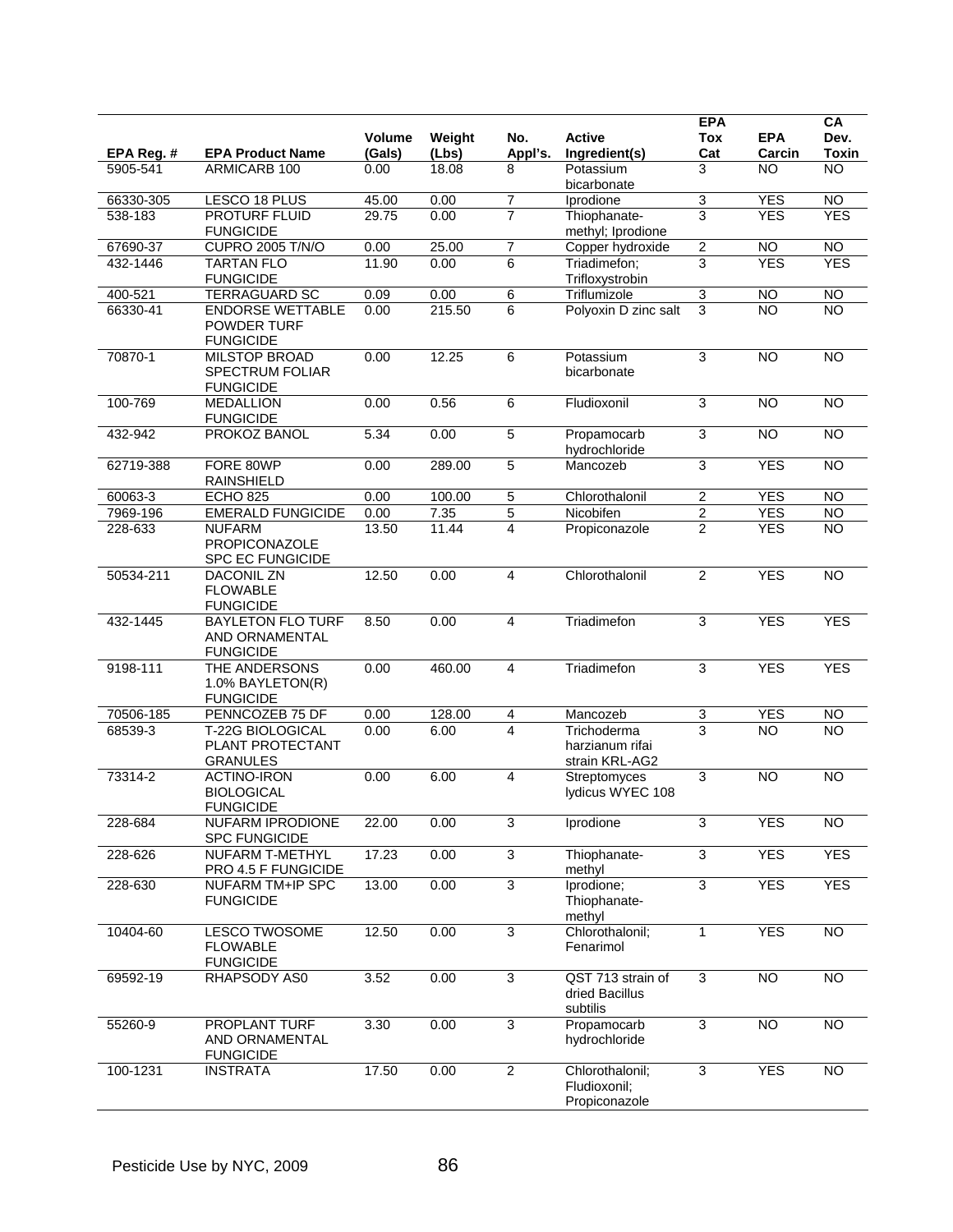|            |                                                                                  | <b>Volume</b> | Weight | No.            | <b>Active</b>                                           | <b>EPA</b><br>Tox | <b>EPA</b>      | CA<br>Dev.      |
|------------|----------------------------------------------------------------------------------|---------------|--------|----------------|---------------------------------------------------------|-------------------|-----------------|-----------------|
| EPA Reg. # | <b>EPA Product Name</b>                                                          | (Gals)        | (Lbs)  | Appl's.        | Ingredient(s)                                           | Cat               | Carcin          | <b>Toxin</b>    |
| 432-1414   | 26/36 FUNGICIDE                                                                  | 10.00         | 0.00   | 2              | Iprodione:<br>Thiophanate-<br>methyl                    | $\overline{2}$    | <b>YES</b>      | <b>YES</b>      |
| 45728-26   | <b>SPOTRETE F</b>                                                                | 10.00         | 0.00   | $\overline{2}$ | Thiram                                                  | 3                 | <b>NO</b>       | <b>NO</b>       |
| 72112-6    | MAINSAIL 6.0 F                                                                   | 9.00          | 0.00   | $\overline{2}$ | Chlorothalonil                                          | $\overline{3}$    | <b>YES</b>      | $\overline{NO}$ |
| 55146-73   | MEFENOXAM 2                                                                      | 4.00          | 0.00   | $\overline{2}$ | Mefenoxam                                               | $\overline{2}$    | $\overline{10}$ | <b>NO</b>       |
| 69592-19   | <b>CEASE</b>                                                                     | 3.50          | 0.00   | $\overline{2}$ | QST 713 strain of<br>dried Bacillus<br>subtilis         | 3                 | <b>NO</b>       | <b>NO</b>       |
| 70252-11   | QUALI-PRO<br>MEFENOXAM 2 AQ                                                      | 2.08          | 0.00   | $\overline{2}$ | Mefenoxam                                               | $\mathbf{3}$      | <b>NO</b>       | <b>NO</b>       |
| 71962-1    | <b>AGRI-FOS SYSTEMIC</b><br><b>FUNGICIDE</b>                                     | 1.69          | 0.00   | $\overline{2}$ | Mono- and di-<br>potassium salts of<br>phosphorous acid | 3                 | $\overline{NO}$ | N <sub>O</sub>  |
| 5481-211   | <b>PCNB 10%</b><br><b>GRANULES SOIL</b><br><b>FUNGICIDE</b>                      | 0.00          | 750.00 | $\overline{2}$ | <b>PCNB</b>                                             | 3                 | <b>YES</b>      | <b>NO</b>       |
| 100-794    | ANDERSONS GOLF<br>PRODUCTS PYTHIUM<br><b>CONTROL WITH</b><br><b>MEFEN</b>        | 0.00          | 300.00 | $\overline{2}$ | Mefenoxam                                               | 3                 | $\overline{NO}$ | $\overline{NO}$ |
| 67690-39   | PENTATHLON DF<br><b>FUNGICIDE</b><br><b>DISPERSIBLE</b><br><b>GRANULES</b>       | 0.00          | 288.00 | $\overline{2}$ | Mancozeb                                                | 3                 | <b>YES</b>      | <b>NO</b>       |
| 50534-202  | DACONIL SDG                                                                      | 0.00          | 63.00  | $\sqrt{2}$     | Chlorothalonil                                          | $\mathbf 1$       | <b>YES</b>      | <b>NO</b>       |
| 68173-2    | <b>ENDORSE WETTABLE</b><br>POWDER TURF<br><b>FUNGICIDE IN WATER</b><br><b>SO</b> | 0.00          | 62.00  | $\overline{2}$ | Polyoxin D zinc salt                                    | 3                 | <b>NO</b>       | <b>NO</b>       |
| 432-1360   | <b>LESCO SYSTEMIC</b><br><b>FUNGICIDE</b><br>CONTAINING 50%<br><b>BAYLETON</b>   | 0.00          | 11.00  | $\overline{2}$ | Triadimefon                                             | $\mathsf 3$       | <b>YES</b>      | <b>YES</b>      |
| 70252-11   | MEFENOXAM 2L                                                                     | 3.60          | 0.00   | 1              | Mefenoxam                                               | 3                 | <b>NO</b>       | $\overline{N}$  |
| 62719-422  | FORE WSP TURF AND<br>ORNAMENTAL<br><b>FUNGICIDE</b>                              | 1.38          | 0.00   | $\mathbf{1}$   | Mancozeb                                                | 3                 | <b>YES</b>      | <b>NO</b>       |
| 9198-222   | ANDERSONS GOLF<br>PRODUCTS FUNGO<br><b>FLO</b>                                   | 1.00          | 0.00   | $\mathbf{1}$   | Thiophanate-<br>methyl                                  | $\overline{3}$    | <b>YES</b>      | <b>YES</b>      |
| 50534-209  | DACONIL 720<br><b>FLOWABLE</b><br><b>FUNGICIDE</b>                               | 1.00          | 0.00   | 1              | Chlorothalonil                                          | 3                 | <b>YES</b>      | <b>NO</b>       |
| 100-1216   | <b>BANNER HERITAGE</b><br><b>MAXX</b>                                            | 1.00          | 0.00   | $\mathbf{1}$   | Azoxystrobin;<br>Propiconazole                          | 3                 | <b>YES</b>      | NO              |
| 58185-33   | <b>DOMAIN FL</b>                                                                 | 0.39          | 0.00   | $\mathbf{1}$   | Thiophanate-<br>methyl                                  | $\overline{3}$    | <b>YES</b>      | <b>YES</b>      |
| 10465-3    | <b>LIQUID COPPER</b><br><b>FUNGICIDE</b>                                         | 0.00          | 0.00   | $\mathbf{1}$   | Copper ammonium<br>complex                              | 3                 | <b>NO</b>       | NO <sub>1</sub> |
| 1001-70    | 3336 G                                                                           | 0.00          | 300.00 | $\mathbf{1}$   | Thiophanate-<br>methyl                                  | $\overline{3}$    | <b>YES</b>      | <b>YES</b>      |
| 7969-85    | <b>LESCO TOUCHE EG</b><br><b>FUNGICIDE</b>                                       | 0.00          | 63.25  | 1              | Vinclozolin                                             | $\overline{3}$    | <b>YES</b>      | <b>YES</b>      |
| 62719-402  | <b>DITHANE DF</b><br><b>RAINSHIELD</b>                                           | 0.00          | 45.50  | 1              | Mancozeb                                                | $\overline{3}$    | <b>YES</b>      | $\overline{10}$ |
| 66330-305  | <b>IPRODIONE 2SE</b><br><b>TURF</b>                                              | 0.00          | 40.00  | $\mathbf{1}$   | Iprodione                                               | $\overline{3}$    | <b>YES</b>      | <b>NO</b>       |
| 400-416    | TERRAZOLE 35%<br><b>WETTABLE POWDER</b>                                          | 0.00          | 28.00  | $\mathbf{1}$   | Terrazole                                               | 3                 | <b>YES</b>      | $\overline{NO}$ |
| 50534-202  | MANICURE ULTREX                                                                  | 0.00          | 28.00  | 1              | Chlorothalonil                                          | 1                 | <b>YES</b>      | $\overline{NO}$ |